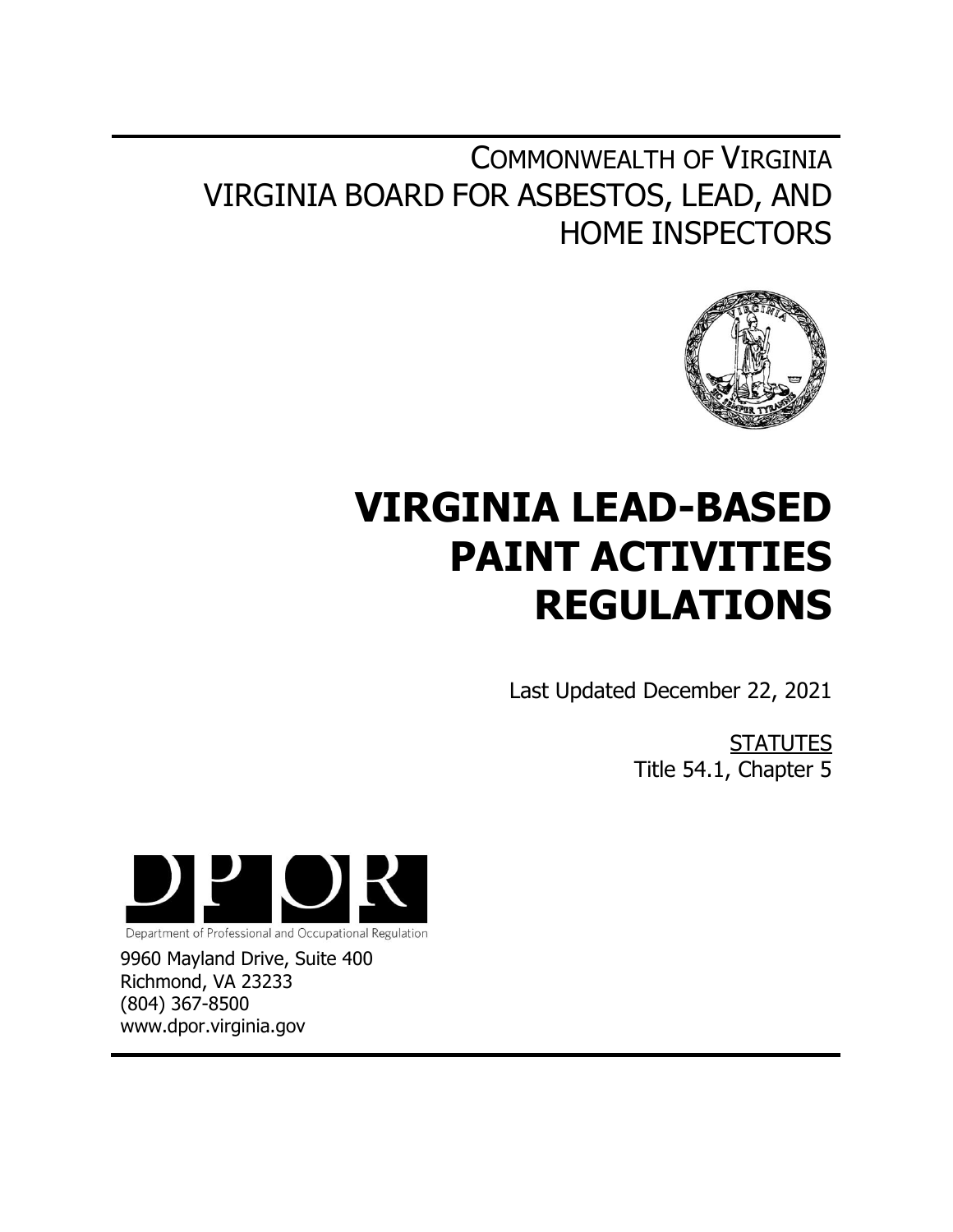## **NOTICE SUMMARY OF SIGNIFICANT CHANGES**

Included in this document are relevant excerpts from the Virginia Administrative Code. Please note that the Virginia Board for Asbestos, Lead, and Home Inspectors is responsible for promulgating regulations in accordance with the Administrative Process Act [\(§ 2.2-4000](https://law.lis.virginia.gov/vacode/title2.2/chapter40/section2.2-4000/) et seq.), and the Virginia Code Commission is responsible for compiling and codifying all of the administrative regulations of state agencies into the Virginia Administrative Code.

It is your responsibility to stay informed and follow all regulations and statutes governing your profession or occupation. As a regulant of the Board, you should read and become familiar with all regulations applicable to your profession or occupation. You can stay informed of regulatory actions that may result in changes to the regulations at Virginia Regulatory Town Hall [\(www.townhall.virginia.gov\)](http://www.townhall.virginia.gov/).

This document is a complete, edited (unofficial) copy of the Virginia Lead-Based Paint Activities Regulations (18 VAC 15-30). Please refer to the Virginia Administrative Code for an official copy of the regulations applicable to your profession or occupation. You can access the Virginia Administrative Code online at [http://law.lis.virginia.gov/admincode.](http://law.lis.virginia.gov/admincode)

The following is a brief summary of the changes to the Virginia Lead-Based Paint Activities Regulations effective December 22, 2021.

 The regulations were amended to conform to SB 1406, enacted by the General Assembly during the 2021 Special Session I. Requirements for licensure were revised to exclude marijuana-related misdemeanor convictions from convictions that must be disclosed on an application.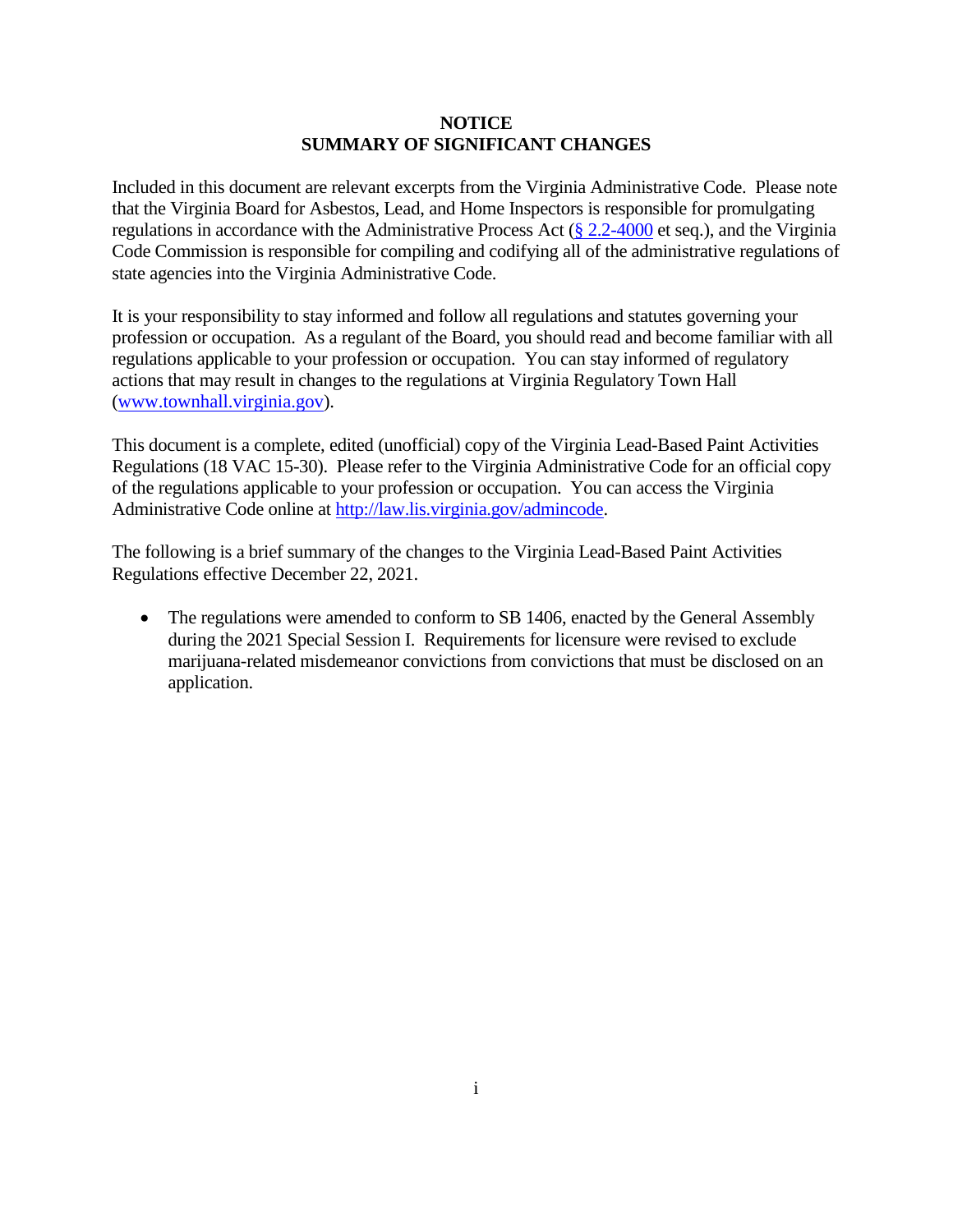#### **STATEMENT OF PURPOSE**

This document contains the information you will need to obtain your Virginia Lead-Based Paint Activities license. The law that governs your profession is found in the *Code of Virginia*, 1950, as amended, in Title 54.1, Chapter 5. That law permits the Department of Professional and Occupational Regulation to issue regulations that tell you more about what is expected of you in your profession. This booklet contains a copy of the law and regulations that you will need to know and obey to obtain and keep your license. **BE SURE YOU READ AND UNDERSTAND THE STANDARDS OF PRACTICE AND CONDUCT. YOUR FAILURE TO OBEY THESE STANDARDS COULD RESULT IN A MONETARY PENALTY OR THE LOSS OF YOUR LICENSE.**

It is the goal of the Department of Professional and Occupational Regulation to provide you with the information you need to comply with the law and regulations. If you have a question and cannot find the answer to it in this document, please write to:

Virginia Board for Asbestos, Lead, and Home Inspectors Department of Professional and Occupational Regulation 9960 Mayland Drive, Suite 400 Richmond, VA 23233

or call the Agency at (804) 367-8500 or (804) 367-8595 or e-mail [ALHI@dpor.virginia.gov.](mailto:ALHI@dpor.virginia.gov)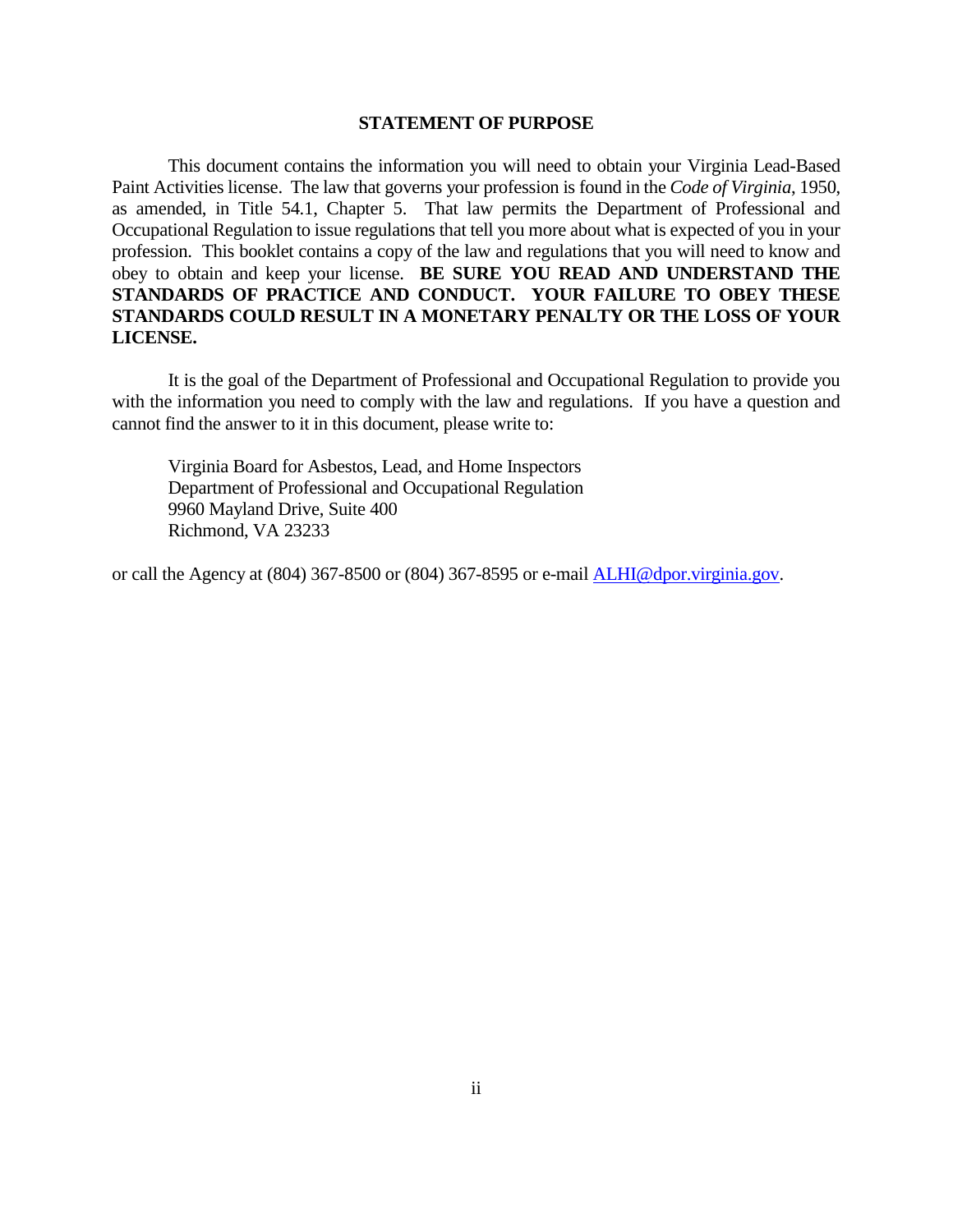## **TABLE OF CONTENTS**

| <b>REGULATIONS:</b>                                                             |
|---------------------------------------------------------------------------------|
| <b>Part I - Scope</b>                                                           |
|                                                                                 |
| <b>Part II – Definitions and General Requirements</b>                           |
|                                                                                 |
|                                                                                 |
| <b>Part III - Application Procedures</b>                                        |
|                                                                                 |
|                                                                                 |
|                                                                                 |
| 18VAC15-30-54. Qualifications for accredited lead training program approval  17 |
| <b>Part IV – Fees</b>                                                           |
|                                                                                 |
|                                                                                 |
|                                                                                 |
| <b>Part V - Renewal</b>                                                         |
|                                                                                 |
|                                                                                 |
|                                                                                 |
|                                                                                 |
|                                                                                 |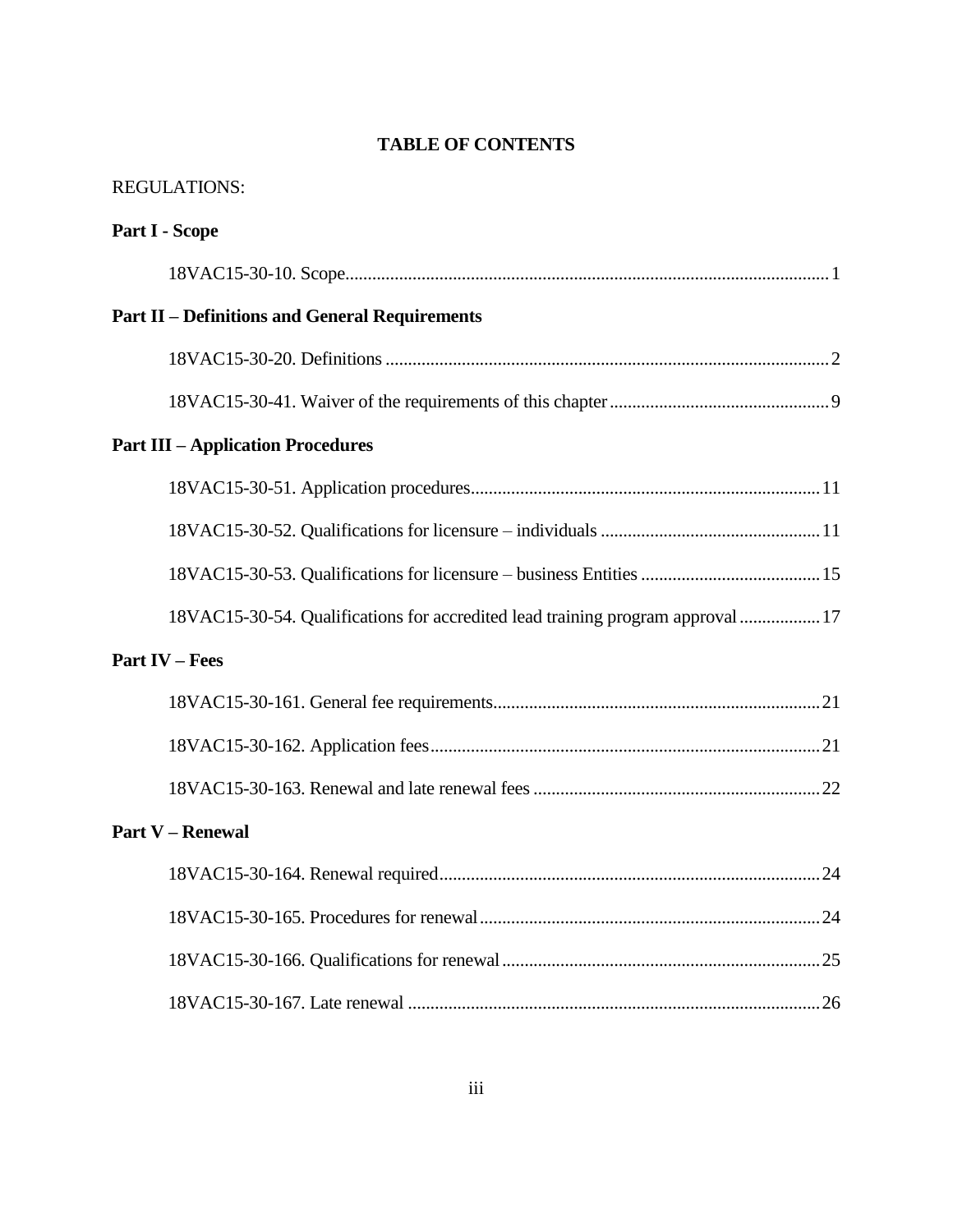| Part VI - Standards of Practice and Conduct for Accredited Lead Training Programs |  |
|-----------------------------------------------------------------------------------|--|
|                                                                                   |  |
|                                                                                   |  |
| 18VAC15-30-340. Qualifications of training managers and principal instructors29   |  |
|                                                                                   |  |
| 18VAC15-30-360. Training manager and principal instructor documentation31         |  |
|                                                                                   |  |
|                                                                                   |  |
|                                                                                   |  |
|                                                                                   |  |
|                                                                                   |  |
| 18VAC15-30-420. Recordkeeping and provision of records to the board 34            |  |
|                                                                                   |  |
|                                                                                   |  |

## **Part VII – Training Course Curriculum Requirements**

| 18VAC15-30-460. Initial training criteria for lead abatement supervisor 39 |  |
|----------------------------------------------------------------------------|--|
|                                                                            |  |
|                                                                            |  |
|                                                                            |  |
|                                                                            |  |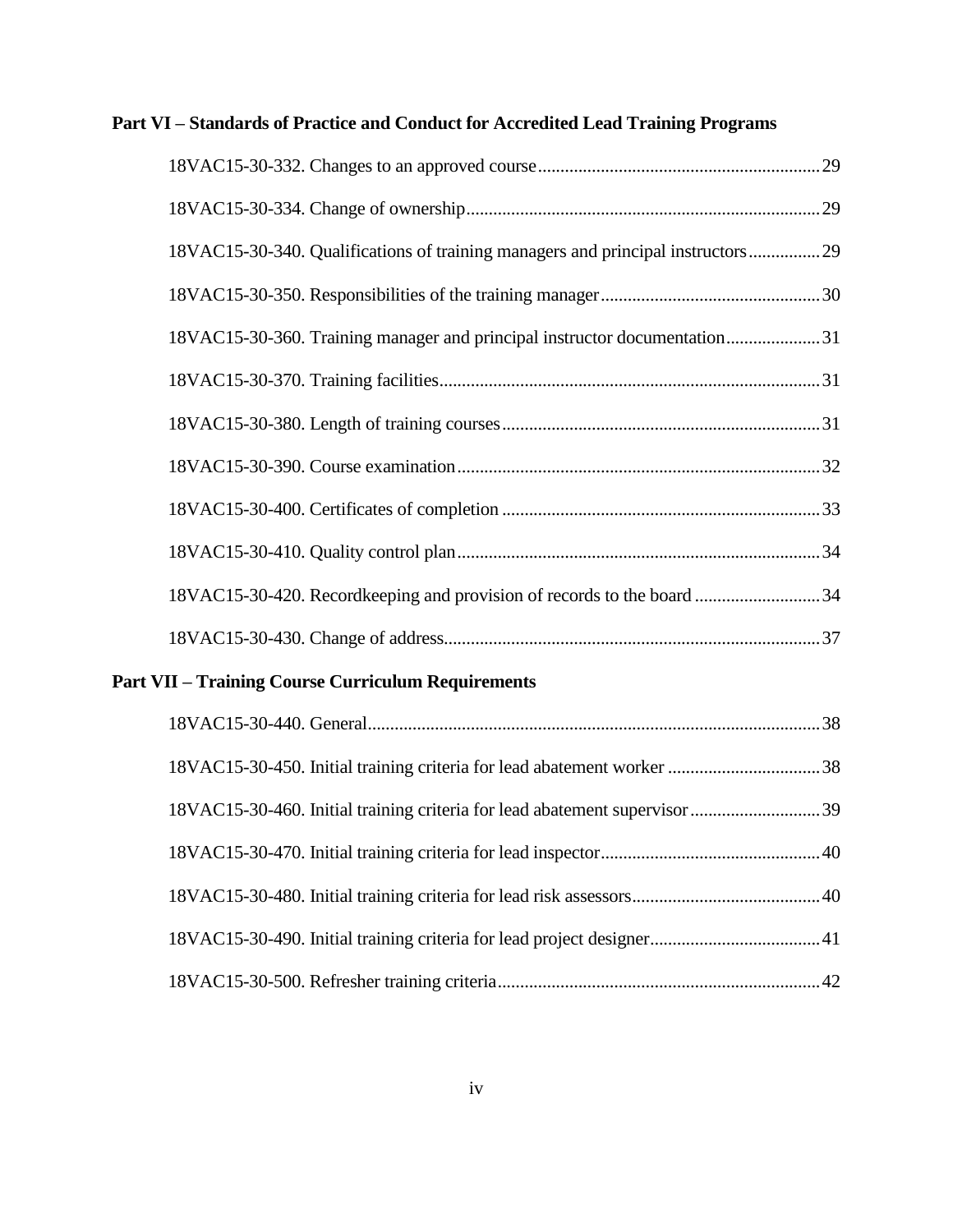| Part VIII – Standards for Conducting Lead-Based Paint Activities                |  |
|---------------------------------------------------------------------------------|--|
|                                                                                 |  |
| 18VAC15-30-511. Determination of the presence of lead-based paint, a paint-lead |  |
|                                                                                 |  |
|                                                                                 |  |
|                                                                                 |  |
|                                                                                 |  |
|                                                                                 |  |
|                                                                                 |  |
|                                                                                 |  |
|                                                                                 |  |
|                                                                                 |  |
| <b>Part IX - General Standards of Practice and Conduct</b>                      |  |
|                                                                                 |  |
|                                                                                 |  |
|                                                                                 |  |
|                                                                                 |  |
|                                                                                 |  |
| 18VAC15-30-810. Grounds for denial of application, denial of renewal,           |  |
| 18VAC15-30-820. Suspension or revocation of approval of an accredited           |  |

## **Part VIII – Standards for Conducting Lead-Based Paint Activities**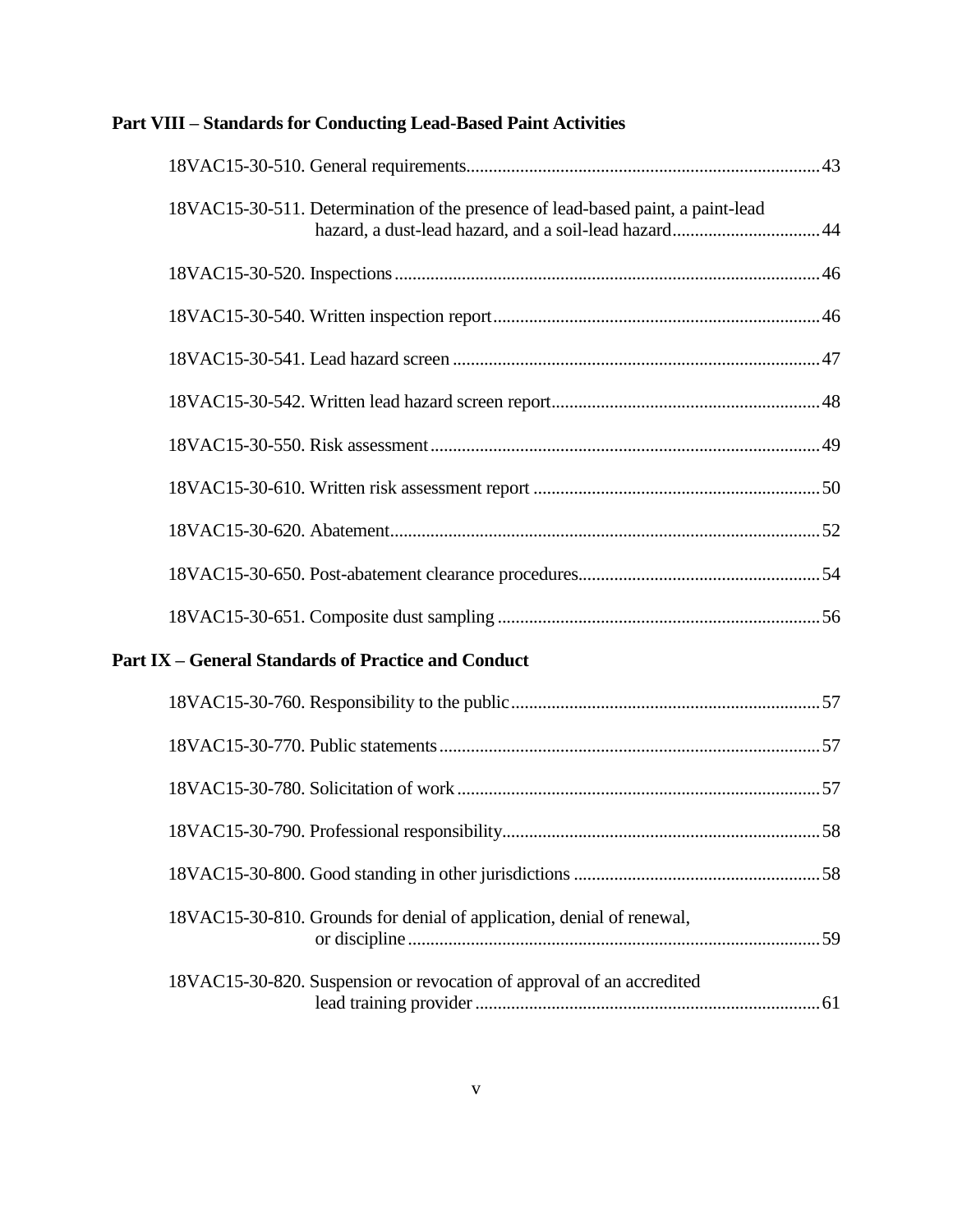## EXCERPTS FROM THE *CODE OF VIRGINIA*:

|--|--|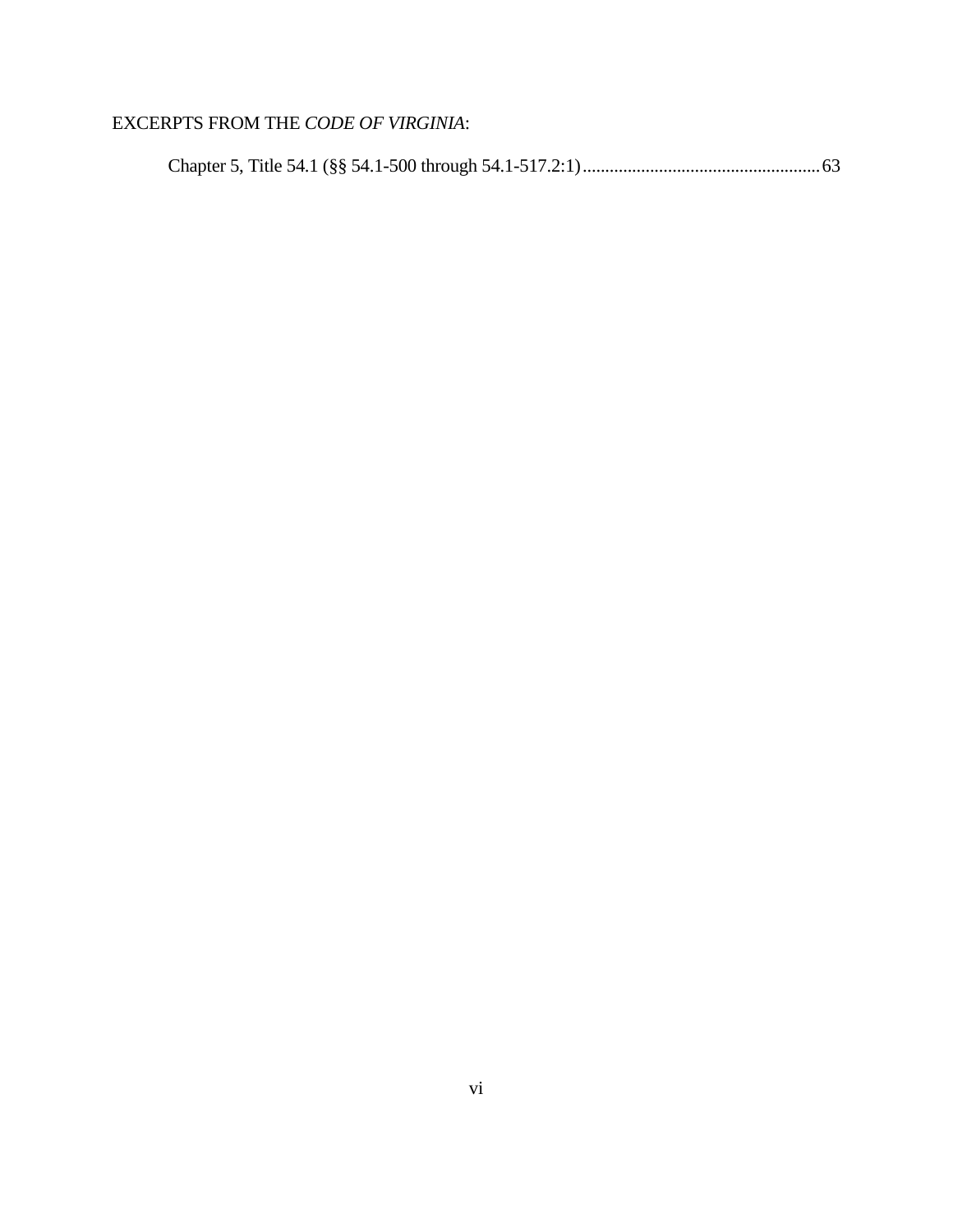## **PART I.**

## **SCOPE**

#### **18VAC15-30-10. Scope.**

This chapter contains procedures and requirements for the accreditation of lead-based paint activities training programs and providers, procedures and requirements for the licensure of individuals and firms engaged in lead-based paint activities in target housing and child-occupied facilities, and standards for performing such activities. This chapter is applicable to all individuals and firms who are engaged in lead-based paint activities as defined in 18VAC15-30-20, except persons who perform these activities within residences which they own, unless the residence is occupied by a person or persons other than the owner or the owner's immediate family while these activities are being conducted or a child residing in the building has been identified as having an elevated blood-lead level.

#### *Historical Notes*

*Derived from Virginia Register [Volume 13, Issue 2,](http://register.dls.virginia.gov/vol13/iss02/v13i02.pdf) eff. November 13, 1996; amended, Virginia Register [Volume 19,](http://register.dls.virginia.gov/vol19/iss24/v19i24.pdf)  [Issue](http://register.dls.virginia.gov/vol19/iss24/v19i24.pdf) 24, eff. October 1, 2003.*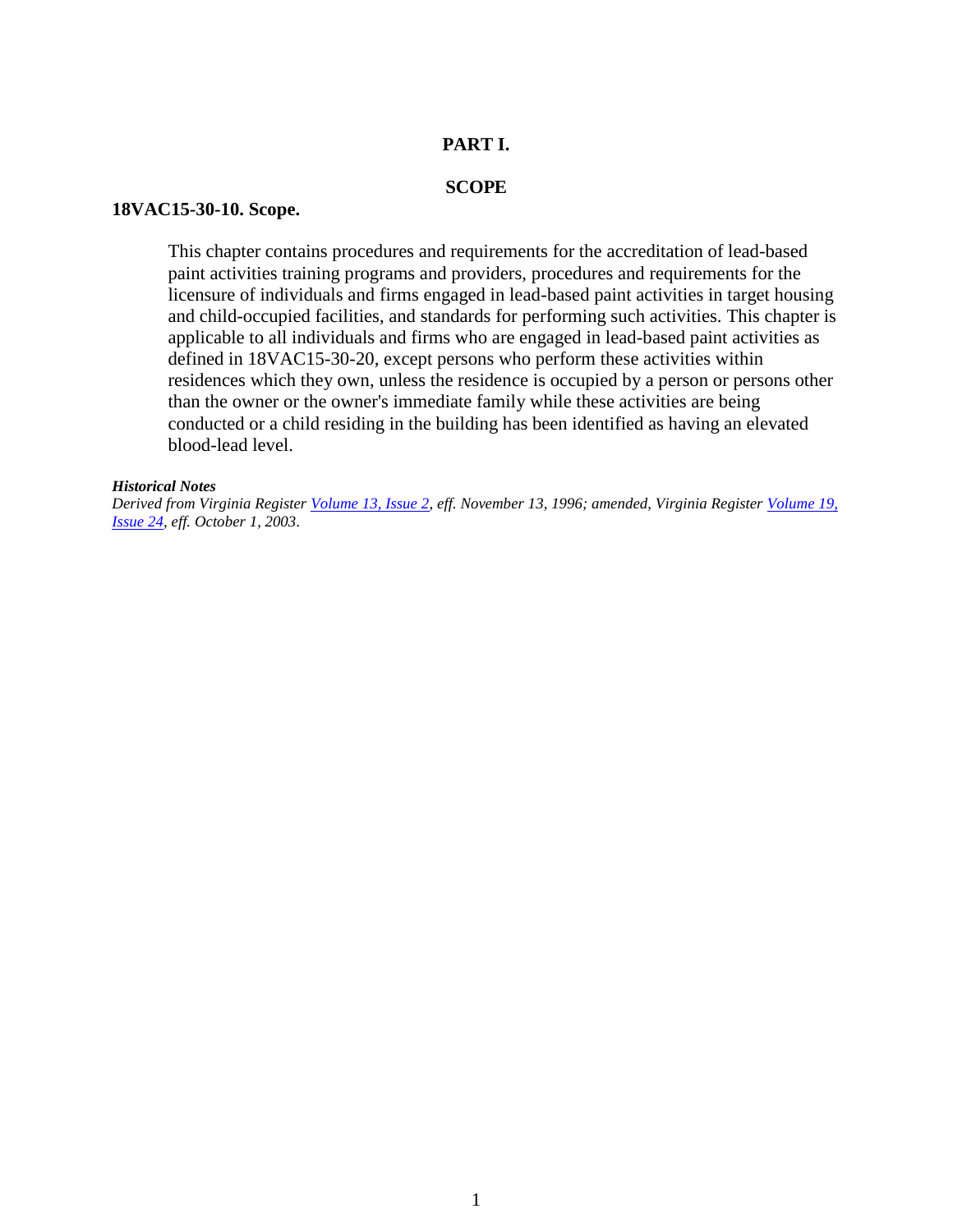## **PART II.**

## **DEFINITIONS AND GENERAL REQUIREMENTS**

## **18VAC15-30-20. Definitions.**

The following words and terms when used in this chapter shall have the following meanings unless the context clearly indicates otherwise:

"Abatement" or "abatement project" means any measure or set of measures designed to permanently eliminate lead-based paint hazards.

- 1. "Abatement" includes, but is not limited to:
	- a. The removal of paint, and dust, the permanent enclosure or encapsulation of lead-based paint, the replacement of painted surfaces or fixtures, or the removal or permanent covering of soil, when lead-based paint hazards are present in such paint, dust or soil; and
	- b. All preparation, cleanup, disposal, and post-abatement clearance testing activities associated with such measures.
- 2. Specifically, "abatement" includes, but is not limited to:
	- a. Lead-based paint activities for which there is a written contract or other documentation that provides that an individual or firm will be conducting activities in or to a residential dwelling or childoccupied facility that:
		- (1) Shall result in the permanent elimination of lead-based paint hazards; or
		- (2) Are designed to permanently eliminate lead-based paint hazards and are described in subdivision 1 of this definition;
	- b. Lead-based paint activities resulting in the permanent elimination of lead-based paint hazards, conducted by firms or individuals licensed in accordance with this chapter, unless such projects are covered by subdivision 3 of this definition;
	- c. Lead-based paint activities resulting in the permanent elimination of lead-based paint hazards, unless such projects are covered by subdivision 3 of this definition; or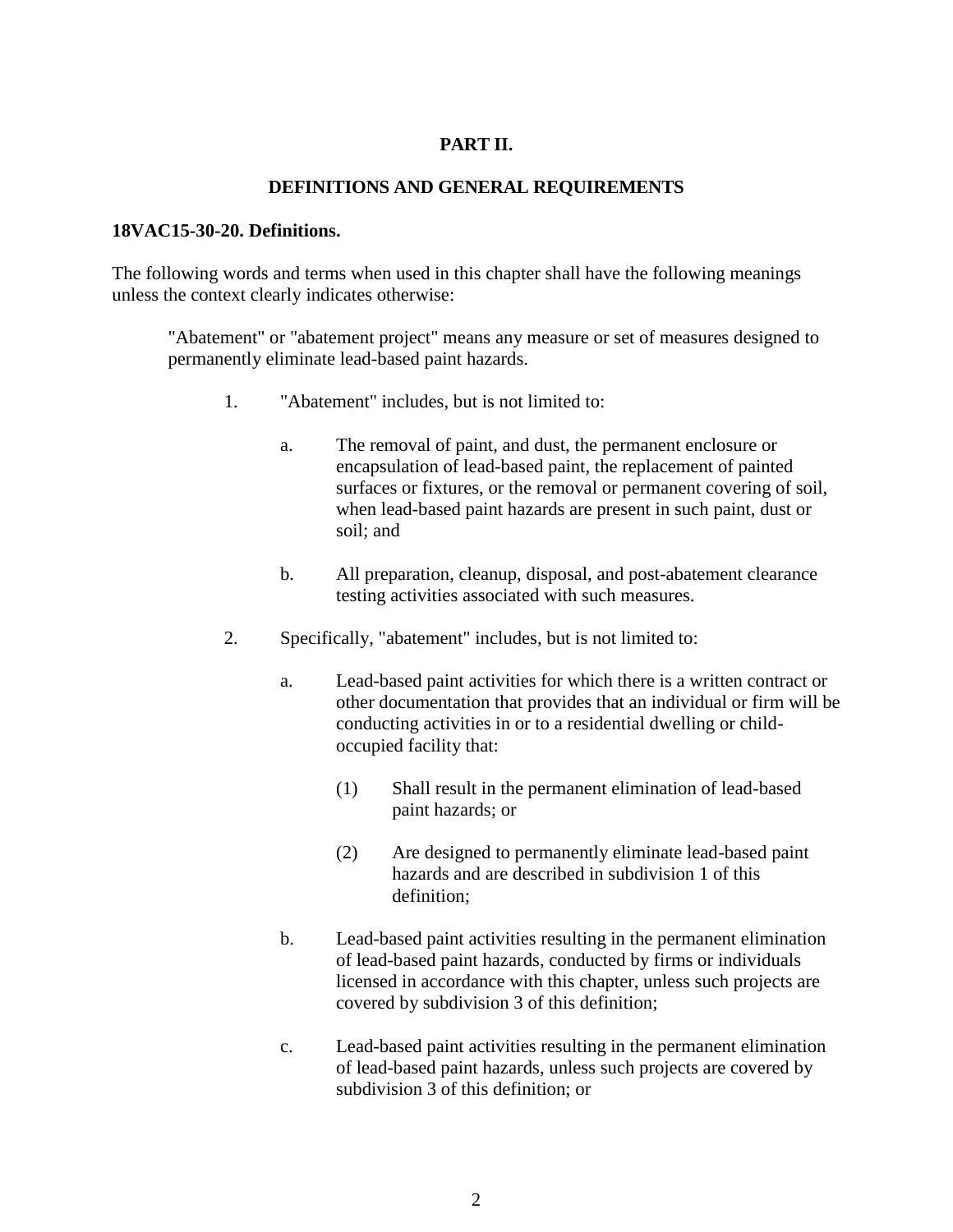- d. Lead-based paint activities resulting in the permanent elimination of lead-based paint hazards that are conducted in response to state or local abatement orders.
- 3. Abatement does not include renovation, remodeling, landscaping or other activities when such activities are not designed to permanently eliminate lead-based paint hazards, but instead are designed to repair, restore, or remodel a given structure or dwelling, even though these activities may incidentally result in a reduction or elimination of lead-based paint hazards. Abatement does not include interim controls, operations and maintenance activities, or other measures and activities designed to temporarily, but not permanently, reduce lead-based paint hazards. Furthermore, federally assisted housing and community development programs conducted in compliance with the U.S. Department of Housing and Urban Development Lead-Safe Final Rule 24 CFR Part 35 shall be considered to meet the requirements of this chapter.

"Accredited lead training program" means a training program that has been approved by the board to provide training for individuals engaged in lead-based paint activities.

"Accredited lead training provider" means a firm, individual, state or local government, or nonprofit training program that has met the requirements of this chapter and has been approved by the board to offer an accredited lead training program.

"Applicant" means any person defined in this chapter who has applied for but has not been granted an interim license, a license or approval as an accredited lead training program, approval as an accredited lead training provider or approval as a training manager or principal instructor by the board.

"Board" means the Virginia Board for Asbestos, Lead, Mold, and Home Inspectors.

"Child-occupied facility" means a building, or portion of a building, constructed prior to 1978, visited regularly by the same child, six years of age or under, on at least two different days, within any week (Sunday through Saturday period), provided that each day's visit lasts at least three hours and the combined weekly visit lasts six hours, and the combined annual visits last at least 60 hours. Child-occupied facilities may include, but are not limited to, day-care centers, preschools and kindergarten classrooms.

"Clearance levels" means values that indicate the maximum amount of lead permitted in dust on a surface following completion of an abatement activity as identified by EPA, pursuant to 15 USC § 2683.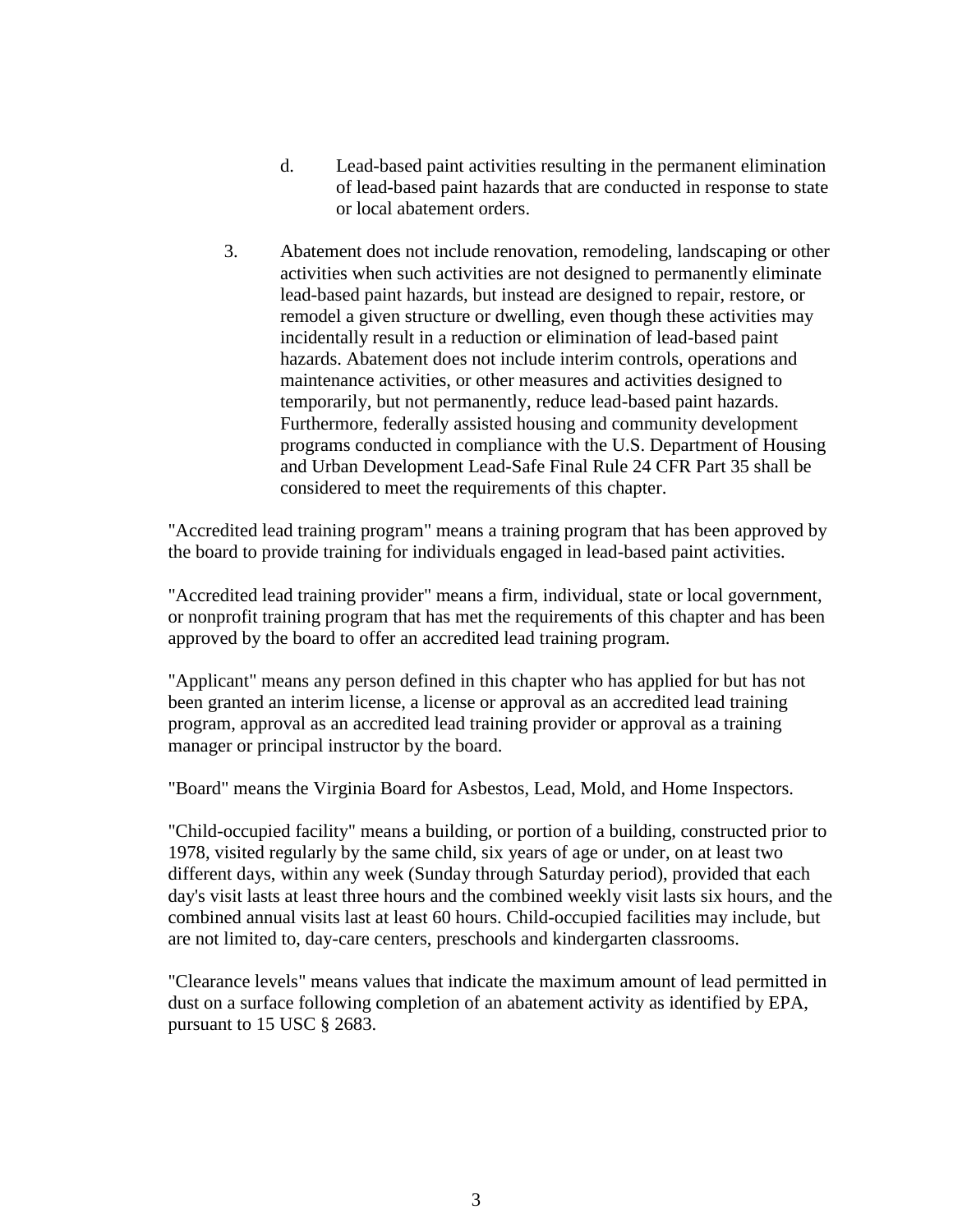"Common area" means a portion of a building generally accessible to all occupants, including, but not limited to, hallways, stairways, laundry and recreational rooms, playgrounds, community centers, garages and boundary fences.

"Component or building component" means specific design or structural elements or fixtures of a building or residential dwelling or child-occupied facility which are distinguished from each other by form, function, and location. These include, but are not limited to, interior components such as ceilings, crown molding, walls, chair rails, doors, door trim, floors, fireplaces, radiators and other heating units, shelves, shelf supports, stair treads, stair risers, stair stringers, newel posts, railing caps, balustrades, windows and trim (including sashes, window heads, jambs, sills, stools, and troughs), built-in cabinets, columns, beams, bathroom vanities, counter tops and air conditioners, and exterior components such as painted roofing, chimneys, flashing, gutters and downspouts, ceilings, soffits, facias, rake boards, corner boards, bulkheads, doors and door trim, fences, floors, joists, lattice work, railings and railing caps, siding, handrails, stair risers and treads, stair stringers, columns, balustrades, window sills, casings, sashes, wells, stools and troughs.

"Containment" means a process to protect workers and the environment by controlling exposures to the lead-contaminated dust and debris created during an abatement.

"Course agenda" means an outline of the key topics to be covered during a training course, including the time allotted to teach each topic.

"Course test" means an evaluation of the overall effectiveness of the training which shall test the trainees' knowledge and retention of the topics covered during the course.

"Course test blue print" means written documentation identifying the proportion of course test questions devoted to each major topic in the course curriculum.

"Department" means the Department of Professional and Occupational Regulation or any successor agency.

"Deteriorated paint" means paint that is cracking, flaking, chipping, peeling or otherwise separating from the substrate building component.

"Discipline" means one of the specific types or categories of lead-based paint activities established in this chapter for which individuals must receive training from accredited lead training providers, as defined in this chapter, and become licensed by the board. For example, "lead abatement worker " is a discipline.

"Distinct painting history" means application history, as indicated by its visual appearance or a record of application, over time, of paint or other surface coatings to a component or room.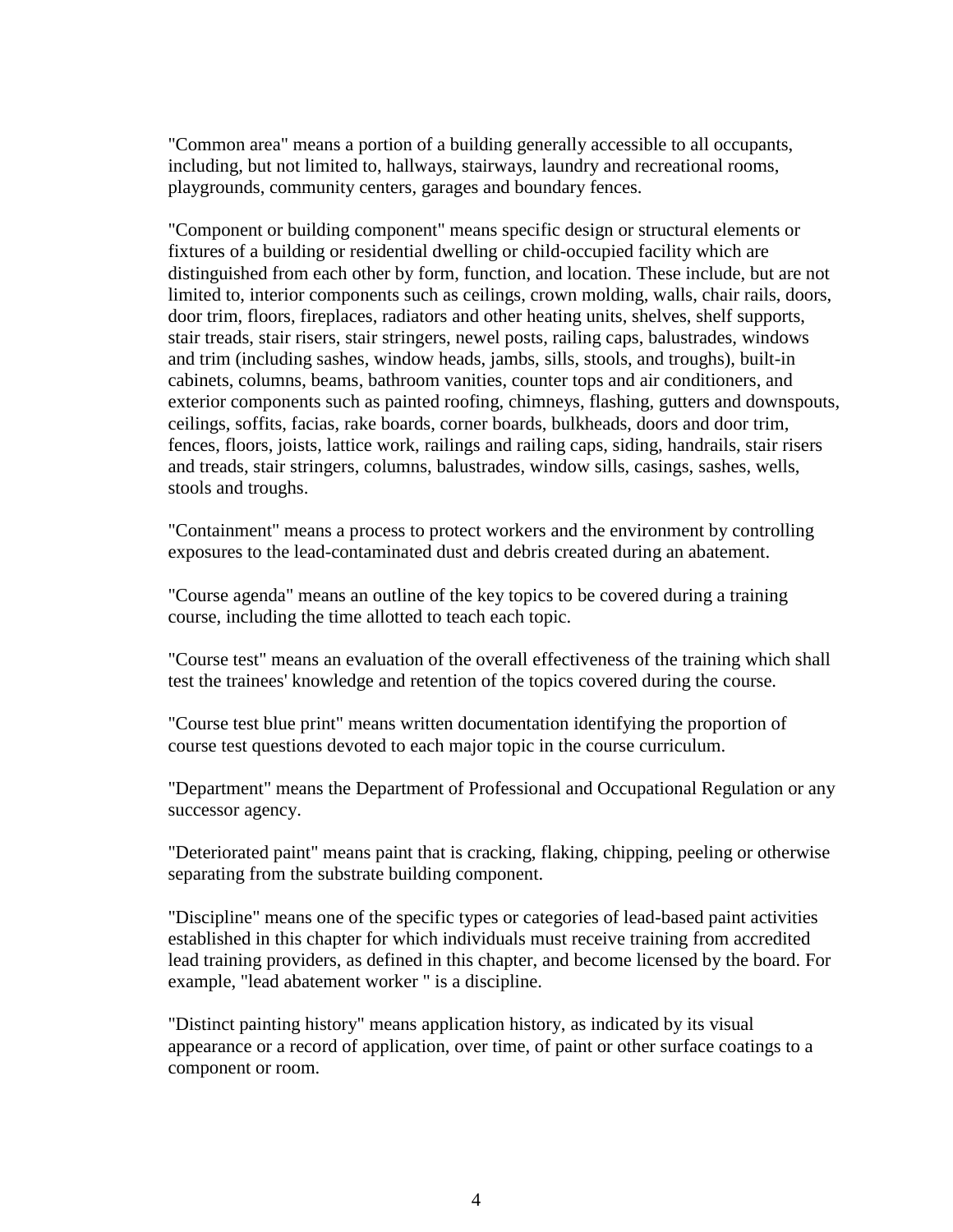"Documented methodologies" means methods or protocols used to sample for the presence of lead in paint, dust, and soil.

"Elevated blood-lead level (EBL)" means an excessive absorption of lead that is a confirmed concentration of lead in whole blood of 20<sup> $(508)$ %e2</sup>g/dl (micrograms of lead per deciliter of whole blood) for a single venous test or of 15-19  $\frac{(508)\%e2}{(508)\%e2}$  and two consecutive tests taken three to four months apart.

"Encapsulant" means a substance that forms a barrier between lead-based paint and the environment using a liquid-applied coating (with or without reinforcement materials) or an adhesively bonded covering material.

"Encapsulation" means the application of an encapsulant.

"Enclosure" means the use of rigid, durable construction materials that are mechanically fastened to the substrate in order to act as a barrier between lead-based paint and the environment.

"Environmental remediation activity" means any activity planned or carried out for the purpose of reducing or eliminating any environmental hazard, including activities necessary to train individuals in the proper or lawful conduct of such activities, which are regulated by federal or state law or regulation.

"EPA" means the United States Environmental Protection Agency.

"Financial interest" means financial benefit accruing to an individual or to a member of his immediate family. Such interest shall exist by reason of (i) ownership in a business if the ownership exceeds 3.0% of the total equity of the business; (ii) annual gross income that exceeds, or may be reasonably anticipated to exceed \$1,000 from ownership in real or personal property or a business; (iii) salary, other compensation, fringe benefits, or benefits from the use of property, or a combination thereof, paid or provided by a business that exceeds or may reasonably be expected to exceed \$1,000 annually; or (iv) ownership of real or personal property if the interest exceeds \$1,000 in value.

"Firm" means any company, partnership, corporation, sole proprietorship, association, or other business entity.

"Guest instructor" means an individual designated by the training program manager or principal instructor to provide instruction specific to the lecture, hands-on activities, or work practice components of a course.

"Hands-on skills assessment" means an evaluation that tests the trainees' ability to satisfactorily perform the work practices and procedures identified in this chapter, as well as any other skills taught in a training course.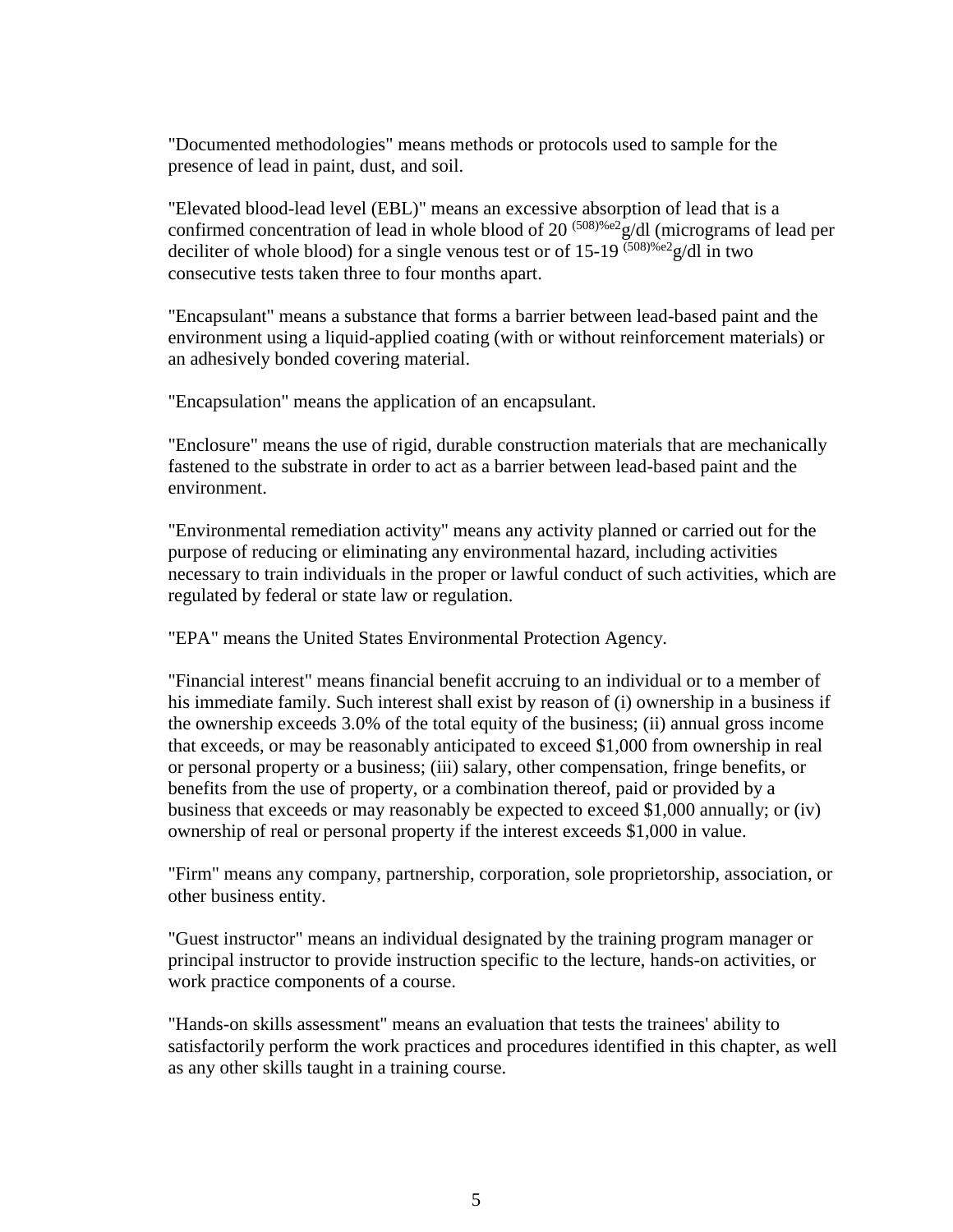"Hazardous waste" means any waste as defined in 40 CFR 261.3.

"HUD" means the United States Department of Housing and Urban Development.

"Individual" means a single human being, not a firm or other group or organization.

"Initial course" means the course of instruction established by this chapter to prepare an individual for licensure in a single discipline.

"Inspection" means a surface-by-surface investigation to determine the presence of leadbased paint and the provision of a report explaining the results of the investigation.

"Interim controls" means a set of measures designed to temporarily reduce human exposure or likely exposure to lead-based paint hazards, including specialized cleaning, repairs, maintenance, painting, temporary containment, ongoing monitoring of lead-based paint hazards or potential hazards, and the establishment and operation of management and resident education programs.

"Interim license" means the status of an individual who has successfully completed the appropriate training program in a discipline from an accredited lead training provider, as defined by this chapter, and has applied to the board, but has not yet received a formal license in that discipline from the board. Each interim license expires six months after the completion of the training program, and is equivalent to a license for the six-month period.

"Lead-based paint" means paint or other surface coatings that contain lead equal to or in excess of 1.0 milligrams per square centimeter or more than 0.5 percent by weight.

"Lead-based paint activities" means risk assessment, inspection, project design and abatement as defined in this chapter that affects or relates to target housing and childoccupied facilities.

"Lead-based paint hazard" means any condition that causes exposure to lead from leadcontaminated dust, lead-contaminated soil, or lead-contaminated paint that is deteriorated or present in accessible surfaces, friction surfaces, or impact surfaces that would result in adverse human health effects as identified by EPA, pursuant to 15 USC § 2683.

"Lead-hazard screen" means a limited risk assessment activity that involves limited paint and dust sampling as defined in this chapter.

"Licensed lead abatement contractor" or "lead contractor" means a firm that has met the requirements of this chapter, and has been issued a license by the board to perform lead abatements.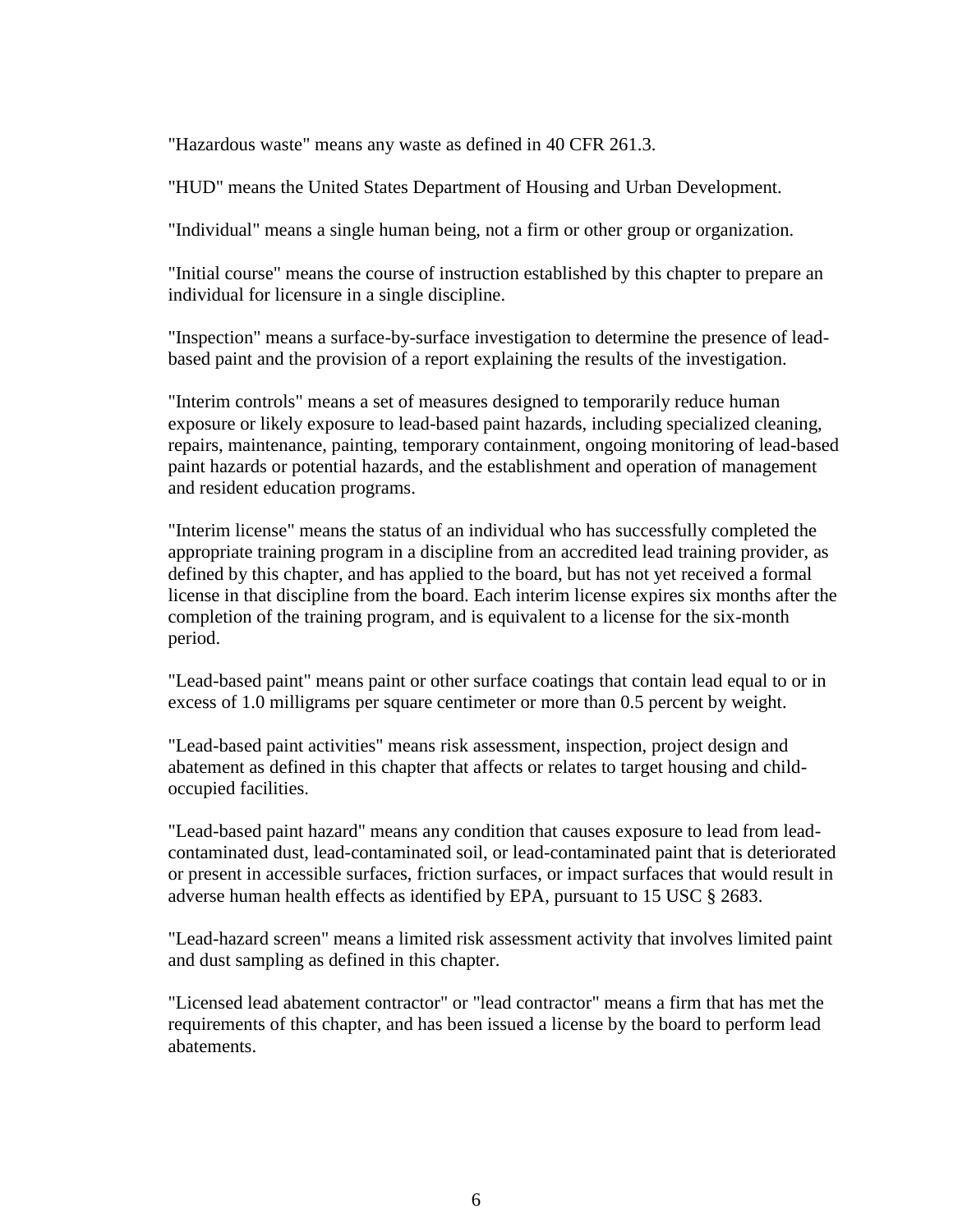"Licensed lead abatement supervisor" or "lead supervisor" means an individual who has met the requirements of this chapter, and has been licensed by the board to supervise and conduct abatements, and to prepare occupant protection plans and abatement reports.

"Licensed lead abatement worker" or "lead worker" means an individual who has met the requirements of this chapter and has been licensed by the board to perform abatements under the supervision of a licensed lead supervisor.

"Licensed lead inspector" or "lead inspector" means an individual who has met the requirements of this chapter, and has been licensed by the board to conduct lead inspections. A licensed inspector may also sample for the presence of lead in dust and soil for the purposes of abatement clearance testing.

"Licensed lead project designer" or "lead project designer" means an individual who has met the requirements of this chapter, and has been licensed by the board to prepare abatement project designs, occupant protection plans, and abatement reports.

"Licensed lead risk assessor" or "lead risk assessor" means an individual who has met the requirements of this chapter, and has been licensed by the board to conduct lead inspections and risk assessments. A licensed risk assessor may also sample for the presence of lead in dust and soil for the purposes of abatement clearance testing.

"Licensee" means any person, as defined by  $\S$  54.1-500 of the Code of Virginia, who has been issued and holds a currently valid license as a lead abatement worker, lead abatement supervisor, lead inspector, lead risk assessor, lead project designer, or lead abatement contractor under this chapter.

"Living area" means any area of a residential dwelling used by one or more children age six and under, including, but not limited to, living rooms, kitchen areas, dens, play rooms, and children's bedrooms.

"Multi-family dwelling" means target housing that contains more than one separate residential dwelling unit, in which one or more units is used or occupied, or intended to be used or occupied, in whole or in part, as the home or residence of one or more persons.

"OSHA" means the United States Department of Labor, Occupational Safety and Health Administration.

"Paint in poor condition" means more than ten square feet of deteriorated paint on exterior components with large surface areas; or more than two square feet of deteriorated paint on interior components with large surface areas (e.g., walls, ceilings, floors, doors); or more than ten percent of the total surface area of the component is deteriorated on the interior or exterior components with small surface area (e.g., window sills, baseboards, soffits, trim).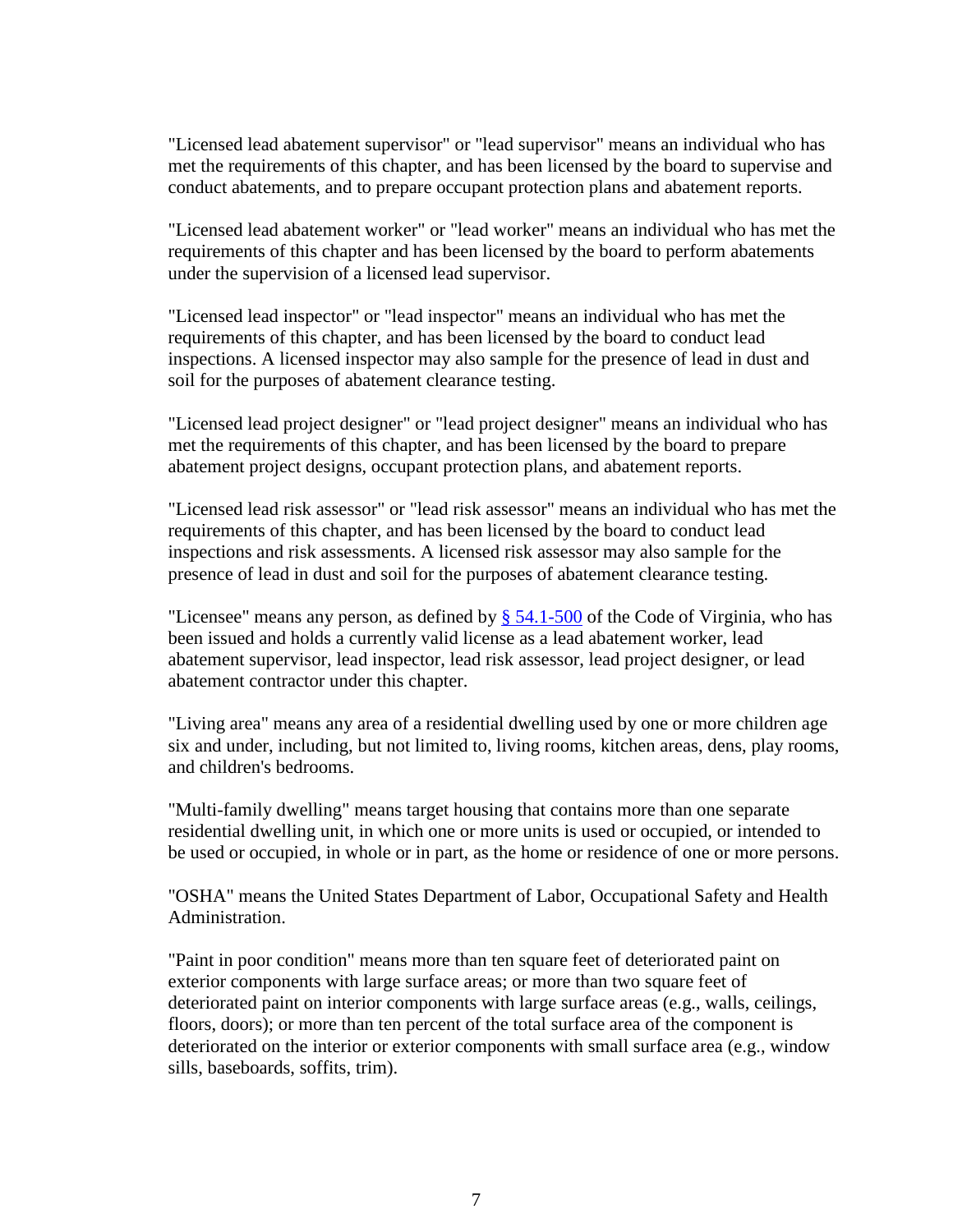"Permanently covered soil" means soil that has been separated from human contact by the placement of a barrier consisting of solid, relatively impermeable material, such as pavement or concrete. Grass, mulch and other landscaping materials are not considered permanent covering.

"Person" means any natural or judicial person including any individual, corporation, partnership, or association; any Indian tribe, state or political subdivision thereof; any interstate body; and any department, agency, or instrumentality of the federal government.

"Principal instructor" means the individual who has the primary responsibility for organizing and teaching a particular course.

"Project design" means any descriptive form written as instructions or drafted as a plan describing the construction or set-up of a lead abatement project area and work practices to be utilized during the lead abatement project.

"Recognized laboratory" means any environmental laboratory recognized by the EPA as being capable of performing an analysis for lead compounds in paint, soil, and dust.

"Reduction" means measures designed to reduce or eliminate human exposure to leadbased paint hazards through methods including interim controls and abatement.

"Refresher course" or "refresher training program" means the course of accredited instruction established by this chapter which must be periodically completed as set out in this chapter to maintain an individual's license in a single discipline.

"Residential dwelling" means (i) target housing that is a detached single-family dwelling, including attached structures such as porches and stoops or (ii) target housing that is a single-family dwelling unit in a structure that contains more than one separate residential dwelling unit, which is used or occupied, or intended to be used or occupied, in whole or in part, as the home or residence of one or more individuals.

"Risk assessment" means (i) an on-site investigation to determine the existence, nature, severity and location of lead-based paint hazards, and (ii) the provision of a report by the individual or the firm conducting the risk assessment, explaining the results of the investigation and options for reducing lead-based hazards.

"Target housing" means any housing constructed prior to 1978, except for housing for the elderly, or persons with disabilities (unless any one or more children age six years or under resides or is expected to reside in such housing for the elderly or persons with disabilities) or any zero-bedroom dwelling.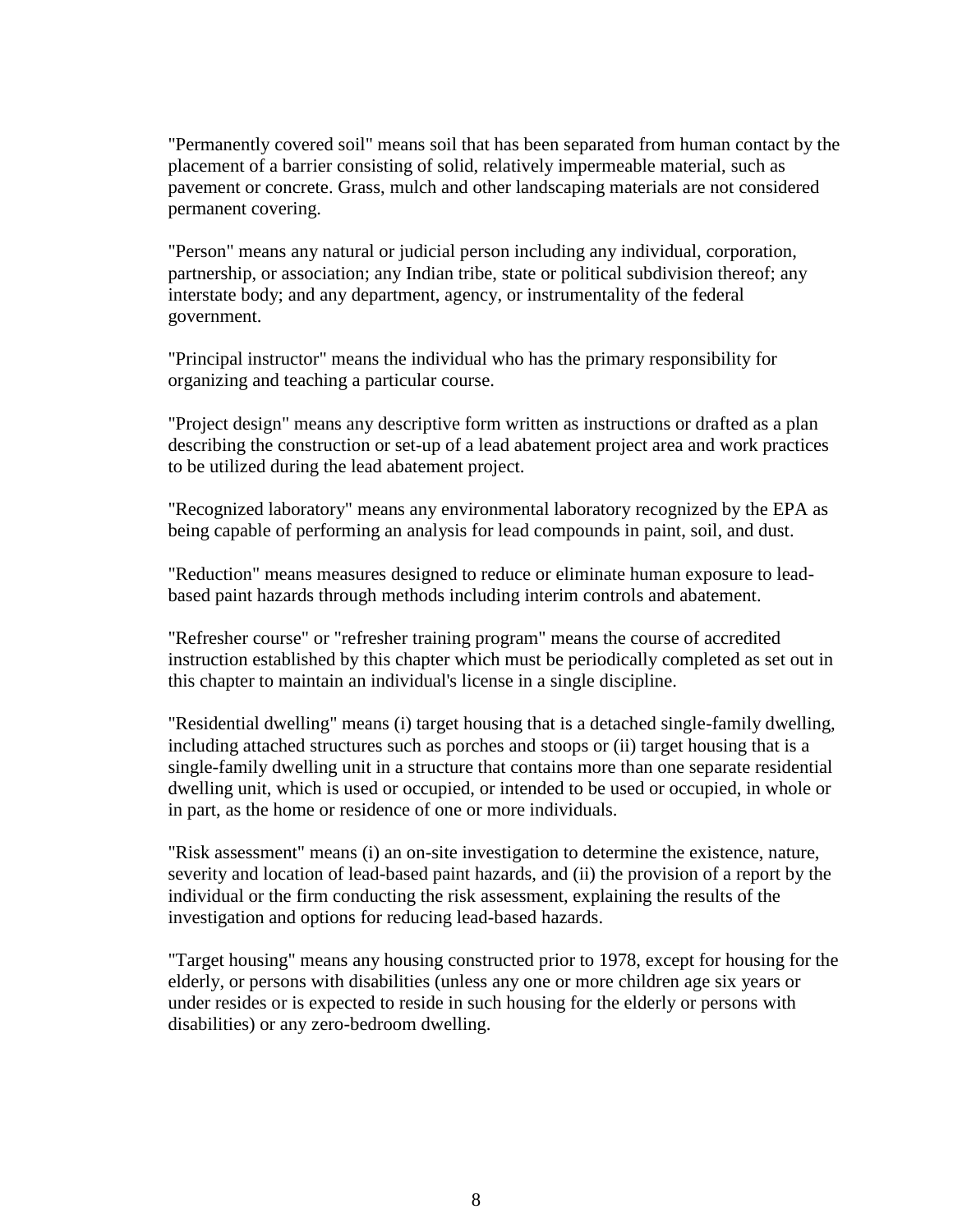"Training curriculum" means an established set of course topics for instruction in an accredited lead training program for a particular discipline designed to provide specialized knowledge and skills.

"Training hour" means at least 50 minutes of actual instruction, including, but not limited to, time devoted to lecture, learning activities, small group activities, demonstrations, evaluations, and/or hands-on experience.

"Training manager" means the individual responsible for administering a training program and monitoring the performance of the instructors.

"TSCA" means the federal Toxic Substances Control Act, 15 USC § 2601 et seq.

"Visual inspection for clearance testing" means the visual examination of a residential dwelling or a child-occupied facility following an abatement to determine whether the abatement has been successfully completed.

"Visual inspection for risk assessment" means the visual examination of a residential dwelling or a child-occupied facility to determine the existence of deteriorated lead-based paint or other potential sources of lead-based paint hazards.

#### *Historical Notes*

*Derived from Virginia Register [Volume 13, Issue 2,](http://register.dls.virginia.gov/vol13/iss02/v13i02.pdf) eff. November 13, 1996; amended, Virginia Register [Volume 19,](http://register.dls.virginia.gov/vol19/iss24/v19i24.pdf)  [Issue 24,](http://register.dls.virginia.gov/vol19/iss24/v19i24.pdf) eff. October 1, 2003.* 

## **18VAC15-30-30 to 18VAC15-30-40. [Repealed]**

#### *Historical Notes*

*Derived from Virginia Register Volume 13, Issue 2, eff. November 13, 1996; amended, Virginia Register Volume 19, Issue 24, eff. October 1, 2003; repealed, Virginia Register Volume 23, Issue 3, eff. December 1, 2006.* 

## **18VAC15-30-41. Waiver of the requirements of this chapter.**

Except as required by law, the board may, in its reasonable discretion, waive any of the requirements of this chapter when in its judgment it finds that the waiver in no way lessens the protection provided by this chapter and Title 54.1 of the Code of Virginia to the public health, safety and welfare. The burden of proof that demonstrates continued public protection rests with the party requesting the waiver. Documents referenced are in effect as they existed as of the date the act or action has occurred.

#### *Historical Notes*

*Derived from Virginia Register [Volume 19, Issue 24,](http://register.dls.virginia.gov/vol19/iss24/v19i24.pdf) eff. October 1, 2003.*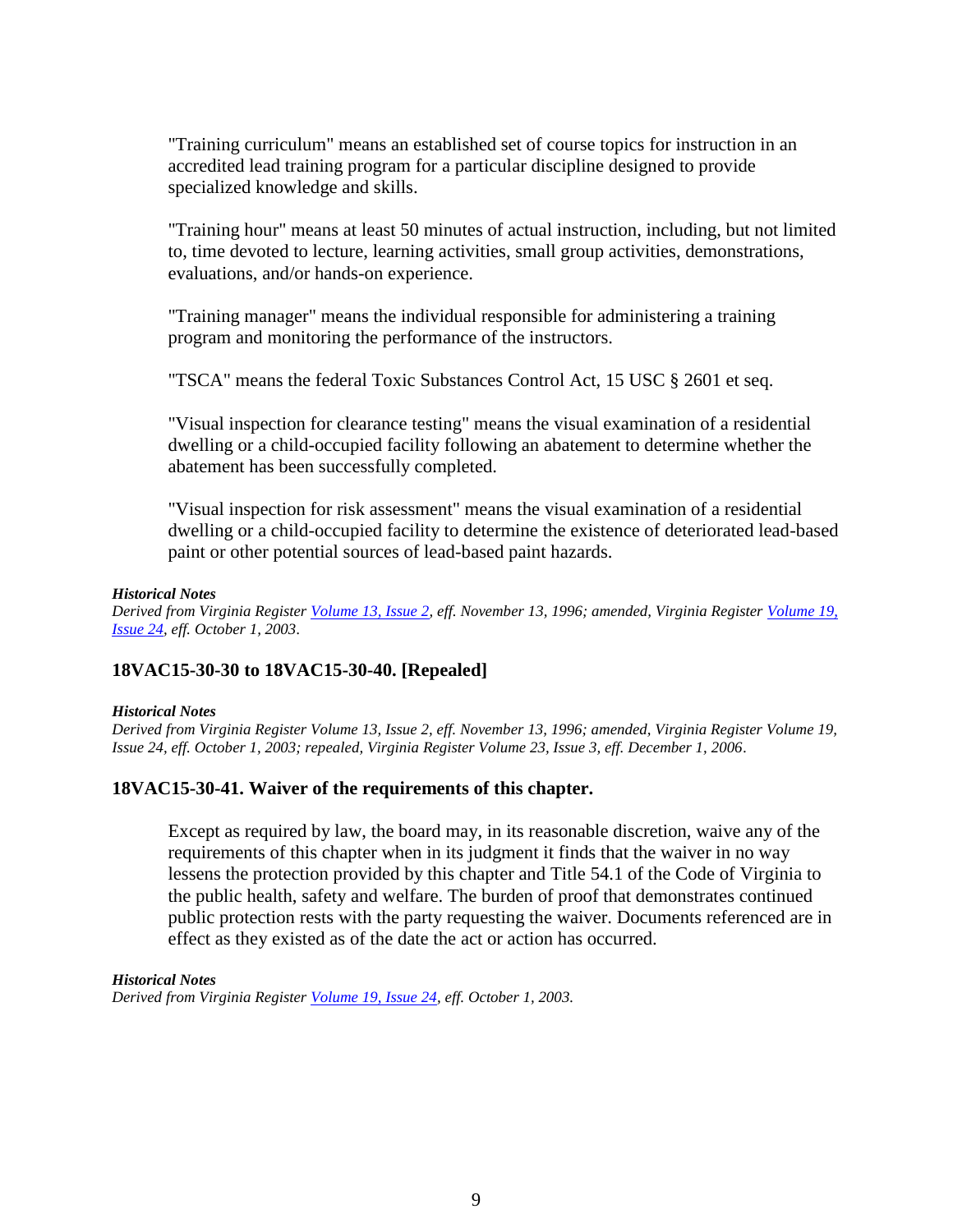## **18VAC15-30-50. [Repealed]**

## *Historical Notes*

*Derived from Virginia Register Volume 13, Issue 2, eff. November 13, 1996; amended, Virginia Register Volume 19, Issue 24, eff. October 1, 2003; repealed, Virginia Register Volume 23, Issue 3, eff. December 1, 2006.*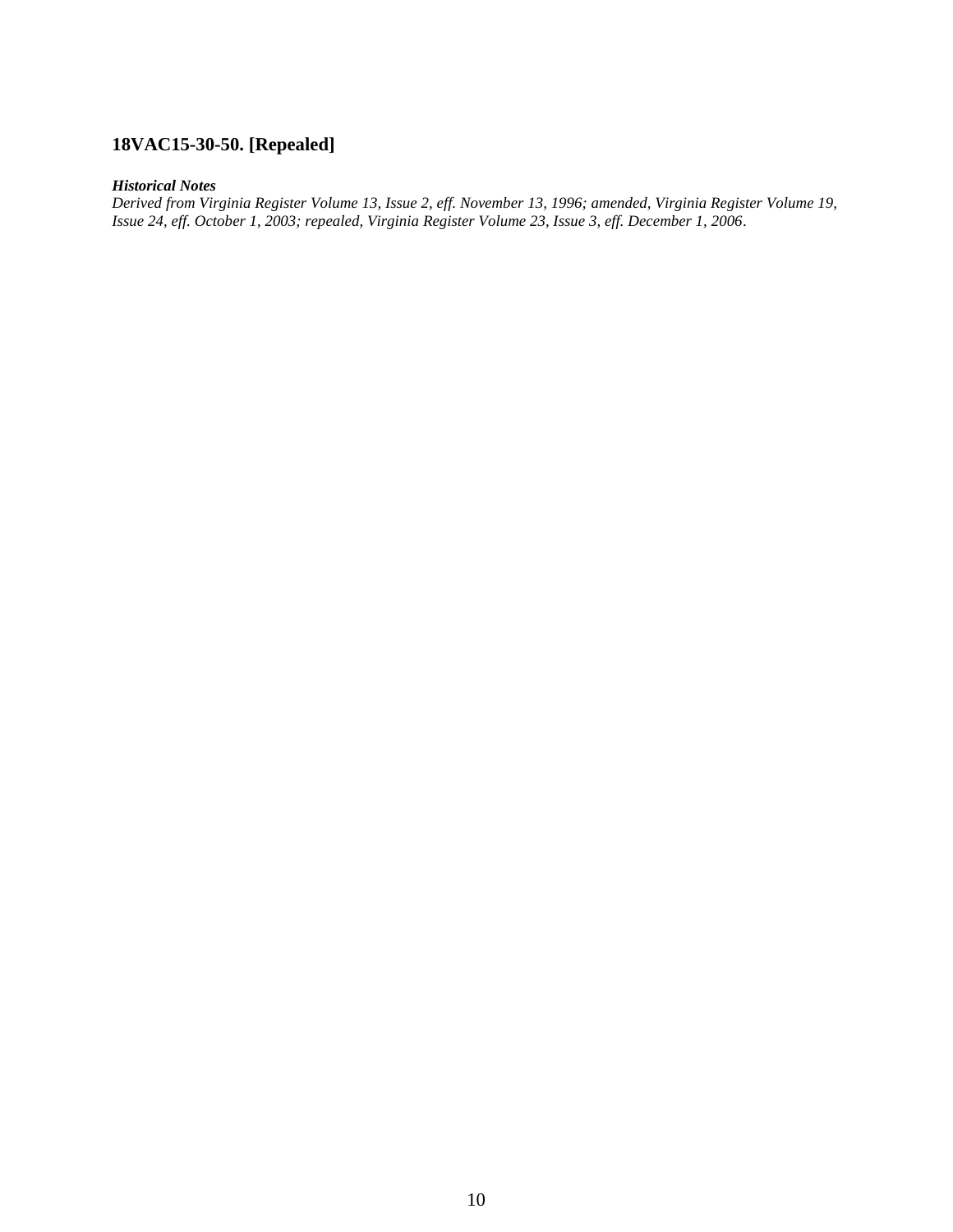## **PART III.**

## **ENTRY**

## **18VAC15-30-51. Application procedures.**

All applicants seeking licensure, interim licensure or accredited lead training program approval shall submit an application with the appropriate fee specified in 18VAC15-30- 162. Application shall be made on forms provided by the department.

By signing the application or submitting it electronically to the department, the applicant certifies that he has read and understands the board's statutes and regulations.

The receipt of an application and the deposit of fees by the board does not indicate approval by the board.

The board may make further inquiries and investigations with respect to the applicant's qualifications to confirm or amplify information supplied.

Applicants will be notified if their application is incomplete. Applicants who fail to complete the process within 12 months after the date the department receives the application shall submit a new application and fee.

## *Historical Notes*

*Derived from Virginia Register [Volume 23, Issue 3,](http://register.dls.virginia.gov/vol23/iss03/v23i03.pdf) eff. December 1, 2006.* 

## **18VAC15-30-52. Qualifications for licensure—individuals.**

- A. General. Applicants shall meet all applicable entry requirements at the time application is made.
- B. Name. The applicant shall disclose the applicant's full legal name.
- C. Age. The applicant shall be at least 18 years old.
- D. Address. The applicant shall disclose a physical address. A post office box is only acceptable when a physical address is also provided.
- E. Training. The applicant shall provide documentation of having satisfactorily completed the board-approved initial training program and all subsequent boardapproved refresher training programs as specified in subsection F of this section. Board-approved initial training programs shall be valid for 36 months after the last day of the month wherein completed. Board-approved refresher training programs shall be satisfactorily completed no later than 36 months after the last day of the month wherein the board-approved initial training program was completed and once each 36 months thereafter.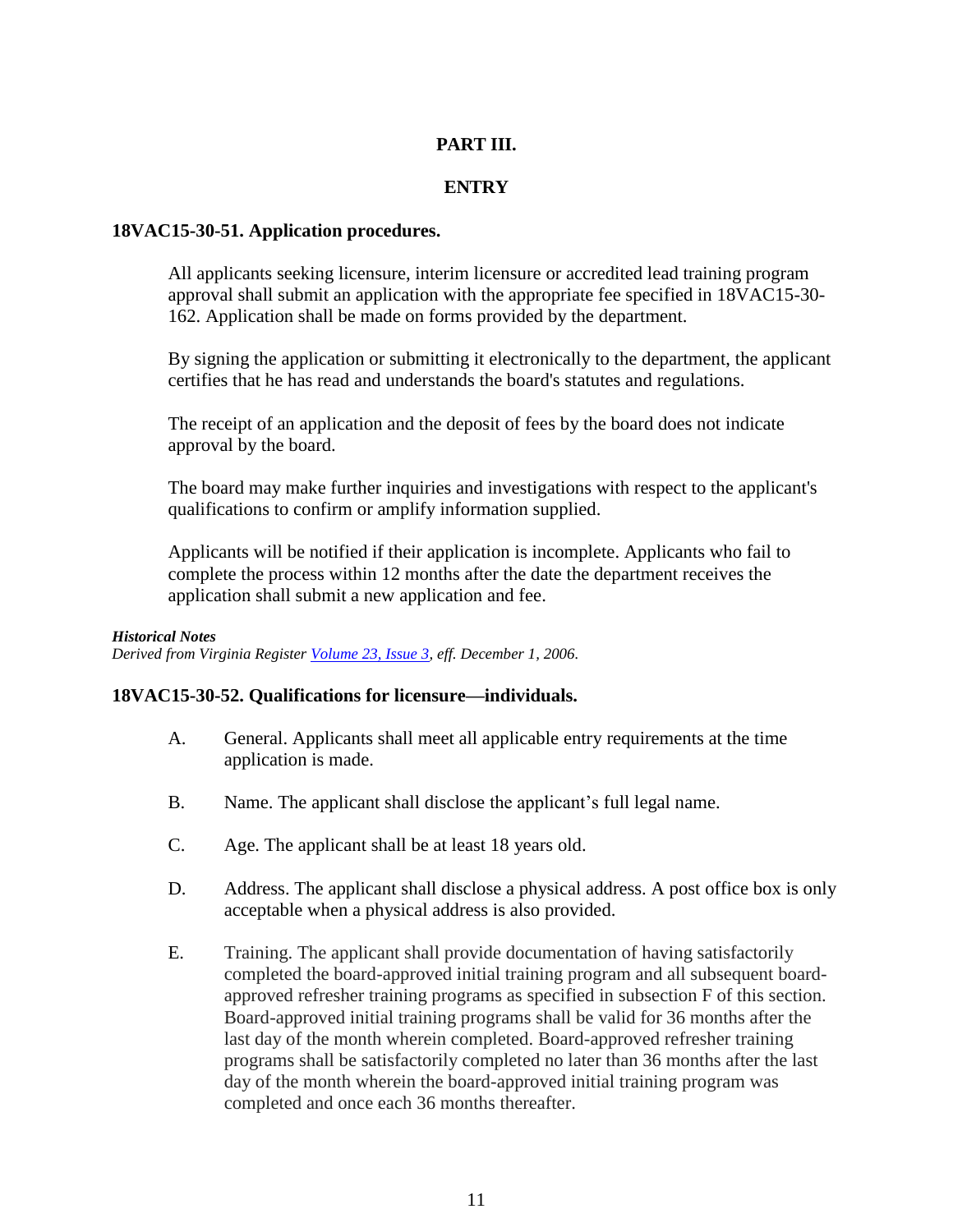- F. Specific entry requirements.
	- 1. Worker. Each applicant for lead abatement worker license shall provide evidence of successful completion of board-approved lead abatement worker training in accordance with subsection E of this section.
	- 2. Project designer.
		- a. Each applicant for a lead project designer license shall provide evidence of successful completion of board-approved lead project designer training and board-approved lead abatement supervisor training in accordance with subsection E of this section.
		- b. Each applicant for a lead project designer license shall also provide evidence of successful completion of one of the following:

(1) A bachelor's degree in engineering, architecture, or a related profession, and one year experience in building construction and design or a related field; or

(2) Four years of experience in building construction and design or a related field.

## 3. Supervisor.

- a. Each applicant for a lead abatement supervisor license shall provide evidence of:
	- (1) Successful completion of board-approved lead abatement supervisor training in accordance with subsection E of this section; and
	- (2) One year of experience as a licensed lead abatement worker or two years of experience in a related field (e.g., lead, asbestos, or environmental remediation) or in the building trades.
- b. Each applicant shall pass a board-approved licensing examination for supervisors within 36 months after completion of the boardapproved lead abatement supervisor initial training course or the board-approved lead supervisor refresher course. Applicants who fail the examination three times must provide to the board evidence, after the date of their third examination failure, of having retaken and satisfactorily completed the initial training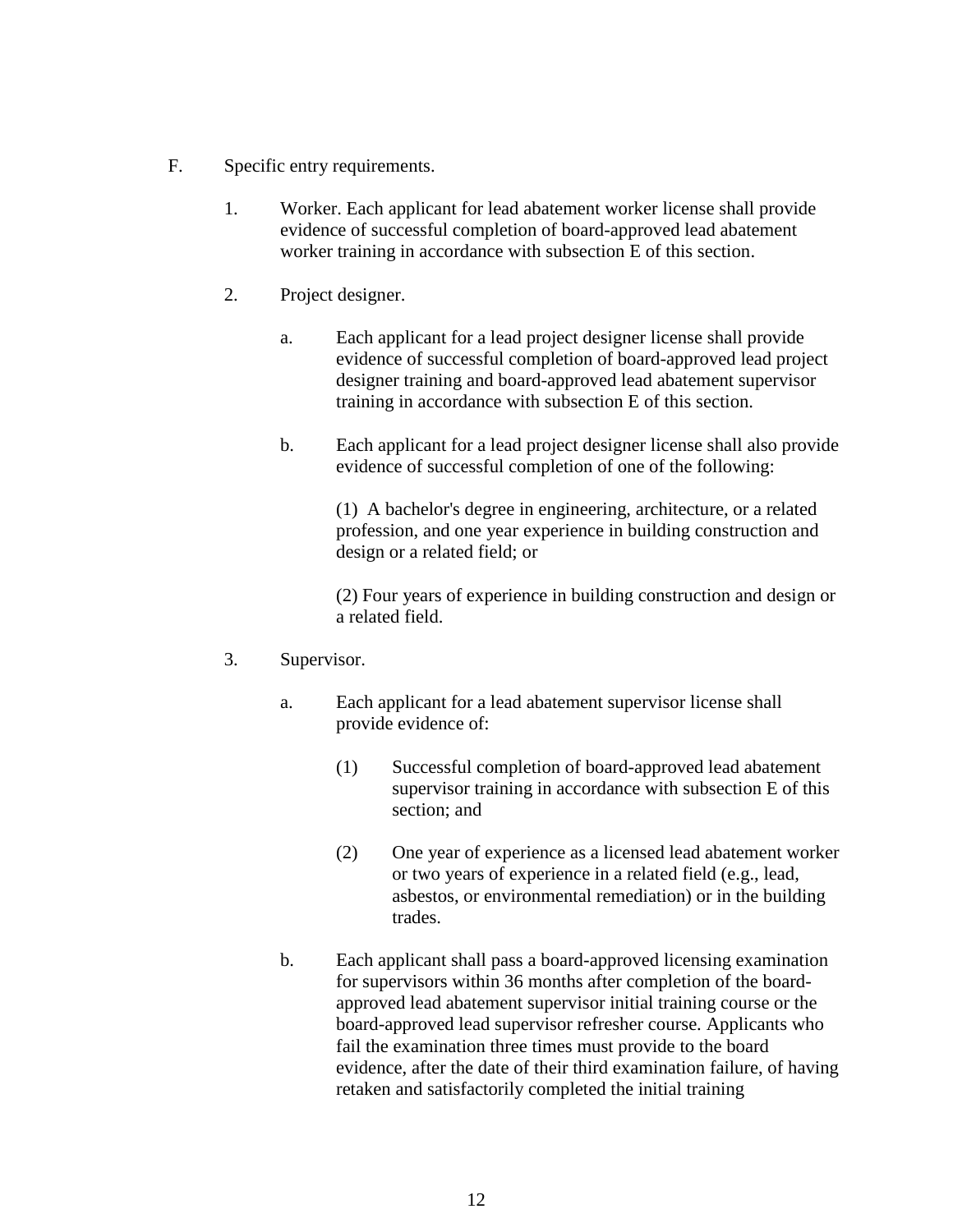requirements and make new application to the board. The applicant is then eligible to sit for the examination an additional three times.

- c. A licensed lead abatement supervisor may perform the duties of a licensed lead abatement worker.
- 4. Inspector.
	- a. Each applicant for a lead inspector license shall provide evidence of successful completion of board-approved lead inspector training in accordance with subsection E of this section.
	- b. Each applicant shall pass a board-approved licensing examination for lead inspector within 36 months after completion of the boardapproved lead inspector initial training course or the boardapproved lead inspector refresher course. Applicants who fail the examination three times must provide to the board evidence, after the date of their third examination failure, of having retaken and satisfactorily completed the initial training requirements and make new application to the board. The applicant is then eligible to sit for the examination an additional three times.
- 5. Risk assessor.
	- a. Each applicant for a lead risk assessor license shall provide evidence of successful completion of board-approved lead risk assessor training and successful completion of board-approved lead inspector training in accordance with subsection E of this section.
	- b. Each applicant for a lead risk assessor license shall also provide evidence of successful completion of one of the following:
		- (1) Certification or licensure as an industrial hygienist, a professional engineer, or a registered architect or licensure in a related engineering/health/environmental field;
		- (2) A bachelor's degree and one year of experience in a related field (e.g., lead, asbestos, environmental remediation work, or construction);
		- (3) An associate's degree and two years of experience in a related field (e.g., lead, asbestos, environmental remediation work, or construction); or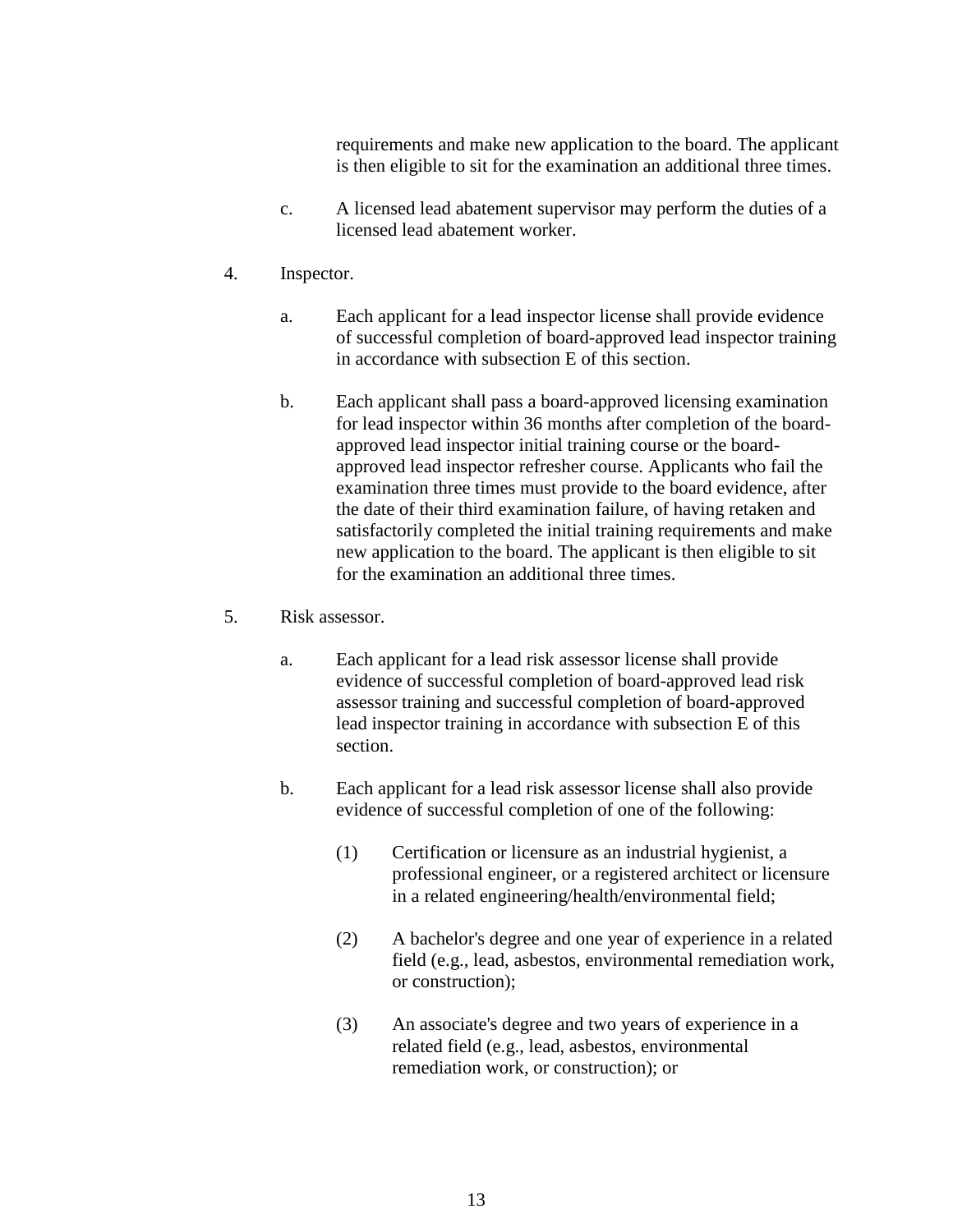- (4) A high school diploma or its equivalent, and at least three years experience in a related field (e.g., lead, asbestos, environmental remediation work, or construction).
- c. Each applicant shall pass a board-approved licensure examination for risk assessor within 36 months after completion of the boardapproved lead risk assessor initial training course or the boardapproved lead risk assessor refresher course. Applicants who fail the examination three times must provide to the board evidence, after the date of their third examination failure, of having retaken and satisfactorily completed the initial training requirements and make new application to the board. The applicant is then eligible to sit for the examination an additional three times.
- G. Training verification. Training requirements shall be verified by submittal to the board of the training certificate issued by the accredited lead training provider for that course.
- H. Education verification. Education requirements shall be verified by submittal to the board on the Education Verification Form sent directly from the school.
- I. Experience verification. Experience requirements shall be verified by resumes, letters of reference, or documentation of work experience.
- J. Conviction or guilt. The applicant shall disclose the following information:
	- 1. A conviction in any jurisdiction of any felony.
	- 2. A conviction in any jurisdiction of any misdemeanor except marijuana convictions.
	- 3. Any disciplinary action taken in another jurisdiction in connection with the applicant's environmental remediation practice including monetary penalties, fines, suspension, revocation, or surrender of a license in connection with a disciplinary action.
	- 4. Any current or previously held environmental remediation certifications, accreditations, or licenses issued by Virginia or any other jurisdiction. Subject to the provisions of [§ 54.1-204](https://law.lis.virginia.gov/vacode/title54.1/chapter2/section54.1-204/) of the Code of Virginia, the board may deny any application for licensure or accreditation as a lead training provider when any of the parties listed in this subsection have been convicted of any offense listed in this subsection or has been the subject of any disciplinary action listed in subdivision 3 of this subsection. Any plea of nolo contendere shall be considered a conviction for the purposes of this subsection. A certified copy of a final order, decree, or case decision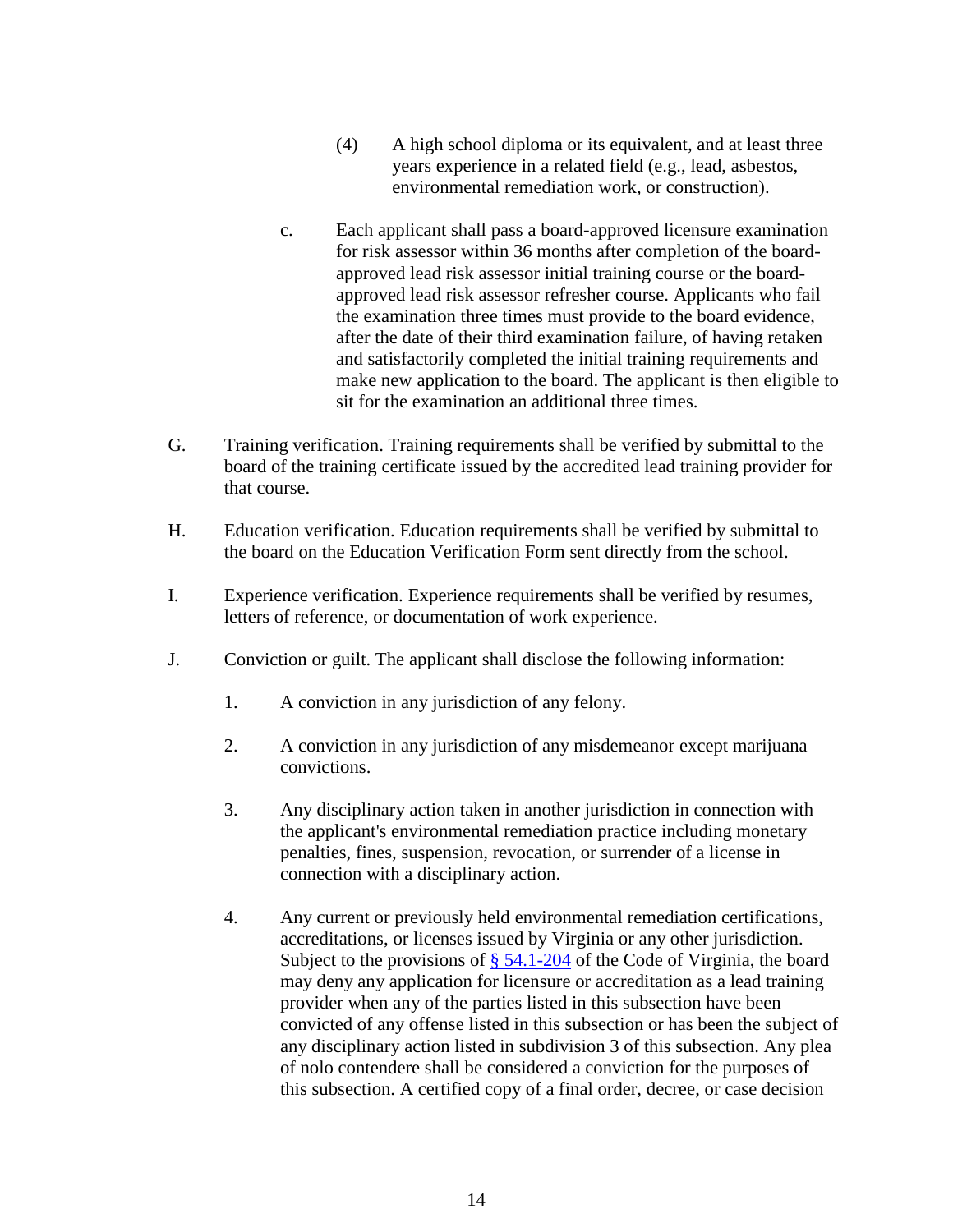by a court or regulatory agency with the lawful authority to issue such order shall be admissible as prima facie evidence of such conviction or discipline.

- K. Standards of conduct and practice. Applicants shall be in compliance with the standards of conduct and practice set forth in Part VIII (18VAC15-30-510 et seq.) of this chapter at the time of application to the board, while the application is under review by the board, and at all times when the license is in effect.
- L. Standing. The applicant shall be in good standing in every jurisdiction where licensed, and the applicant shall not have had a license that was suspended, revoked, or surrendered in connection with any disciplinary action in any jurisdiction prior to applying for licensure in Virginia. The board, at its discretion, may deny licensure or approval to any applicant based on disciplinary action by any jurisdiction.

#### *Historical Notes*

*Derived from Virginia Register [Volume 23, Issue 3,](http://register.dls.virginia.gov/vol23/iss03/v23i03.pdf) eff. December 1, 2006; amended, Virginia Register [Volume 31,](http://register.dls.virginia.gov/toc.aspx?voliss=31:20)  [Issue 20,](http://register.dls.virginia.gov/toc.aspx?voliss=31:20) eff. August 1, 2015; [Volume 38, Issue 7,](http://register.dls.virginia.gov/toc.aspx?voliss=38:07) eff. December 22, 2021.* 

## **18VAC15-30-53. Qualifications for licensure—business entities.**

- A. General. Every business entity shall secure a license before transacting business.
- B. Name. The business name shall be disclosed on the application. The name under which the entity conducts business and holds itself out to the public (i.e., the trade or fictitious name) shall also be disclosed on the application. Business entities shall register their trade or fictitious names with the State Corporation Commission in accordance with Chapter 5 ( $\S$  [59.1-69](https://law.lis.virginia.gov/vacode/title59.1/chapter5/section59.1-69/) et seq.) of Title 59.1 of the Code of Virginia before submitting their applications to the board.
- C. Address. The applicant shall disclose the firm's mailing address and the firm's physical address. A post office box is only acceptable as a mailing address when a physical address is also provided.
- D. Form of organization. Applicants shall meet the additional requirements listed below for their business type:
	- 1. Corporations. All applicants shall have been incorporated in the Commonwealth of Virginia or, if a foreign corporation, shall have obtained a certificate of authority to conduct business in Virginia from the State Corporation Commission in accordance with [§ 13.1-544.2](https://law.lis.virginia.gov/vacode/title13.1/chapter7/section13.1-544.2/) of the Code of Virginia. The corporation shall be in good standing with the State Corporation Commission at the time of application to the board and at all times when the license is in effect.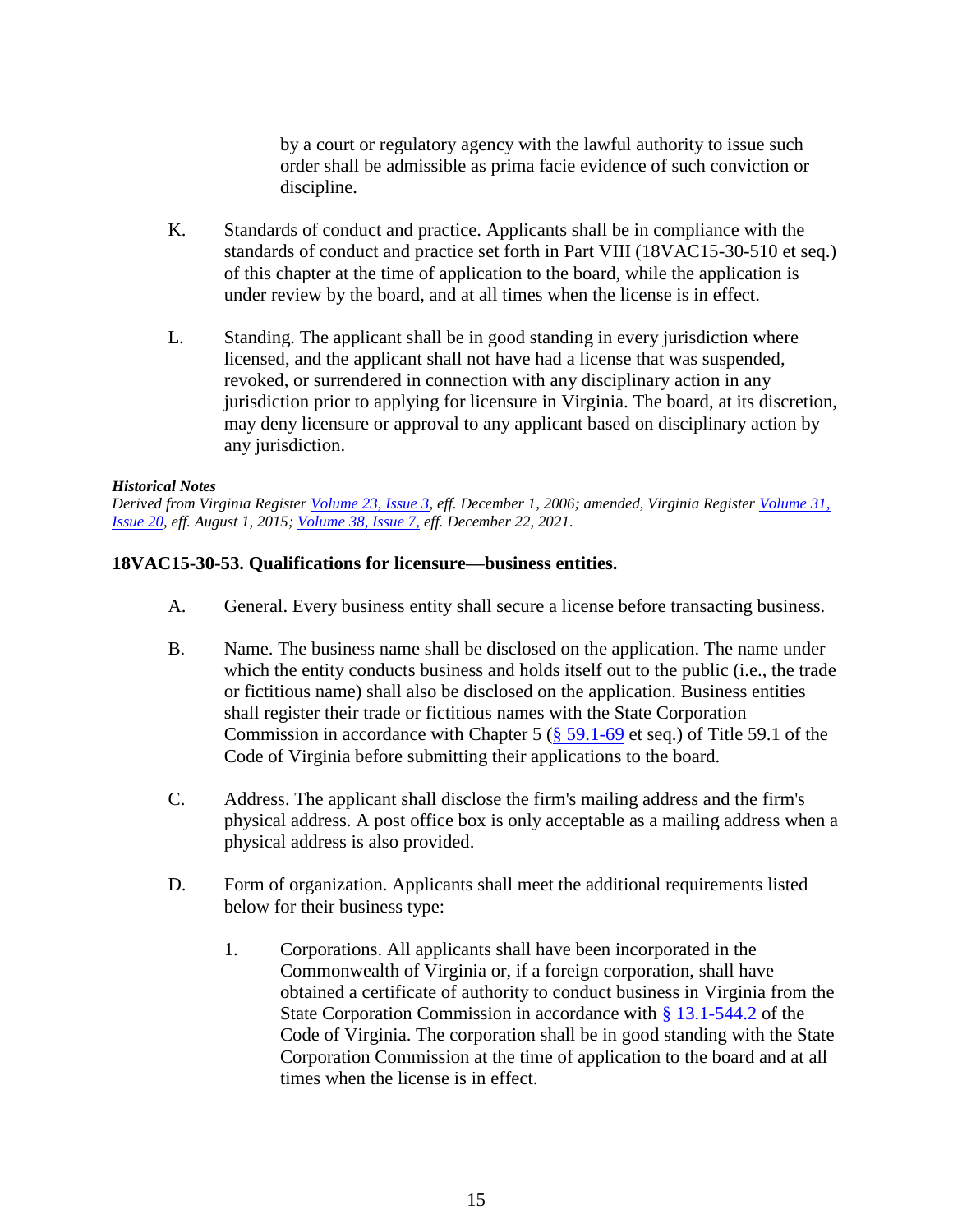- 2. Limited liability companies. All applicants shall have obtained a certificate of organization in the Commonwealth of Virginia or, if a foreign limited liability company, shall have obtained a certificate of registration to do business in Virginia from the State Corporation Commission in accordance with [§ 13.1-1105](https://law.lis.virginia.gov/vacode/title13.1/chapter13/section13.1-1105/) of the Code of Virginia. The company shall be in good standing with the State Corporation Commission at the time of application to the board and at all times when the license is in effect.
- 3. Partnerships. All applicants shall have a written partnership agreement. The partnership agreement shall state that all professional services of the partnership shall be under the direction and control of a licensed or certified professional.
- 4. Sole proprietorships. Sole proprietorships desiring to use an assumed or fictitious name, that is a name other than the individual's full name, shall have their assumed or fictitious name recorded by the clerk of the court of the county or jurisdiction wherein the business is to be conducted.
- E. Qualifications.
	- 1. Lead contractor. Each applicant for lead contractor licensure shall:
		- a. Hold a valid Virginia contractor license with a lead specialty issued by the Virginia Board for Contractors and comply with the provisions of Chapter 11  $(\frac{8}{3} 54.1 - 1100)$  et seq.) of Title 54.1 of the Code of Virginia governing the regulation of contractors.
		- b. Certify that:
			- (1) Only properly licensed lead abatement supervisors and workers will be employed to conduct lead-based paint activities;
			- (2) A licensed lead abatement supervisor is present at each job site during all work site preparation and during postabatement cleanup, and shall be on site or available by telephone, pager or answering service and able to be present at the work site in no more than two hours when abatement activities are being conducted;
			- (3) The standards for conducting lead-based paint activities established in this chapter and standards established by the EPA and OSHA shall be followed at all times during the conduct of lead-based paint activities; and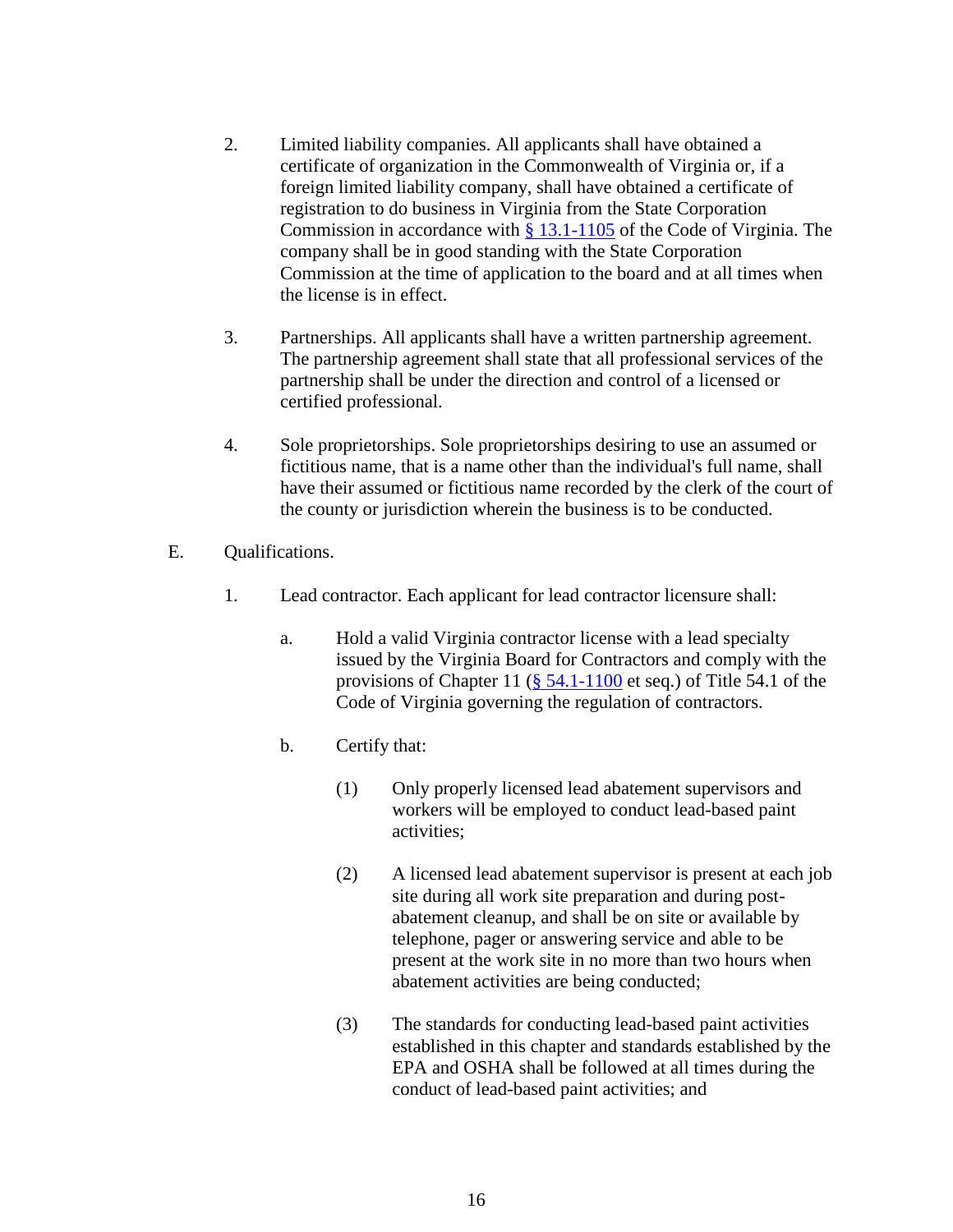- (4) The company is in compliance with all other occupational and professional licenses and standards as required by Virginia statute and local ordinance to transact the business of a lead abatement contractor.
- F. Conviction or guilt. Neither the firm nor the owners, officers or directors shall have been convicted or found guilty, regardless of adjudication, in any jurisdiction of any felony or of any misdemeanor involving lying, cheating or stealing or of any violation while engaged in environmental remediation activity that resulted in the significant harm or the imminent and substantial threat of significant harm to human health or the environment, there being no appeal pending therefrom or the time of appeal having lapsed. Any plea of nolo contendre shall be considered a conviction for the purposes of this section. A certified copy of the final order, decree or case decision by a court or regulatory agency with lawful authority to issue such order, decree or case decision shall be admissible as prima facie evidence of such conviction or discipline. The board, at its discretion, may deny licensure to any applicant in accordance with [§ 54.1-204](https://law.lis.virginia.gov/vacode/title54.1/chapter2/section54.1-204/) of the Code of Virginia.
- G. Standards of conduct and practice. Applicants shall be in compliance with the standards of conduct and practice set forth in Part VIII (18VAC15-30-510 et seq.) and Part IX (18VAC15-30-760 et seq.) of this chapter at the time of application to the board, while the application is under review by the board, and at all times when the license is in effect.
- H. Standing. Both the firm and the owners, officers and directors shall be in good standing in every jurisdiction where licensed and the applicant shall not have had a license that was suspended, revoked or surrendered in connection with any disciplinary action in any jurisdiction prior to applying for licensure in Virginia. The board, at its discretion, may deny licensure to any applicant based on disciplinary action by any jurisdiction.
- I. Denial of license. The board may refuse to issue a license to any lead contractor applicant if the applicant or its owners, officers or directors have a financial interest in a lead contractor whose lead license has been revoked, suspended or denied renewal in any jurisdiction.

## *Historical Notes*

*Derived from Virginia Register [Volume 23, Issue 3,](http://register.dls.virginia.gov/vol23/iss03/v23i03.pdf) eff. December 1, 2006; amended, Virginia Register [Volume 36,](http://register.dls.virginia.gov/toc.aspx?voliss=36:15)  [Issue 15,](http://register.dls.virginia.gov/toc.aspx?voliss=36:15) eff. May 1, 2020.* 

## **18VAC15-30-54. Qualifications for accredited lead training program approval.**

A. For a training program to obtain accreditation from the board to teach lead-based paint activities, the program shall demonstrate through its application material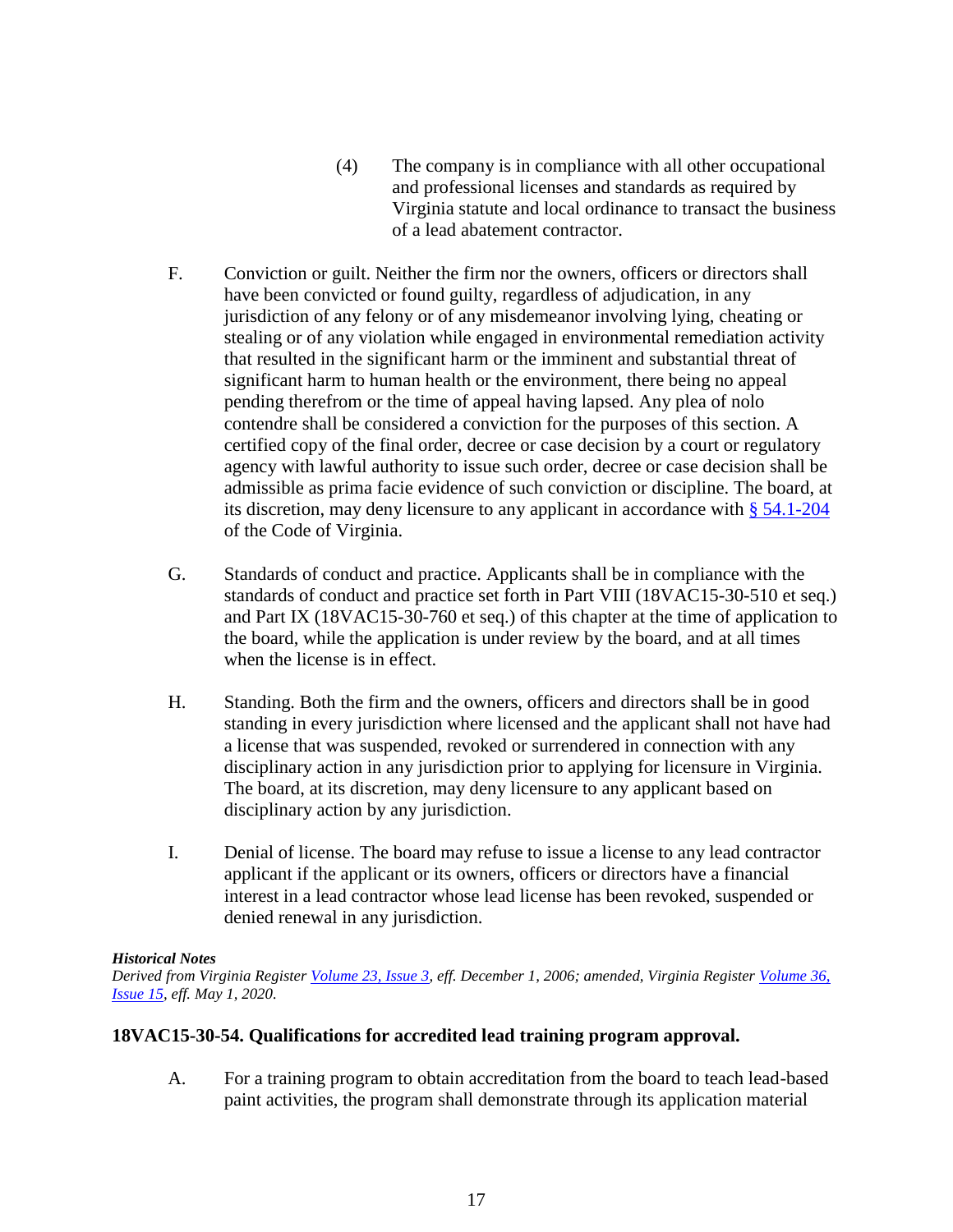that it meets the minimum requirements for principal instructor qualifications, required topic review, length of training, and recordkeeping for each discipline for which the program is seeking accreditation. Training programs shall offer courses that teach the standards for conducting lead-based paint activities contained in this chapter and other such standards adopted by the EPA.

- B. Each applicant for approval as an accredited lead training provider shall meet the requirements established by this chapter before being granted approval to offer an accredited lead training program. Applicants requesting approval of a lead training program to prepare participants for licensure shall apply on a form provided by the board. The application form shall be completed in accordance with the instructions supplied and shall include the following:
	- 1. The course for which it is applying for accreditation.
	- 2. A statement signed by the training program manager, which certifies that the training program meets the minimum requirements established in this chapter.
	- 3. The names and qualifications, including education and experience, of each principal instructor.
	- 4. A copy of the student manuals and instructor manuals or other materials to be used.
	- 5. A copy of the course agenda that includes the time allocation for each course topic.
	- 6. A copy of the test and answer sheet.
	- 7. A description of the facilities and equipment to be used for lecture and hands-on training.
	- 8. A description of the activities and procedures that will be used for conducting the assessment of hands-on skills.
	- 9. A copy of the quality control plan as described in this chapter.
	- 10. An example of a certificate that will be issued to students who successfully complete the course.
	- 11. A proposed course date for auditing purposes.
	- 12. The application fee required by 18VAC15-30-162.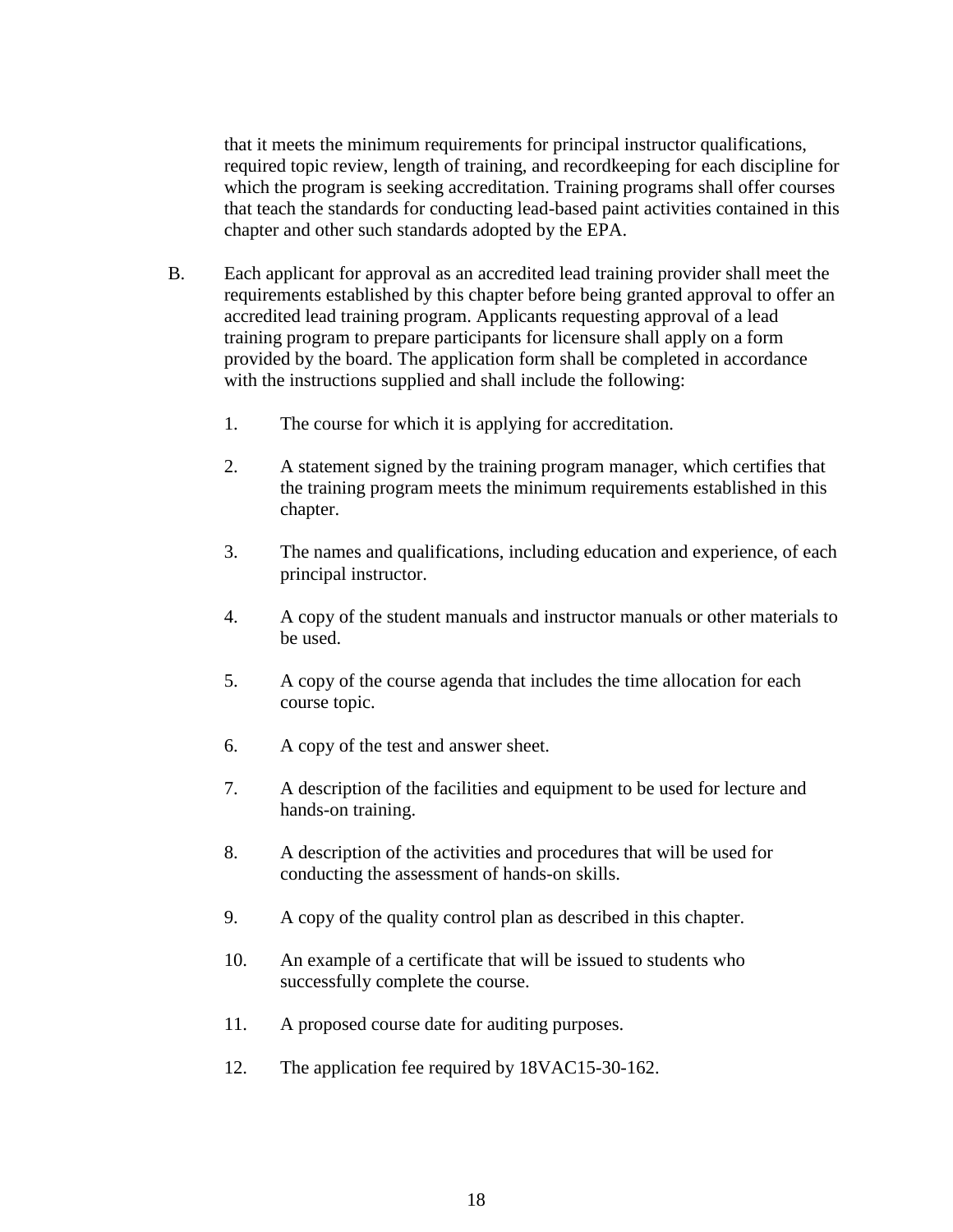- C. The completed application form with attachments and fee shall be received by the board no later than 45 days before the desired audit date.
- D. An applicant may seek approval for as many initial and refresher courses as it chooses, but shall submit a separate application and fee for each program.
- E. Applicants may seek accreditation to offer lead-based paint activities initial or refresher courses in any of the following disciplines: lead abatement worker, lead project designer, lead abatement supervisor, lead inspector, and lead risk assessor.
- F. Each training program shall be conducted in compliance with this chapter to qualify for and maintain approval as an accredited lead training program.
- G. Upon receipt of an application, the board shall conduct a preliminary review and shall notify the applicant in writing of any deficiencies in the submittal packages. Applicants will have one year from the board's receipt of the application to correct any problems noted in the review.
- H. After the application has been found to be complete and in compliance with this chapter, an on-site audit of the training program shall be conducted. The board shall conduct an additional on-site audit, grant approval or deny approval based on the board's evaluation of the level of compliance with this chapter found during the initial on-site audit.
- I. Applicants denied approval shall have one year from the date of receipt of the application by the board to correct any deficiencies and notify the board in writing.
- J. An accredited training provider shall have been approved by the board before its training certificates shall be accepted by the board as evidence that an individual has completed an accredited lead training program.
- K. Each accredited lead training program that is granted approval shall be sent a form indicating the discipline approved and an expiration date that shall be maintained at the business address listed on the application.

## *Historical Notes*

*Derived from Virginia Register [Volume 23, Issue 3,](http://register.dls.virginia.gov/vol23/iss03/v23i03.pdf) eff. December 1, 2006.* 

## **18VAC15-30-60 to 18VAC15-30-90. [Repealed]**

#### *Historical Notes*

*Derived from Virginia Register Volume 13, Issue 2, eff. November 13, 1996; repealed, Virginia Register Volume 19, Issue 24, eff. October 1, 2003.*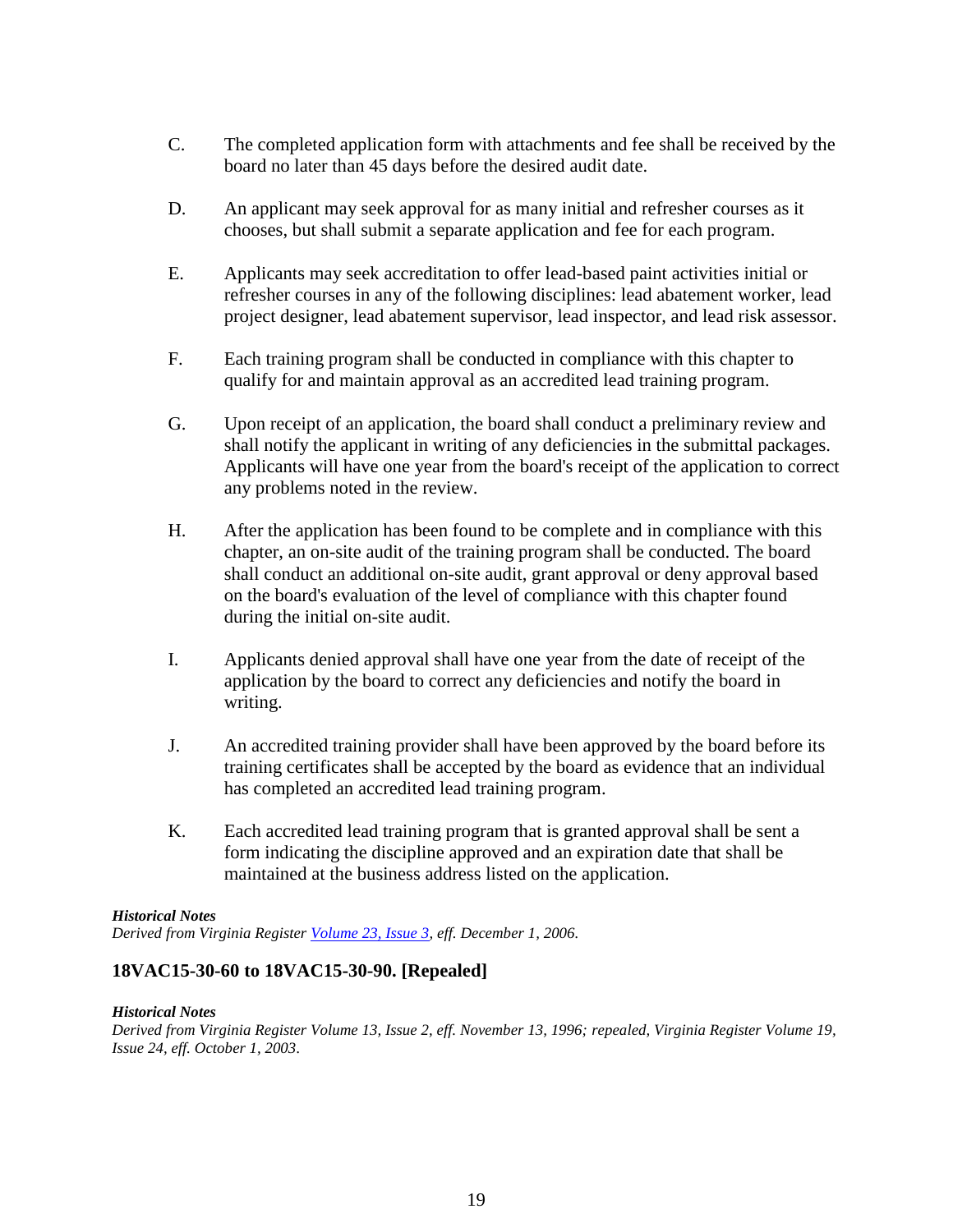## **18VAC15-30-100 to 18VAC15-30-160. [Repealed]**

#### *Historical Notes*

*Derived from Virginia Register Volume 13, Issue 2, eff. November 13, 1996; amended, Virginia Register Volume 13, Issue 10, eff. April 1, 1997; Volume 16, Issue 11, eff. May 1, 2000; Volume 19, Issue 24, eff. October 1, 2003; repealed, Virginia Register Volume 23, Issue 3, eff. December 1, 2006.*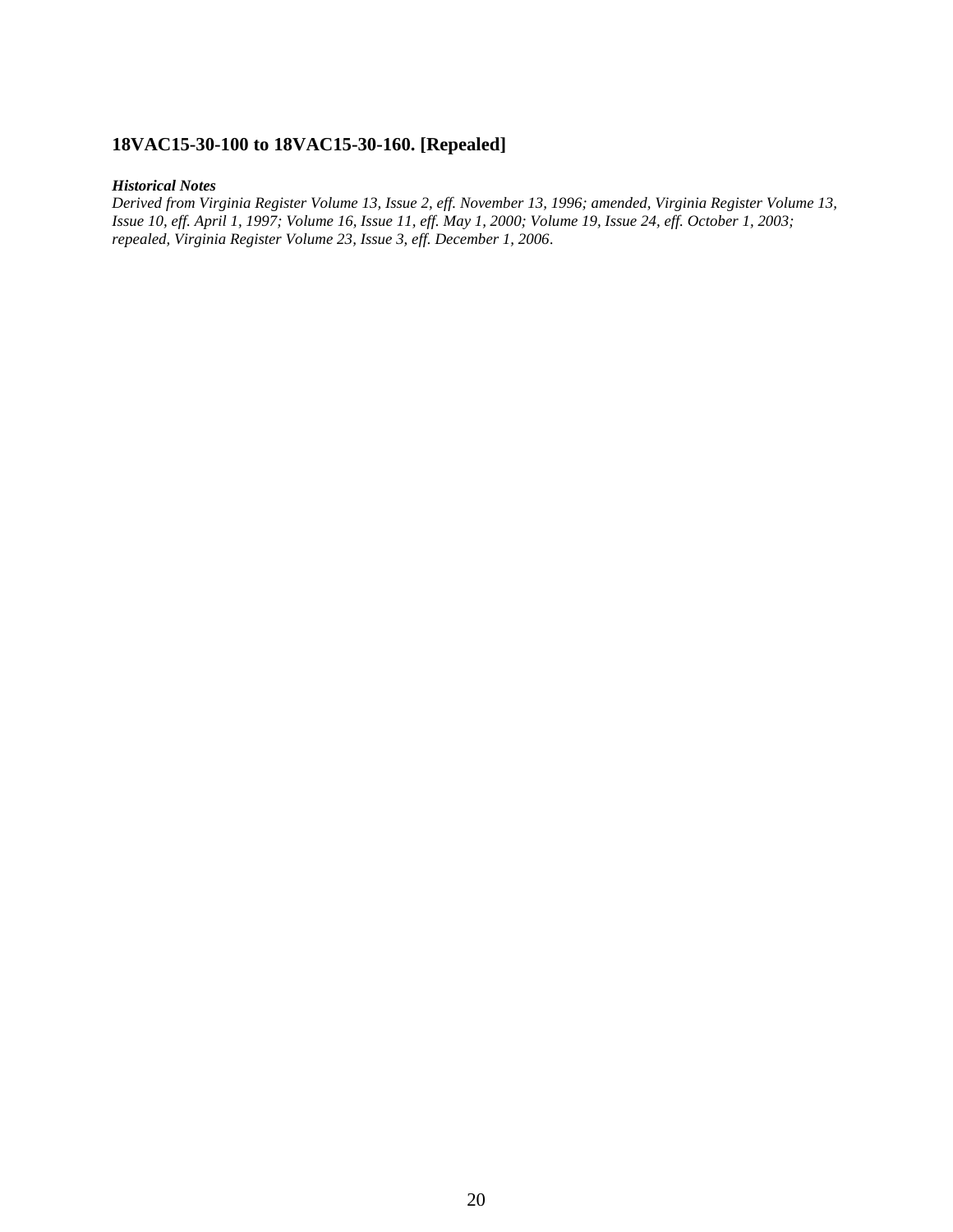## **PART IV.**

## **FEES**

## **18VAC15-30-161. General fee requirements.**

- A. All fees are nonrefundable and shall not be prorated. The date on which the fee is received by the department or its agent will determine whether the fee is on time. Checks or money orders shall be made payable to the Treasurer of Virginia.
- B. Fees for approval and renewal of an accredited lead training program and an accredited lead refresher training program shall not be imposed on any state, local government, or nonprofit training program.
- C. The examination fee is subject to contracted charges to the department by an outside vendor. These contracts are competitively negotiated and bargained for in compliance with the Virginia Public Procurement Act [\(§ 2.2-4300](https://law.lis.virginia.gov/vacode/title2.2/chapter43/section2.2-4300/) et seq. of the Code of Virginia). Fees will be adjusted and charged to the candidate in accordance with this contract.

#### *Historical Notes*

*Derived from Virginia Register [Volume 23, Issue 3,](http://register.dls.virginia.gov/vol23/iss03/v23i03.pdf) eff. December 1, 2006; amended, Virginia Register [Volume 32,](http://register.dls.virginia.gov/toc.aspx?voliss=32:01)  [Issue 1,](http://register.dls.virginia.gov/toc.aspx?voliss=32:01) eff. November 1, 2015.* 

## **18VAC15-30-162. Application fees.**

Application fees are as follows:

| Fee Type                                           | Fee Amount       | When Due         |
|----------------------------------------------------|------------------|------------------|
| Application for worker, supervisor, inspector,     | \$80             | With application |
| risk assessor or project designer license          |                  |                  |
| Application for a lead contractor license          | \$110            | With application |
| Application for accredited lead training program   | \$500 per day of | With application |
| approval                                           | training         |                  |
| Application for accredited lead refresher training | \$500            | With application |
| program approval except for project designer       |                  |                  |
| refresher                                          |                  |                  |
| Application for accredited lead project designer   | \$250            | With application |
| refresher training program approval                |                  |                  |

## *Historical Notes*

*Derived from Virginia Register [Volume 23, Issue 3,](http://register.dls.virginia.gov/vol23/iss03/v23i03.pdf) eff. December 1, 2006; amended, Virginia Register [Volume 31,](http://register.dls.virginia.gov/toc.aspx?voliss=31:20)  [Issue 20,](http://register.dls.virginia.gov/toc.aspx?voliss=31:20) eff. August 1, 2015.*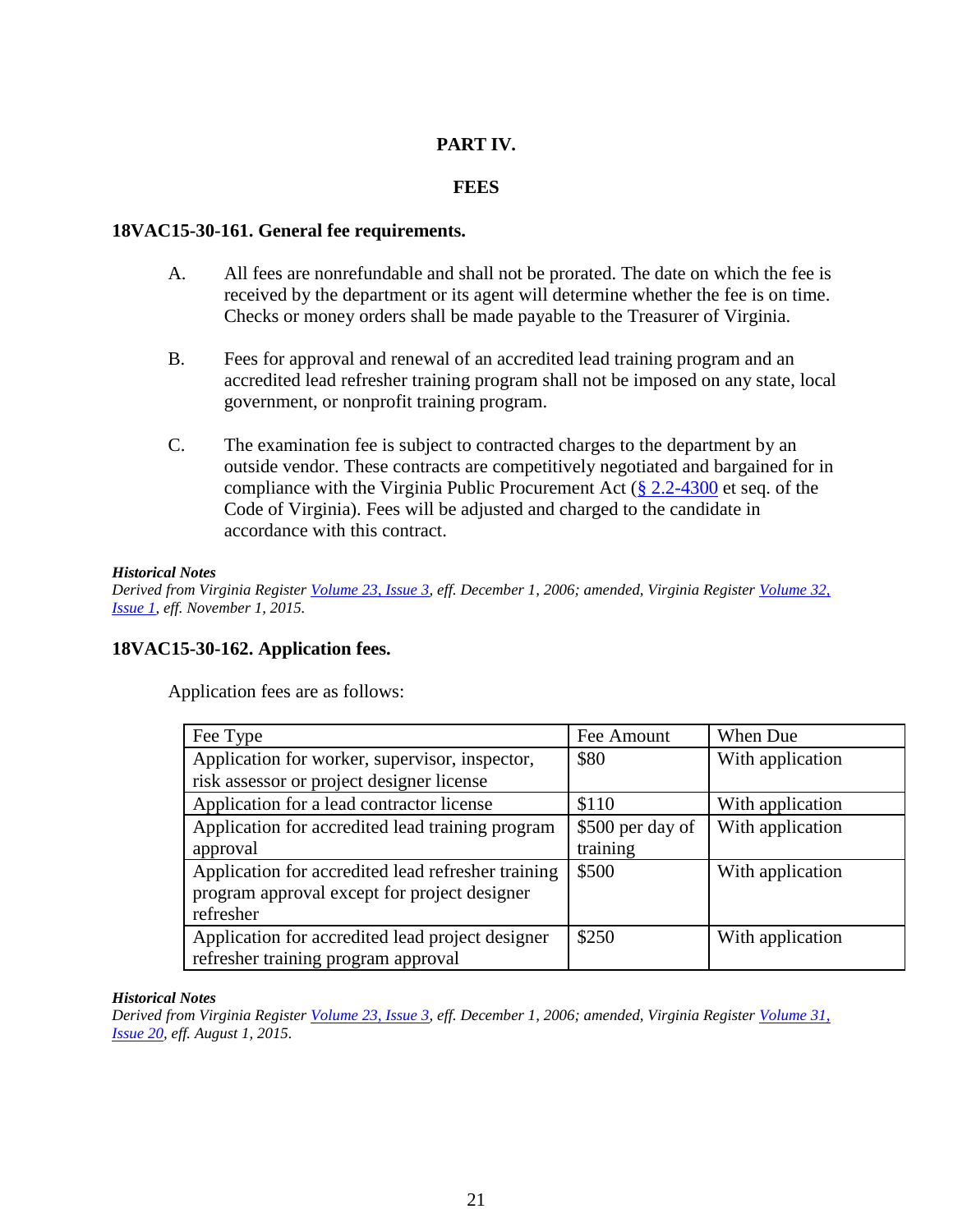## **18VAC15-30-163. Renewal and late renewal fees.**

A. Renewal and late renewal fees are as follows:

| Fee Type                                          | Fee Amount | When Due     |
|---------------------------------------------------|------------|--------------|
| Renewal for worker, supervisor, inspector, risk   | \$45       | With renewal |
| assessor or project designer license              |            | application  |
| Renewal for lead contractor license               | \$70       | With renewal |
|                                                   |            | application  |
| Renewal for accredited lead training program      | \$125      | With renewal |
| approval                                          |            | application  |
| Late renewal for worker, supervisor, inspector,   |            |              |
| risk assessor or project designer license         | \$80       | With renewal |
| (includes a \$35 late renewal fee in addition to  |            | application  |
| the regular \$45 renewal fee)                     |            |              |
| Late renewal for lead contractor license          |            | With renewal |
| (includes a \$35 late renewal fee in addition to  | \$105      | application  |
| the regular \$70 renewal fee)                     |            |              |
| Late renewal for accredited lead training         |            | With renewal |
| program approval (includes a \$35 late renewal    | \$160      | application  |
| fee in addition to the regular \$125 renewal fee) |            |              |

B. For licenses expiring after February 1, 2020, and before February 1, 2021, the renewal fees shall be as follows:

| Renewal for worker, supervisor, inspector, risk assessor, or project<br>designer license | \$40 |
|------------------------------------------------------------------------------------------|------|
| Renewal for lead contractor license                                                      | \$60 |
| Renewal for accredited lead training program approval                                    | \$75 |

For late renewals received after March 1, 2020, and on or before February 28, 2021, the late renewal fees shall be as follows:

| Late renewal for worker, supervisor, inspector, risk assessor, or<br>project designer license | \$75  |
|-----------------------------------------------------------------------------------------------|-------|
| Late renewal for lead contractor license                                                      | \$95  |
| Late renewal for accredited lead training program approval                                    | \$110 |

C. For licenses expiring after February 1, 2021, and before February 1, 2023, the renewal fees shall be as follows:

| Renewal for worker, supervisor, inspector, risk assessor, or project<br>designer license | \$25 |
|------------------------------------------------------------------------------------------|------|
| Renewal for lead contractor license                                                      | \$30 |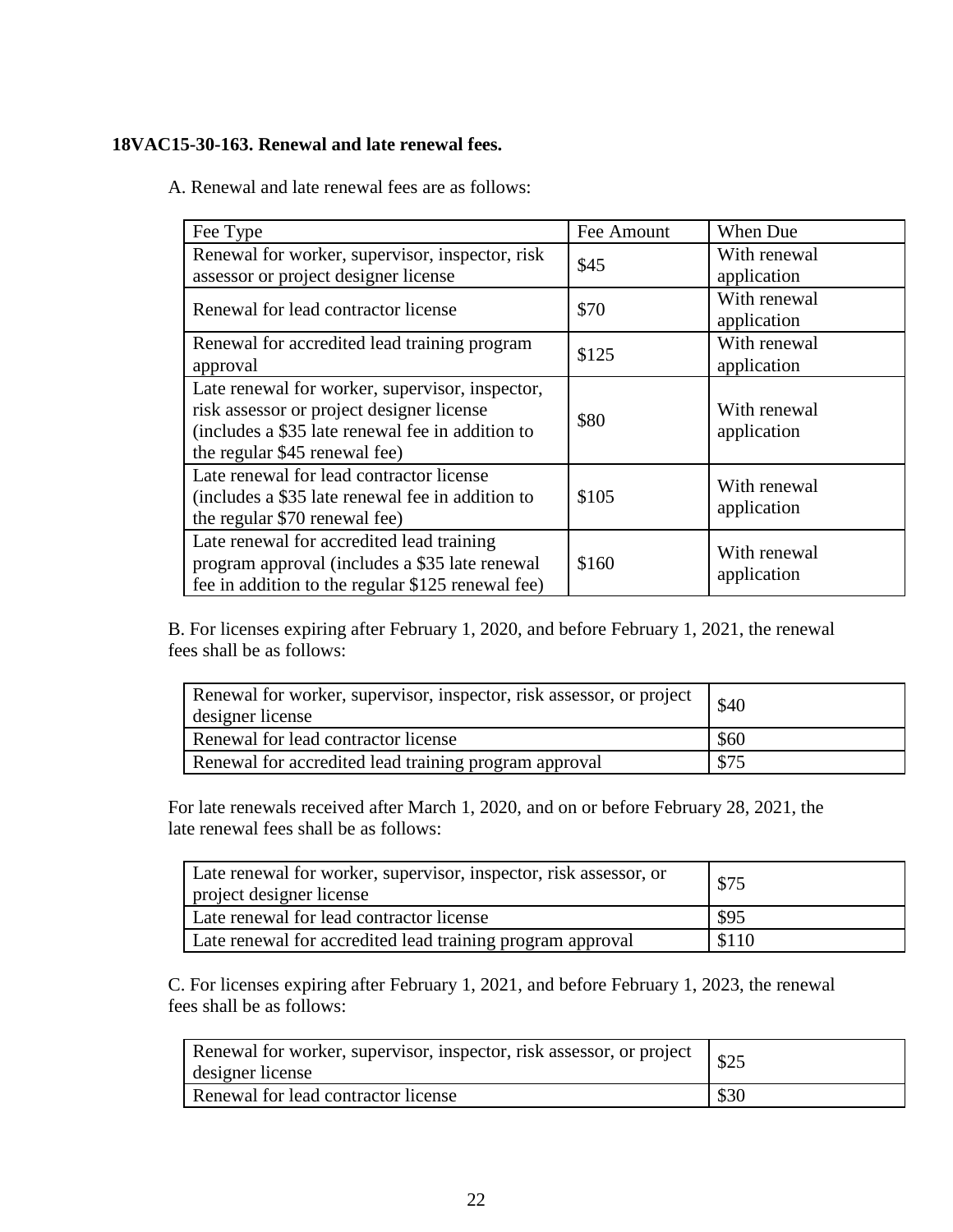Renewal for accredited lead training program approval | \$40

For late renewals received after March 1, 2021, and on or before February 28, 2023, the late renewal fees shall be as follows:

| Late renewal for worker, supervisor, inspector, risk assessor, or<br>project designer license | \$60 |
|-----------------------------------------------------------------------------------------------|------|
| Late renewal for lead contractor license                                                      | \$65 |
| Late renewal for accredited lead training program approval                                    | \$75 |

#### *Historical Notes*

*Derived from Virginia Register [Volume 23, Issue 3,](http://register.dls.virginia.gov/vol23/iss03/v23i03.pdf) eff. December 1, 2006; amended, Virginia Register [Volume 31,](http://register.dls.virginia.gov/toc.aspx?voliss=31:20)  [Issue 20,](http://register.dls.virginia.gov/toc.aspx?voliss=31:20) eff. August 1, 2015; [Volume 34, Issue 8,](http://register.dls.virginia.gov/toc.aspx?voliss=34:08) eff. February 1, 2018; [Volume 36, Issue 9,](http://register.dls.virginia.gov/toc.aspx?voliss=36:09) eff. February 1, 2020; [Volume 37, Issue 14,](http://register.dls.virginia.gov/toc.aspx?voliss=37:14) eff. April 1, 2021.*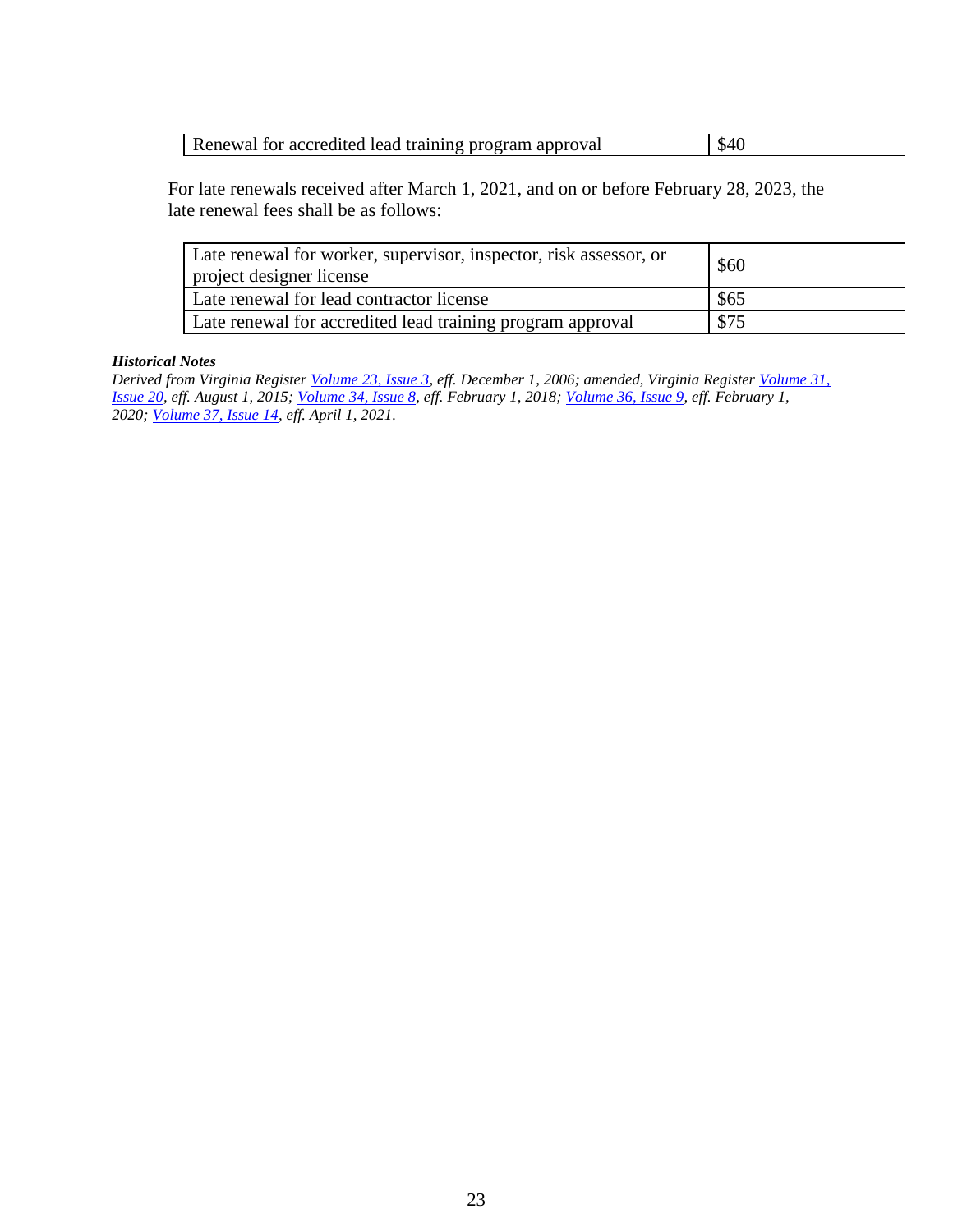## **PART V.**

## **RENEWAL**

## **18VAC15-30-164. Renewal required.**

- A. Interim licenses shall expire six months from the last day of the month during which the individual completed the board-approved initial or refresher accredited lead training program required by 18VAC15-30-52 regardless of the date on which the board received the application for initial licensure or the date the board issued the license.
- B. Interim licenses shall not be renewed or extended.
- C. Individual licenses shall expire 12 months from the last day of the month wherein issued.
- D. Contractor licenses shall expire 12 months from the last day of the month wherein issued.
- E. Accredited lead training programs approval shall expire 24 months from the last day of the month in which the board granted approval.

## *Historical Notes*

*Derived from Virginia Register [Volume 23, Issue 3,](http://register.dls.virginia.gov/vol23/iss03/v23i03.pdf) eff. December 1, 2006; amended, Virginia Register [Volume 31,](http://register.dls.virginia.gov/toc.aspx?voliss=31:20)  [Issue 20,](http://register.dls.virginia.gov/toc.aspx?voliss=31:20) eff. August 1, 2015.*

## **18VAC15-30-165. Procedures for renewal.**

- A. The board shall mail a renewal notice to the licensee or accredited lead training provider at the last known address. The notice shall outline the procedures for renewal and the renewal fee amount. Failure to receive the notice shall not relieve the licensee or accredited lead training provider of the obligation to renew.
- B. Prior to the expiration date shown on the license or approval, each licensee or accredited lead training provider desiring to renew the license or approval shall return to the board the renewal notice and the renewal fee. Documentation of refresher training programs for individuals and of the requirements in 18VAC15- 30-166 C for accredited lead training programs shall be sent to the board.
- C. Should the licensee or accredited lead training provider fail to receive the renewal notice, a photocopy of the current lead license or accredited lead training program approval may be substituted for the renewal notice and mailed with the required fee to the board.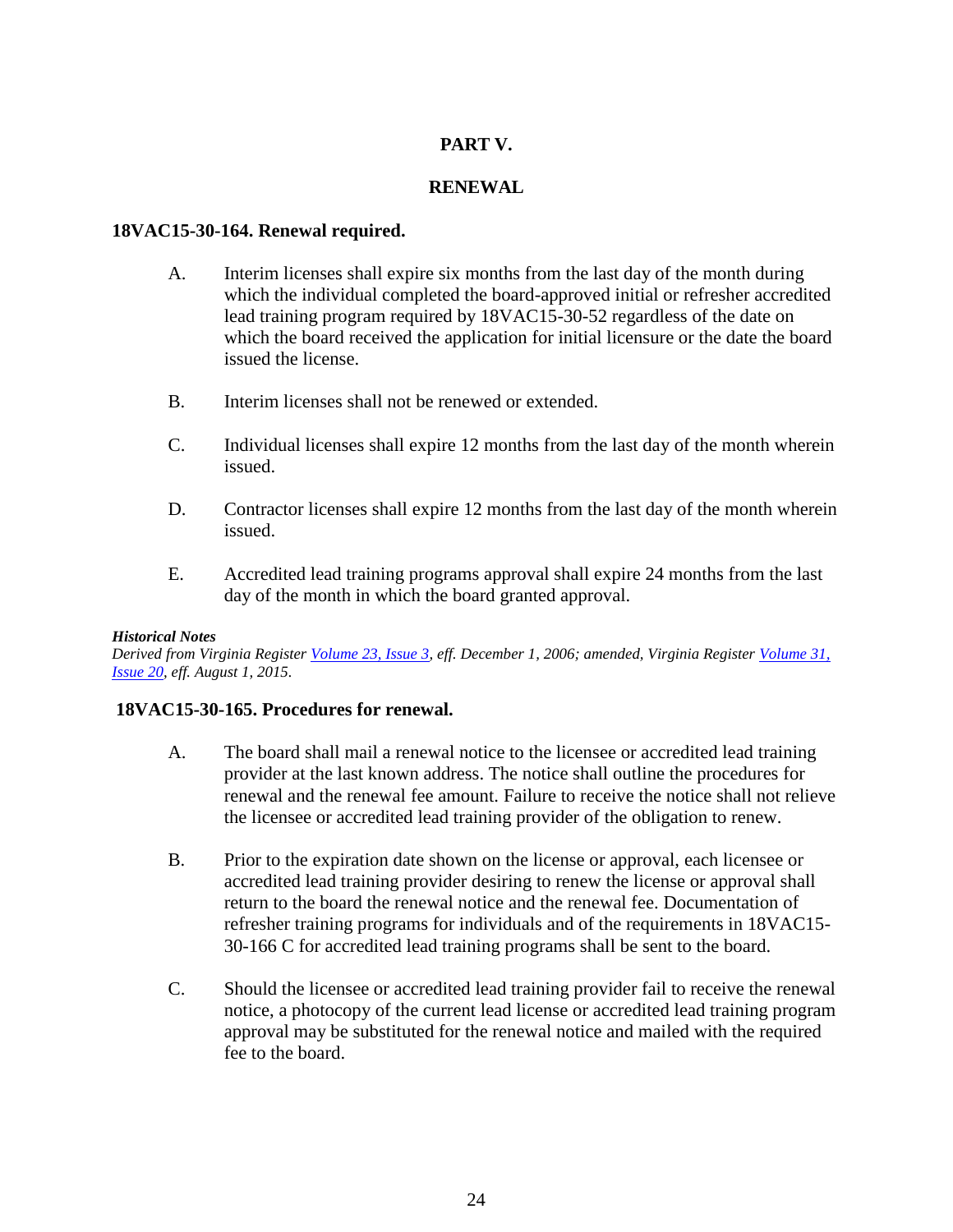D. Interim licensure shall not be renewed or extended. Each applicant who wishes a second interim license must provide to the board evidence of having retaken and satisfactorily completed the initial training requirements and make a new application to the board.

#### *Historical Notes*

*Derived from Virginia Register [Volume 23, Issue 3,](http://register.dls.virginia.gov/vol23/iss03/v23i03.pdf) eff. December 1, 2006.*

## **18VAC15-30-166. Qualifications for renewal.**

- A. Individuals.
	- 1. Licensees desiring to maintain an individual license shall satisfactorily complete the required board-approved refresher training course within 36 months after the date that the initial or most recent refresher training course was completed and at least once every 36 months thereafter. In the case of a proficiency-based course completion, refresher training is required every 60 months instead of 36 months.
	- 2. Licensees are responsible for ensuring that the board receives proof of completion of the required board-approved training. Prior to the expiration date shown on the individual's current license, the individual desiring to renew that license shall provide evidence of meeting the board-approved refresher training requirement for license renewal.
	- 3. Refresher training shall be specific to the discipline of the license being renewed.
	- 4. The board shall renew an individual license for an additional 12 months upon receipt of a renewal application and fee in compliance with 18VAC15-30-163 and 18VAC15-30-165, provided that the licensee has complied with subdivisions 1 through 3 of this subsection.
- B. Contractors. The board shall renew a contractor license for an additional 12 months upon receipt of a renewal application and the renewal fee in compliance with 18VAC15-30-163 and 18VAC15-30-165. Return of the renewal application and renewal fee to the board shall constitute a certification that the licensee is in full compliance with the board's regulations.
- C. Accredited training programs.
	- 1. Accredited lead training providers desiring to maintain approval of their accredited lead training program shall cause the board to receive the following no later than 24 months after the date of initial approval and not less often than once each 24 months thereafter: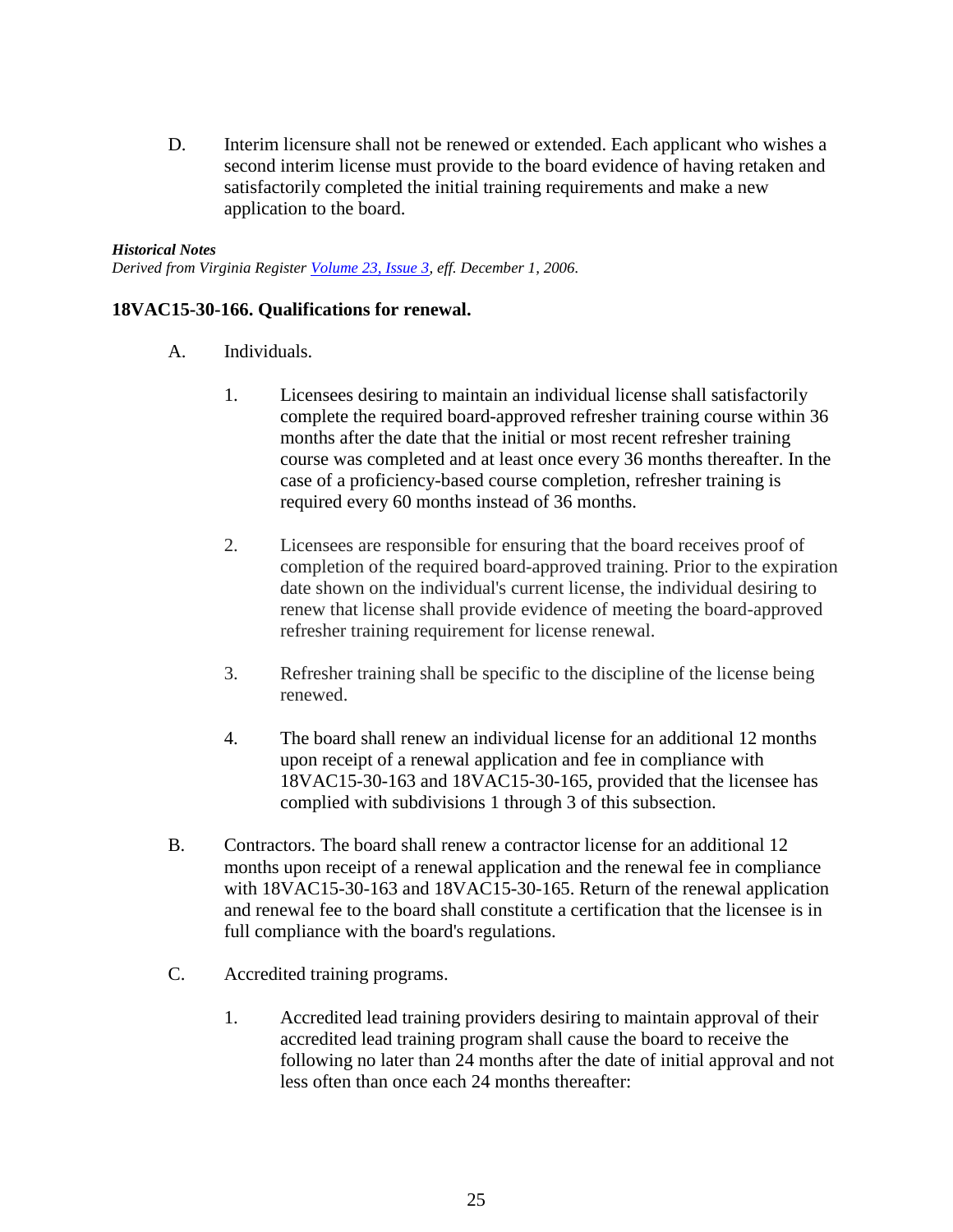- a. The training provider's name, address, and telephone number.
- b. A statement signed by the training program manager that certifies that:
	- (1) The course materials for each course meet the requirements of Part VII (18VAC15-30-440 et seq.) of this chapter.
	- (2) The training manager and principal instructors meet the qualifications listed in 18VAC15-30-340.
	- (3) The training program manager complies at all times with all requirements of this chapter.
	- (4) The quality control program meets the requirements noted in 18VAC15-30-410.
	- (5) The recordkeeping requirements of this chapter will be followed.
- 2. Return of the renewal application and renewal fee to the board shall constitute a certification that the accredited lead training provider is in full compliance with the board's regulations.
- 3. An audit by a board representative may be performed to verify the certified statements and the contents of the application before relicensure is granted.
- 4. Accredited lead training programs determined by the board to have met the renewal requirements shall be issued an approval for an additional 24 months.

## *Historical Notes*

*Derived from Virginia Register [Volume 23, Issue 3,](http://register.dls.virginia.gov/vol23/iss03/v23i03.pdf) eff. December 1, 2006; amended, Virginia Register [Volume 31,](http://register.dls.virginia.gov/toc.aspx?voliss=31:20)  [Issue 20,](http://register.dls.virginia.gov/toc.aspx?voliss=31:20) eff. August 1, 2015.*

## **18VAC15-30-167. Late renewal.**

- A. If the renewal fee is not received by the board within 30 days after the expiration date printed on the license or accredited lead training program approval, a late renewal fee shall be required in addition to the renewal fee.
- B. Any licensee or accredited lead training provider who fails to renew his license or accredited lead training program approval within 12 months after the expiration date on the license or approval shall not be permitted to renew and shall apply as a new applicant.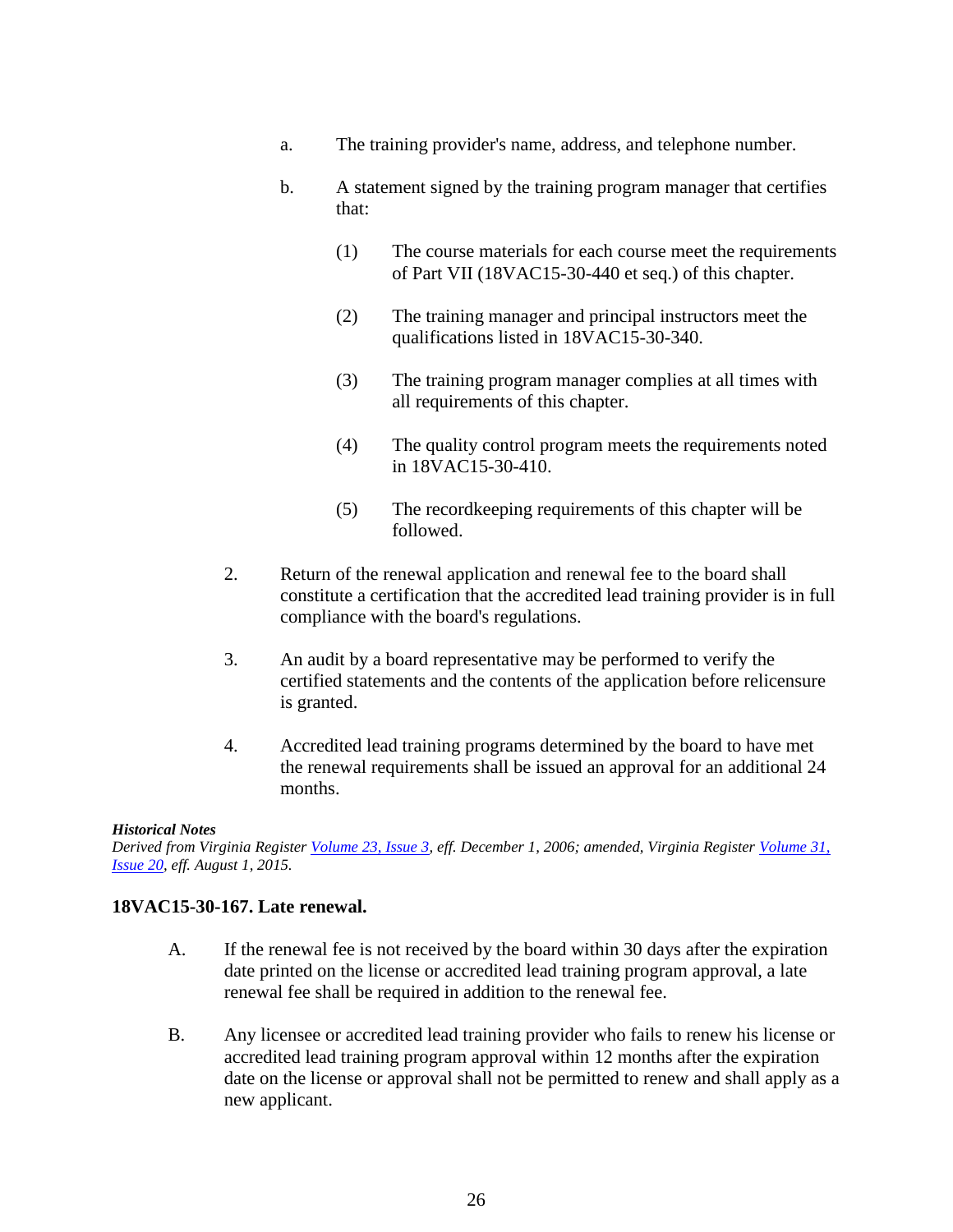#### *Historical Notes*

*Derived from Virginia Register [Volume 23, Issue 3,](http://register.dls.virginia.gov/vol23/iss03/v23i03.pdf) eff. December 1, 2006; amended, Virginia Register [Volume 31,](http://register.dls.virginia.gov/toc.aspx?voliss=31:15)  [Issue 15,](http://register.dls.virginia.gov/toc.aspx?voliss=31:15) eff. May 1, 2015.*

## **18VAC15-30-170 to 18VAC15-30-180. [Repealed]**

#### *Historical Notes*

*Derived from Virginia Register Volume 13, Issue 2, eff. November 13, 1996; amended, Virginia Register Volume 19, Issue 24, eff. October 1, 2003; repealed, Virginia Register Volume 23, Issue 3, eff. December 1, 2006.* 

## **18VAC15-30-190 to 18VAC15-30-200. [Repealed]**

#### *Historical Notes*

*Derived from Virginia Register Volume 13, Issue 2, eff. November 13, 1996; repealed, Virginia Register Volume 19, Issue 24, eff. October 1, 2003.* 

## **18VAC15-30-205. [Repealed]**

#### *Historical Notes*

*Derived from Virginia Register Volume 19, Issue 24, eff. October 1, 2003; repealed, Virginia Register Volume 23, Issue 3, eff. December 1, 2006.* 

#### **18VAC15-30-210 to 18VAC15-30-220. [Repealed]**

#### *Historical Notes*

*Derived from Virginia Register Volume 13, Issue 2, eff. November 13, 1996; repealed, Virginia Register Volume 19, Issue 24, eff. October 1, 2003.* 

## **18VAC15-30-225. [Repealed]**

#### *Historical Notes*

*Derived from Virginia Register Volume 19, Issue 24, eff. October 1, 2003; repealed, Virginia Register Volume 23, Issue 3, eff. December 1, 2006.* 

#### **18VAC15-30-230 to 18VAC15-30-240. [Repealed]**

#### *Historical Notes*

*Derived from Virginia Register Volume 13, Issue 2, eff. November 13, 1996; repealed, Virginia Register Volume 19, Issue 24, eff. October 1, 2003.* 

## **18VAC15-30-245 to 18VAC15-30-300. [Repealed]**

#### *Historical Notes*

*Derived from Virginia Register Volume 13, Issue 2, eff. November 13, 1996; derived from or amended, Virginia Register Volume 19, Issue 24, eff. October 1, 2003; repealed, Virginia Register Volume 23, Issue 3, eff. December 1, 2006.*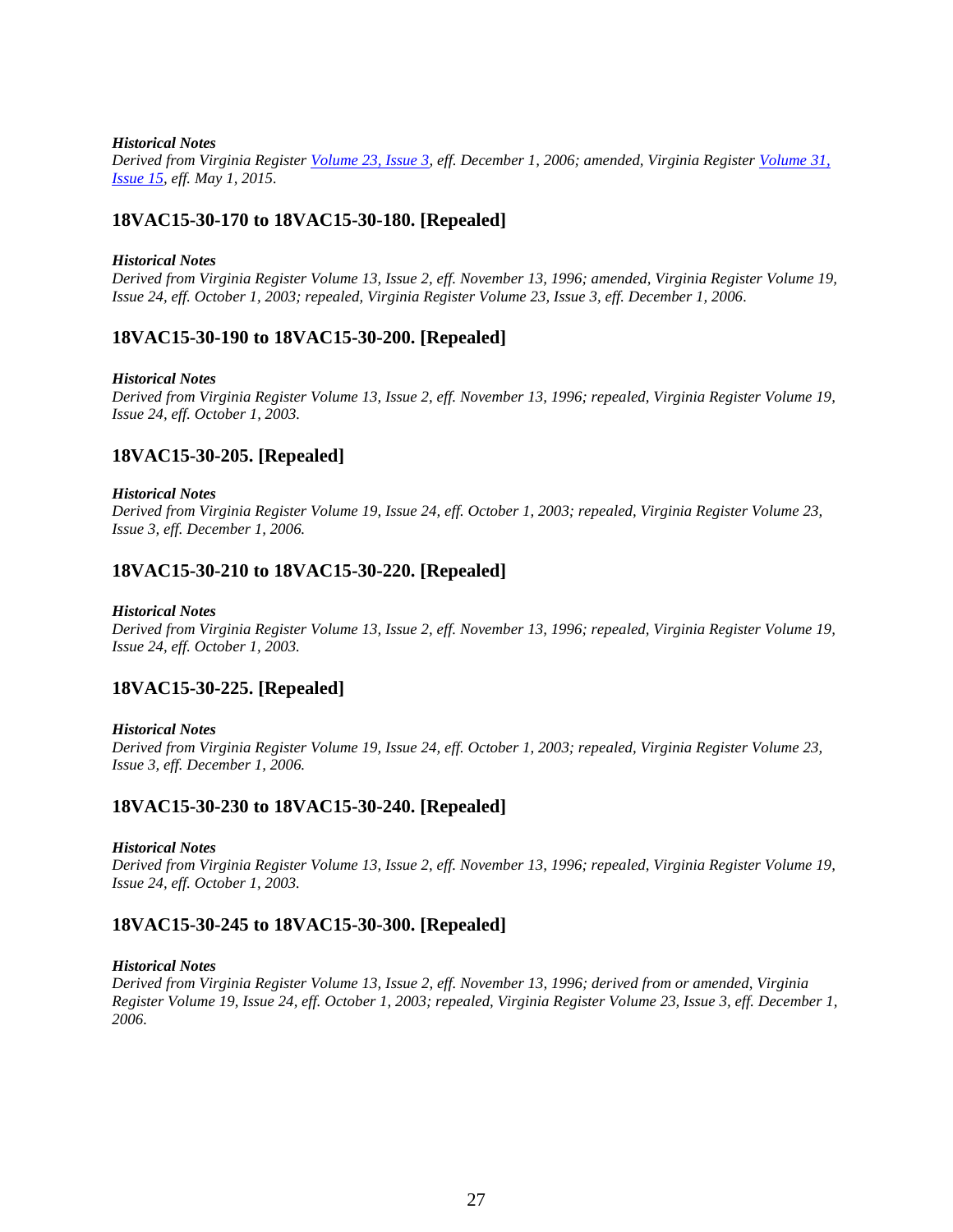## **18VAC15-30-310 to 18VAC15-30-320. [Repealed]**

#### *Historical Notes*

*Derived from Virginia Register Volume 13, Issue 2, eff. November 13, 1996; repealed, Virginia Register Volume 19, Issue 24, eff. October 1, 2003.* 

## **18VAC15-30-330. [Repealed]**

#### *Historical Notes*

*Derived from Virginia Register Volume 13, Issue 2, eff. November 13, 1996; amended, Virginia Register Volume 19, Issue 24, eff. October 1, 2003; repealed, Virginia Register Volume 23, Issue 3, eff. December 1, 2006.*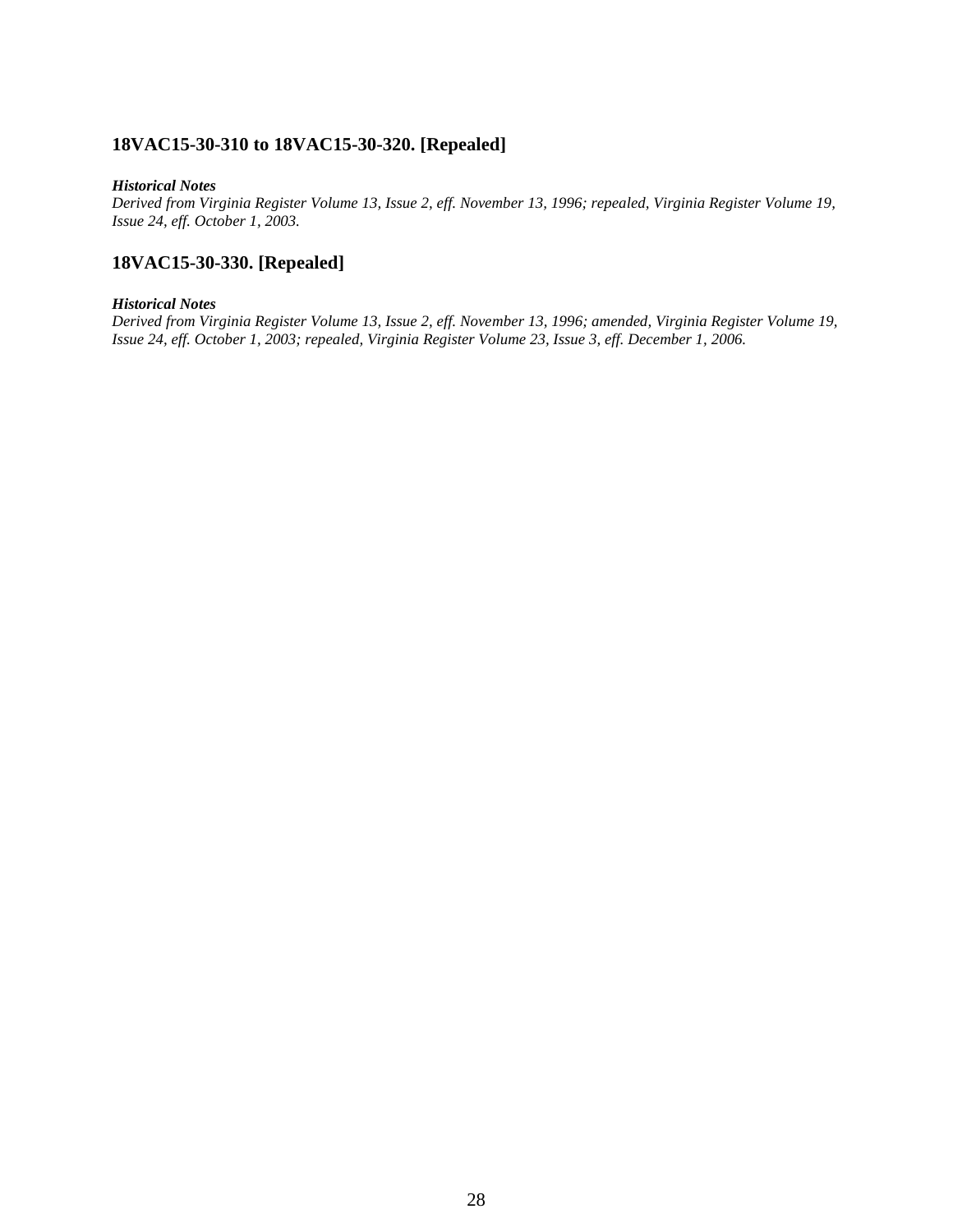## **PART VI.**

## **STANDARDS OF PRACTICE AND CONDUCT FOR ACCREDITED LEAD TRAINING PROGRAMS**

## **18VAC15-30-332. Changes to an approved course.**

Once a training course has been approved, substantial changes in any of the approved items must be submitted to the board for review and approval prior to the continuation of the training course. These items include, but are not limited to:

- 1. Course curriculum.
- 2. Course examination.
- 3. Course materials.
- 4. Training manager and principal instructor or instructors.
- 5. Certificate of completion.

The board shall communicate its approval or disapproval in the same manner as for initial applications for accreditation approval.

## *Historical Notes*

*Derived from Virginia Register [Volume 23, Issue 3,](http://register.dls.virginia.gov/vol23/iss03/v23i03.pdf) eff. December 1, 2006.* 

## **18VAC15-30-334. Change of ownership.**

When an accredited lead training provider offering an accredited lead training program has a change of ownership, the new owner shall apply anew.

## *Historical Notes*

*Derived from Virginia Register [Volume 23, Issue 3,](http://register.dls.virginia.gov/vol23/iss03/v23i03.pdf) eff. December 1, 2006.* 

## **18VAC15-30-340. Qualifications of training managers and principal instructors.**

- A. The training program shall employ a training manager who:
	- 1. Has at least two years experience, education, or training in teaching workers or adults; has a bachelor's or graduate level degree in building construction technology, engineering, industrial hygiene, safety, public health, education, business administration, program management, or a related field; or has two years experience in managing a training program that specialized in environmental hazards; and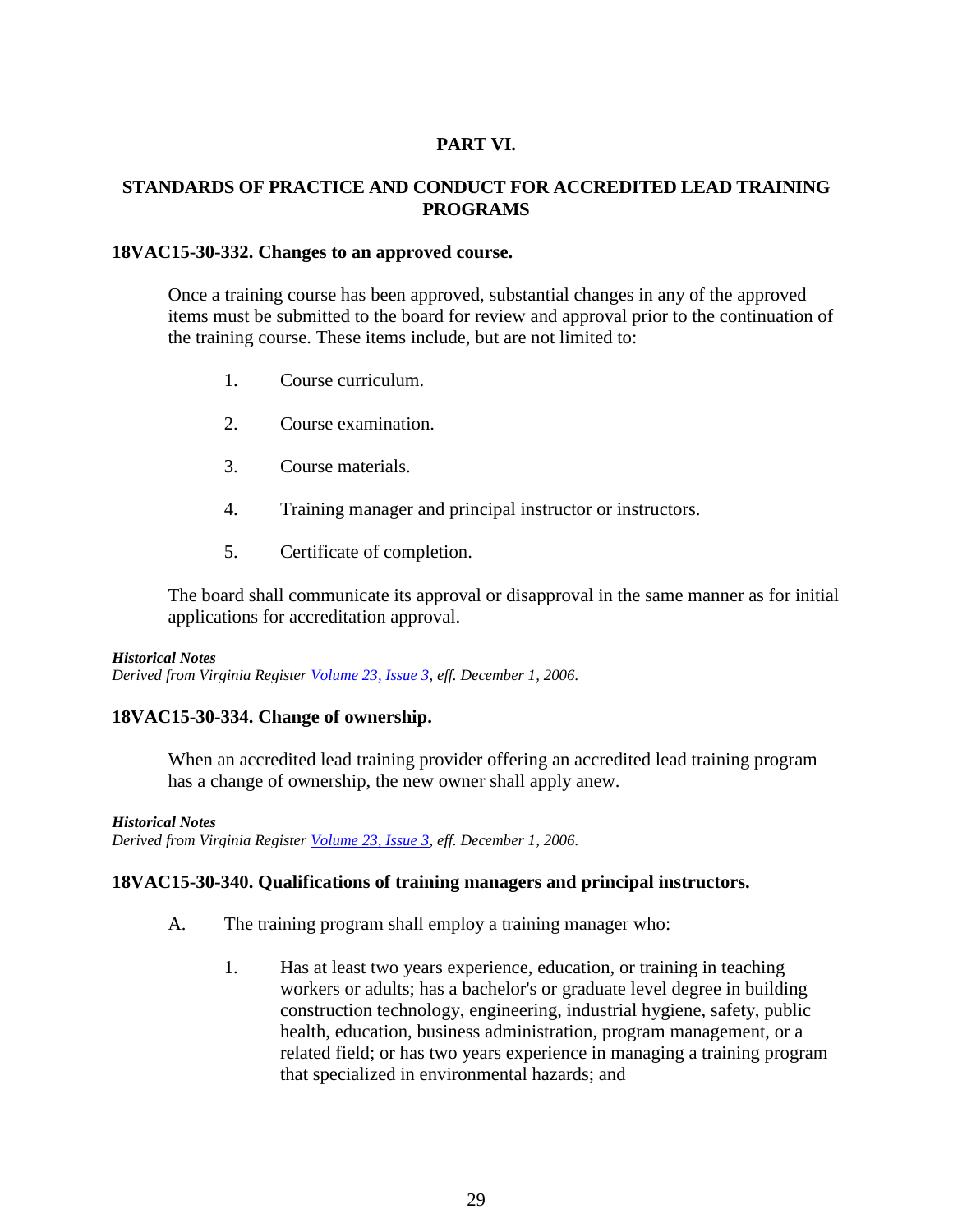- 2. Has demonstrated experience, education, or training in the construction industry including: lead or asbestos abatement, painting, carpentry, renovation, remodeling, occupational safety and health, or industrial hygiene.
- B. The training program shall employ a qualified principal instructor, designated by the training manager, for each course who:
	- 1. Demonstrates experience, education or training in teaching workers or adults;
	- 2. Successfully completed a minimum of 16 hours of any EPA-accredited or board-approved lead-specific training; and
	- 3. Demonstrated experience, education or training in lead or asbestos abatement, painting, carpentry, renovation, remodeling, occupational safety and health, or industrial hygiene.
- C. Documentation of all principal instructor qualifications shall be reviewed and approved by the board prior to the principal instructor teaching in an accredited lead training program.

*Derived from Virginia Register [Volume 13, Issue](http://register.dls.virginia.gov/vol13/iss02/v13i02.pdf) 2, eff. November 13, 1996; amended, Virginia Register [Volume 19,](http://register.dls.virginia.gov/vol19/iss24/v19i24.pdf)  [Issue 24,](http://register.dls.virginia.gov/vol19/iss24/v19i24.pdf) eff. October 1, 2003.* 

## **18VAC15-30-350. Responsibilities of the training manager.**

- A. The training program shall employ a training manager who shall be responsible for ensuring that the training program complies at all times with the requirements of this chapter and who is responsible for maintaining:
	- 1. The validity and integrity of the hands-on skills assessment or proficiency test to ensure that it accurately evaluates the trainees' performance of the work practices and procedures associated with the course topics.
	- 2. The validity and integrity of the course test to ensure that it accurately evaluates the trainees' knowledge and retention of the course topics.
- B. The training manager shall, for each course offered, designate a principal instructor. Principal instructors are responsible for the organization of the course and oversight of the teaching of all course material.
- C. Guest instructors may be designated by the training manager as needed to provide instruction specific to the lecture, hand-on activities, or work practice components of a course.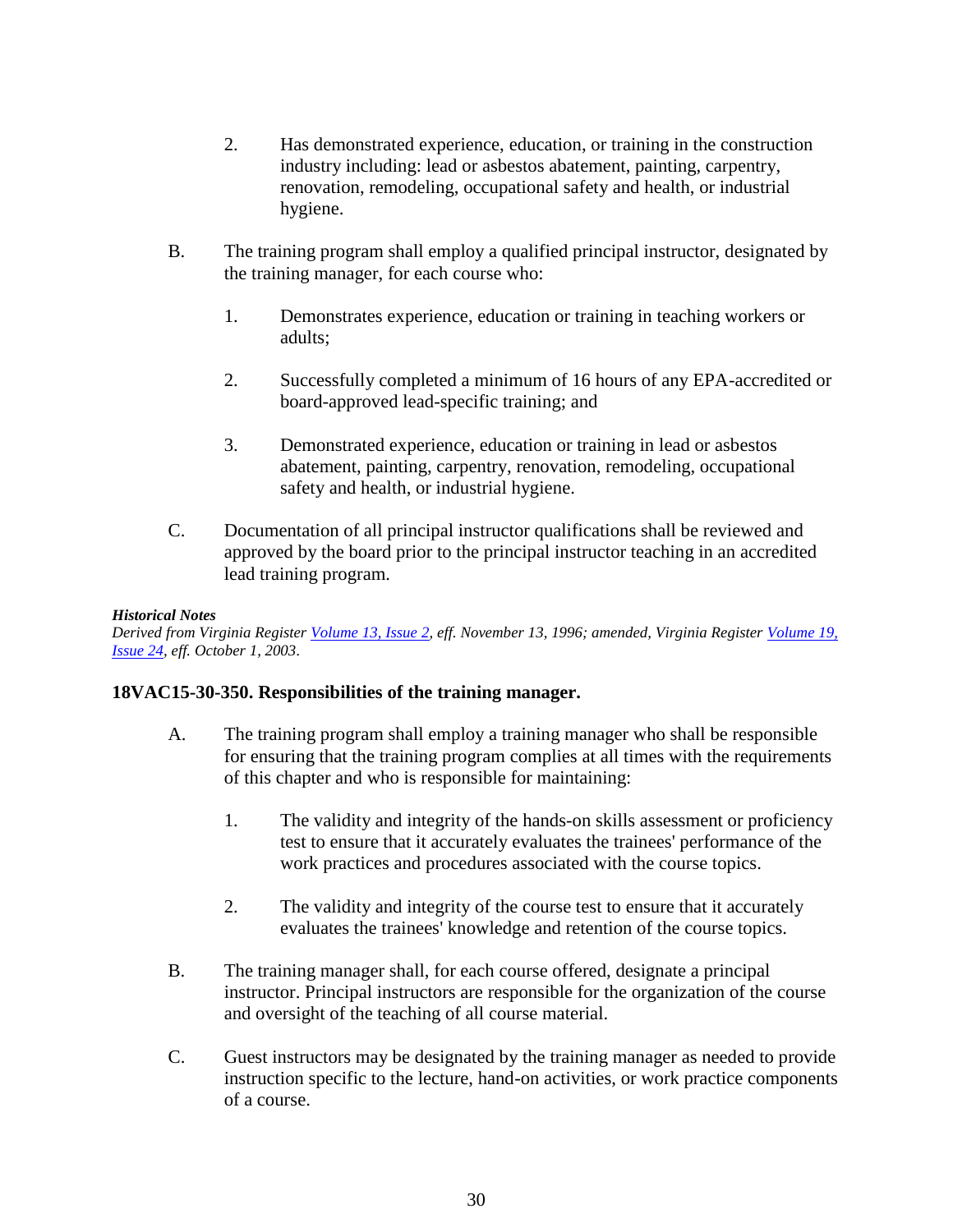D. Any training manager who intends to also serve as a principal instructor shall meet the requirements of subsection B of 18VAC15-30-340 and provide documentation to the board prior to instructing.

#### *Historical Notes*

*Derived from Virginia Register [Volume 13, Issue 2,](http://register.dls.virginia.gov/vol13/iss02/v13i02.pdf) eff. November 13, 1996; amended, Virginia Register [Volume 19,](http://register.dls.virginia.gov/vol19/iss24/v19i24.pdf)  [Issue 24,](http://register.dls.virginia.gov/vol19/iss24/v19i24.pdf) eff. October 1, 2003.* 

## **18VAC15-30-360. Training manager and principal instructor documentation.**

The following documents shall be recognized by the board as proof that training managers and principal instructors meet the relevant educational, work experience, and training requirements specifically listed in 18VAC15-30-340:

- 1. Official academic transcripts or diplomas as proof of meeting the educational requirements.
- 2. Resumes, letters of reference, or documentation of work experience as proof of meeting the work experience requirements.
- 3. Certificates from lead-specific training courses as proof of meeting the training requirements.

#### *Historical Notes*

*Derived from Virginia Register [Volume 13, Issue 2,](http://register.dls.virginia.gov/vol13/iss02/v13i02.pdf) eff. November 13, 1996; amended, Virginia Register [Volume 19,](http://register.dls.virginia.gov/vol19/iss24/v19i24.pdf)  [Issue 24,](http://register.dls.virginia.gov/vol19/iss24/v19i24.pdf) eff. October 1, 2003.* 

## **18VAC15-30-370. Training facilities.**

The training program shall provide adequate facilities for the delivery of the lecture, course test, hands-on training, and assessment activities. This includes providing training equipment that reflects current work practices, and maintaining or updating the equipment and facilities as needed.

#### *Historical Notes*

*Derived from Virginia Register [Volume 13, Issue 2,](http://register.dls.virginia.gov/vol13/iss02/v13i02.pdf) eff. November 13, 1996; amended, Virginia Register [Volume 19,](http://register.dls.virginia.gov/vol19/iss24/v19i24.pdf)  [Issue 24,](http://register.dls.virginia.gov/vol19/iss24/v19i24.pdf) eff. October 1, 2003.* 

## **18VAC15-30-380. Length of training courses.**

- A. The length of training courses are as follows:
	- 1. The training course for lead inspector shall last a minimum of 24 training hours, with a minimum of eight hours devoted to hands-on training activities.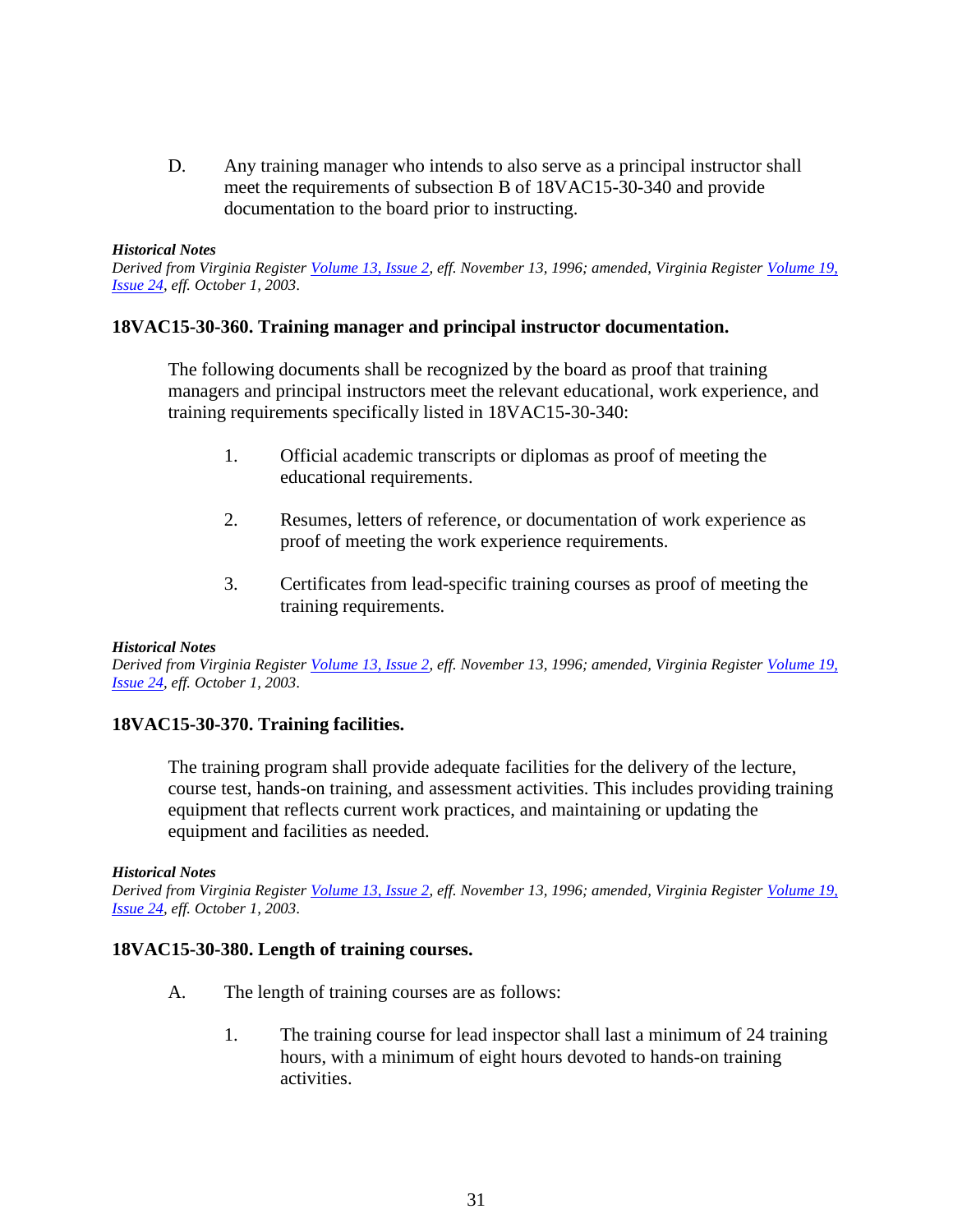- 2. The training course for lead risk assessor shall last a minimum of 16 training hours with a minimum of four hours devoted to hands-on training activities. As a prerequisite, the 24 training hours provided for in subdivision 1 of this subsection for lead inspector shall be required.
- 3. The training course for lead project designer shall last a minimum of eight training hours. As a prerequisite, the 32 training hours provided for in subdivision 4 of this subsection for lead abatement supervisor shall be required.
- 4. The training course for lead abatement supervisor shall last a minimum of 32 training hours, with a minimum of eight hours devoted to hands-on activities.
- 5. The training course for lead abatement worker shall last a minimum of 16 training hours, with a minimum of eight hours devoted to hands-on activities.
- 6. All lead refresher courses shall last a minimum of eight training hours, except the project designer refresher course which shall last a minimum of four training hours.
- B. In no case shall actual training exceed eight hours during any single 24-hour period, exceed four hours when conducted during evening hours (after 5 p.m. and before 8 a.m.) except training that is conducted during the student's normal second or third shift working hours, or exceed 16 hours during any weekend (Friday after 5 p.m. to Monday 8 a.m.).

*Derived from Virginia Register [Volume 13, Issue 2,](http://register.dls.virginia.gov/vol13/iss02/v13i02.pdf) eff. November 13, 1996; amended, Virginia Register [Volume 19,](http://register.dls.virginia.gov/vol19/iss24/v19i24.pdf)  [Issue 24,](http://register.dls.virginia.gov/vol19/iss24/v19i24.pdf) eff. October 1, 2003.* 

## **18VAC15-30-390. Course examination.**

- A. For each course, the accredited lead training program shall conduct a monitored, written course test at the completion of the course and a hands-on skills assessment, or as an alternative, a proficiency test. Each individual must successfully complete the hands-on skills assessment and receive a passing score on the course test to pass any course, or successfully complete a proficiency test. Refresher training programs are not required to conduct a hands-on skills assessment.
- B. The course test is an evaluation of the overall effectiveness of the training which shall test the trainee's knowledge and retention of the topics covered during the course. An oral course test may be administered in lieu of a written course test for lead abatement worker only.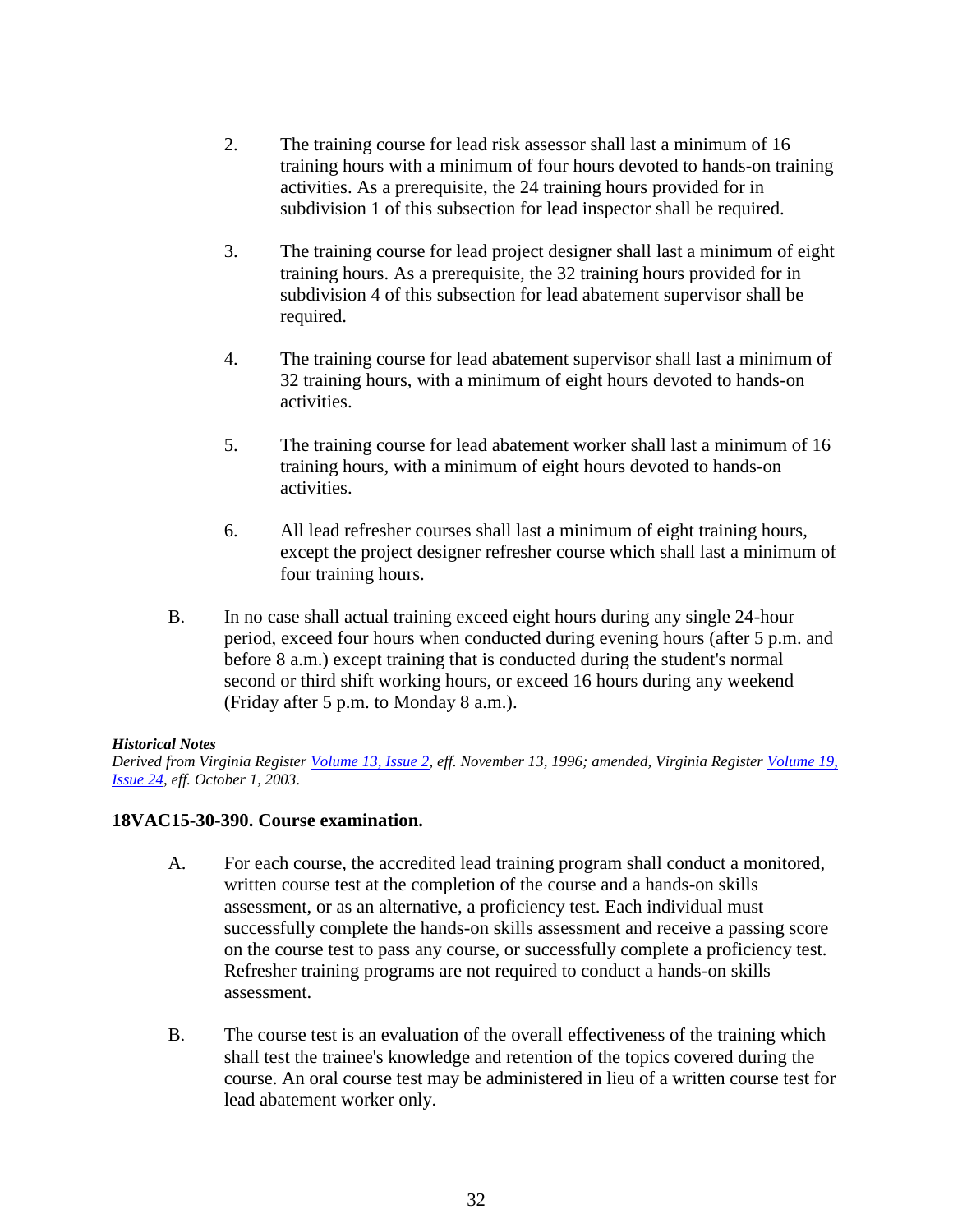- C. Seventy percent shall be the passing score on the course test.
- D. The hands-on skills assessment is an evaluation of the effectiveness of the handson training which shall test the ability of the trainees to demonstrate satisfactory performance of work practices and procedures specified in Part VIII (18VAC15- 30-440 et seq.) of this chapter, as well as any other skills demonstrated in the course.
- E. The use of a proficiency test in lieu of a hands-on assessment and course test may be considered by the training provider. An accredited lead training program that offers a proficiency test shall assure that the test consists primarily of an evaluation of the effectiveness and reliability of a student's ability to conduct a particular lead-based paint activity. The proficiency test must also cover all of the topics and skills addressed in a particular course. For instance, a proficiencybased course in inspection could involve a mix of lecture material with students conducting a mock inspection in a residential dwelling with known lead-based paint concentrations. The student would be evaluated on the accuracy of the results of their inspection. For a training program to make use of a proficiencybased course, that course must be approved by the board in the same manner as approval for any other course, including fees.

*Derived from Virginia Register [Volume 13, Issue 2,](http://register.dls.virginia.gov/vol13/iss02/v13i02.pdf) eff. November 13, 1996; amended, Virginia Register [Volume 19,](http://register.dls.virginia.gov/vol19/iss24/v19i24.pdf)  [Issue 24,](http://register.dls.virginia.gov/vol19/iss24/v19i24.pdf) eff. October 1, 2003.* 

## **18VAC15-30-400. Certificates of completion.**

Accredited lead training programs shall issue unique course completion certificates to each individual who successfully completes the course requirements. The course completion certificate shall include:

- 1. A unique certificate number.
- 2. The name and address of the individual.
- 3. The name of the particular course that the individual completed.
- 4. Dates of course completion/test passage.
- 5. Expiration date. Training certificates shall expire three years from the date of course completion. If the accredited lead training program offers a proficiency test, the training certificates shall expire five years from the date of course completion.
- 6. Name, address, and telephone number of the training provider.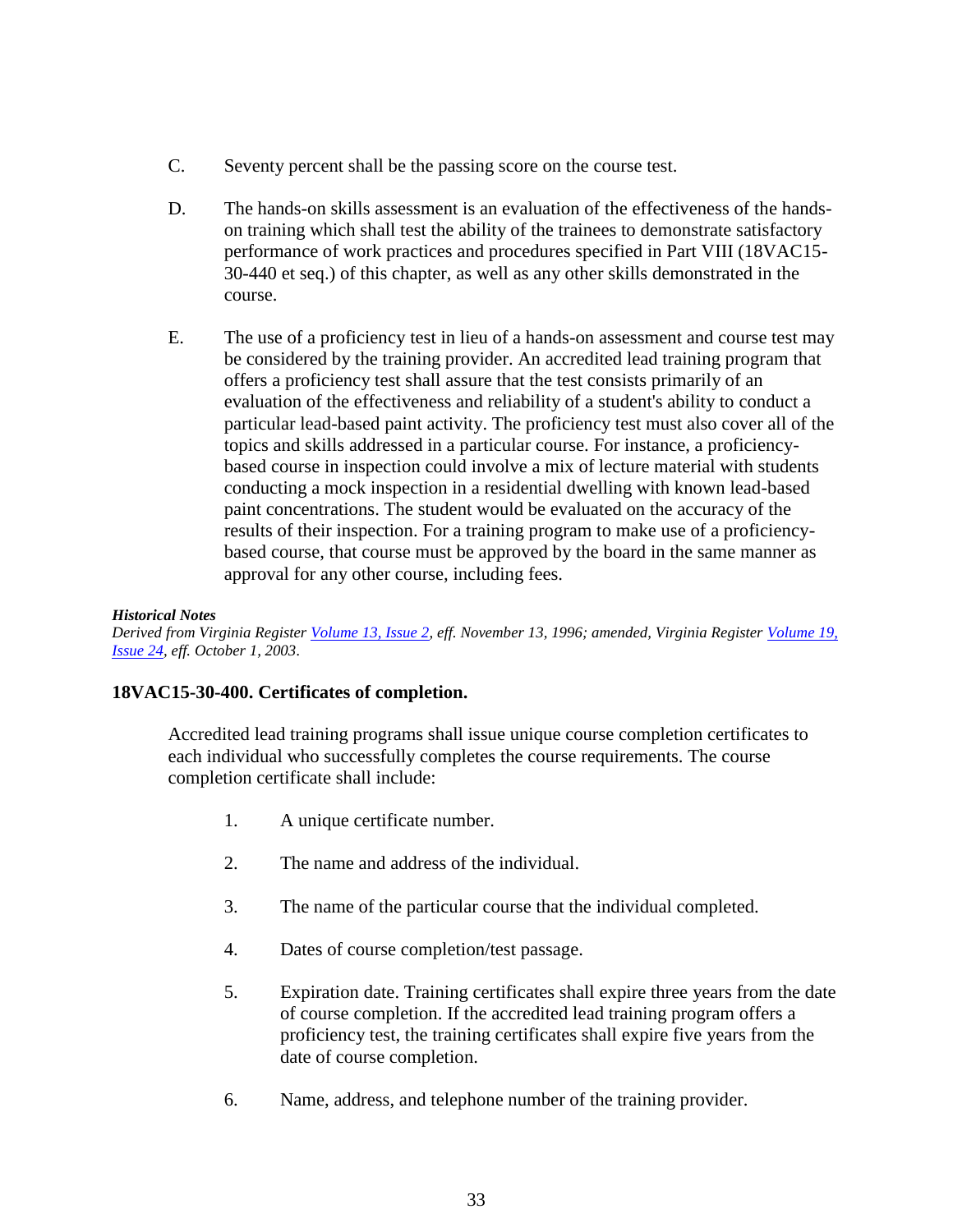7. Name and signature of the training manager and principal instructor.

#### *Historical Notes*

*Derived from Virginia Register [Volume 13, Issue 2,](http://register.dls.virginia.gov/vol13/iss02/v13i02.pdf) eff. November 13, 1996; amended, Virginia Register [Volume 19,](http://register.dls.virginia.gov/vol19/iss24/v19i24.pdf)  [Issue 24,](http://register.dls.virginia.gov/vol19/iss24/v19i24.pdf) eff. October 1, 2003; [Volume 31, Issue 15,](http://register.dls.virginia.gov/toc.aspx?voliss=31:15) eff. May 1, 2015.*

## **18VAC15-30-410. Quality control plan.**

The training manager shall develop and implement a quality control plan. The plan shall be used to maintain and improve the quality of the accredited lead training program over time. This plan shall contain at least the following elements:

- 1. Procedures for periodic revision of training materials and course test to reflect innovations in the field.
- 2. Procedures for the training manager's annual review of principal instructor competency.

#### *Historical Notes*

*Derived from Virginia Register [Volume 13, Issue 2,](http://register.dls.virginia.gov/vol13/iss02/v13i02.pdf) eff. November 13, 1996; amended, Virginia Register [Volume 19,](http://register.dls.virginia.gov/vol19/iss24/v19i24.pdf)  [Issue 24,](http://register.dls.virginia.gov/vol19/iss24/v19i24.pdf) eff. October 1, 2003.* 

## **18VAC15-30-420. Recordkeeping and provision of records to the board.**

- A. Each accredited lead training program shall maintain and make available upon request from the board the following records:
	- 1. All documents specified in 18VAC15-30-360 that demonstrate the qualifications listed in 18VAC15-30-340 of the training manager and principal instructors.
	- 2. Current curriculum/course materials and documents reflecting any changes made to these materials.
	- 3. Course examination.
	- 4. Information on how the hands-on assessment is conducted including, but not limited to, who conducts the assessment, how the skills are graded, what facilities are used, and the pass/fail rate.
	- 5. The quality control plan described in 18VAC15-30-410.
	- 6. Results of the student's hands-on skills assessments and course examination and a copy of each student's course completion certificate.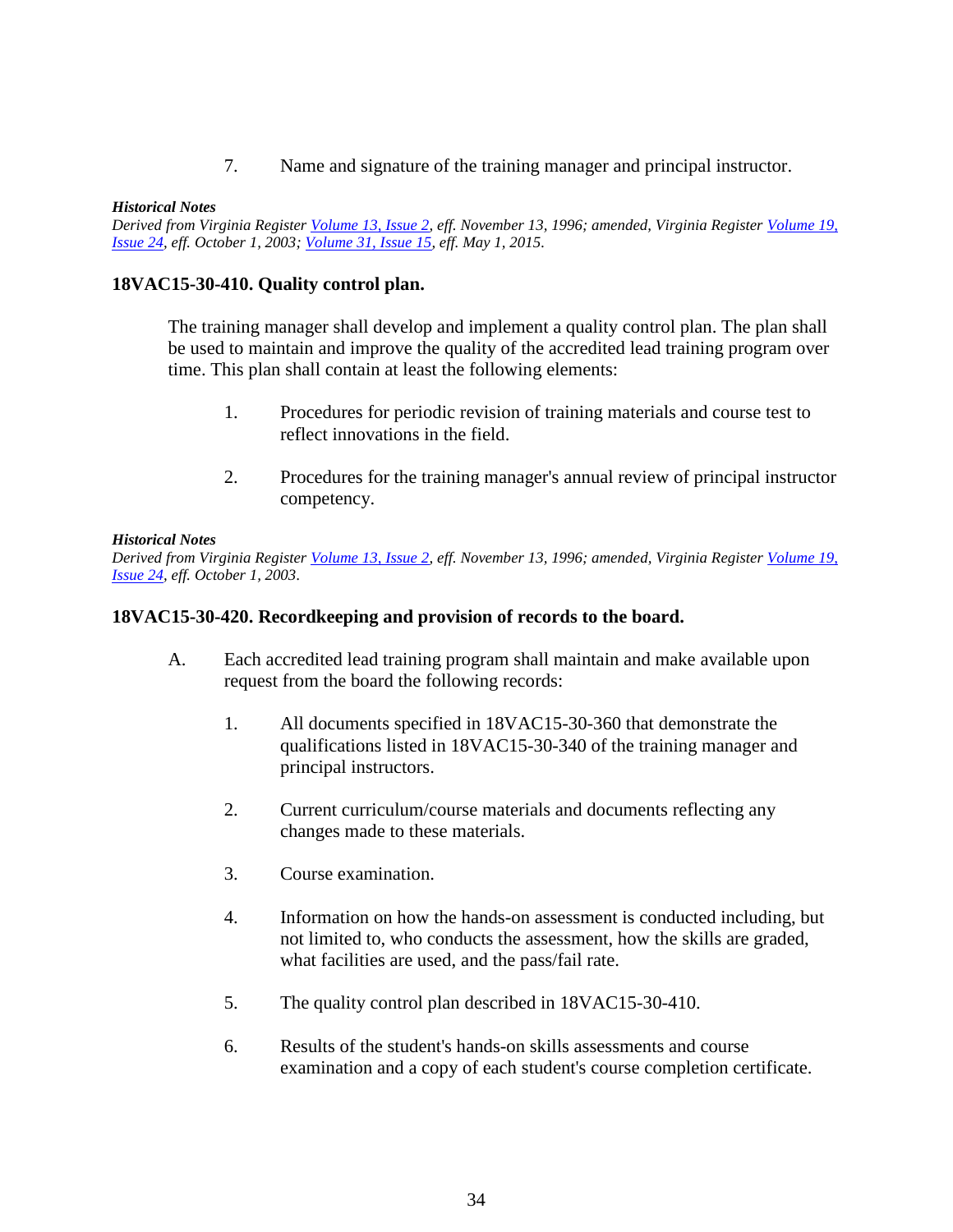7. Any other material not listed in this chapter that was submitted to the board as part of the application for accreditation.

The accredited lead training provider shall retain these records at the location specified on the training program application for a minimum of three years and six months.

- B. The training manager shall notify the board at least 48 hours prior to the start date of any accredited lead training program.
- C. The training manager shall provide an updated notification when an accredited lead training program will begin on a date other than the start date specified in the original notification as follows:
	- 1. For accredited lead training programs beginning prior to the start date provided to the board, an updated notification must be received by the board at least 48 hours before the new start date.
	- 2. For accredited lead training programs beginning after the start date provided to the board, an updated notification must be received by the board at least 48 hours before the start date provided to the board.
- D. The training manager shall update the board of any change in location of an accredited lead training program at least seven business days prior to the start date provided to the board.
- E. The training manager shall update the board regarding any accredited lead training program cancellations or any other change to the original notification at least two business days prior to the start date provided to the board. This requirement shall not apply to situations or circumstances beyond the control of the training provider.
- F. Each notification, including updates, shall include the following:
	- 1. Notification type (original, update, cancellation).
	- 2. Training program name, Virginia accreditation number, address, and telephone number.
	- 3. Course discipline, type (initial/refresher), and the language in which the instruction will be given.
	- 4. Dates and times of training.
	- 5. Training locations, telephone number, and address.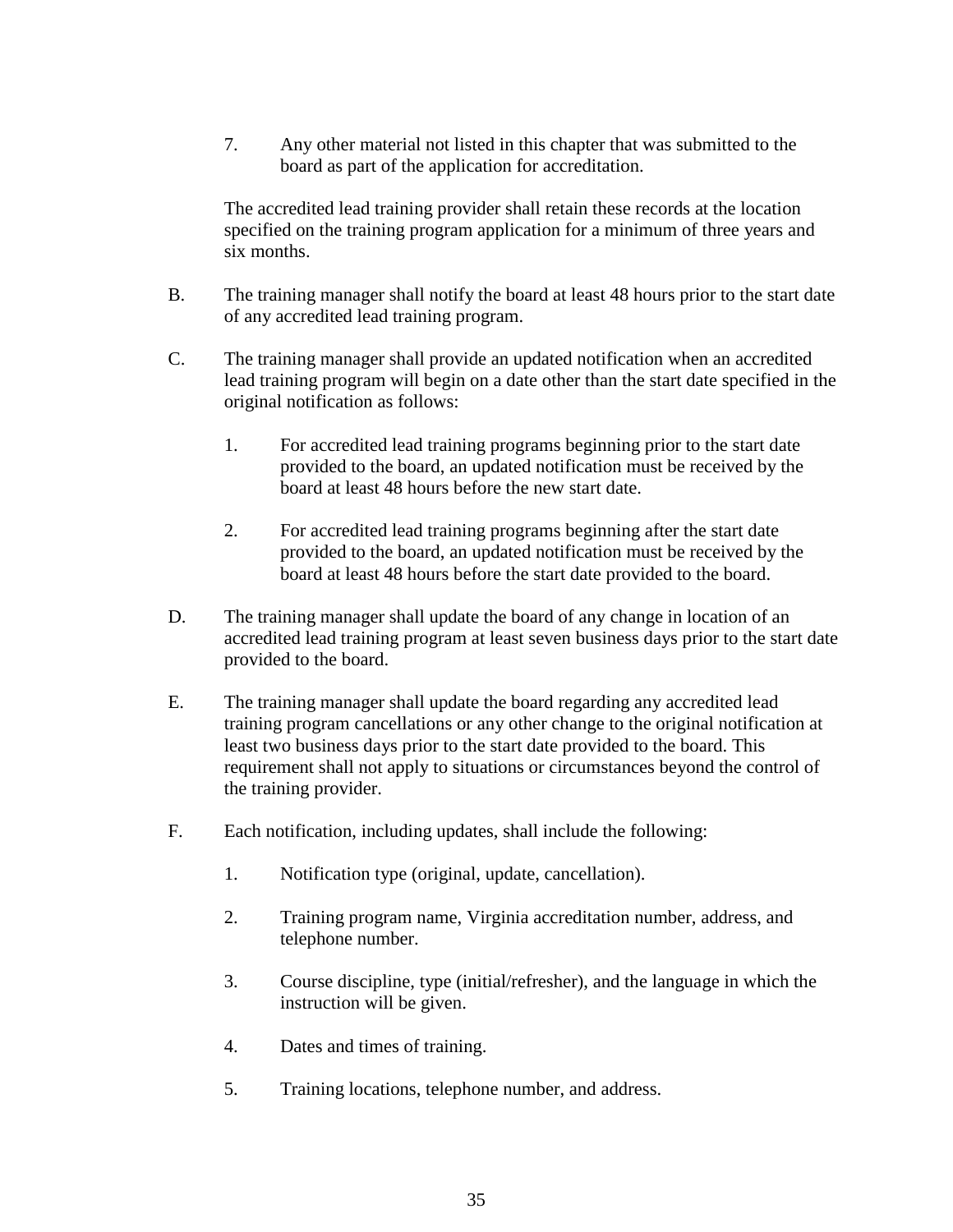- 6. Principal instructor's name.
- 7. Training manager's name and signature.
- G. The training program participant list shall be completed by the training provider and training program participants daily.
- H. The training program participant list shall be retained by the training provider for three years following the date of completion of the training program.
- I. The training manager shall provide to the board the accredited lead training program participant list no later than 10 business days following the training program completion. For the purposes of this section, a business day shall mean Monday through Friday with the exception of federal holidays.
- J. The training program participant list shall include the following:
	- 1. Training program name, Virginia accreditation number, address, and telephone number.
	- 2. Course discipline and type (initial/refresher).
	- 3. Dates of training.
	- 4. Each participant's name, address, social security number, course completion certificate number, and course test score.
	- 5. Training manager's name and signature.
- K. Notifications and training program participant lists shall be submitted electronically in the manner established by the board specifically to receive this documentation using a sample form designed by and available from the board. Any variation upon this procedure shall be approved by the board prior to submission.
- L. The training provider shall retain all examinations completed by training program participants for a period of three years.
- M. The department shall not recognize training certificates from approved training providers that fail to notify or fail to provide a training program participant list.

*Derived from Virginia Register [Volume 13, Issue 2,](http://register.dls.virginia.gov/vol13/iss02/v13i02.pdf) eff. November 13, 1996; amended, Virginia Register [Volume 19,](http://register.dls.virginia.gov/vol19/iss24/v19i24.pdf)  [Issue 24,](http://register.dls.virginia.gov/vol19/iss24/v19i24.pdf) eff. October 1, 2003; [Volume 20, Issue 24,](http://register.dls.virginia.gov/vol20/iss24/v20i24.pdf) eff. September 8, 2004; [Volume 23, Issue 3,](http://register.dls.virginia.gov/vol23/iss03/v23i03.pdf) eff. December 1, 2006.*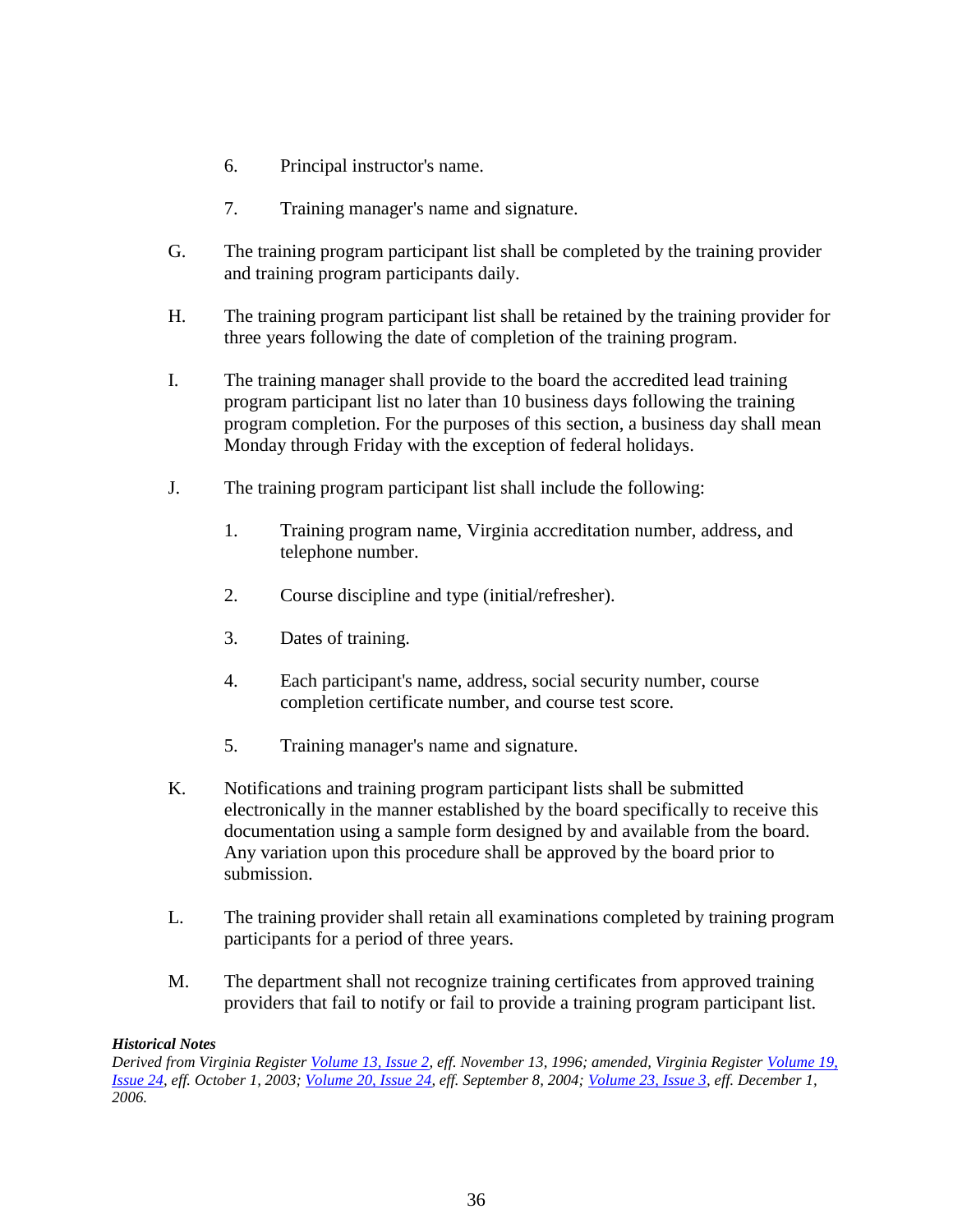## **18VAC15-30-430. Change of address.**

The accredited lead training provider shall notify the board 30 days prior to relocating its business or transferring the records.

## *Historical Notes*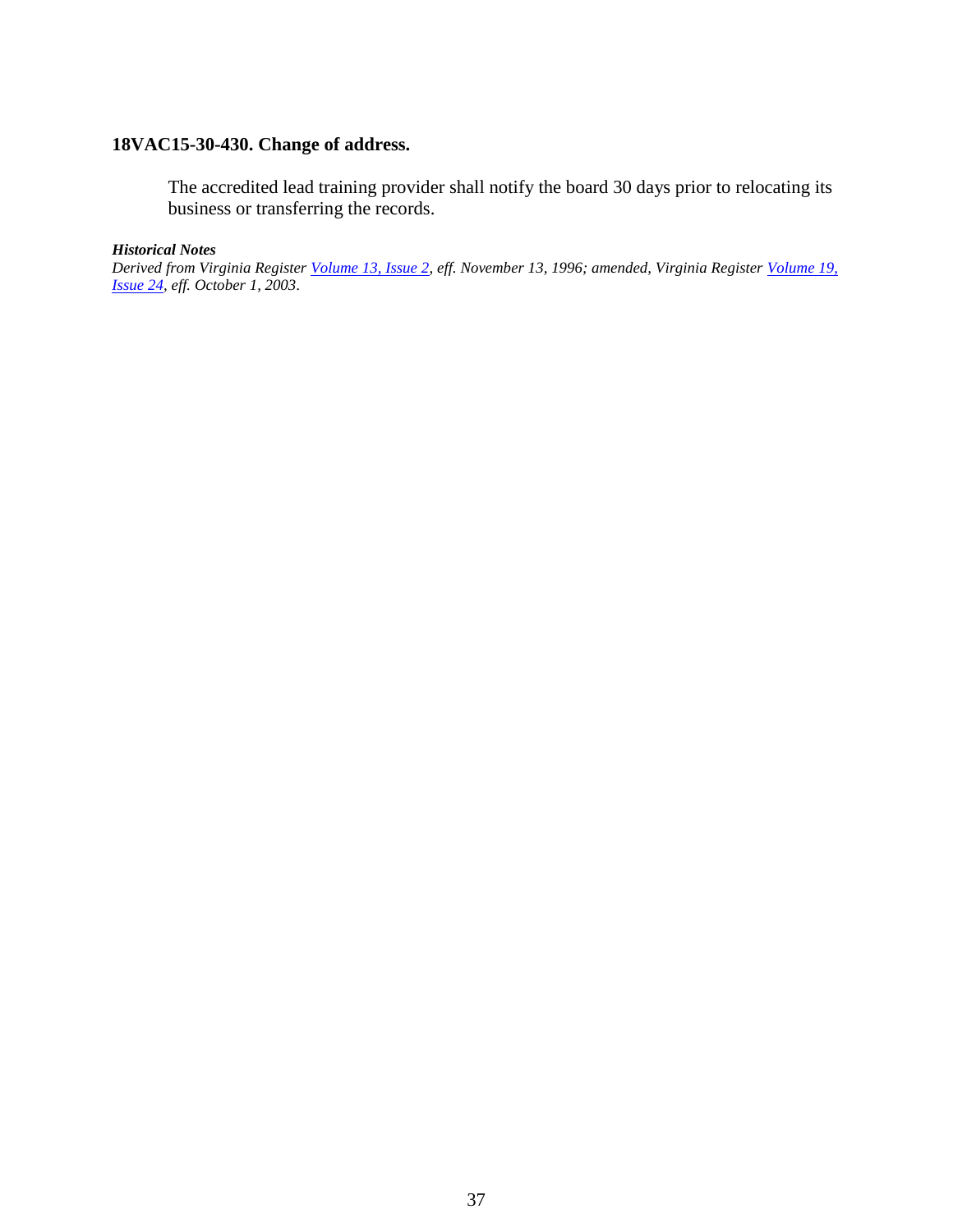# **PART VII.**

## **TRAINING COURSE CURRICULA REQUIREMENTS**

## **18VAC15-30-440. General.**

Training programs shall ensure that their courses of study for various lead-based paint activities disciplines cover the mandatory subject areas. Requirements listed in this part ending in an asterisk (\*) indicate areas that require hands-on training as an integral component of the course. All training courses shall be discipline specific.

#### *Historical Notes*

*Derived from Virginia Register [Volume 13, Issue 2,](http://register.dls.virginia.gov/vol13/iss02/v13i02.pdf) eff. November 13, 1996; amended, Virginia Register [Volume 19,](http://register.dls.virginia.gov/vol19/iss24/v19i24.pdf)  [Issue 24,](http://register.dls.virginia.gov/vol19/iss24/v19i24.pdf) eff. October 1, 2003.* 

## **18VAC15-30-450. Initial training criteria for lead abatement worker.**

The lead abatement workers course shall last a minimum of 16 hours with a minimum of eight hours devoted to hands-on training. The training course shall address the following topics:

- 1. Role and responsibilities of an abatement worker.
- 2. Background information and health effects of lead.
- 3. Background information on federal, state and local regulations and guidance that pertains to lead-based paint activities.
- 4. Lead-based paint hazard recognition and control methods.\*
- 5. Lead-based paint abatement and lead hazard reduction methods, including restricted work practices.\*
- 6. Interior dust abatement methods/clean-up or lead hazard reduction.\*
- 7. Soil and exterior dust abatement methods or lead hazard reduction.\*
- 8. Course review.
- 9. Examination.

#### *Historical Notes*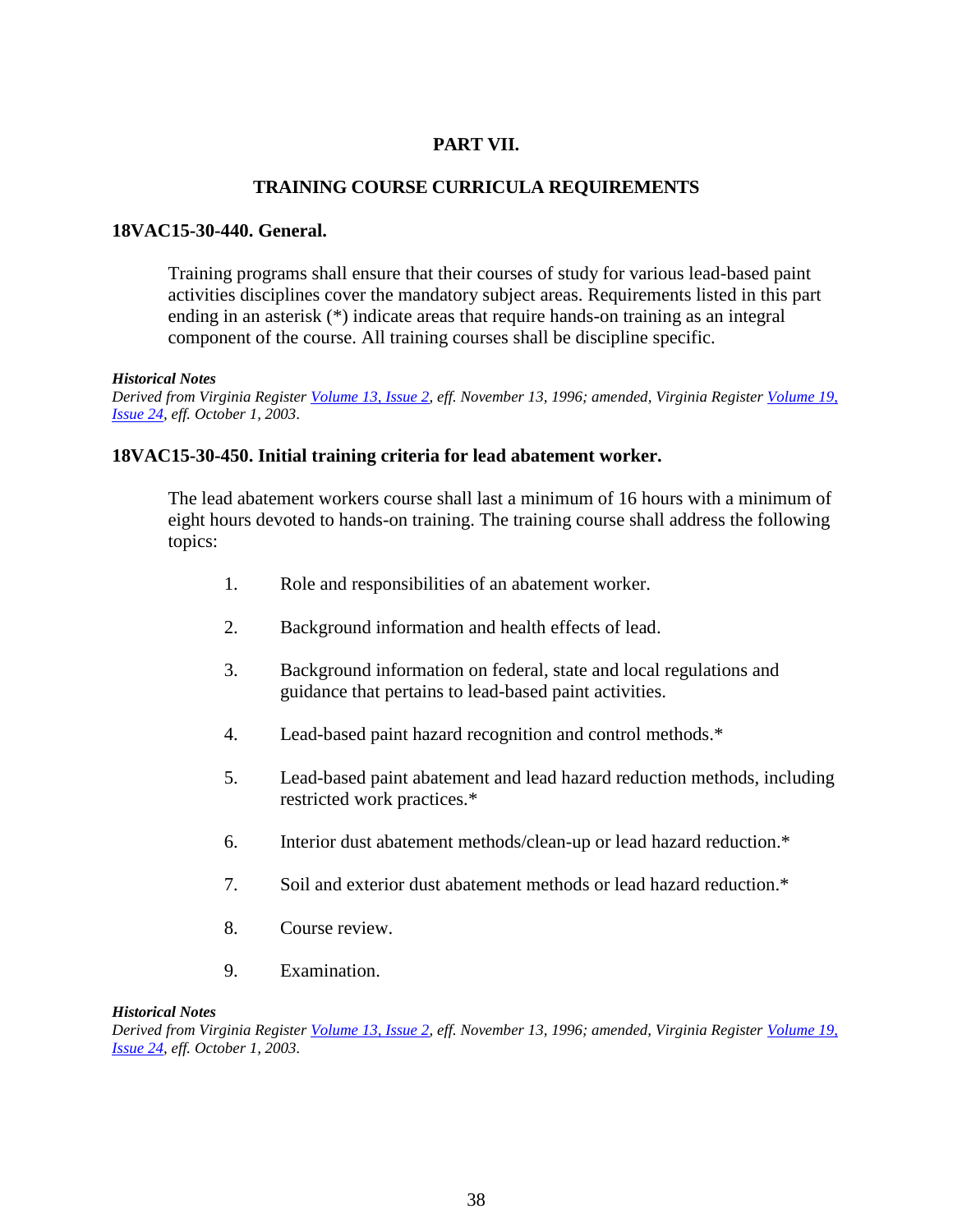## **18VAC15-30-460. Initial training criteria for lead abatement supervisor.**

The lead abatement supervisor course shall last a minimum of 32 hours with a minimum of eight hours devoted to hands-on training. The training course shall address the following topics:

- 1. Role and responsibilities of an abatement supervisor.
- 2. Background information on lead and the adverse health effects.
- 3. Background information on federal, state and local regulations and guidance that pertains to lead-based paint activities including distribution and thorough review of the Virginia Lead-Based Paint Activities Regulations.
- 4. Liability and insurance issues relating to lead-based paint abatement.
- 5. Risk assessment and inspection report interpretation.\*
- 6. Development and implementation of an occupant protection plan and abatement report.
- 7. Lead-based paint hazard recognition and control methods.\*
- 8. Lead-based paint abatement or lead hazard reduction methods, including restricted work practices.\*
- 9. Interior dust abatement/clean-up or lead hazard reduction.\*
- 10. Soil and exterior dust abatement or lead hazard reduction.\*
- 11. Clearance standards and testing.
- 12. Clean-up and waste disposal.
- 13. Recordkeeping.
- 14. Course review.
- 15. Examination.

## *Historical Notes*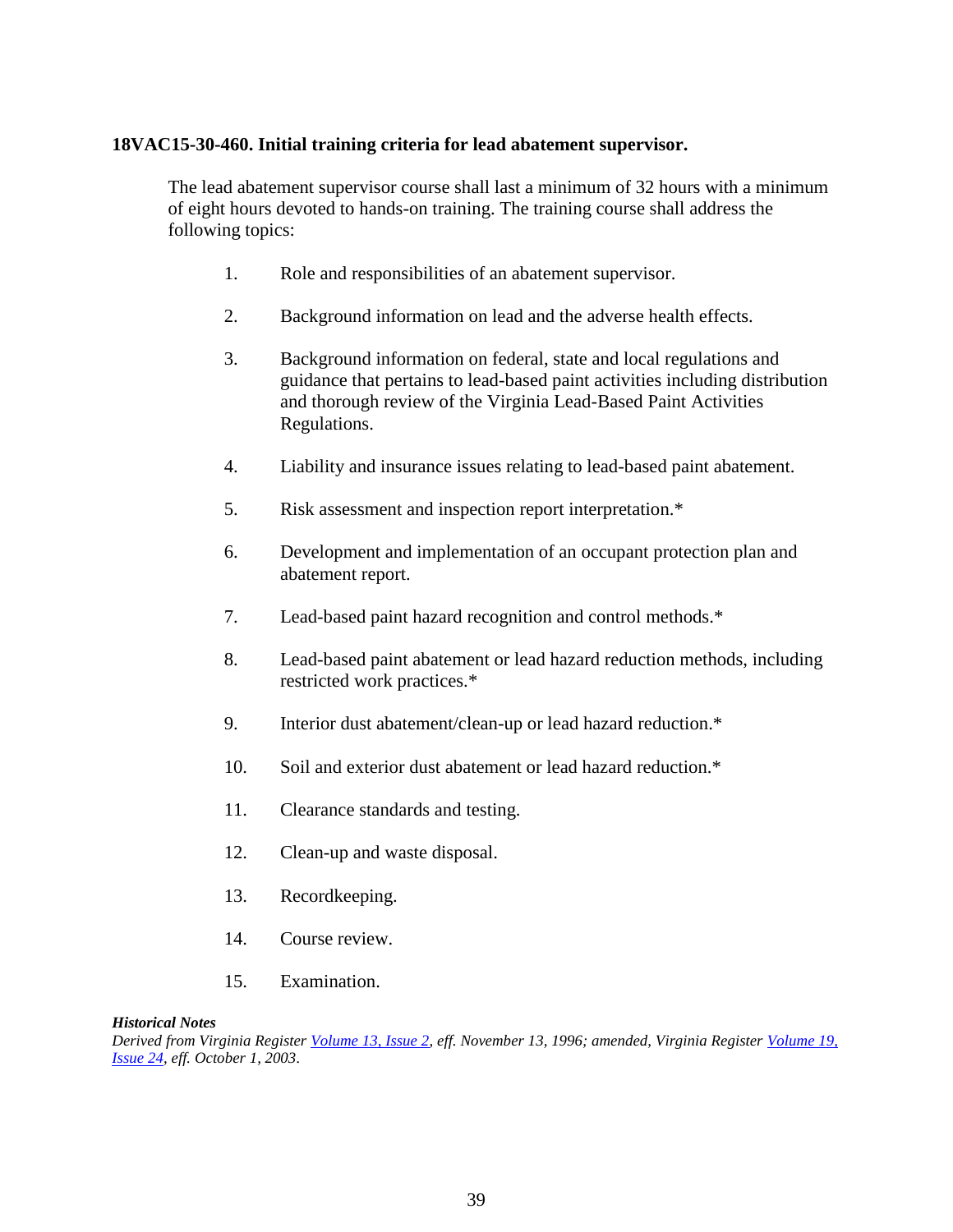## **18VAC15-30-470. Initial training criteria for lead inspector.**

The lead inspector course shall last a minimum of 24 hours with a minimum of eight hours devoted to hands-on training. The training course shall address the following topics:

- 1. Background information on lead.
- 2. Health effects of lead.
- 3. Regulatory review. This entails a discussion of applicable federal, state and local regulations that pertains to lead-based paint, including distribution and thorough review of this chapter.
- 4. Roles and responsibilities of the lead-based paint inspector.
- 5. Lead-based paint inspection methods, including selection of rooms and components for sampling or testing.\*
- 6. Paint, dust, and soil sampling methodologies.\*
- 7. Preparation of the final inspection report.\*
- 8. Clearance standards and testing, including random sampling.\*
- 9. Recordkeeping.
- 10. Course review.
- 11. Examination.

## *Historical Notes*

*Derived from Virginia Register [Volume 13, Issue 2,](http://register.dls.virginia.gov/vol13/iss02/v13i02.pdf) eff. November 13, 1996; amended, Virginia Register [Volume 19,](http://register.dls.virginia.gov/vol19/iss24/v19i24.pdf)  [Issue 24,](http://register.dls.virginia.gov/vol19/iss24/v19i24.pdf) eff. October 1, 2003.* 

## **18VAC15-30-480. Initial training criteria for lead risk assessors.**

The lead risk assessor course shall last a minimum of 16 hours and shall address the following topics with a minimum of four hours devoted to hands-on training, which includes site visits:

- 1. Role and responsibilities of a risk assessor.
- 2. Regulatory review. This entails a discussion of applicable federal, state and local regulations that pertain to lead-based paint, including distribution and thorough review of this chapter.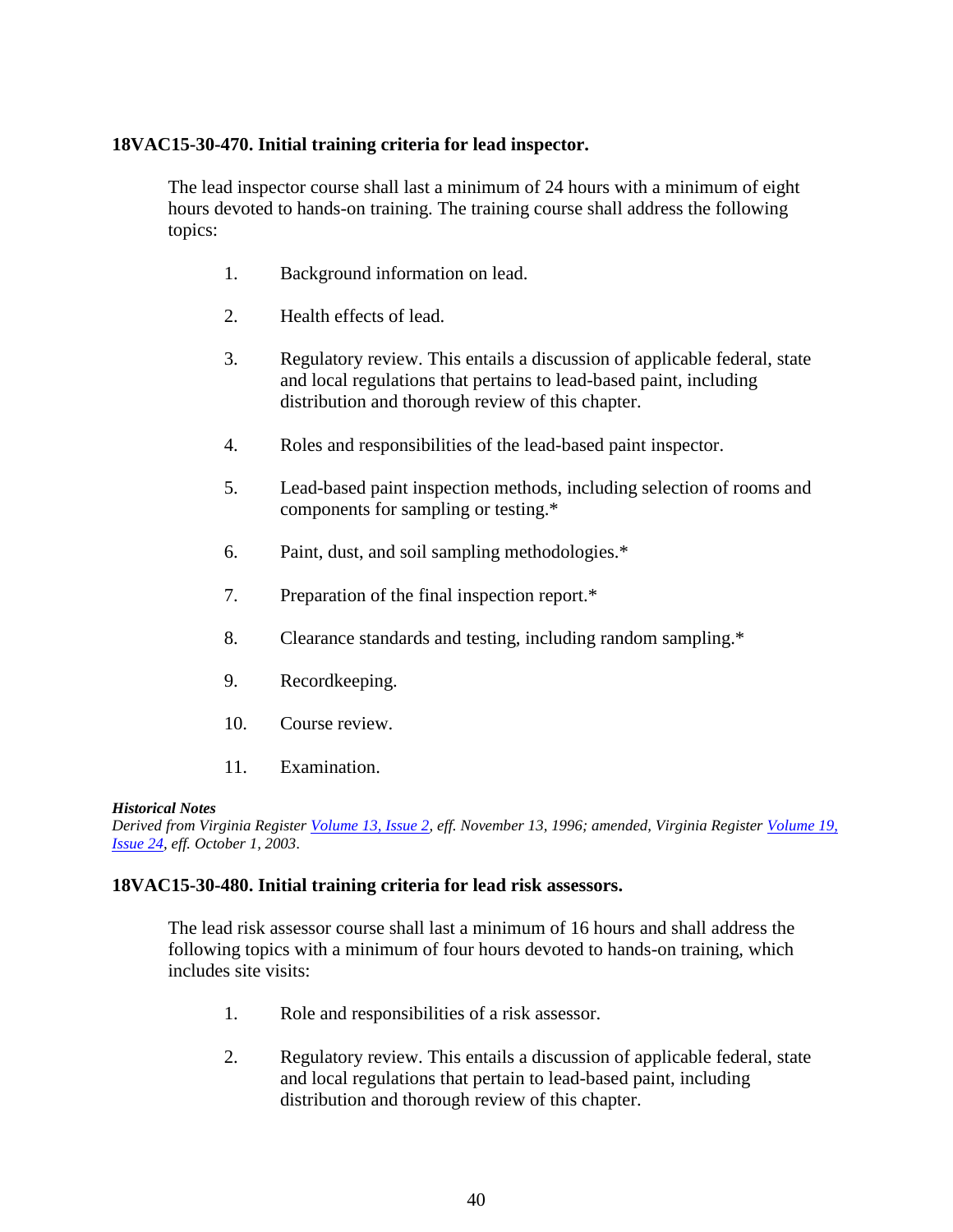- 3. Collection of background information to perform risk assessment.
- 4. Visual inspection for the purpose of identifying potential sources of leadbased hazards.\*
- 5. Sources of environmental lead contamination such as paint, surface dust, water, air, packaging, and food.
- 6. Lead hazard screen protocol.
- 7. Sampling for other sources of lead exposure.\*
- 8. Interpretation of lead-based paint and other sampling results.
- 9. Development of hazard control options, the role of interim controls, and operations and maintenance activities to reduce lead-based paint hazards.
- 10. Preparation of a final risk assessment report.
- 11. Course review.
- 12. Examination.

*Derived from Virginia Register [Volume 13, Issue 2,](http://register.dls.virginia.gov/vol13/iss02/v13i02.pdf) eff. November 13, 1996; amended, Virginia Register [Volume 19,](http://register.dls.virginia.gov/vol19/iss24/v19i24.pdf)  [Issue 24,](http://register.dls.virginia.gov/vol19/iss24/v19i24.pdf) eff. October 1, 2003.* 

## **18VAC15-30-490. Initial training criteria for lead project designer.**

The lead project designer course shall last a minimum of eight hours and shall address the following topics:

- 1. Role and responsibilities of a project designer.
- 2. Development and implementation of an occupant protection plan for large scale abatement projects.
- 3. Lead-based paint abatement and lead-based paint hazard reduction methods for large scale abatement projects.
- 4. Interior dust abatement/clean-up or lead hazard control and reduction methods for large scale abatement projects.
- 5. Clearance standards and testing for large scale abatement projects.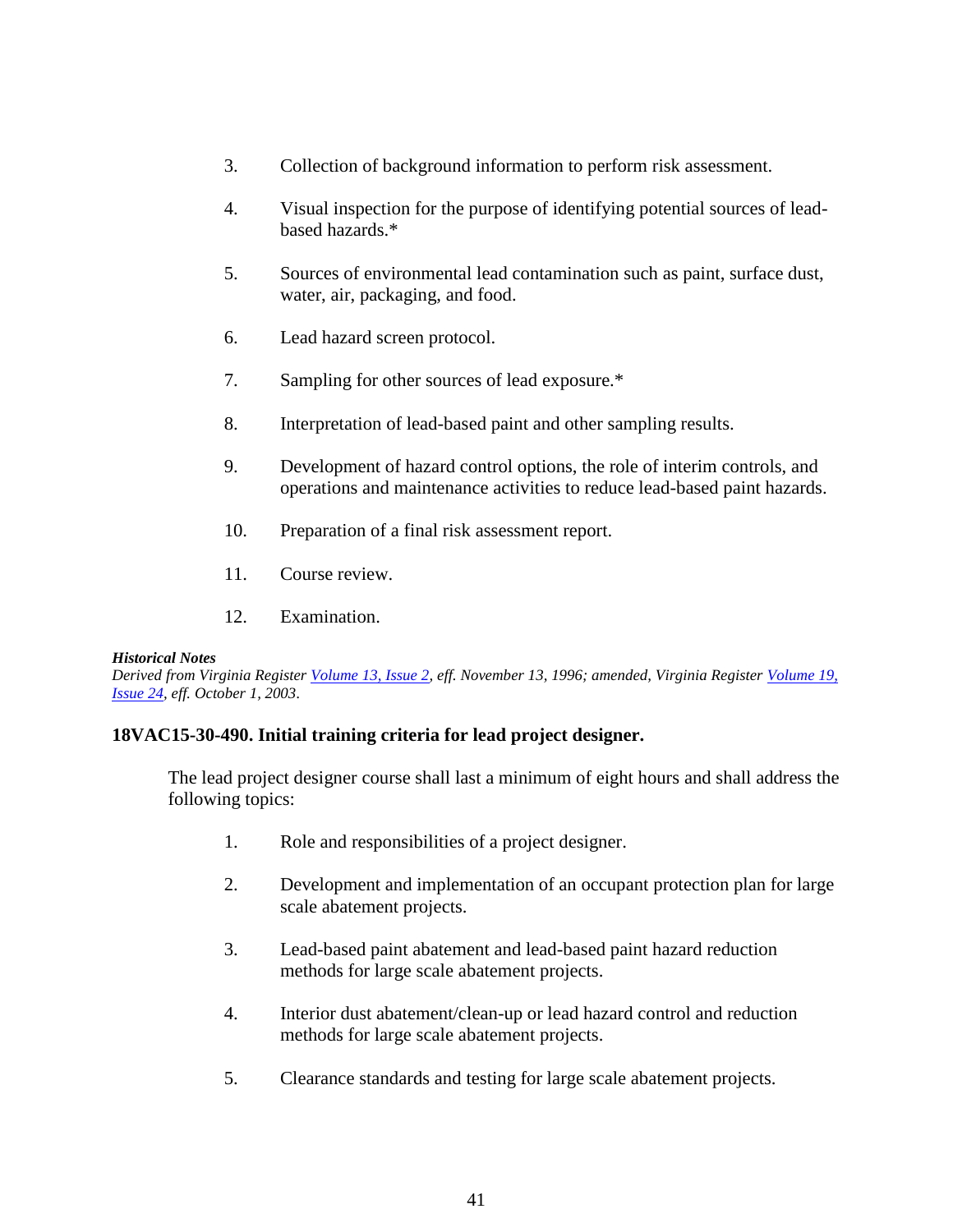- 6. Integration of lead-based paint abatement methods with modernization and rehabilitation projects for large scale abatement projects.
- 7. Course review.
- 8. Examination.

*Derived from Virginia Register [Volume 13, Issue 2,](http://register.dls.virginia.gov/vol13/iss02/v13i02.pdf) eff. November 13, 1996; amended, Virginia Register [Volume 19,](http://register.dls.virginia.gov/vol19/iss24/v19i24.pdf)  [Issue 24,](http://register.dls.virginia.gov/vol19/iss24/v19i24.pdf) eff. October 1, 2003.* 

## **18VAC15-30-500. Refresher training criteria.**

The refresher course for all disciplines shall address the following topics:

- 1. An overview of current safety practices relating to lead-based paint activities in general, as well as specific information pertaining to the appropriate discipline.
- 2. Current federal, state, and local laws and regulations relating to lead-based paint activities in general, as well as specific information pertaining to the appropriate discipline including distribution and thorough review of the Virginia Lead-Based Paint Activities Regulations.
- 3. Current technologies relating to lead-based paint in general, as well as specific information pertaining to the appropriate discipline.

## *Historical Notes*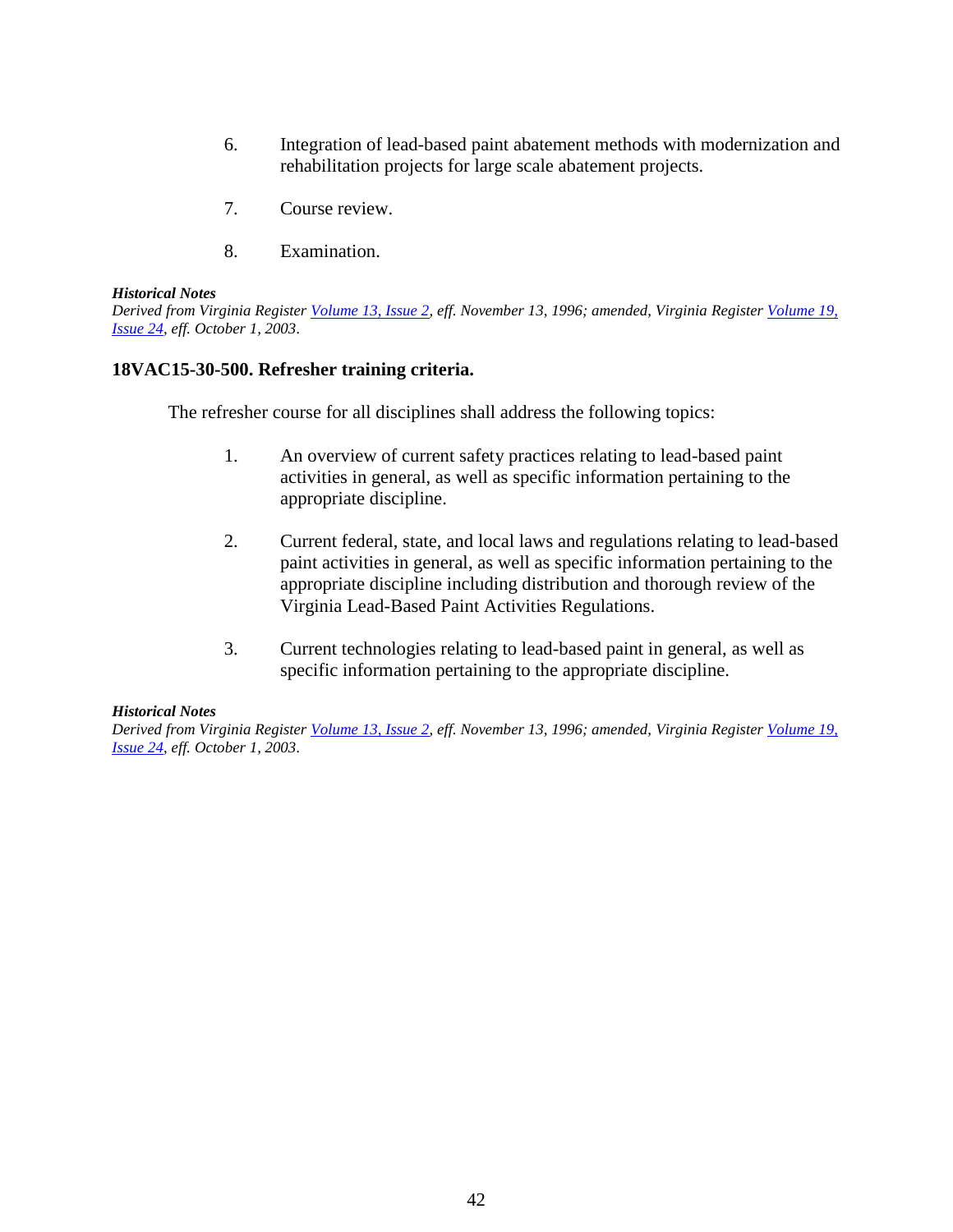# **PART VIII.**

# **STANDARDS FOR CONDUCTING LEAD-BASED PAINT ACTIVITIES**

## **18VAC15-30-510. General requirements.**

- A. This part establishes work practice standards for conducting lead-based paint activities in target housing and child-occupied facilities.
- B. Notification shall be sent by the licensed lead abatement contractor to the Virginia Department of Labor and Industry prior to the commencement of any lead-based paint abatement activities. The notification shall be sent in a manner prescribed by the Virginia Department of Labor and Industry.
- C. No licensed lead abatement contractor shall enter into a contract to perform a lead abatement project if the lead inspection or project design is to be performed by individuals with an employer/employee relationship with, or financial interest in, the lead abatement contractor unless the contractor provides the building owner with a "Virginia Lead Consumer Information and Disclosure Sheet," which is available from the board. Persons licensed to perform post-abatement clearance procedures shall be independent of and have no financial interest in or an employer/employee relationship with the licensed lead abatement contractor.
- D. The relationships described in subsection C of this section must be disclosed and the disclosure form must be signed and dated by the building owner, or his agent, and the contracting entity prior to the signing of any contract to conduct leadbased paint activities. The contractor must provide the disclosure form to all parties involved in the lead abatement project. The disclosure form shall be kept on the lead abatement project site and available for review.
- E. When performing a lead-based paint inspection, lead-hazard screen, risk assessment or abatement, a licensed individual must perform that activity in compliance with documented methodologies. Documented methodologies that are appropriate for this chapter include the following:
	- 1. U.S. Department of Housing and Urban Development (HUD) Guidelines for the Evaluation and Control of Lead-Based Paint Hazards in Housing, June 1995 edition, including the 1997 Revision to Chapter 7: Lead-Based Paint Inspection.
	- 2. 40 CFR Part 745, Subpart D.
	- 3. EPA Guidance on Residential Lead-Based Paint, Lead-Contaminated Dust and Lead-Contaminated Soil (60 FR 47248-47257).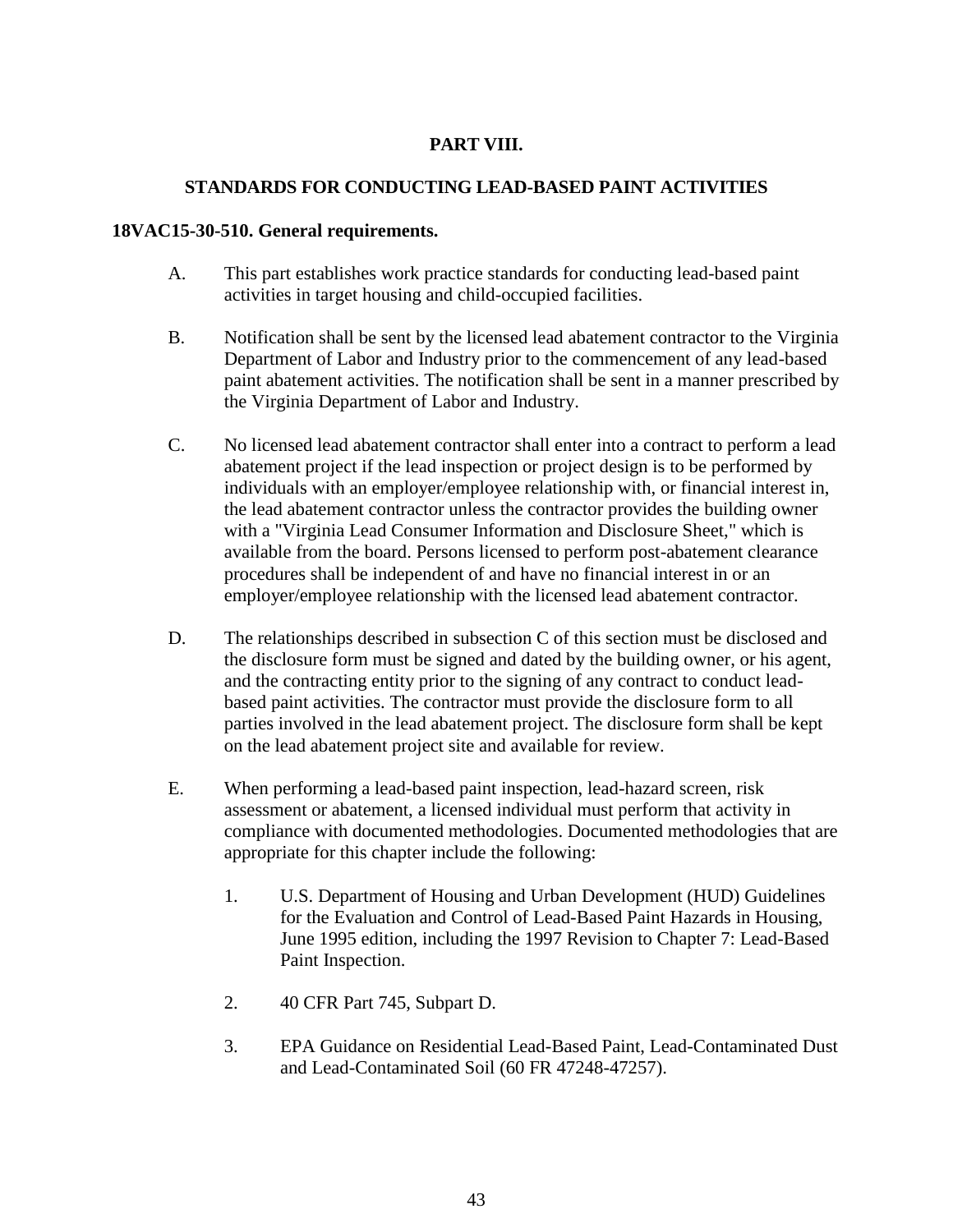- 4. EPA Residential Sampling for Lead: Protocols for Dust and Soil Sampling, Final Report (EPA 747-R-95-001, March 1995).
- 5. Any future EPA or HUD guidance that may replace the above methodologies.
- 6. Regulations, guidance, methods or protocols authorized by the board.
- F. Individuals conducting lead-based paint activities shall comply with the work practice standards enumerated in this chapter.
- G. Any lead-based paint activities, as described in this chapter, shall be performed only by individuals licensed by the board to perform such activities.
- H. All reports and plans required by 18VAC15-30-520 through 18VAC15-30-651 shall be maintained by the licensed firm or individual who prepared the report for at least three years. The licensed firm or individual also shall provide copies of these reports to the building owner or person who contracted for its services.

*Derived from Virginia Register [Volume 13, Issue 2,](http://register.dls.virginia.gov/vol13/iss02/v13i02.pdf) eff. November 13, 1996; amended, Virginia Register [Volume 19,](http://register.dls.virginia.gov/vol19/iss24/v19i24.pdf)  [Issue 24,](http://register.dls.virginia.gov/vol19/iss24/v19i24.pdf) eff. October 1, 2003; [Volume 23, Issue 3,](http://register.dls.virginia.gov/vol23/iss03/v23i03.pdf) eff. December 1, 2006.* 

## **18VAC15-30-511. Determination of the presence of lead-based paint, a paint-lead hazard, a dust-lead hazard, and a soil-lead hazard.**

- A. Lead-based paint is present:
	- 1. On any surface that is tested and found to contain lead equal to or in excess of 1.0 milligrams per square centimeter or equal to or in excess of 0.5% by weight; and
	- 2. On any surface like a surface tested in the same room equivalent that has a similar painting history and that is found to be lead-based paint.
- B. A paint-lead hazard is present:
	- 1. On any friction surface that is subject to abrasion and where the lead dust levels on the nearest horizontal surface underneath the friction surface (e.g., the window sill or floor) are equal to or greater than the dust hazard levels identified by EPA, pursuant to 15 USC § 2683;
	- 2. On any chewable lead-based paint surface on which there is evidence of teeth marks;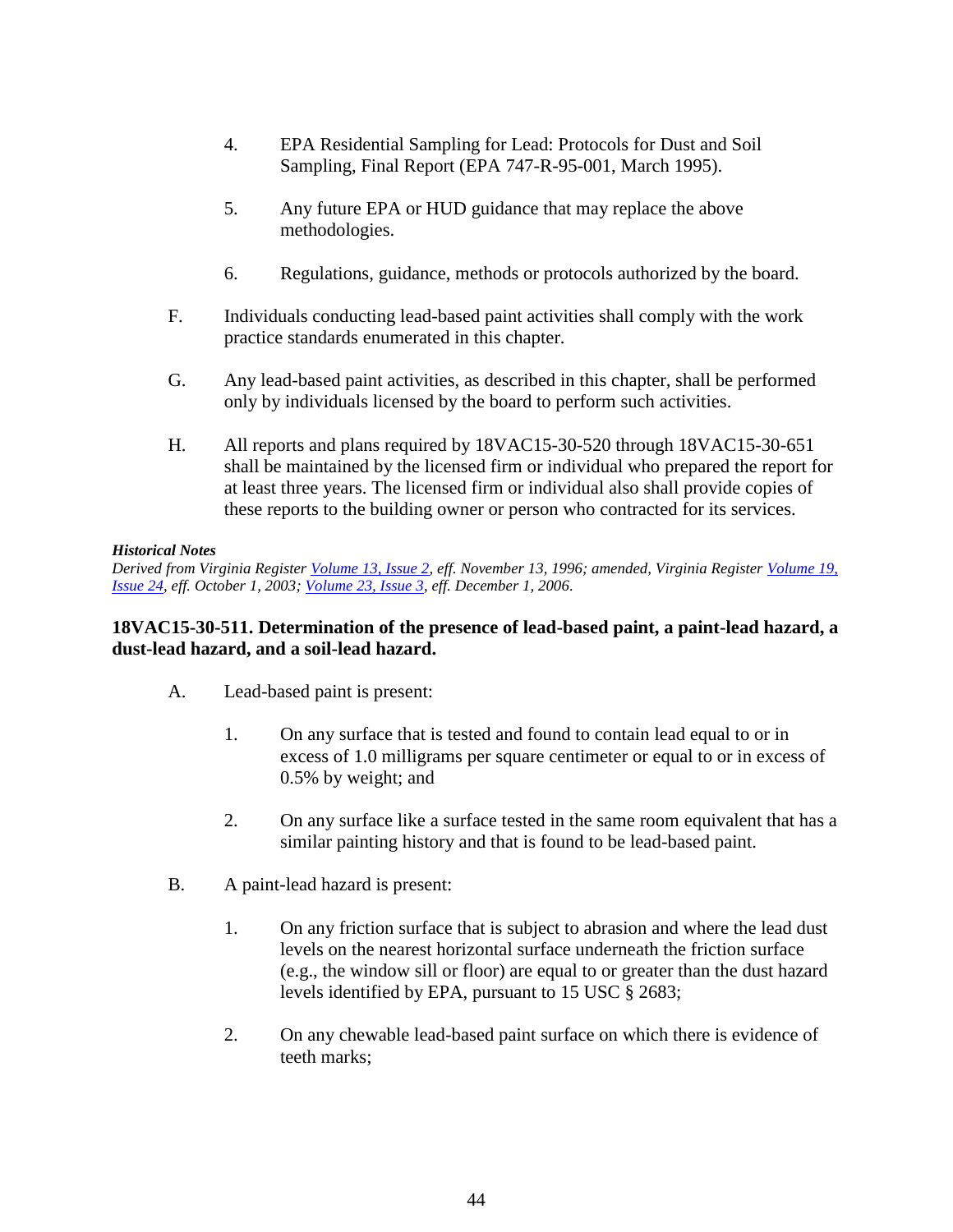- 3. Where there is any damaged or otherwise deteriorated lead-based paint on an impact surface that is caused by impact from a related building component (such as a door knob that knocks into a wall or a door that knocks against its door frame); and
- 4. If there is any other deteriorated lead-based paint in any residential building or child-occupied facility or on the exterior of any residential building or child-occupied facility.
- C. A dust-lead hazard is present in a residential dwelling or child-occupied facility:
	- 1. In a residential dwelling on floors and interior window sills when the weighted arithmetic mean lead loading for all single surface or composite samples of floors and interior window sills are equal to or greater than identified by EPA, pursuant to 15 USC § 2683 for floors and interior window sills;
	- 2. On floors or interior window sills in an unsampled residential dwelling in a multi-family dwelling, if a dust-lead hazard is present on floors or interior window sills, respectively, in at least one sampled residential unit on the property; and
	- 3. On floors or interior window sills in an unsampled common area in a multi-family dwelling, if a dust-lead hazard is present on floors or interior window sills, respectively, in at least one sampled common area in the same common area group on the property.
- D. A soil-lead hazard is present:
	- 1. In a play area when the soil-lead concentration from a composite play area sample of bare soil is equal to or greater than identified by EPA pursuant to 15 USC § 2683; or
	- 2. In the rest of the yard when the arithmetic mean lead concentration from a composite sample (or arithmetic mean of composite samples) of bare soil from the rest of the yard (i.e., nonplay areas) for each residential building on a property is equal to or greater than identified by EPA pursuant to 15 USC § 2683.

*Derived from Virginia Register [Volume 19, Issue 24,](http://register.dls.virginia.gov/vol19/iss24/v19i24.pdf) eff. October 1, 2003; Errata 19:26 VA.R. 2926 September 8, 2003.*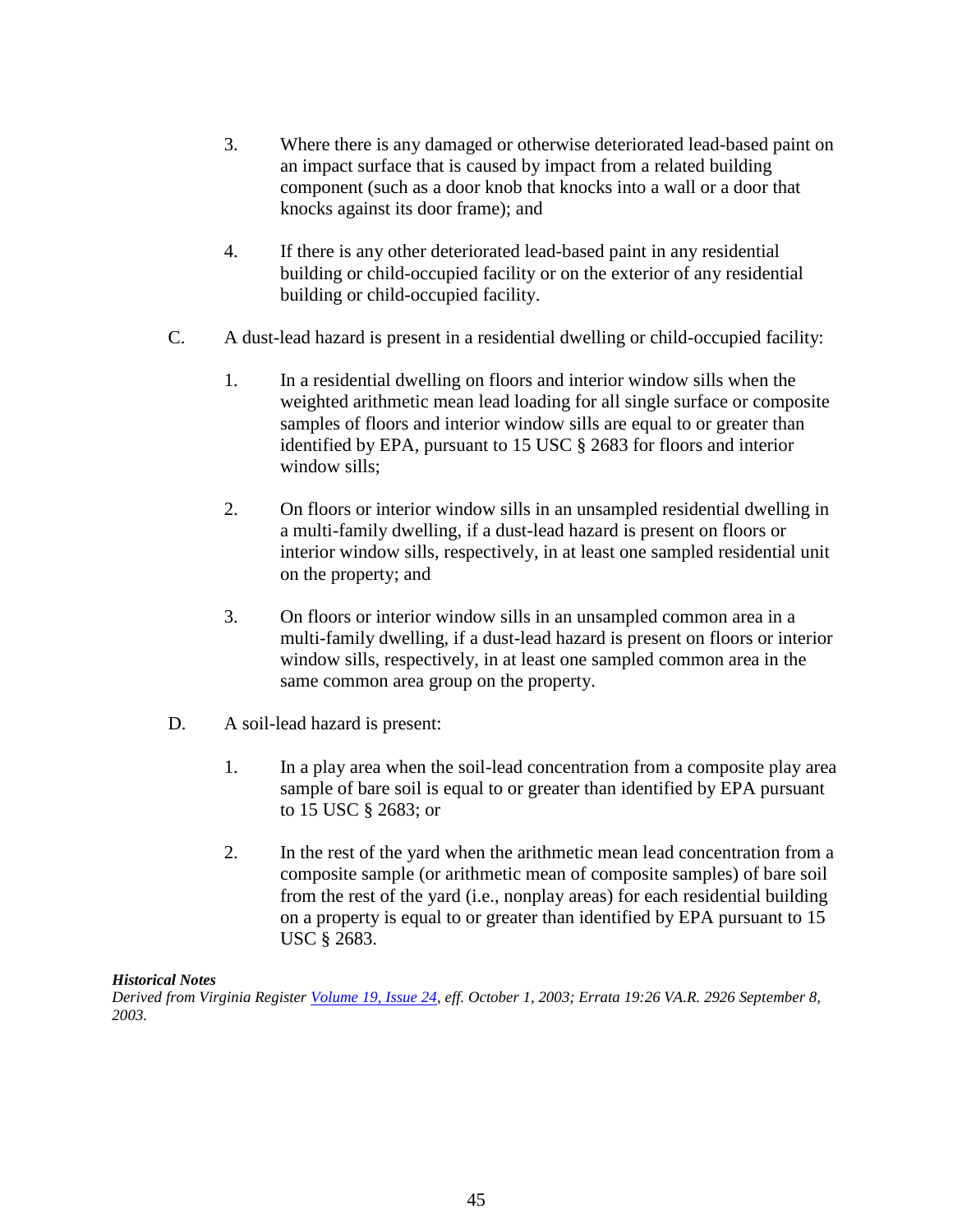## **18VAC15-30-520. Inspections.**

- A. Inspections shall be conducted only by persons licensed by the board as an inspector or risk assessor.
- B. When conducting an inspection, the following locations shall be selected according to documented methodologies and tested for the presence of lead-based paint:
	- 1. In a residential dwelling or child-occupied facility, each testing combination with a distinct painting history and each exterior testing combination with a distinct painting history shall be tested for lead-based paint, except those testing combinations that the inspector or risk assessor determines to have been replaced after 1978, or do not contain lead-based paint.
	- 2. In a multi-family dwelling or child-occupied facility, each testing combination with a distinct painting history in every common area, except those testing combinations that the inspector or risk assessor determines to have been replaced after 1978, or do not contain lead-based paint.
- C. Paint shall be sampled in the following manner:
	- 1. The analysis of paint to determine the presence of lead shall be conducted using documented methodologies that incorporate adequate quality control procedures; and/or
	- 2. Collected paint chips shall be sent to a laboratory recognized by EPA as being capable of performing the analysis.

## *Historical Notes*

*Derived from Virginia Register [Volume 13, Issue 2,](http://register.dls.virginia.gov/vol13/iss02/v13i02.pdf) eff. November 13, 1996; amended, Virginia Register [Volume 19,](http://register.dls.virginia.gov/vol19/iss24/v19i24.pdf)  [Issue 24,](http://register.dls.virginia.gov/vol19/iss24/v19i24.pdf) eff. October 1, 2003.* 

## **18VAC15-30-530. [Repealed]**

#### *Historical Notes*

*Derived from Virginia Register Volume 13, Issue 2, eff. November 13, 1996; repealed, Virginia Register Volume 19, Issue 24, eff. October 1, 2003.* 

## **18VAC15-30-540. Written inspection report.**

The licensed inspector or risk assessor shall prepare an inspection report that shall include the following information:

1. Date of each inspection.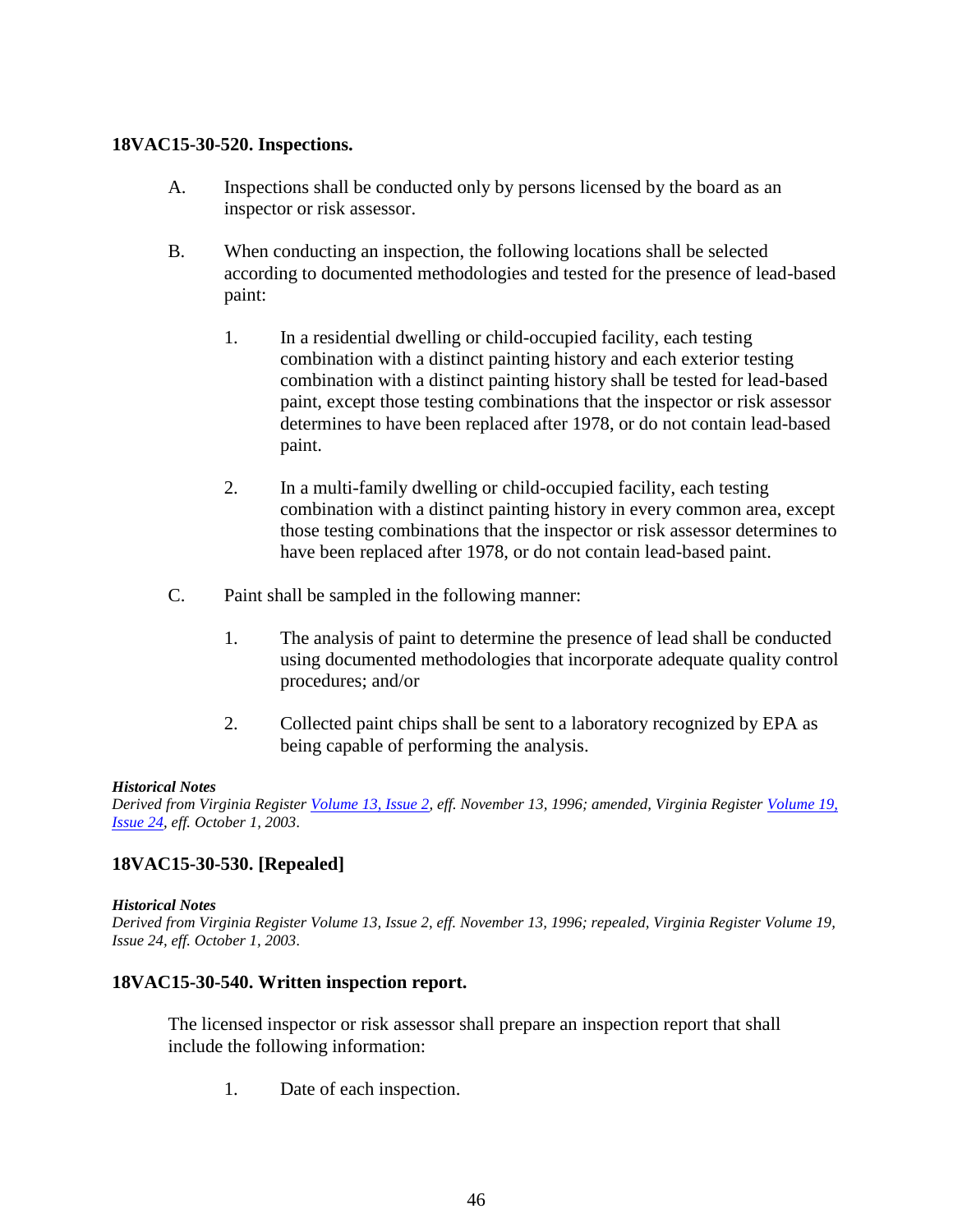- 2. Address of buildings.
- 3. Date of construction.
- 4. Apartment numbers (if applicable).
- 5. Name, address, and telephone number of the owner or owners of each residential dwelling or child-occupied facility.
- 6. Name, signature, and license number of each licensed inspector or risk assessor conducting testing.
- 7. Name, address, and telephone number of the firm employing each inspector or risk assessor.
- 8. Each testing method and device and/or sampling procedure employed for paint analysis, including quality control data, and, if used, the serial number of any X-Ray Fluorescence Spectroscopy (XRF) device.
- 9. Specific locations of each painted testing combination tested for the presence of lead-based paint.
- 10. The results of the inspection expressed in terms appropriate to the sampling methods used.

*Derived from Virginia Register [Volume 13, Issue 2,](http://register.dls.virginia.gov/vol13/iss02/v13i02.pdf) eff. November 13, 1996; amended, Virginia Register [Volume 19,](http://register.dls.virginia.gov/vol19/iss24/v19i24.pdf)  [Issue 24,](http://register.dls.virginia.gov/vol19/iss24/v19i24.pdf) eff. October 1, 2003; Errata 19:26 VA.R. 2926 September 8, 2003.* 

## **18VAC15-30-541. Lead hazard screen.**

- A. A lead hazard screen shall only be conducted by individuals licensed by the board as a risk assessor.
- B. If conducted, a lead hazard screen shall be conducted as follows:
	- 1. Background information regarding the physical characteristics of the residential dwelling or child-occupied facility and occupant use patterns that may cause lead-based paint exposure to one or more children age six years and under shall be collected.
	- 2. A visual inspection of the residential dwelling or child-occupied facility shall be conducted to:
		- a. Determine if any deteriorated paint is present; and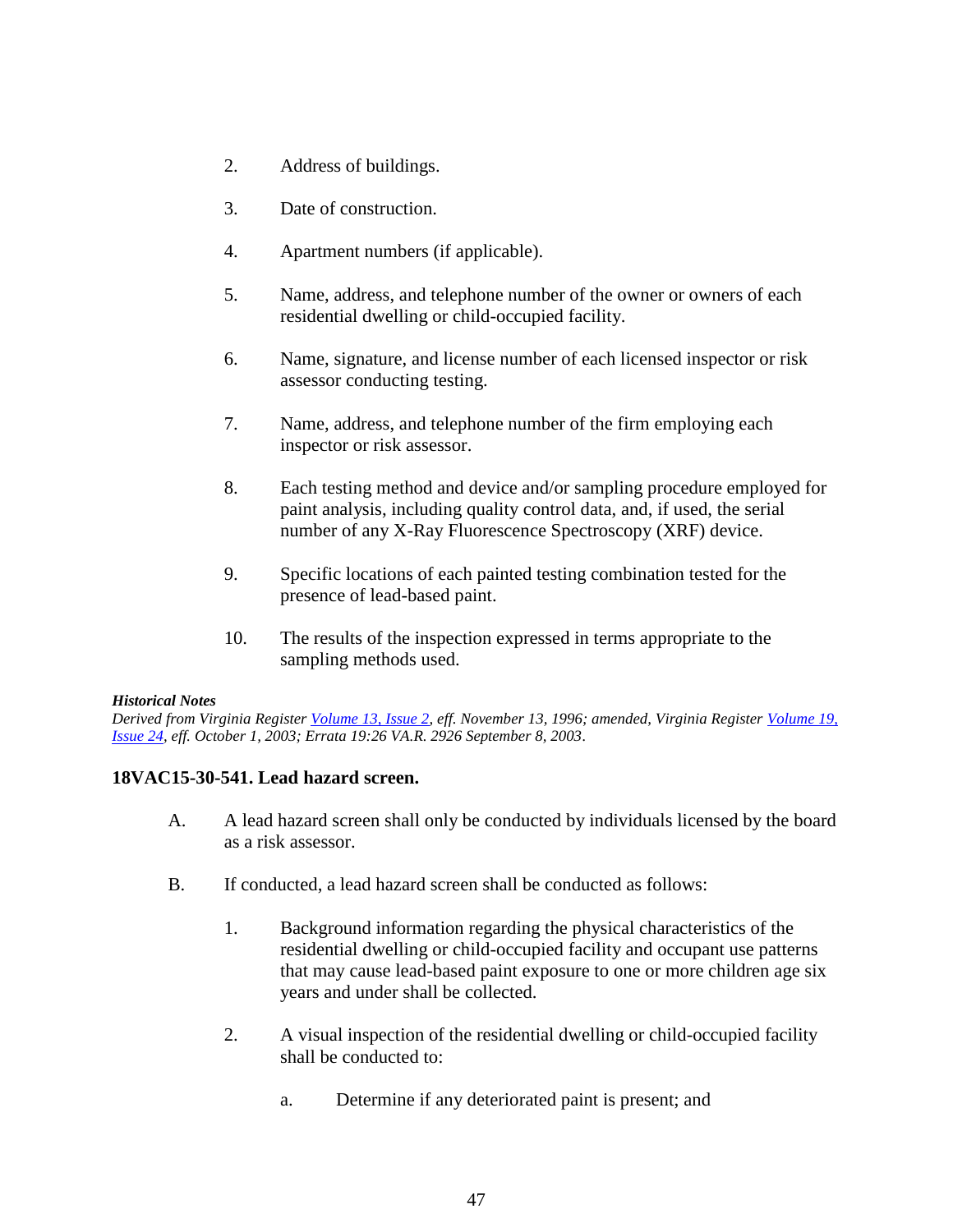- b. Locate at least two dust sampling locations.
- 3. If deteriorated paint is present, each surface with deteriorated paint, which is determined to be in poor condition by using documented methodologies and to have a distinct painting history, shall be tested for the presence of lead.
- 4. In residential dwellings, two composite dust samples shall be collected, one from the floors and the other from the windows, in rooms, hallways, or stairwells where one or more children, age six and under, are likely to come in contact with dust.
- 5. In multi-family dwellings and child-occupied facilities, in addition to the floor and window samples required in 18VAC15-30-550 B 4, the risk assessor shall also collect composite dust samples from common areas where children, age six and under, are most likely to come into contact with dust.
- C. Dust samples shall be collected in the following manner:
	- 1. All dust samples shall be taken using documented methodologies that incorporate adequate quality control procedures.
	- 2. All dust samples shall be sent to a laboratory recognized by EPA as being capable of performing the analysis to determine if they contain detectable levels of lead that can be quantified numerically.

*Derived from Virginia Register [Volume 19, Issue 24,](http://register.dls.virginia.gov/vol19/iss24/v19i24.pdf) eff. October 1, 2003.* 

## **18VAC15-30-542. Written lead hazard screen report.**

After a lead hazard screen has been conducted, a written hazard screen report shall be prepared by the risk assessor. A lead hazard screen report shall contain the following minimum information:

- 1. The information identified in a risk assessment report as specified in 18VAC15-30-610, including 18VAC15-30-610 1 through 18VAC15-30- 610 14. Additionally, any background information collected pursuant to 18VAC15-30-541 B 1 of this chapter shall be included in the report.
- 2. Recommendations, if warranted, for a follow-up risk assessment, and as appropriate, any further actions.

#### *Historical Notes*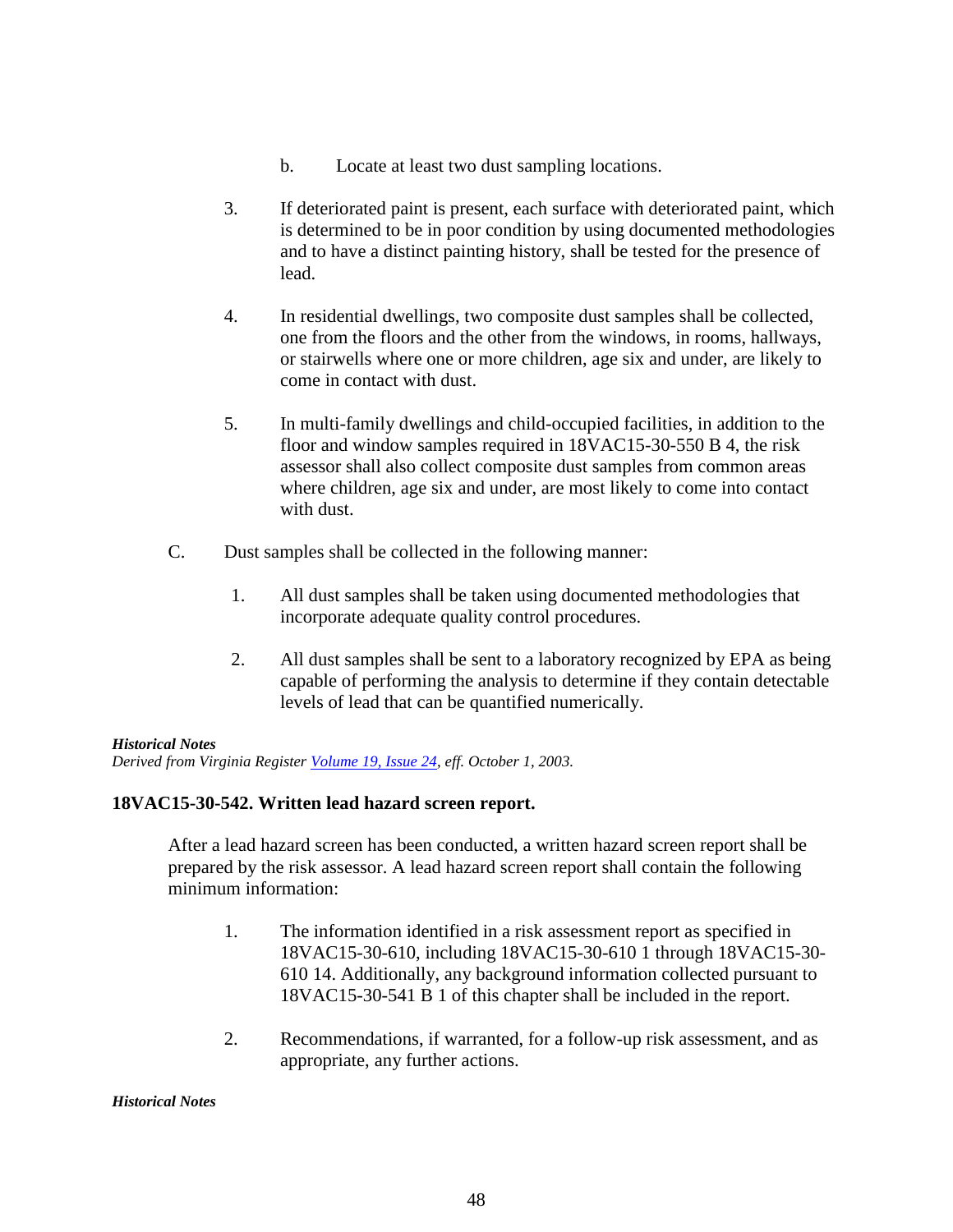*Derived from Virginia Register [Volume 19, Issue 24,](http://register.dls.virginia.gov/vol19/iss24/v19i24.pdf) eff. October 1, 2003.* 

## **18VAC15-30-550. Risk assessment.**

- A. A risk assessment shall only be conducted by individuals licensed by the board as risk assessors.
- B. If conducted, a risk assessment shall be conducted as follows:
	- 1. A visual inspection for risk assessment of the residential dwelling or childoccupied facility shall be undertaken to locate the existence of deteriorated paint, assess the extent and causes of deterioration, and other potential lead-based paint hazards.
	- 2. Background information regarding the physical characteristics of the residential dwelling or child-occupied facility and occupant use patterns that may cause lead-based paint exposure to one or more children age six years and under shall be collected.
	- 3. The following surfaces that are determined, using documented methodologies, to have a distinct painting history, shall be tested for the presence of lead:
		- a. Each friction surface or impact surface with visibly deteriorated paint; and
		- b. All other surfaces with visibly deteriorated paint.
	- 4. In residential dwellings, dust samples (either composite or single-surface samples) from the interior window sill(s) and floor shall be collected and analyzed for lead concentration in living areas where one or more children, age six and under, are most likely to come into contact with dust.
	- 5. For multi-family dwellings and child-occupied facilities, the samples required in 18VAC15-30-550 B (3) shall be taken. In addition, interior window sill and floor dust samples (either composite or single-surface samples) shall be collected and analyzed for lead concentration in the following locations:
		- a. Common areas adjacent to the sampled residential dwelling or child-occupied facility; and
		- b. Other common areas in the building where the risk assessor determines that one or more children, age six and under, are likely to come into contact with dust.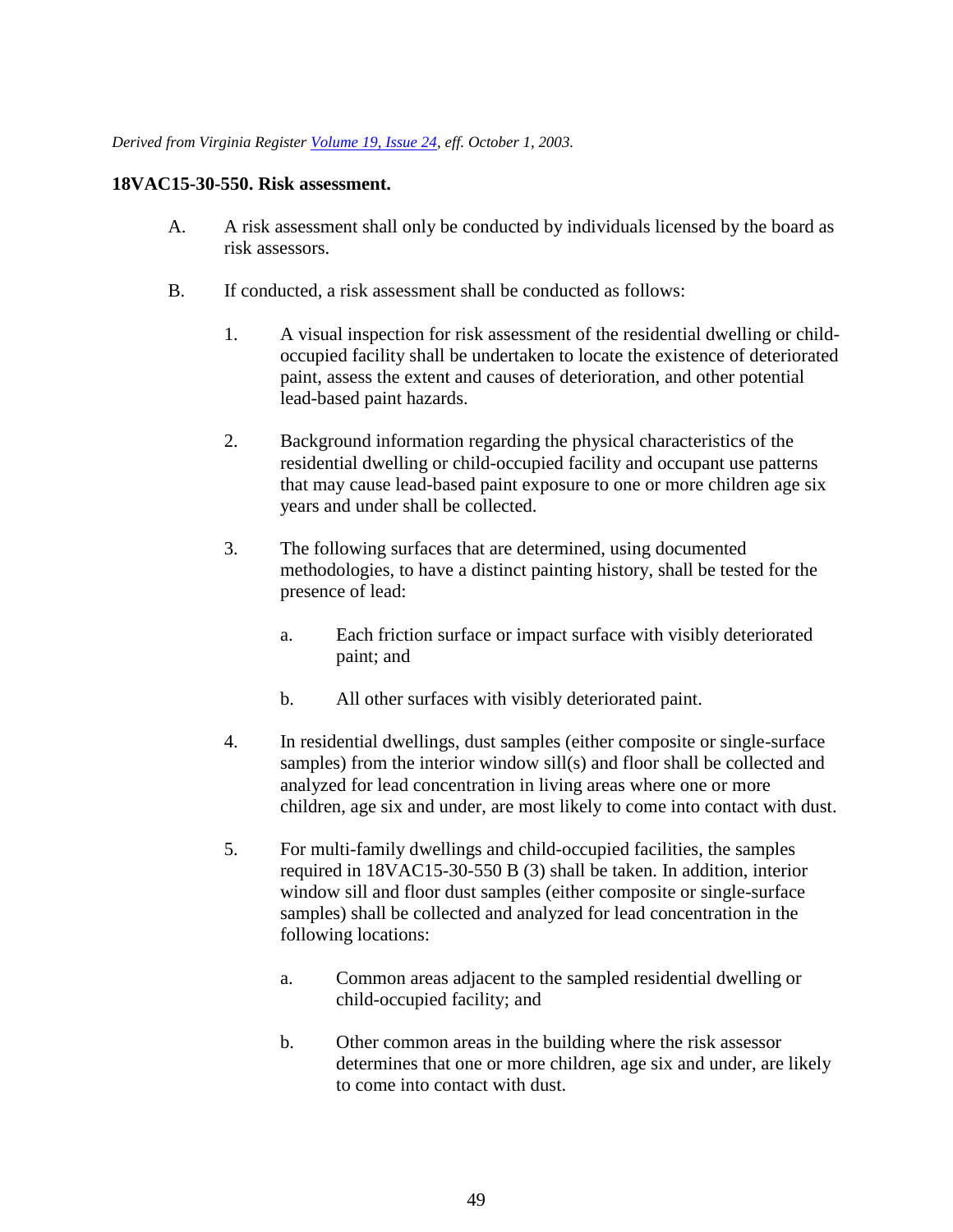- 6. For child-occupied facilities, interior window sill and floor dust samples (either composite or single-surface samples) shall be collected and analyzed for lead concentration in each room, hallway or stairwell utilized by one or more children, age six and under, and in other common areas in the child-occupied facility where one or more children, age six and under, are likely to come into contact with dust.
- 7. Soil samples shall be collected and analyzed for lead concentrations in the following locations:
	- a. Exterior play areas where bare soil is present;
	- b. The rest of the yard (i.e., nonplay areas) where bare soil is present; and
	- c. Dripline/foundation areas where bare soil is present.
- 8. Any paint, dust, or soil sampling or testing shall be conducted using documented methodologies that incorporate adequate quality control procedures.
- 9. Any collected paint chip, dust, or soil sample shall be sent for analysis to a laboratory recognized by EPA as being capable of performing these activities.

*Derived from Virginia Register [Volume 13, Issue 2,](http://register.dls.virginia.gov/vol13/iss02/v13i02.pdf) eff. November 13, 1996; amended, Virginia Register [Volume 19,](http://register.dls.virginia.gov/vol19/iss24/v19i24.pdf)  [Issue 24,](http://register.dls.virginia.gov/vol19/iss24/v19i24.pdf) eff. October 1, 2003.* 

## **18VAC15-30-560 to 18VAC15-30-600. [Repealed]**

#### *Historical Notes*

*Derived from Virginia Register Volume 13, Issue 2, eff. November 13, 1996; repealed, Virginia Register Volume 19, Issue 24, eff. October 1, 2003.* 

#### **18VAC15-30-610. Written risk assessment report.**

After an assessment has been conducted, a written assessment report shall be completed. A risk assessment report shall contain the following minimum information:

- 1. Date of assessment.
- 2. Address of each building.
- 3. Date of construction of each building.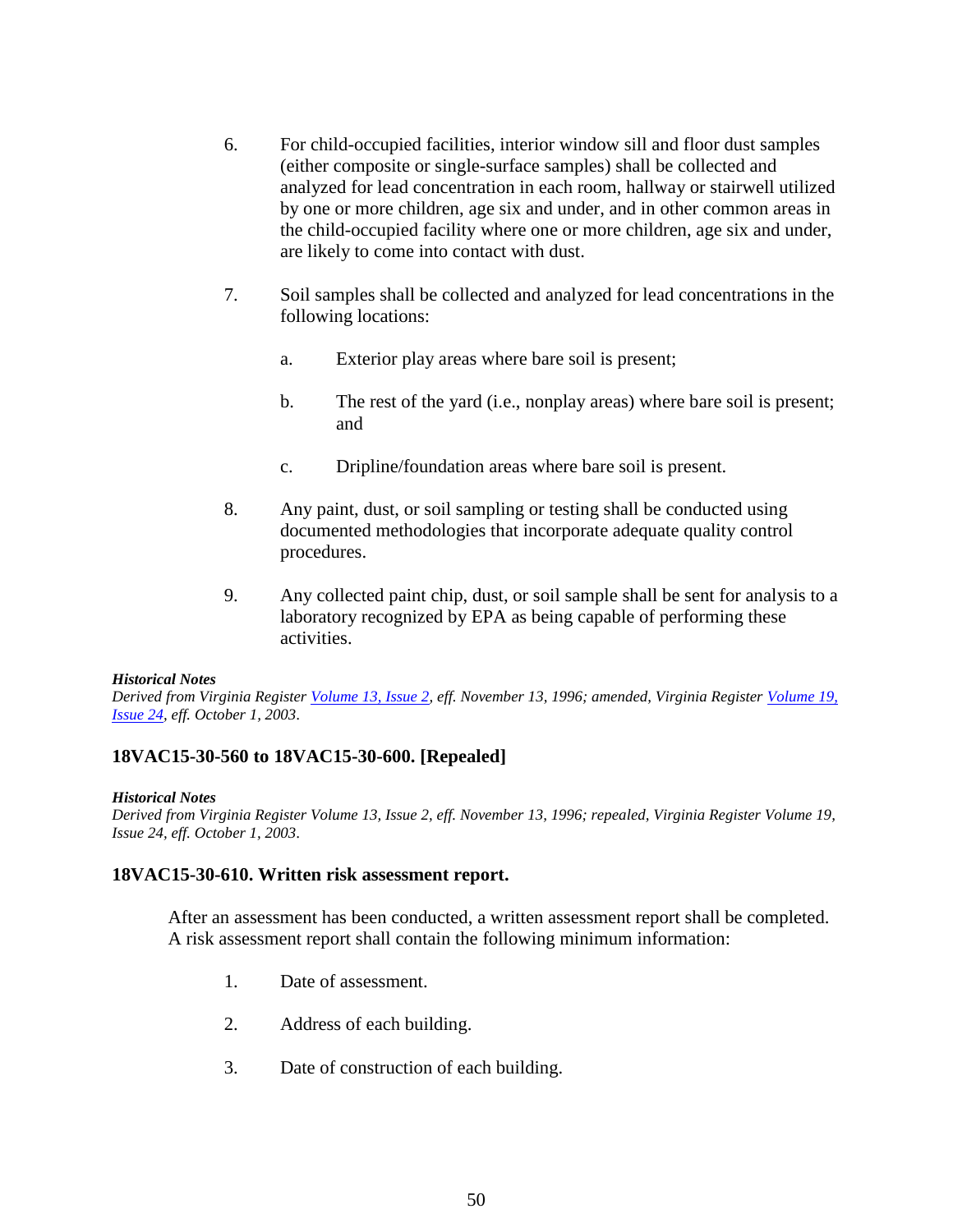- 4. Apartment numbers (if applicable).
- 5. Name, address, and telephone number of each owner of each building.
- 6. Name, signature, and license number of the licensed risk assessor conducting the assessment.
- 7. Name, address, and telephone number of the firm employing each risk assessor.
- 8. Name, address, and telephone number of each recognized laboratory conducting analysis of collected samples.
- 9. Results of the visual inspection.
- 10. Testing method and sampling procedures for paint analysis employed.
- 11. Specific locations of each painted testing combination tested for the presence of lead-based paint.
- 12. All data collected from on-site testing, including quality control and, if used, the serial number of any XRF device.
- 13. All results of laboratory analysis on collected paint, soil, and dust samples.
- 14. Any other sampling results.
- 15. Any background information collected pursuant to 18VAC15-30-550 B 2.
- 16. To the extent that they are used as part of the lead-based paint hazard determination, the results of any previous inspections or analyses for the presence of lead-based paint, or other assessments of lead-based paint related hazards.
- 17. A description of the location, type, and severity of identified lead-based paint hazards and any other potential lead hazard.
- 18. A description of interim controls or abatement options, or both, for each identified lead-based paint hazard and a suggested prioritization for addressing each hazard. If the use of an encapsulant or enclosure is recommended, the report shall recommend a maintenance and monitoring schedule for the encapsulant or enclosure.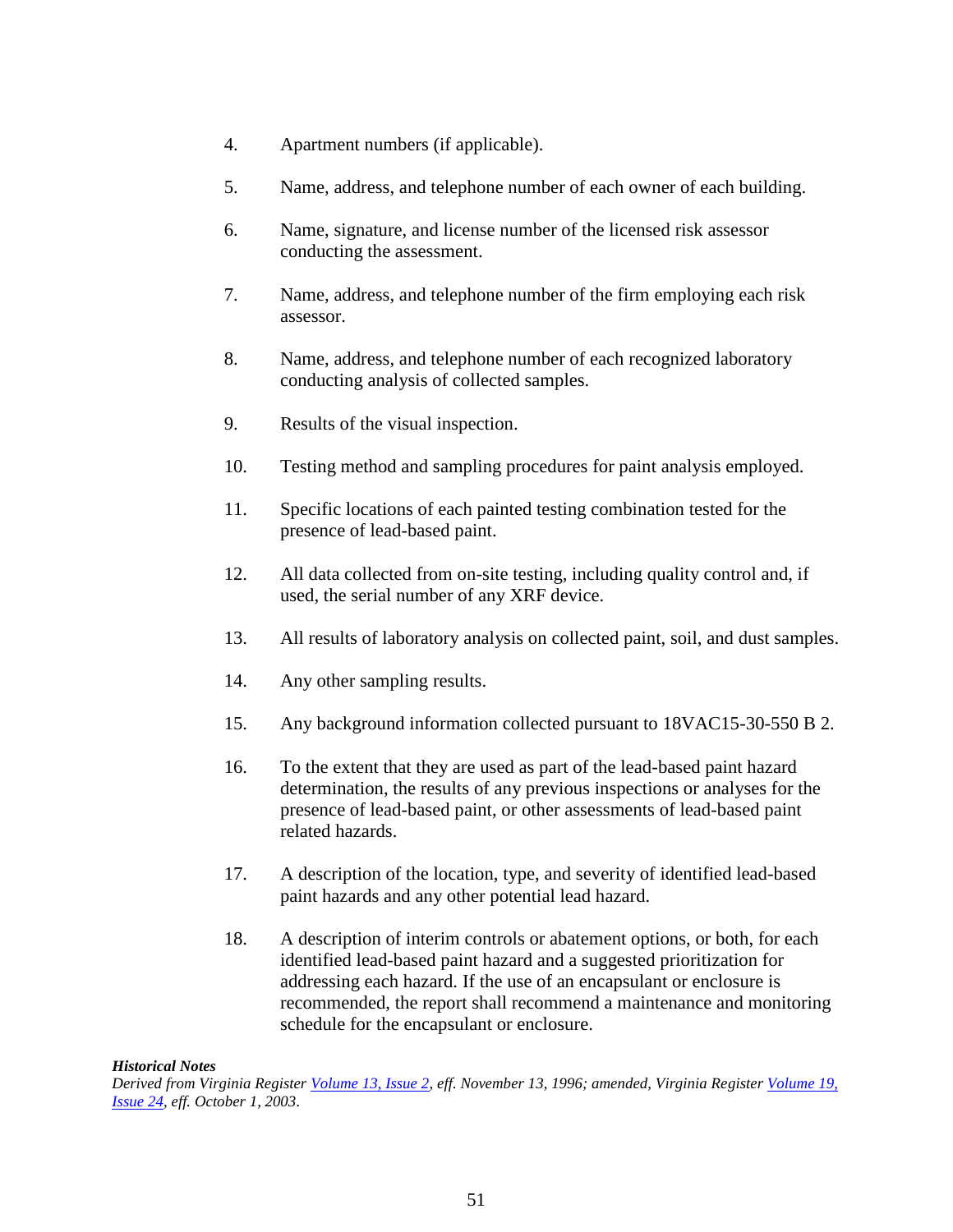## **18VAC15-30-620. Abatement.**

- A. Abatement shall be conducted only by individuals licensed by the board as supervisors or workers and employed by a licensed lead abatement contractor.
- B. A licensed lead abatement supervisor is required for each abatement project and shall be on-site during all work site preparation and during the post-abatement cleanup of work areas. At all other times when abatement activities are being conducted, the licensed supervisor shall be on-site or available by telephone, pager or answering service, and able to be present at the work site in no more than two hours.
- C. The licensed lead abatement supervisor and the licensed lead abatement contractor employing the supervisor shall ensure that all abatement activities are conducted according to the requirements of this chapter and all other federal, state and local regulations.
- D. A written occupant protection plan shall be developed for all abatement projects and shall be prepared according to the following procedures:
	- 1. The occupant protection plan shall be unique to each residential dwelling or child-occupied facility and be developed prior to the abatement. The occupant plan shall describe the measures and management procedures that will be taken during the abatement to protect the building occupants from exposure to any lead-based paint hazard.
	- 2. A licensed lead abatement supervisor or lead project designer shall prepare the occupant protection plan.
- E. The following work practices shall be restricted during an abatement:
	- 1. Open-flame burning or torching of lead-based paint is prohibited.
	- 2. Machine sanding or grinding or abrasive blasting of lead-based paint is prohibited unless used with High Efficiency Particulate Air (HEPA) exhaust control that removes particles of 0.3 microns or larger from the air at 99.97 percent or greater efficiency.
	- 3. Dry scraping of lead-based paint is permitted only in conjunction with heat guns or around electrical outlets or when treating defective paint spots totaling no more than two square feet in any one room, hallway, or stairwell or totaling no more that 20 square feet on exterior surfaces.
	- 4. Operating a heat gun on lead-based paint is permitted only at temperatures below 1100 degrees Fahrenheit.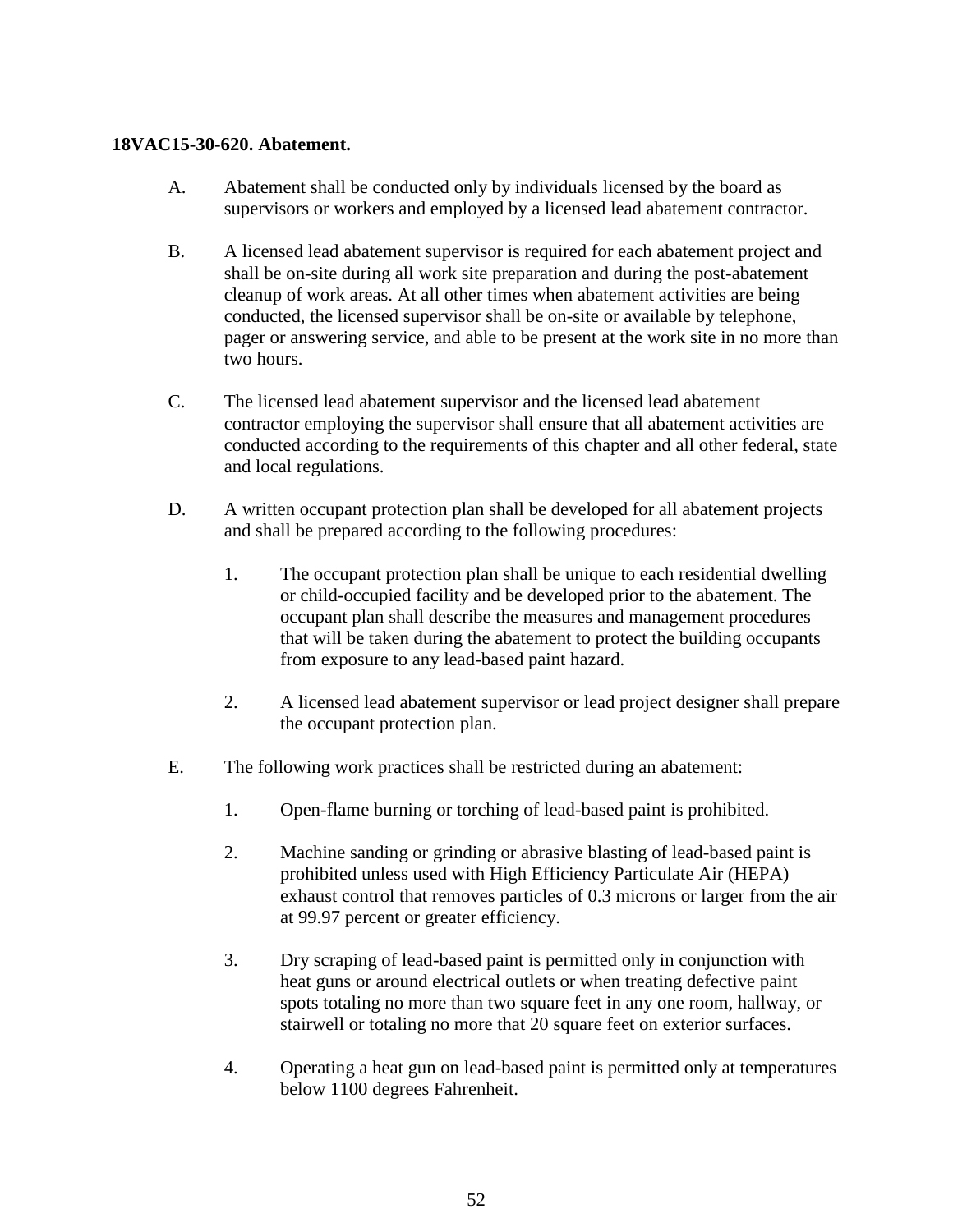- F. If the soil is removed:
	- 1. The soil shall be replaced by soil with a lead concentration as close to local background as practicable, but no greater than 400 ppm.
	- 2. The soil that is removed shall not be used as top soil at another residential property or child-occupied facility.
	- 3. If soil is not removed, the soil shall be permanently covered as defined in 18VAC15-30-20.
- G. An abatement report shall be prepared by a licensed lead abatement supervisor or lead project designer. The abatement report shall include the following information:
	- 1. Start and completion dates of abatement.
	- 2. The name and address of each licensed lead abatement contractor conducting the abatements, and the name of each licensed lead abatement supervisor assigned to the abatement project.
	- 3. The occupant protection plan prepared pursuant to subsection D of this section.
	- 4. The name, address, and signature of each licensed risk assessor or inspector conducting clearance sampling and the date of clearance testing.
	- 5. The results of clearance testing, the name of each recognized laboratory that conducted the analysis, and the name and signature of the person conducting the analysis.
	- 6. A detailed written description of the abatement, including abatement methods used, locations of rooms and components where abatement occurred, and reason for selecting particular abatement methods for each component and any suggested monitoring of encapsulants or enclosures.

*Derived from Virginia Register [Volume 13, Issue 2,](http://register.dls.virginia.gov/vol13/iss02/v13i02.pdf) eff. November 13, 1996; amended, Virginia Register [Volume 19,](http://register.dls.virginia.gov/vol19/iss24/v19i24.pdf)  [Issue 24,](http://register.dls.virginia.gov/vol19/iss24/v19i24.pdf) eff. October 1, 2003.* 

## **18VAC15-30-630 to 18VAC15-30-640. [Repealed]**

#### *Historical Notes*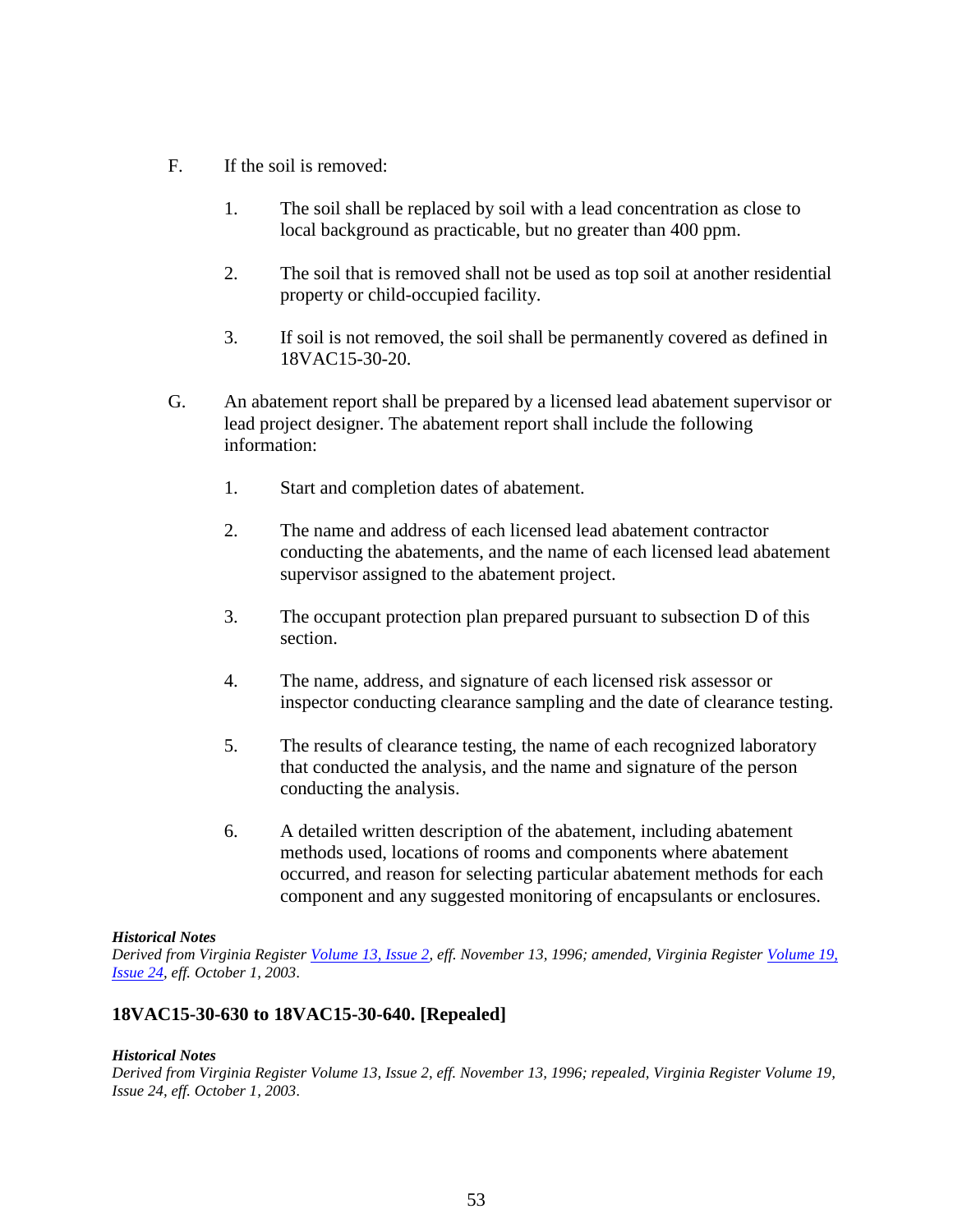## **18VAC15-30-650. Post-abatement clearance procedures.**

The following post-abatement clearance procedures shall be performed by a licensed inspector or licensed risk assessor:

- 1. Following an abatement, a visual inspection shall be performed by the licensed inspector or licensed risk assessor to determine if there are any deteriorated painted surfaces or visible amounts of dust, debris, or residue still present. If deteriorated painted surfaces or visible amounts of dust, debris, or residue are present, these conditions must be eliminated prior to the continuation of the clearance procedures.
- 2. Following a successful visual inspection for clearance, but no sooner than one hour after completion of final post abatement clean-up, clearance sampling shall be conducted.
- 3. Clearance sampling may be conducted by employing single-surface or composite sampling techniques, and shall be taken using documented methodologies that incorporate adequate quality control procedures.
- 4. The following post-abatement clearance activities shall be conducted, as appropriate, based upon the extent or manner of abatement activities conducted in or to the residential dwelling or child-occupied facility.
	- a. After conducting an abatement with containment between abated and unabated areas, one dust sample shall be taken from one interior window sill and from one window trough (if present) and one dust sample shall be taken from the floors of each of no less than four rooms, hallways, or stairwells within the containment area. In addition, one dust sample shall be taken from the floor outside the containment area. If there are less than four rooms, hallways, or stairwells within the containment area, then all rooms, hallways or stairwells shall be sampled.
	- b. After conducting an abatement with no containment, two dust samples shall be taken from each of no less than four rooms, hallways, or stairwells in the residential dwelling or child-occupied facility. One dust sample shall be taken from one interior window sill and window trough (if present) and one dust sample shall be taken from the floor of each room, hallway, or stairwell selected. If there are less than four rooms, hallways, or stairwells within the residential dwelling or child-occupied facility, then all rooms, hallways, or stairwells shall be sampled.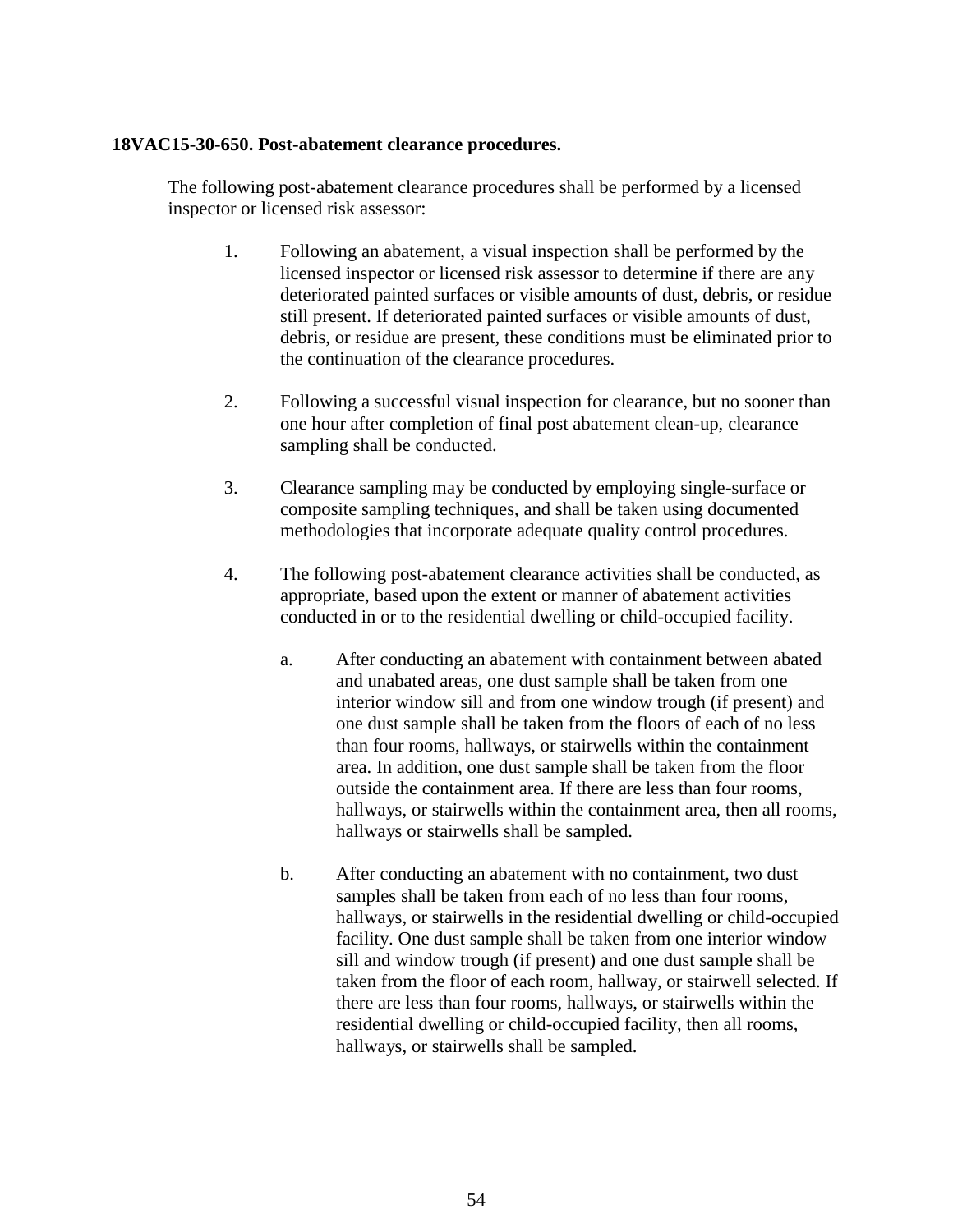- c. Following an exterior paint abatement, a visual inspection shall be conducted. All horizontal surfaces in the outdoor living area closest to the abated surfaces shall be found to be cleaned of visible dust and debris. In addition, a visual inspection shall be conducted to determine the presence of paint chips on the dripline or next to the foundation below any exterior surface abated. If paint chips are present, they must be removed from the site and properly disposed of, according to all applicable federal, state, and local requirements.
- 5. The rooms, hallways, or stairwells selected for sampling shall be selected according to documented methodologies.
- 6. The licensed inspector or licensed risk assessor shall compare the residual lead level (as determined by the laboratory analysis) from each single surface dust sample with the clearance levels, as established in 40 CFR Part 745 Subpart D, for lead in dust on floors, interior window sills, and window troughs or from each composite dust sample with the applicable clearance levels for lead in dust on floors, interior window sills, and window troughs divided by half the number of subsamples in the composite sample. If the residual lead level in a single surface dust sample equals or exceeds the applicable clearance level or if the residual lead level in a composite dust sample equals or exceeds the applicable clearance level divided by half the number of subsamples in the composite sample, the components represented by the failed sample shall be recleaned and retested.
- 7. In multi-family dwellings with similarly constructed and maintained residential dwellings, random sampling for the purpose of clearance may be conducted provided:
	- a. The licensed individuals who abate or clean the residential dwellings do not know which residential dwelling will be selected for the random sample.
	- b. A sufficient number of residential dwellings are selected for dust sampling to provide a 95% level of confidence that no more than 5.0% or 50 dwellings (whichever is less) in the randomly sampled population exceed the appropriate clearance levels.
	- c. The randomly selected residential dwellings shall be sampled and evaluated for clearance according to the procedures found in this chapter.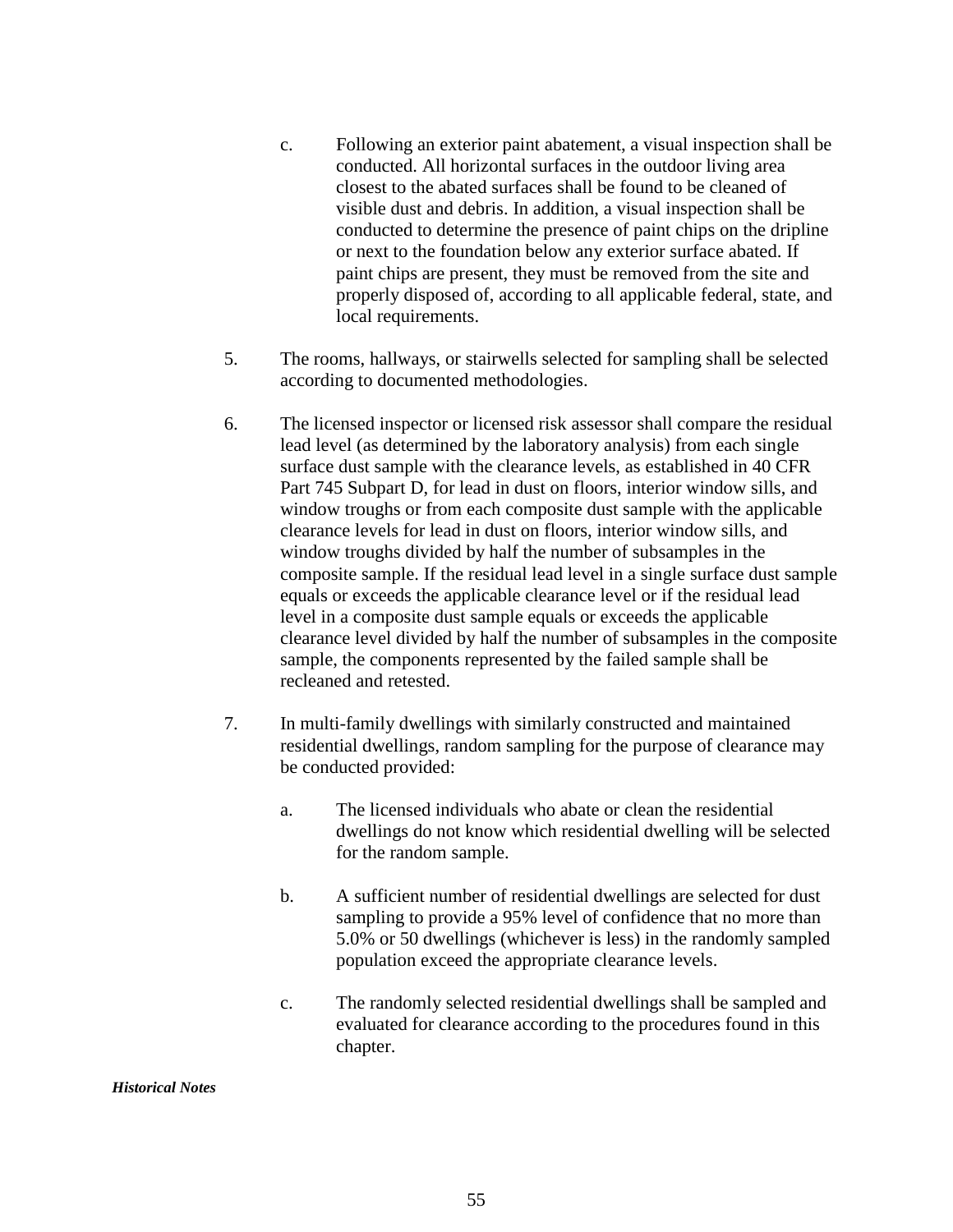*Derived from Virginia Register [Volume 13, Issue 2,](http://register.dls.virginia.gov/vol13/iss02/v13i02.pdf) eff. November 13, 1996; amended, Virginia Register [Volume 19,](http://register.dls.virginia.gov/vol19/iss24/v19i24.pdf)  [Issue 24,](http://register.dls.virginia.gov/vol19/iss24/v19i24.pdf) eff. October 1, 2003.* 

## **18VAC15-30-651. Composite dust sampling.**

Composite dust sampling may be used in situations specified in 18VAC15-30-520 through 18VAC15-30-610. If such sampling is conducted, the following conditions shall apply:

- 1. Composite dust samples shall consist of at least two aliquots;
- 2. Every component that is being tested shall be included in the sampling; and
- 3. Composite dust samples shall not consist of aliquots taken from more than one type of component.

#### *Historical Notes*

*Derived from Virginia Register [Volume 19, Issue 24,](http://register.dls.virginia.gov/vol19/iss24/v19i24.pdf) eff. October 1, 2003.* 

## **18VAC15-30-660 to 18VAC15-30-750. [Repealed]**

#### *Historical Notes*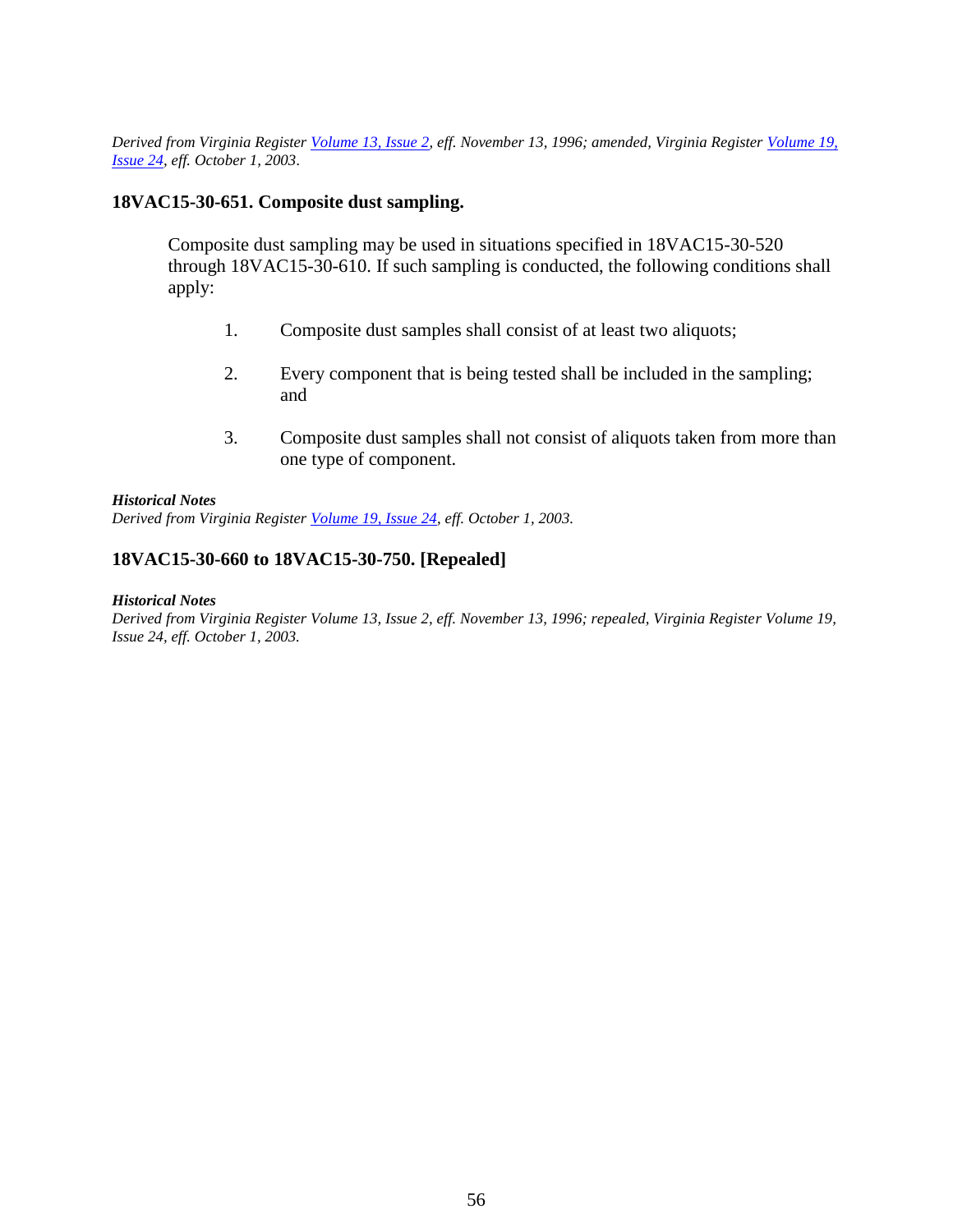# **PART IX.**

## **GENERAL STANDARDS OF PRACTICE AND CONDUCT**

## **18VAC15-30-760. Responsibility to the public.**

The primary obligation of the licensee is to the public. If the licensee's judgment is overruled under circumstances when the safety, health, property, and welfare of the public are endangered, the licensee shall inform the employer or client of the possible consequences and notify appropriate authorities if the situation is not resolved. The licensee shall take such action only when his authority to correct a problem has been ignored or overruled.

## *Historical Notes*

*Derived from Virginia Register [Volume 13, Issue 2,](http://register.dls.virginia.gov/vol13/iss02/v13i02.pdf) eff. November 13, 1996; amended, Virginia Register [Volume 19,](http://register.dls.virginia.gov/vol19/iss24/v19i24.pdf)  [Issue 24,](http://register.dls.virginia.gov/vol19/iss24/v19i24.pdf) eff. October 1, 2003.* 

## **18VAC15-30-770. Public statements.**

- A. The licensee shall be truthful in all matters relating to the performance of lead abatement or lead consulting services.
- B. When serving as an expert or technical witness, the licensee shall express an opinion only when it is based on an adequate knowledge of the facts in issue and on a background of technical competence in the subject matter. Except when appearing as an expert witness in court or an administrative proceeding when the parties are represented by counsel, the licensee shall issue no statements, reports, criticisms, or arguments on matters relating to practices which are inspired or paid for by an interested party or parties, unless one has prefaced the comment by disclosing the identities of the party or parties on whose behalf the licensee is speaking, and by revealing any self-interest.
- C. Licensees or applicants shall not knowingly make a materially false statement, submit falsified documents, or fail to disclose a material fact requested in connection with an application submitted to the board by any individual or business entity for licensure or renewal.

## *Historical Notes*

*Derived from Virginia Register [Volume 13, Issue 2,](http://register.dls.virginia.gov/vol13/iss02/v13i02.pdf) eff. November 13, 1996; amended, Virginia Register [Volume 19,](http://register.dls.virginia.gov/vol19/iss24/v19i24.pdf)  [Issue 24,](http://register.dls.virginia.gov/vol19/iss24/v19i24.pdf) eff. October 1, 2003.* 

## **18VAC15-30-780. Solicitation of work.**

In the course of soliciting work:

1. The licensee shall not bribe.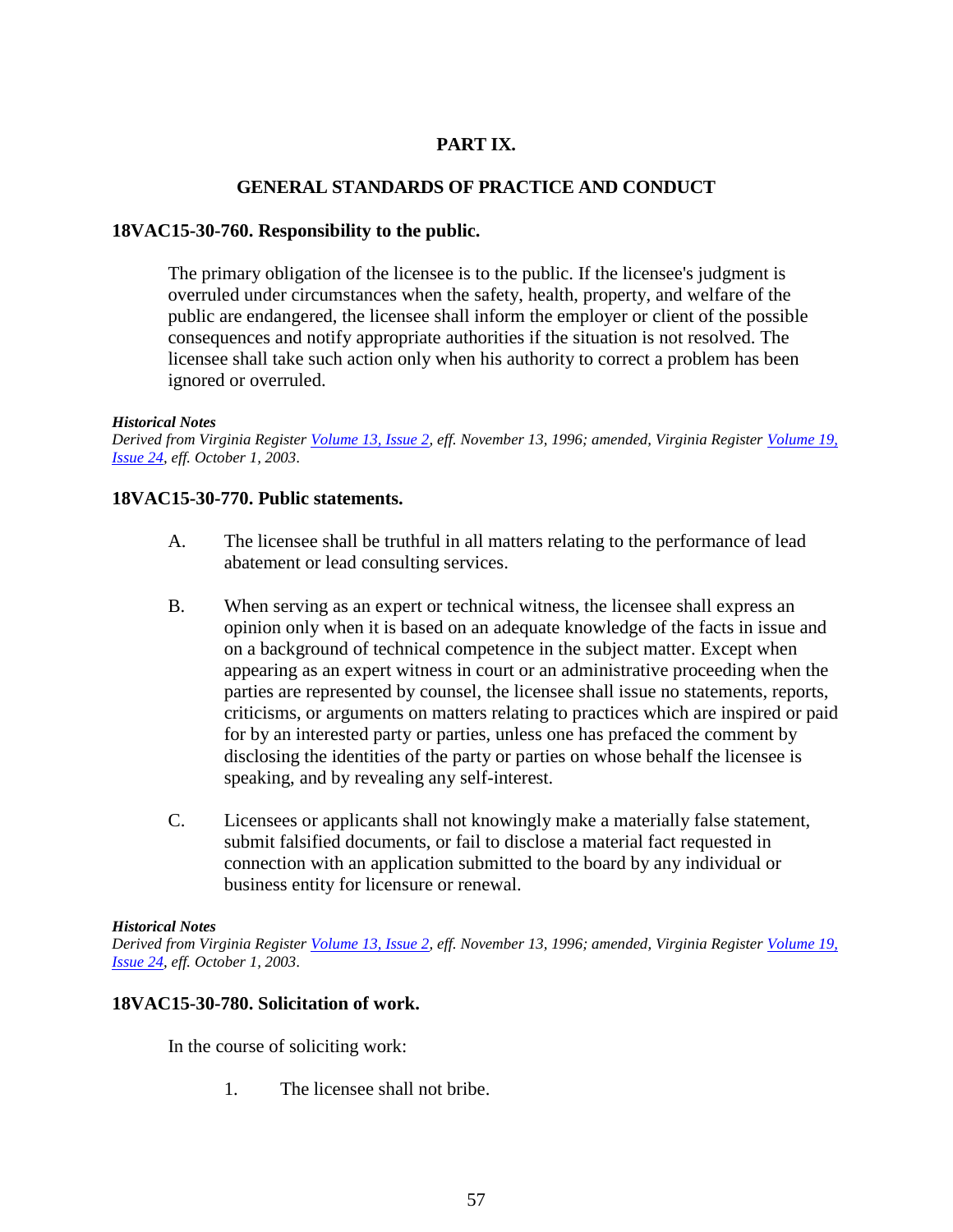- 2. The licensee shall not falsify or permit misrepresentation of the licensee's work or an associate's academic or professional qualifications, nor shall the licensee misrepresent the degree of responsibility for prior assignments.
- 3. Materials used in the solicitation of employment shall not misrepresent facts concerning employers, employees, associate joint ventures, or past accomplishments of any kind.
- 4. Materials used in the solicitation of services shall not misrepresent facts of approval, federal, or state requirements.

*Derived from Virginia Register [Volume 13, Issue 2,](http://register.dls.virginia.gov/vol13/iss02/v13i02.pdf) eff. November 13, 1996; amended, Virginia Register [Volume 19,](http://register.dls.virginia.gov/vol19/iss24/v19i24.pdf)  [Issue 24,](http://register.dls.virginia.gov/vol19/iss24/v19i24.pdf) eff. October 1, 2003.* 

## **18VAC15-30-790. Professional responsibility.**

- A. The licensee or accredited lead training provider shall, upon request or demand, produce to the board, or any of its representatives, any plan, document, book, record or copy thereof in his possession concerning a transaction covered by this chapter, and shall cooperate in the investigation of a complaint filed with the board against a licensee or accredited lead training provider.
- B. A licensee shall not use the design, plans, or work of another licensee with the same type of license without the original's knowledge and consent, and after consent, a thorough review to the extent that full responsibility shall be assumed by the user.
- C. Accredited lead training providers shall admit board representatives for the purpose of conducting an on-site audit, or any other purpose necessary to evaluate compliance with this chapter and other applicable laws and regulations.
- D. Each licensee shall keep his board-approved training and license current.

#### *Historical Notes*

*Derived from Virginia Register [Volume 13, Issue 2,](http://register.dls.virginia.gov/vol13/iss02/v13i02.pdf) eff. November 13, 1996; amended, Virginia Register [Volume 19,](http://register.dls.virginia.gov/vol19/iss24/v19i24.pdf)  [Issue 24,](http://register.dls.virginia.gov/vol19/iss24/v19i24.pdf) eff. October 1, 2003; [Volume 31, Issue 20,](http://register.dls.virginia.gov/toc.aspx?voliss=31:20) eff. August 1, 2015.*

## **18VAC15-30-800. Good standing in other jurisdictions.**

A. Licensees, accredited lead training providers, training managers, or principal instructors who perform lead project designs, lead inspections, lead risk assessments, lead-based paint abatement training, lead contracting or lead abatement supervisor work in other jurisdictions shall be in good standing in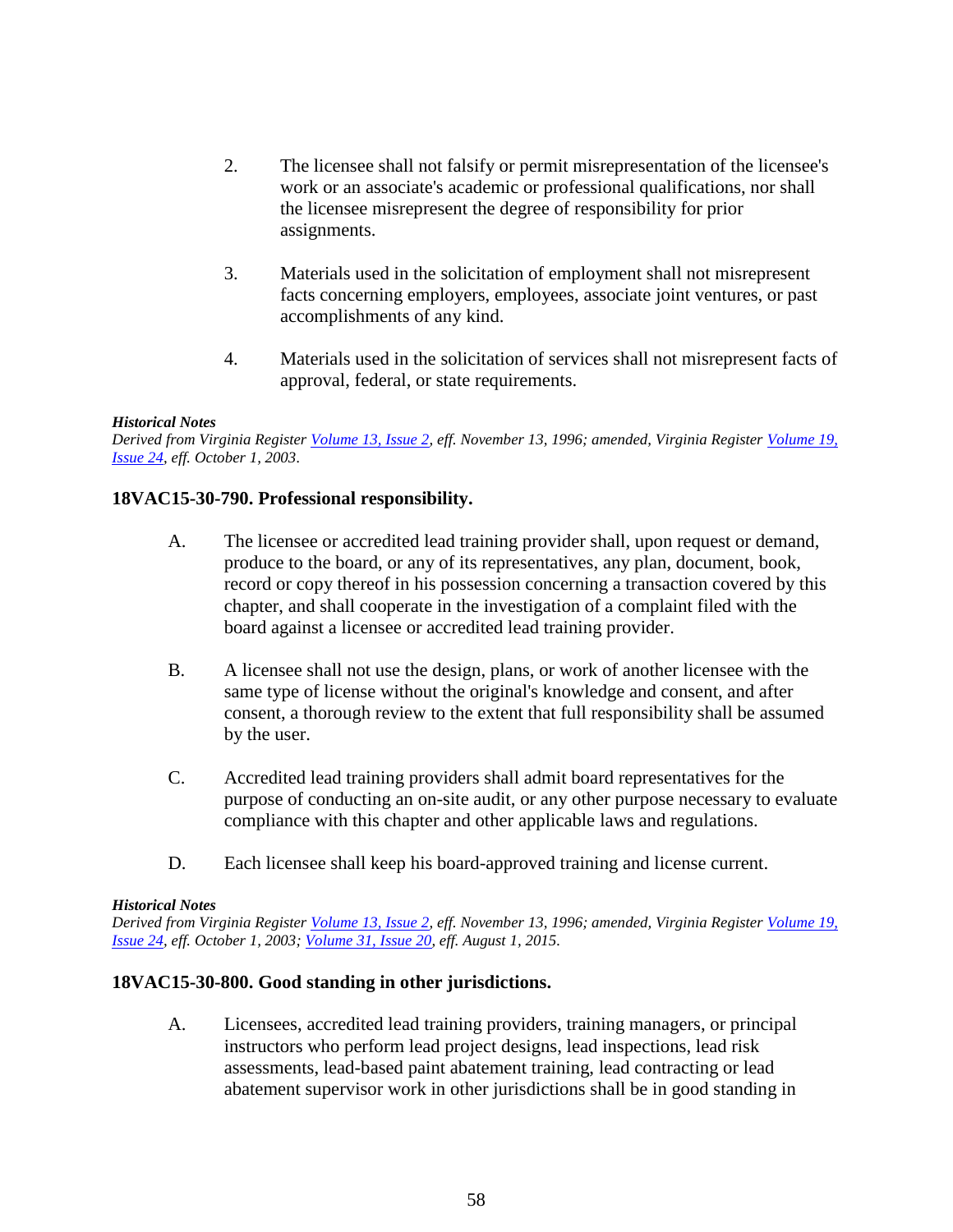every jurisdiction where licensed, certified, or approved and shall not have had a license, certification, or approval suspended, revoked, or surrendered in connection with a disciplinary action.

- B. Licensees, accredited lead training providers, training managers, or principal instructors shall notify the board in writing no later than 10 days after the final disciplinary action taken by another jurisdiction against their license or approval to conduct lead-based paint activities.
- C. Licensees, accredited lead training providers, training managers, or principal instructors may be subject to disciplinary action or removal of a lead training program accreditation for disciplinary actions taken by another jurisdiction.

## *Historical Notes*

*Derived from Virginia Register [Volume 13, Issue 2,](http://register.dls.virginia.gov/vol13/iss02/v13i02.pdf) eff. November 13, 1996; amended, Virginia Register [Volume 19,](http://register.dls.virginia.gov/vol19/iss24/v19i24.pdf)  [Issue 24,](http://register.dls.virginia.gov/vol19/iss24/v19i24.pdf) eff. October 1, 2003.* 

## **18VAC15-30-810. Grounds for denial of application, denial of renewal, or discipline.**

- A. The board shall have the authority to fine any licensee or accredited lead training provider, training manager or principal instructor, and to deny renewal, to suspend, to revoke or to deny application for any license or approval as an accredited lead training program, accredited lead training provider, training manager or principal instructor provided for under Chapter 5 of Title 54.1 of the Code of Virginia for:
	- 1. Violating or inducing another person to violate any of the provisions of Chapter 1, 2, 3, or 5 of Title 54.1 of the Code of Virginia, or any of the provisions of this chapter.
	- 2. Obtaining a license, approval as an accredited lead training program, approval as an accredited lead training provider or approval as a training manager or principal instructor through fraudulent means.
	- 3. Altering, falsifying or issuing a fraudulent Virginia lead license or a training certificate issued by an accredited lead training provider.
	- 4. Violating any provision of any federal or state regulation pertinent to leadbased paint activities.
	- 5. Having been found guilty by the board, another regulatory authority, or by a court, of any misrepresentation in the course of performing his operating duties.
	- 6. Subject to the provisions of  $\S$  54.1-204 of the Code of Virginia, having been convicted or found guilty, regardless of adjudication in any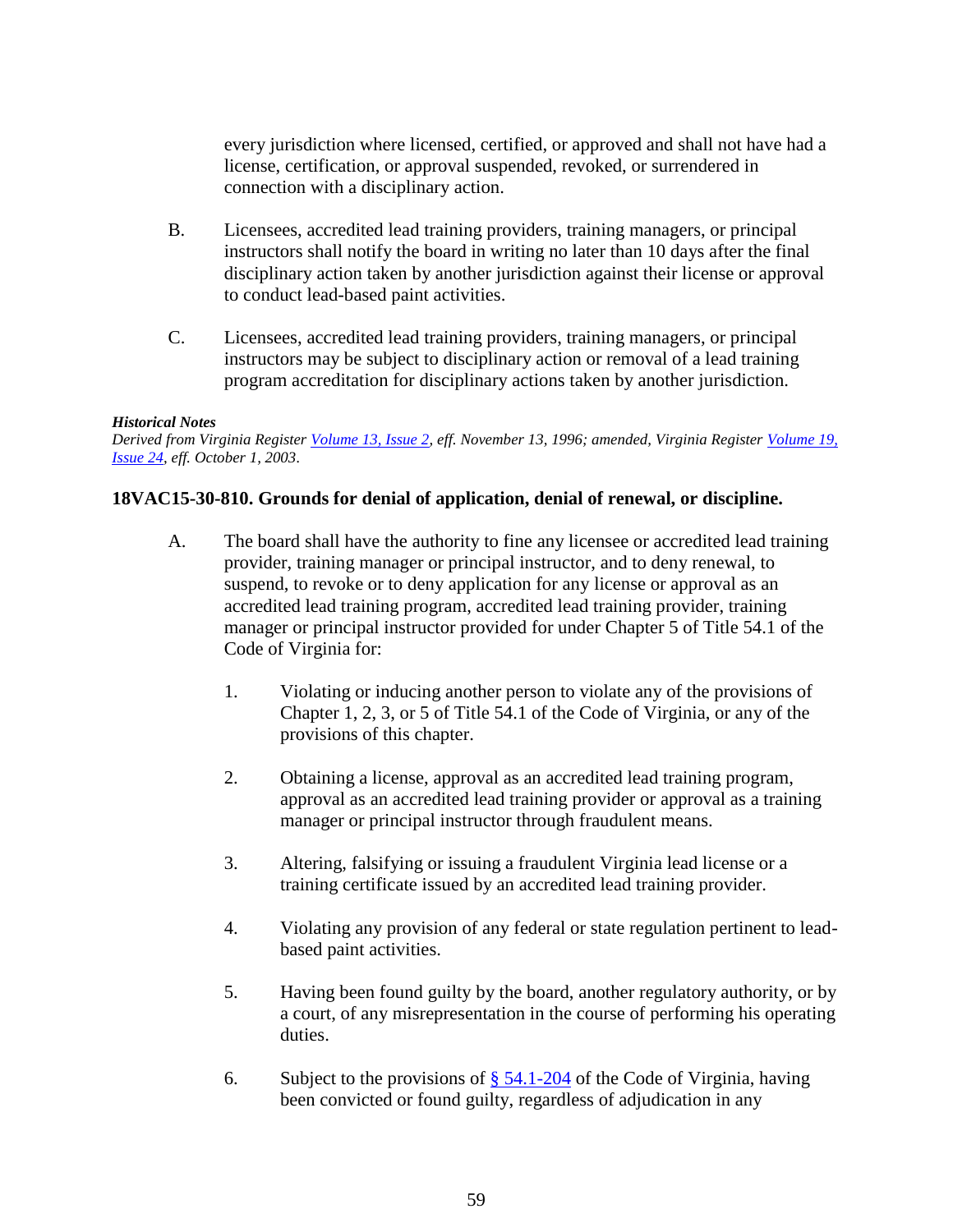jurisdiction of the United States, of any felony or of any misdemeanor involving lying, cheating, or stealing, or of any violation while engaged in environmental remediation activity that resulted in the significant harm or the imminent and substantial threat of significant harm to human health or the environment, there being no appeal pending therefrom or the time for appeal having elapsed. Any plea of nolo contendere shall be considered a conviction for the purposes of this chapter. A certified copy of the final order, decree or case decision by a court or regulatory agency with lawful authority to issue such order, decree or case decision shall be admissible as prima facie evidence of such conviction or discipline.

- 7. Failing to notify the board in writing within 30 days of pleading guilty or nolo contendere or being convicted or found guilty of any felony or of any misdemeanor involving lying, cheating, or stealing or of any violation while engaged in environmental remediation activity that resulted in the significant harm or the imminent threat of significant harm to human health or the environment.
- 8. Negligence, or a continued pattern of incompetence, in the practice of the discipline in which a lead license is held.
- 9. Failing or neglecting to send any information or documentation that was requested by the board or its representatives.
- 10. Refusing to allow state or federal representatives access to any area of an abatement site for the purpose of lawful compliance inspections.
- 11. Any unlawful act or violation of any provision of Chapter 5 of Title 54.1 of the Code of Virginia or of the regulations of the board by any lead abatement supervisor or lead abatement worker may be cause for disciplinary action against the lead abatement contractor for whom he works if it appears to the satisfaction of the board that the lead abatement contractor knew or should have known of the unlawful act or violation.
- 12. Failing to notify the board in writing within 30 days after any change in address or name.
- 13. Acting as or being an ostensible licensee for undisclosed persons who do or will control or direct, directly or indirectly, the operations of the licensee's business.
- 14. Failing to keep board-approved training and license current.
- B. Any individual or firm whose license, approval as an accredited lead training program, approval as an accredited lead training provider or approval as a training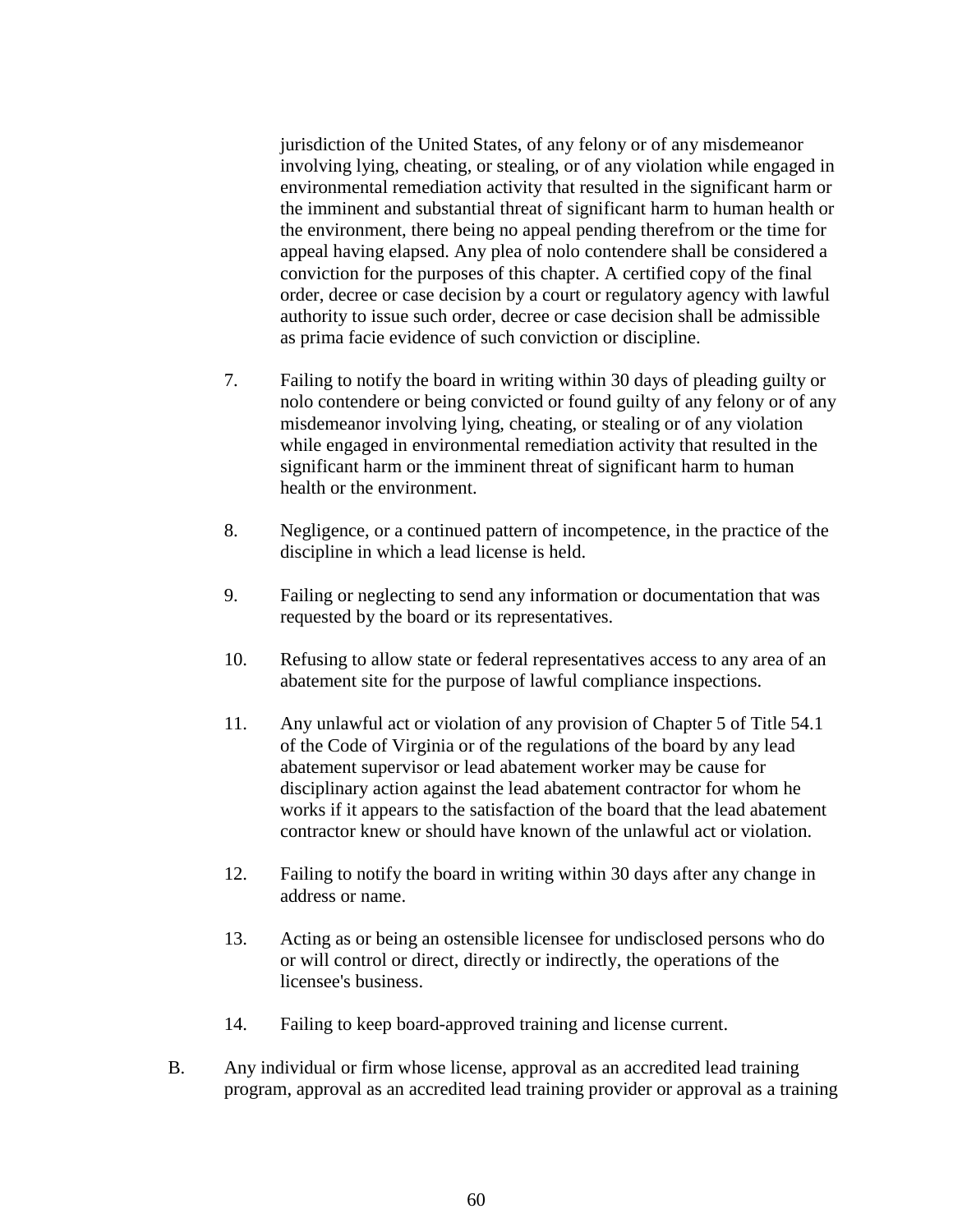manager or principal instructor is revoked under this section shall not be eligible to reapply for a period of one year from the effective date of the final order of revocation. The individual or firm shall meet all education, experience, and training requirements, complete the application, and submit the required fee for consideration as a new applicant.

C. The board shall conduct disciplinary procedures in accordance with [§§ 2.2-4019](https://law.lis.virginia.gov/vacode/title2.2/chapter40/section2.2-4019/) and [2.2-4021](https://law.lis.virginia.gov/vacode/title2.2/chapter40/section2.2-4021/) of the Administrative Process Act.

## *Historical Notes*

*Derived from Virginia Register [Volume 13, Issue 2,](http://register.dls.virginia.gov/vol13/iss02/v13i02.pdf) eff. November 13, 1996; amended, Virginia Register [Volume 19,](http://register.dls.virginia.gov/vol19/iss24/v19i24.pdf)  [Issue 24,](http://register.dls.virginia.gov/vol19/iss24/v19i24.pdf) eff. October 1, 2003; [Volume 23, Issue 3,](http://register.dls.virginia.gov/vol23/iss03/v23i03.pdf) eff. December 1, 2006; [Volume 31, Issue 20,](http://register.dls.virginia.gov/toc.aspx?voliss=31:20) eff. August 1, 2015.*

## **18VAC15-30-820. Suspension or revocation of approval of an accredited lead training provider.**

- A. The board may suspend, revoke, or modify an accredited lead training program's approval if an accredited lead training provider, training manager, or other person with supervisory authority over the training program has:
	- 1. Misrepresented the contents of a training course to the board or the student population.
	- 2. Failed to submit required information or notification in a timely manner.
	- 3. Failed to submit training program notifications as required and in the manner described in 18VAC15-30-420.
	- 4. Failed to submit training program participant lists as required and in the manner described in 18VAC15-30-420.
	- 5. Failed to maintain required records.
	- 6. Falsified accreditation records, qualifications of the training manager and principal instructors, or other accreditation information.
	- 7. Failed to comply with the federal, state, or local lead-based paint statutes or regulations.
	- 8. Acted as an ostensible licensee for undisclosed persons who do or will control or direct, directly or indirectly, the operations of the accredited lead training provider's business.
- B. The board shall conduct disciplinary procedures in accordance with [§§ 2.2-4019](https://law.lis.virginia.gov/vacode/title2.2/chapter40/section2.2-4019/) and [2.2-4021](https://law.lis.virginia.gov/vacode/title2.2/chapter40/section2.2-4021/) of the Administrative Process Act.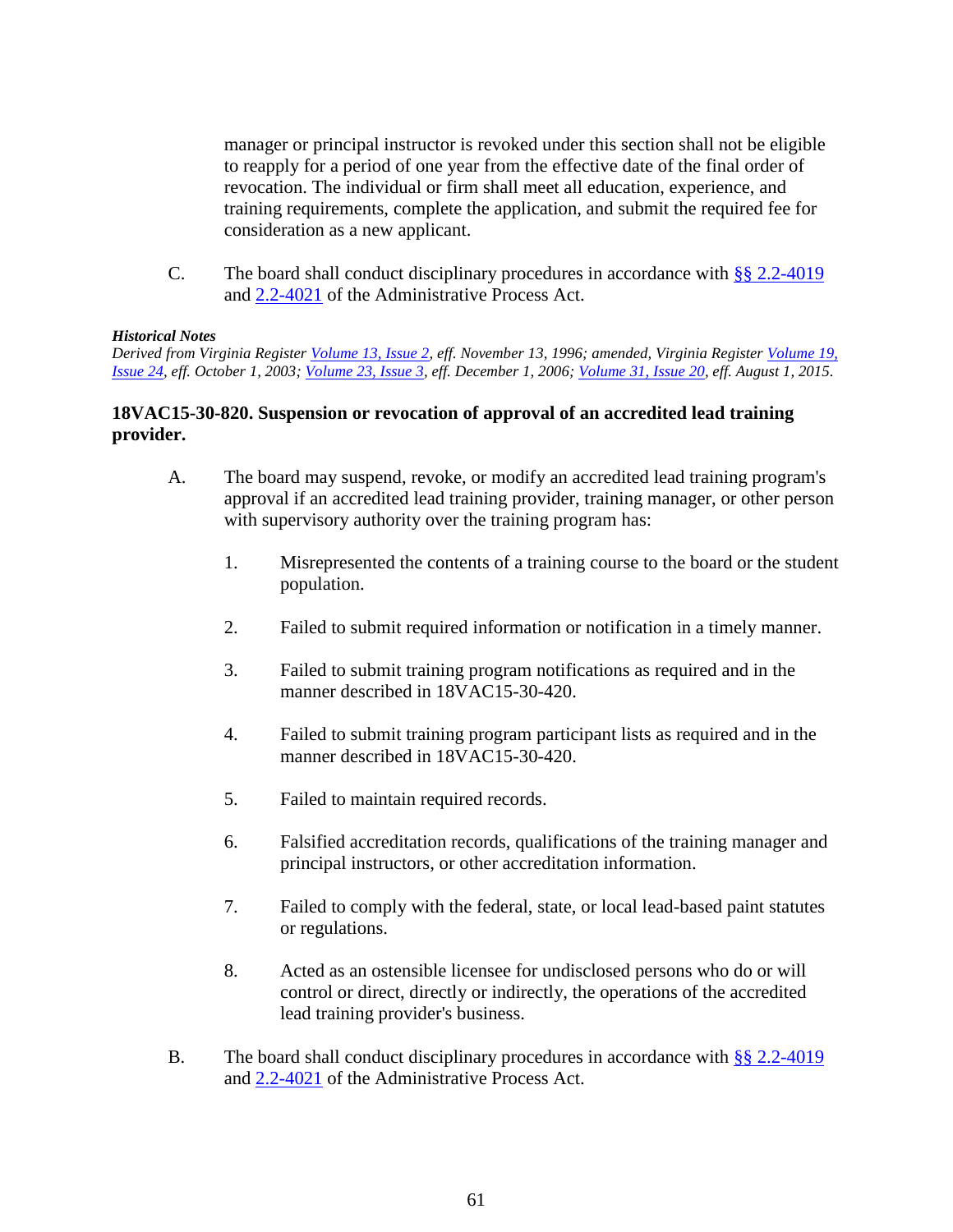*Derived from Virginia Register [Volume 13, Issue 2,](http://register.dls.virginia.gov/vol13/iss02/v13i02.pdf) eff. November 13, 1996; amended, Virginia Register [Volume 19,](http://register.dls.virginia.gov/vol19/iss24/v19i24.pdf)  [Issue 24,](http://register.dls.virginia.gov/vol19/iss24/v19i24.pdf) eff. October 1, 2003; [Volume 20, Issue 24,](http://register.dls.virginia.gov/vol20/iss24/v20i24.pdf) eff. September 8, 2004; [Volume 23, Issue 3,](http://register.dls.virginia.gov/vol23/iss03/v23i03.pdf) eff. December 1, 2006.* 

## **18VAC15-30-830 to 18VAC15-30-840. [Repealed]**

#### *Historical Notes*

*Derived from Virginia Register Volume 13, Issue 2, eff. November 13, 1996; amended, Volume 13, Issue 10, eff. April 1, 1997; Volume 16, Issue 11, eff. May 1, 2000; repealed, Virginia Register Volume 19, Issue 24, eff. October 1, 2003.*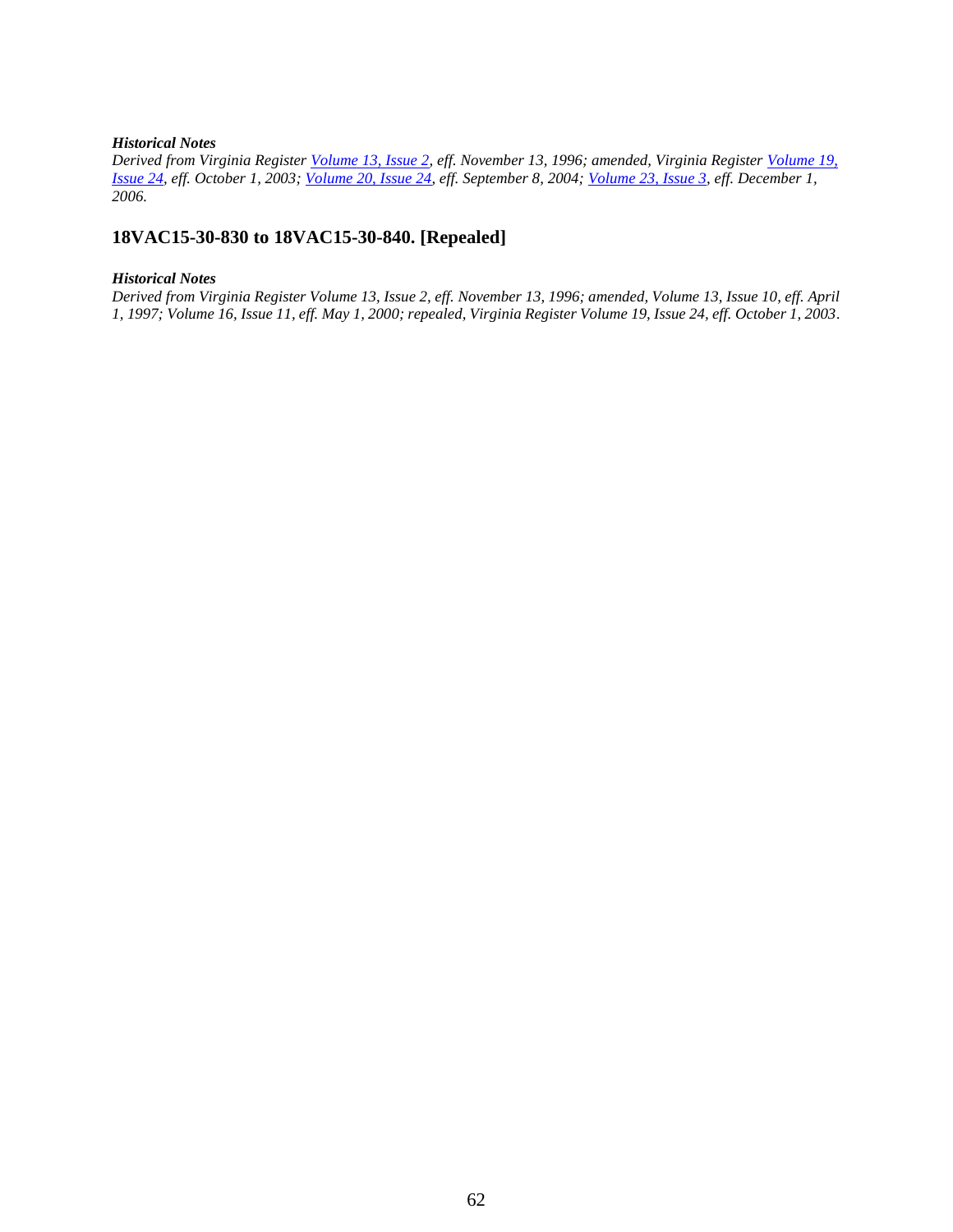**Included in this document are relevant excerpts from the** *Code of Virginia***. Please note that the Virginia General Assembly is responsible for creating and amending the** *Code***, not the Virginia Board for Asbestos, Lead, and Home Inspectors. The version contained herein contains all changes, if any, that have been made by the General Assembly through the 2021 session. Any changes made during the 2021 session became effective July 1, 2021, unless otherwise noted. It is your responsibility to stay informed of revisions to the regulations and the statutes governing your profession or occupation. Please consult the General Assembly or your local library for annual changes.**

# *Code of Virginia*

# **Title 54.1, Chapter 5**

# **Article 1 General Provisions**

## **§ 54.1-500. Definitions.**

As used in this chapter, unless the context requires a different meaning:

"Accredited asbestos training program" means a training program that has been approved by the Board to provide training for individuals to engage in asbestos abatement, conduct asbestos inspections, prepare management plans, prepare project designs or act as project monitors.

"Accredited lead training program" means a training program that has been approved by the Board to provide training for individuals to engage in lead-based paint activities.

"Accredited renovation training program" means a training program that has been approved by the Board to provide training for individuals to engage in renovation or dust clearance sampling.

"Asbestos" means the asbestiform varieties of actinolite, amosite, anthophyllite, chrysotile, crocidolite, and tremolite.

"Asbestos analytical laboratory license" means an authorization issued by the Board to perform phase contrast, polarized light, or transmission electron microscopy on material known or suspected to contain asbestos.

"Asbestos contractor's license" means an authorization issued by the Board permitting a person to enter into contracts to perform an asbestos abatement project.

"Asbestos-containing materials" or "ACM" means any material or product which contains more than 1.0 percent asbestos or such other percentage as established by EPA final rule.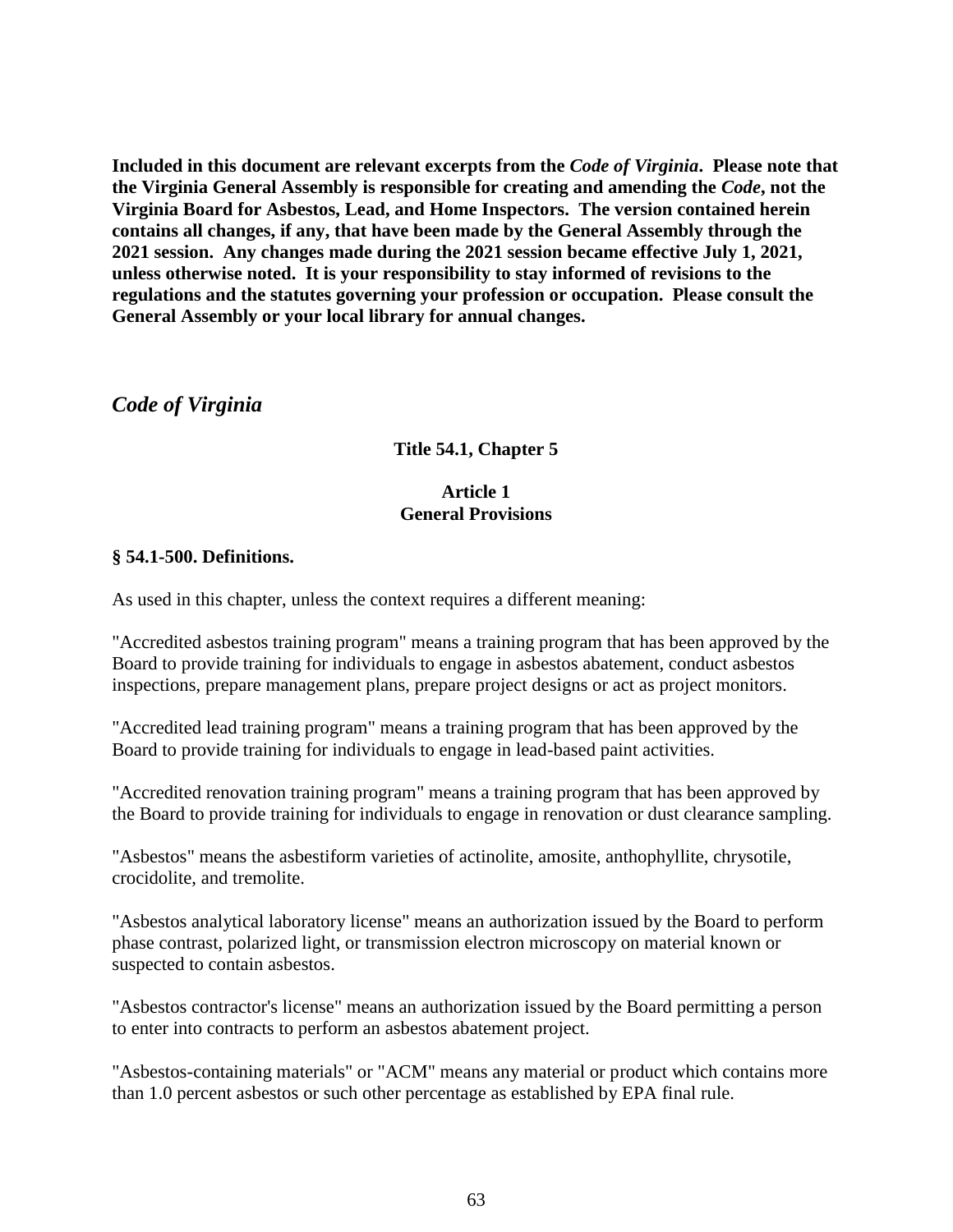"Asbestos inspector's license" means an authorization issued by the Board permitting a person to perform on-site investigations to identify, classify, record, sample, test and prioritize by exposure potential asbestos-containing materials.

"Asbestos management plan" means a program designed to control or abate any potential risk to human health from asbestos.

"Asbestos management planner's license" means an authorization issued by the Board permitting a person to develop or alter an asbestos management plan.

"Asbestos project" or "asbestos abatement project" means an activity involving job set-up for containment, removal, encapsulation, enclosure, encasement, renovation, repair, construction or alteration of an asbestos-containing material. An asbestos project or asbestos abatement project shall not include nonfriable asbestos-containing roofing, flooring and siding materials which when installed, encapsulated or removed do not become friable.

"Asbestos project designer's license" means an authorization issued by the Board permitting a person to design an asbestos abatement project.

"Asbestos project monitor's license" means an authorization issued by the Board permitting a person to monitor an asbestos project, subject to Department regulations.

"Asbestos supervisor" means any person so designated by an asbestos contractor who provides on-site supervision and direction to the workers engaged in asbestos projects.

"Asbestos worker's license" means an authorization issued by the Board permitting an individual to work on an asbestos project.

"Board" means the Virginia Board for Asbestos, Lead, and Home Inspectors.

"Dust clearance sampling" means an on-site collection of dust or other debris that is present after the completion of a renovation to determine the presence of lead-based paint hazards and the provisions of a report explaining the results.

"Dust sampling technician" means an individual licensed by the Board to perform dust clearance sampling.

"Friable" means that the material when dry may be crumbled, pulverized, or reduced to powder by hand pressure and includes previously nonfriable material after such previously nonfriable material becomes damaged to the extent that when dry it may be crumbled, pulverized, or reduced to powder by hand pressure.

"Home inspection" means any inspection of a residential building for compensation conducted by a licensed home inspector. A home inspection shall include a written evaluation of the readily accessible components of a residential building, including heating, cooling, plumbing, and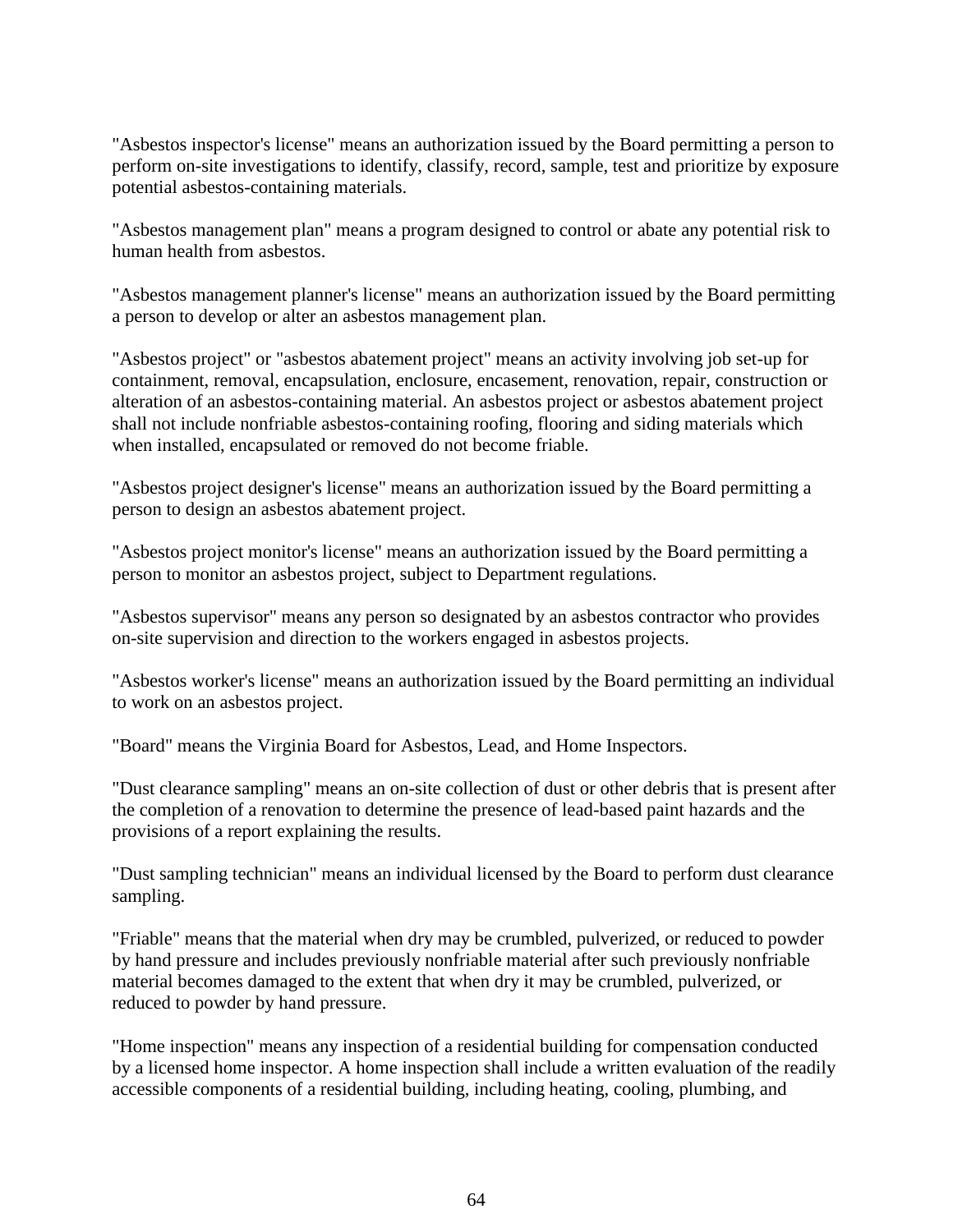electrical systems; structural components; foundation; roof; masonry structure; exterior and interior components; and other related residential housing components. A home inspection may be limited in scope as provided in a home inspection contract, provided that such contract is not inconsistent with the provisions of this chapter or the regulations of the Board. For purposes of this chapter, residential building energy analysis alone, as defined in  $\S$  [54.1-1144,](http://law.lis.virginia.gov/vacode/54.1-1144/) shall not be considered a home inspection.

"Home inspector" means a person who meets the criteria of education, experience, and testing required by this chapter and regulations of the Board and who has been licensed by the Board to perform home inspections.

"Lead abatement" means any measure or set of measures designed to permanently eliminate lead-based paint hazards, including lead-contaminated dust or soil.

"Lead-based paint" means paint or other surface coatings that contain lead equal to or in excess of 1.0 milligrams per square centimeter or more than 0.5 percent by weight.

"Lead-based paint activity" means lead inspection, lead risk assessment, lead project design and abatement of lead-based paint and lead-based paint hazards, including lead-contaminated dust and lead-contaminated soil.

"Lead-contaminated dust" means surface dust that contains an area or mass concentration of lead at or in excess of levels identified by the Environmental Protection Agency pursuant to § 403 of TSCA (15 U.S.C. § 2683).

"Lead-contaminated soil" means bare soil that contains lead at or in excess of levels identified by the Environmental Protection Agency.

"Lead contractor" means a person who has met the Board's requirements and has been issued a license by the Board to enter into contracts to perform lead abatements.

"Lead inspection" means a surface-by-surface investigation to determine the presence of leadbased paint and the provisions of a report explaining the results of the investigation.

"Lead inspector" means an individual who has been licensed by the Board to conduct lead inspections and abatement clearance testing.

"Lead project design" means any descriptive form written as instructions or drafted as a plan describing the construction or setting up of a lead abatement project area and the work practices to be utilized during the lead abatement project.

"Lead project designer" means an individual who has been licensed by the Board to prepare lead project designs.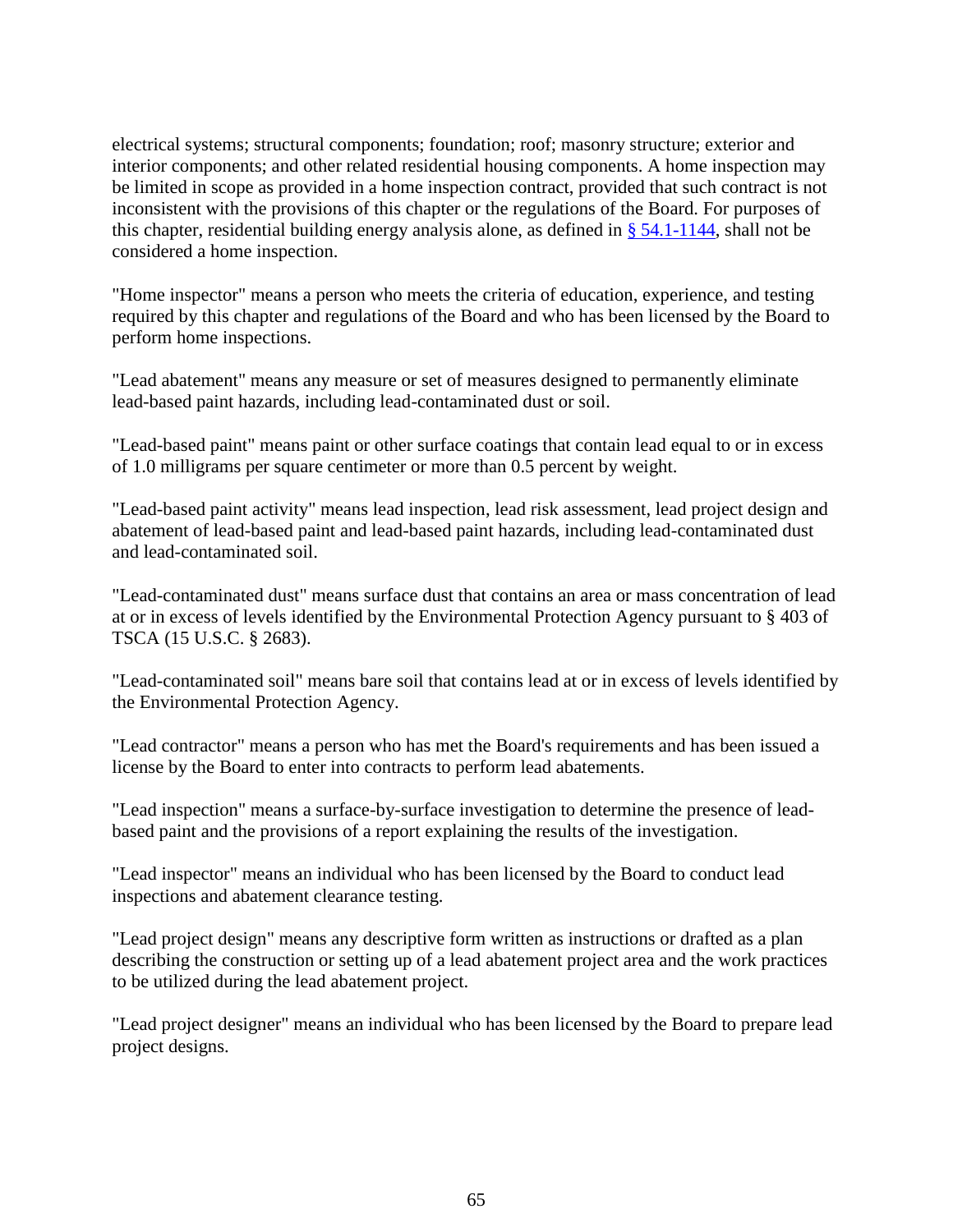"Lead risk assessment" means (i) an on-site investigation to determine the existence, nature, severity and location of lead-based paint hazards and (ii) the provision of a report by the individual or the firm conducting the risk assessment, explaining the results of the investigation and options for reducing lead-based paint hazards.

"Lead risk assessor" means an individual who has been licensed by the Board to conduct lead inspections, lead risk assessments and abatement clearance testing.

"Lead supervisor" means an individual who has been licensed by the Board to supervise lead abatements.

"Lead worker" or "lead abatement worker" means an individual who has been licensed by the Board to perform lead abatement.

"Person" means a corporation, partnership, sole proprietorship, firm, enterprise, franchise, association or any other individual or entity.

"Principal instructor" means the individual who has the primary responsibility for organizing and teaching an accredited asbestos training program, an accredited lead training program, an accredited renovation training program, or any combination thereof.

"Renovation" means the modification of any existing structure or portion thereof, for compensation, that results in the disturbance of painted surfaces, unless that activity is (i) performed as a part of a lead abatement or (ii) limited in scope to the site work or remediation as referenced in the definition of contractor in § [54.1-1100.](http://law.lis.virginia.gov/vacode/54.1-1100/) As used in this definition, "compensation" shall include the receipt of (a) pay for work performed, such as that paid to contractors and subcontractors; (b) wages, including but not limited to those paid to employees of contractors, building owners, property management companies, child-occupied facilities operators, state and local government agencies, and nonprofit organizations; and (c) rent for housing constructed before January 1, 1978, or child-occupied facilities in public or commercial building space.

"Renovation contractor" means a person who has met the Board's requirements and has been issued a license by the Board to conduct renovations.

"Renovator" means an individual who has been issued a license by the Board to perform renovations or to direct others who perform renovations.

"Residential building" means, for the purposes of home inspection, a structure consisting of one to four dwelling units used or occupied, or intended to be used or occupied, for residential purposes.

"Training manager" means the individual responsible for administering a training program and monitoring the performance of instructors for an accredited asbestos training, accredited lead training program or accredited renovation training program.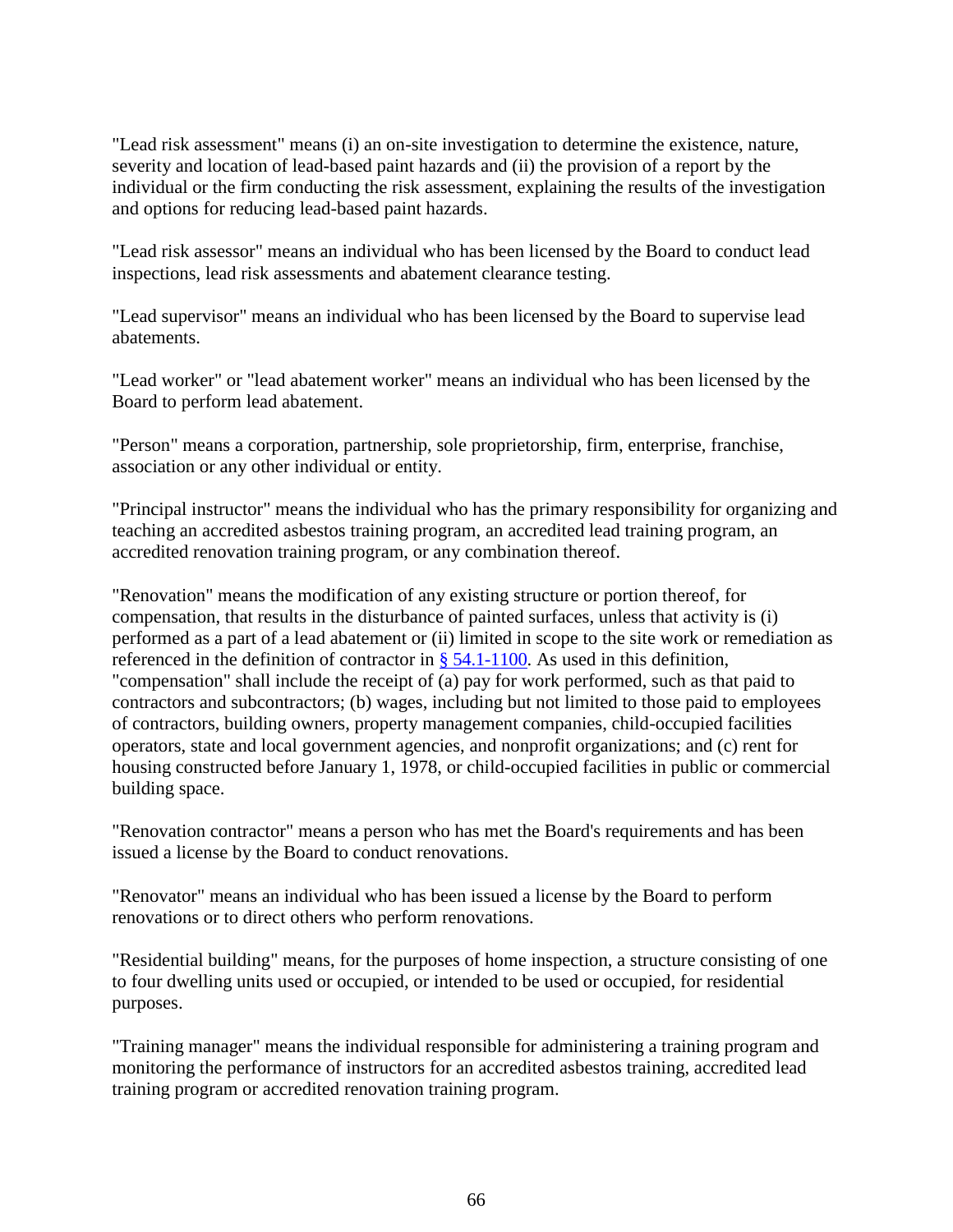1987, c. 579, § 54-145.4; 1988, cc. 765, 802; 1989, c. 397; 1990, cc. 49, 73, 823; 1992, c. 152; 1993, cc. 499, 660; 1994, cc. [185,](http://lis.virginia.gov/cgi-bin/legp604.exe?941+ful+CHAP0185) [911;](http://lis.virginia.gov/cgi-bin/legp604.exe?941+ful+CHAP0911) 1996, cc. [76,](http://lis.virginia.gov/cgi-bin/legp604.exe?961+ful+CHAP0076) [176,](http://lis.virginia.gov/cgi-bin/legp604.exe?961+ful+CHAP0176) [180,](http://lis.virginia.gov/cgi-bin/legp604.exe?961+ful+CHAP0180) [846;](http://lis.virginia.gov/cgi-bin/legp604.exe?961+ful+CHAP0846) 1997, c[. 885;](http://lis.virginia.gov/cgi-bin/legp604.exe?971+ful+CHAP0885) 1998, c. [739;](http://lis.virginia.gov/cgi-bin/legp604.exe?981+ful+CHAP0739) 2001, c. [723;](http://lis.virginia.gov/cgi-bin/legp604.exe?011+ful+CHAP0723) 2009, cc. [358,](http://lis.virginia.gov/cgi-bin/legp604.exe?091+ful+CHAP0358) [819;](http://lis.virginia.gov/cgi-bin/legp604.exe?091+ful+CHAP0819) 2012, cc. [803,](http://lis.virginia.gov/cgi-bin/legp604.exe?121+ful+CHAP0803) [835;](http://lis.virginia.gov/cgi-bin/legp604.exe?121+ful+CHAP0835) 2016, cc. [161,](http://lis.virginia.gov/cgi-bin/legp604.exe?161+ful+CHAP0161) [436,](http://lis.virginia.gov/cgi-bin/legp604.exe?161+ful+CHAP0436) [527](http://lis.virginia.gov/cgi-bin/legp604.exe?161+ful+CHAP0527).

#### **§ 54.1-500.1. Virginia Board for Asbestos, Lead, and Home Inspectors; membership; meetings; offices; quorum.**

The Virginia Board for Asbestos, Lead, and Home Inspectors shall be appointed by the Governor and composed of 14 members as follows: one shall be a representative of a Virginia-licensed asbestos contractor, one shall be a representative of a Virginia-licensed lead contractor, one shall be a representative of a Virginia-licensed renovation contractor, one shall be either a Virginialicensed asbestos inspector or project monitor, one shall be a Virginia-licensed lead risk assessor, one shall be a Virginia-licensed renovator, one shall be a Virginia-licensed dust sampling technician, one shall be a representative of a Virginia-licensed asbestos analytical laboratory, one shall be a representative of an asbestos, lead, or renovation training program, one shall be a member of the Board for Contractors, two shall be Virginia-licensed home inspectors, and two shall be citizen members. After initial staggered terms, the terms of members of the Board shall be four years, except that vacancies may be filled for the remainder of the unexpired term. The two home inspector members appointed to the Board shall have practiced as home inspectors for at least five consecutive years immediately prior to appointment. The renovation contractor, renovator, and dust sampling technician members appointed to the board shall have practiced respectively as a renovation contractor, renovator, or dust sampling technician for at least five consecutive years prior to appointment.

The Board shall meet at least once each year and other such times as it deems necessary. The Board shall elect from its membership a chairman and a vice-chairman to serve for a period of one year. Eight members of the Board shall constitute a quorum. The Board is vested with the powers and duties necessary to execute the purposes of this chapter.

1993, c. 660; 1994, cc. [185,](http://lis.virginia.gov/cgi-bin/legp604.exe?941+ful+CHAP0185) [911;](http://lis.virginia.gov/cgi-bin/legp604.exe?941+ful+CHAP0911) 1996, cc. [180,](http://lis.virginia.gov/cgi-bin/legp604.exe?961+ful+CHAP0180) [846;](http://lis.virginia.gov/cgi-bin/legp604.exe?961+ful+CHAP0846) 1997, c. [885;](http://lis.virginia.gov/cgi-bin/legp604.exe?971+ful+CHAP0885) 2001, c. [723;](http://lis.virginia.gov/cgi-bin/legp604.exe?011+ful+CHAP0723) 2009, cc. [358,](http://lis.virginia.gov/cgi-bin/legp604.exe?091+ful+CHAP0358) [819;](http://lis.virginia.gov/cgi-bin/legp604.exe?091+ful+CHAP0819) 2012, cc. [522,](http://lis.virginia.gov/cgi-bin/legp604.exe?121+ful+CHAP0522) [803,](http://lis.virginia.gov/cgi-bin/legp604.exe?121+ful+CHAP0803) [835;](http://lis.virginia.gov/cgi-bin/legp604.exe?121+ful+CHAP0835) 2016, cc. [161,](http://lis.virginia.gov/cgi-bin/legp604.exe?161+ful+CHAP0161) [436.](http://lis.virginia.gov/cgi-bin/legp604.exe?161+ful+CHAP0436)

## **§ 54.1-501. Powers and duties of the Board.**

The Board shall administer and enforce this chapter. The Board shall:

1. Promulgate regulations necessary to carry out the requirements of this chapter in accordance with the provisions of the Administrative Process Act  $(\frac{8}{2.2}2.4000)$  et seq.) to include but not be limited to the prescription of fees, procedures, and qualifications for the issuance and renewal of asbestos, lead, and renovation licenses, and governing conflicts of interest among various categories of asbestos, lead, and renovation licenses;

2. Approve the criteria for accredited asbestos training programs, accredited lead training programs, accredited renovation training programs, training managers, and principal instructors;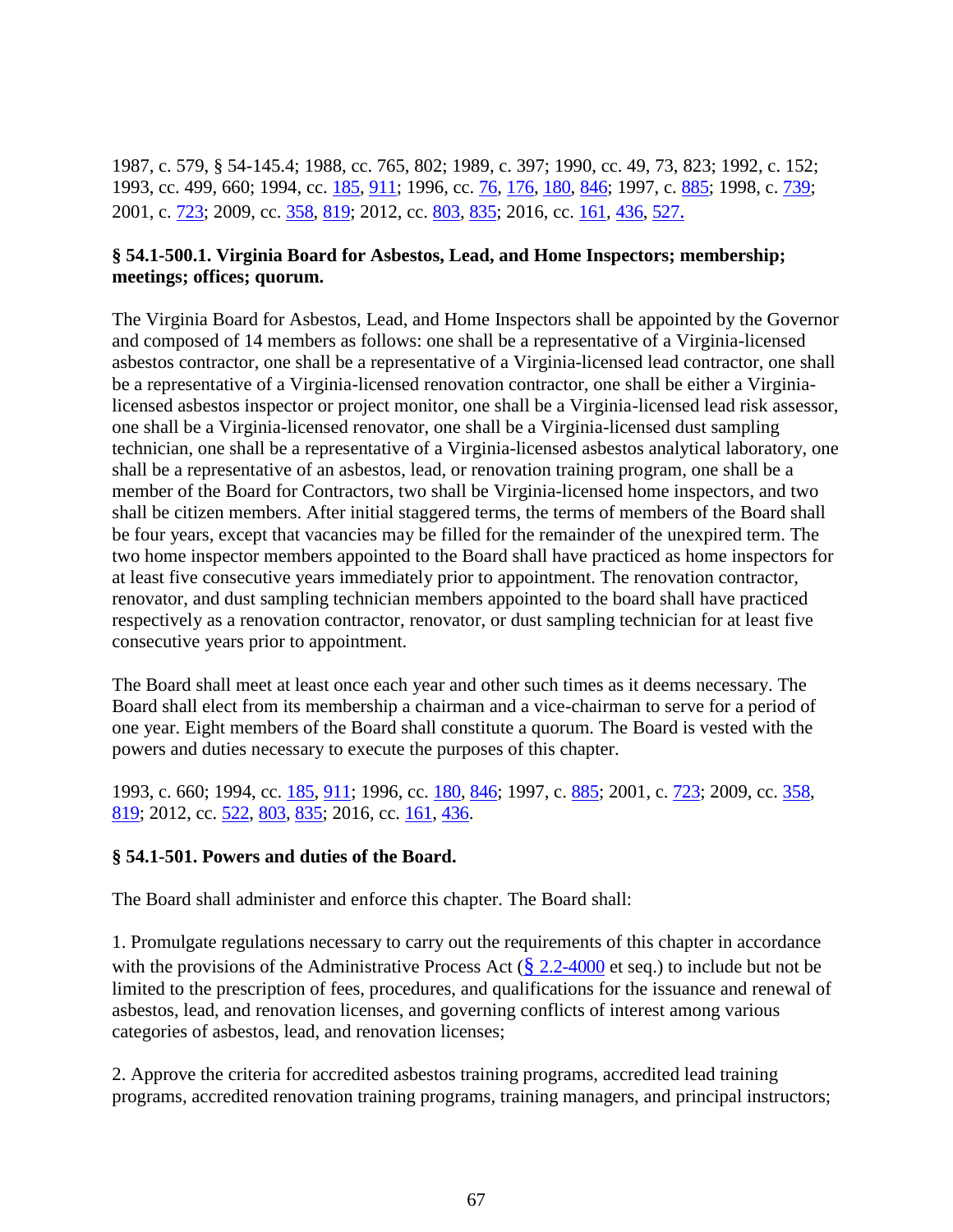3. Approve accredited asbestos training programs, accredited lead training programs, accredited renovation training programs, examinations and the grading system for testing applicants for asbestos, lead, and renovation licensure;

4. Promulgate regulations governing the licensing of and establishing performance criteria applicable to asbestos analytical laboratories;

5. Promulgate regulations governing the functions and duties of project monitors on asbestos projects, circumstances in which project monitors shall be required for asbestos projects, and training requirements for project monitors;

6. Promulgate, in accordance with the Administrative Process Act, regulations necessary to establish procedures and requirements for the: (i) approval of accredited lead training programs, (ii) licensure of individuals and firms to engage in lead-based paint activities, and (iii) establishment of standards for performing lead-based paint activities consistent with the Residential Lead-based Paint Hazard Reduction Act and United States Environmental Protection Agency regulations. If the United States Environmental Protection Agency (EPA) has adopted, prior to the promulgation of any related regulations by the Board, any final regulations relating to lead-based paint activities, then the related regulations of the Board shall not be more stringent than the EPA regulations in effect as of the date of such promulgation. In addition, if the EPA shall have outstanding any proposed regulations relating to lead-based paint activities (other than as amendments to existing EPA regulations), as of the date of promulgation of any related regulations by the Board, then the related regulations of the Board shall not be more stringent than the proposed EPA regulations. In the event that the EPA shall adopt any final regulations subsequent to the promulgation by the Board of related regulations, then the Board shall, as soon as practicable, amend its existing regulations so as to be not more stringent than such EPA regulations;

7. Promulgate regulations for the licensing of home inspectors not inconsistent with this chapter regarding the professional qualifications of home inspectors applicants, the requirements necessary for passing home inspectors examinations, the proper conduct of its examinations, the proper conduct of the home inspectors licensed by the Board, and the proper discharge of its duties; and

8. Promulgate, in accordance with the Administrative Process Act, regulations necessary to establish procedures and requirements for the (i) approval of accredited renovation training programs, (ii) licensure of individuals and firms to engage in renovation, and (iii) establishment of standards for performing renovation consistent with the Residential Lead-based Paint Hazard Reduction Act and United States Environmental Protection Agency (EPA) regulations. Such regulations of the Board shall be consistent with the EPA Lead Renovation, Repair, and Painting Program final rule.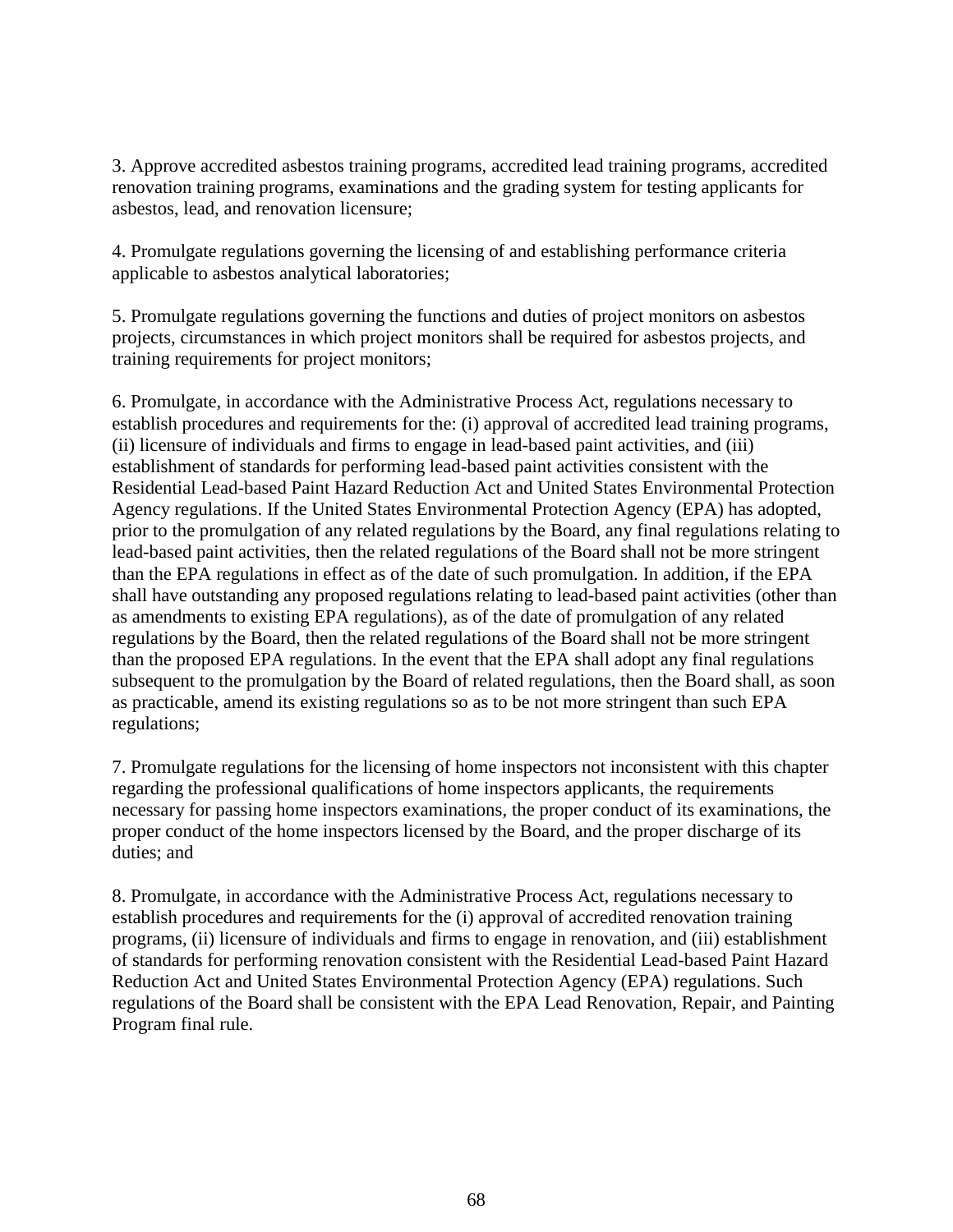1987, c. 579, § 54-145.5; 1988, c. 765; 1989, c. 397; 1990, cc. 49, 73, 823; 1991, c. 45; 1992, c. 477; 1993, cc. 499, 660; 1994, cc. [185,](http://lis.virginia.gov/cgi-bin/legp604.exe?941+ful+CHAP0185) [911;](http://lis.virginia.gov/cgi-bin/legp604.exe?941+ful+CHAP0911) 1995, cc. [543,](http://lis.virginia.gov/cgi-bin/legp604.exe?951+ful+CHAP0543) [585;](http://lis.virginia.gov/cgi-bin/legp604.exe?951+ful+CHAP0585) 1996, cc. [180,](http://lis.virginia.gov/cgi-bin/legp604.exe?961+ful+CHAP0180) [846;](http://lis.virginia.gov/cgi-bin/legp604.exe?961+ful+CHAP0846) 1997, cc. [649,](http://lis.virginia.gov/cgi-bin/legp604.exe?971+ful+CHAP0649) [885;](http://lis.virginia.gov/cgi-bin/legp604.exe?971+ful+CHAP0885) 1998, c. [739;](http://lis.virginia.gov/cgi-bin/legp604.exe?981+ful+CHAP0739) 2001, c. [723;](http://lis.virginia.gov/cgi-bin/legp604.exe?011+ful+CHAP0723) 2009, cc. [358,](http://lis.virginia.gov/cgi-bin/legp604.exe?091+ful+CHAP0358) [819;](http://lis.virginia.gov/cgi-bin/legp604.exe?091+ful+CHAP0819) 2012, cc. [803,](http://lis.virginia.gov/cgi-bin/legp604.exe?121+ful+CHAP0803) [835;](http://lis.virginia.gov/cgi-bin/legp604.exe?121+ful+CHAP0835) 2016, cc. [161,](http://lis.virginia.gov/cgi-bin/legp604.exe?161+ful+CHAP0161) [436.](http://lis.virginia.gov/cgi-bin/legp604.exe?161+ful+CHAP0436)

## **§ 54.1-501.1. Applicability.**

The provisions of this chapter shall not apply to any employer, or any employees of such employer, regulated by the federal Occupational Safety and Health Act, and under the enforcement authority of the Occupational Safety and Health Administration.

1992, c. 52.

## **§ 54.1-502. Interdepartmental implementation plan.**

The Board, in conjunction with the Departments of General Services, Health, Labor and Industry, Education, and Environmental Quality, shall develop a plan for the implementation of this chapter which specifies the duties of each agency.

1987, c. 579, § 54-145.6; 1988, cc. 765, 802; 1989, c. 397; 1990, cc. 73, 823; 1993, c. 660.

## **§ 54.1-503. Licenses required.**

A. It shall be unlawful for any person who does not have an asbestos contractor's license to contract with another person, for compensation, to carry out an asbestos project or to perform any work on an asbestos project. It shall be unlawful for any person who does not have an asbestos project designer's license to develop an asbestos project design. It shall be unlawful for any person who does not have an asbestos inspector's license to conduct an asbestos inspection. It shall be unlawful for any person who does not have an asbestos management planner's license to develop an asbestos management plan. It shall be unlawful for any person who does not have a license as an asbestos project monitor to act as project monitor on an asbestos project.

B. It shall be unlawful for any person who does not possess a valid asbestos analytical laboratory license issued by the Board to communicate the findings of an analysis, verbally or in writing, for a fee, performed on material known or suspected to contain asbestos for the purpose of determining the presence or absence of asbestos.

C. It shall be unlawful for any person who does not possess a license as a lead contractor to contract with another person to perform lead abatement activities or to perform any lead abatement activity or work on a lead abatement project. It shall be unlawful for any person who does not possess a lead supervisor's license to act as a lead supervisor on a lead abatement project. It shall be unlawful for any person who does not possess a lead worker's license to act as a lead worker on a lead abatement project. It shall be unlawful for any person who does not possess a lead project designer's license to develop a lead project design. It shall be unlawful for any person who does not possess a lead inspector's license to conduct a lead inspection. It shall be unlawful for any person who does not possess a lead risk assessor's license to conduct a lead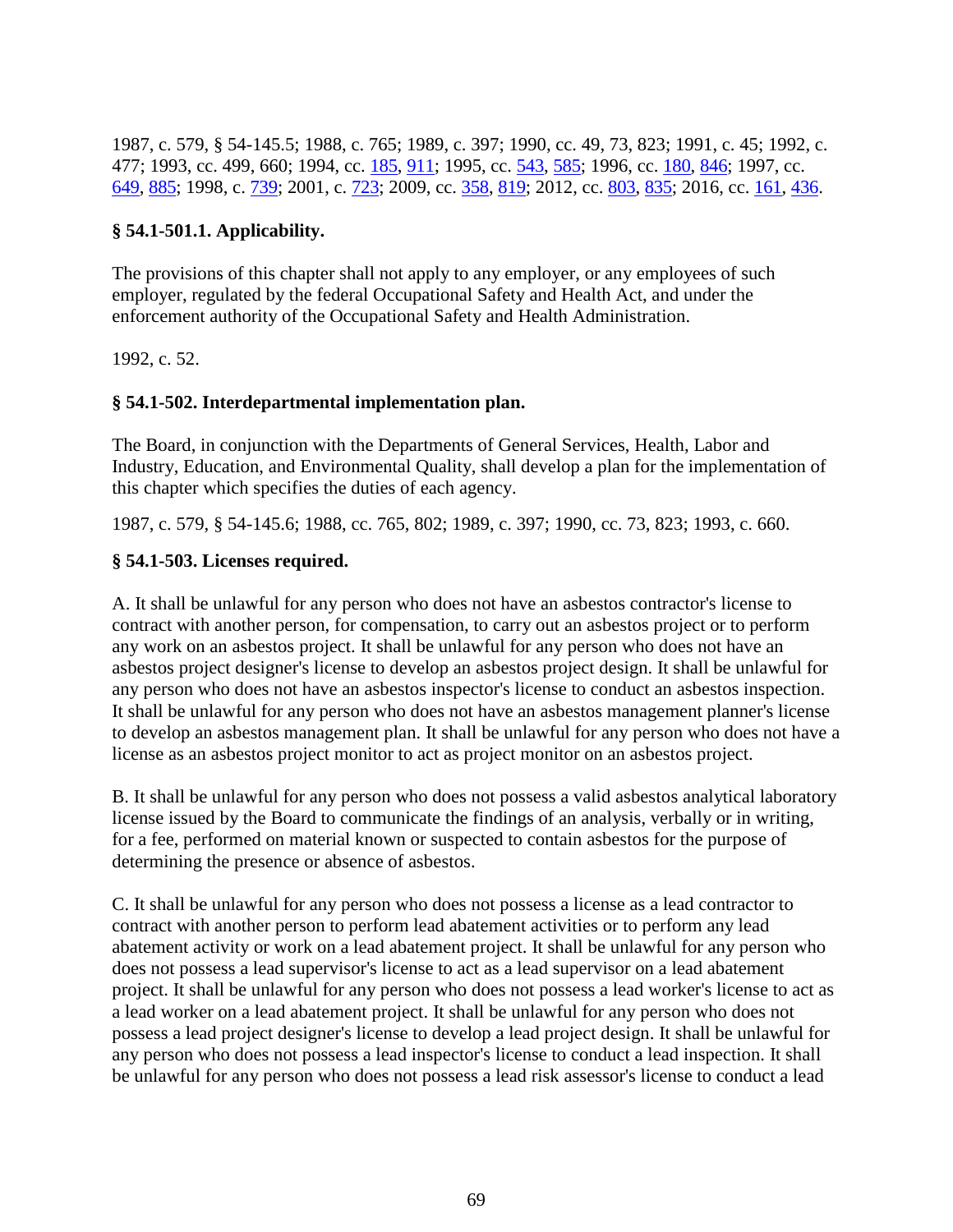risk assessment. It shall be unlawful for any person who does not possess a lead inspector's or lead risk assessor's license to conduct lead abatement clearance testing.

D. It shall be unlawful for any person who does not possess a license as a renovation contractor to perform renovation. It shall be unlawful for any person who does not possess a renovator's license to perform or direct others to perform renovation. It shall be unlawful for any person who does not possess a dust sampling technician's license to perform dust clearance sampling.

E. It shall be unlawful for any individual who does not possess a license as a home inspector issued by the Board to perform a home inspection for compensation on a residential building. It shall be unlawful for any individual who does not possess a home inspector license with the new residential structure endorsement to conduct a home inspection for compensation on any new residential structure. For purposes of this chapter, "new residential structure" means a residential structure for which the first conveyance of record title to a purchaser has not occurred, or of which a purchaser has not taken possession, whichever occurs later.

1987, c. 579, § 54-145.7; 1988, cc. 765, 802; 1989, c. 397; 1990, c. 73; 1993, c. 660; 1994, cc. [185,](http://lis.virginia.gov/cgi-bin/legp604.exe?941+ful+CHAP0185) [911;](http://lis.virginia.gov/cgi-bin/legp604.exe?941+ful+CHAP0911) 1995, cc. [543,](http://lis.virginia.gov/cgi-bin/legp604.exe?951+ful+CHAP0543) [585;](http://lis.virginia.gov/cgi-bin/legp604.exe?951+ful+CHAP0585) 1996, cc. [180,](http://lis.virginia.gov/cgi-bin/legp604.exe?961+ful+CHAP0180) [846;](http://lis.virginia.gov/cgi-bin/legp604.exe?961+ful+CHAP0846) 1997, cc. [560,](http://lis.virginia.gov/cgi-bin/legp604.exe?971+ful+CHAP0560) [885;](http://lis.virginia.gov/cgi-bin/legp604.exe?971+ful+CHAP0885) 1998, c. [739;](http://lis.virginia.gov/cgi-bin/legp604.exe?981+ful+CHAP0739) 2004, c. [133;](http://lis.virginia.gov/cgi-bin/legp604.exe?041+ful+CHAP0133) 2009, c. [819;](http://lis.virginia.gov/cgi-bin/legp604.exe?091+ful+CHAP0819) 2015, c. [411;](http://lis.virginia.gov/cgi-bin/legp604.exe?151+ful+CHAP0411) 2016, cc. [161,](http://lis.virginia.gov/cgi-bin/legp604.exe?161+ful+CHAP0161) [436.](http://lis.virginia.gov/cgi-bin/legp604.exe?161+ful+CHAP0436)

## **§ 54.1-504. Asbestos supervisor's or worker's license required; exception.**

After July 1, 1988, it shall be unlawful for an individual who does not have an asbestos supervisor's license or worker's license to work on an asbestos project. No asbestos supervisor's license or worker's license shall be required for a supervisor or worker in the installation, maintenance, repair or removal of asbestos-containing roofing, flooring or siding material, provided that such supervisor or worker shall satisfy any training requirements promulgated by the Board pursuant to  $\frac{8}{9}$  [54.1-501.](http://law.lis.virginia.gov/vacode/54.1-501/)

1987, c. 579, § 54-145.8; 1988, c. 765; 1989, c. 397; 1993, c. 660.

# **§ 54.1-504.1. Notices for handling asbestos.**

The Department of Professional and Occupational Regulation shall include with every asbestos worker's license a notice, in English and Spanish, containing a summary of the basic worker safety procedures regarding the handling of asbestos and information on how to file a complaint with the Virginia Board for Asbestos, Lead, and Home Inspectors.

2016, c. [252.](http://lis.virginia.gov/cgi-bin/legp604.exe?161+ful+CHAP0252)

# **§ 54.1-505. Qualification for an asbestos contractor's license.**

To qualify for an asbestos contractor's license, an applicant shall: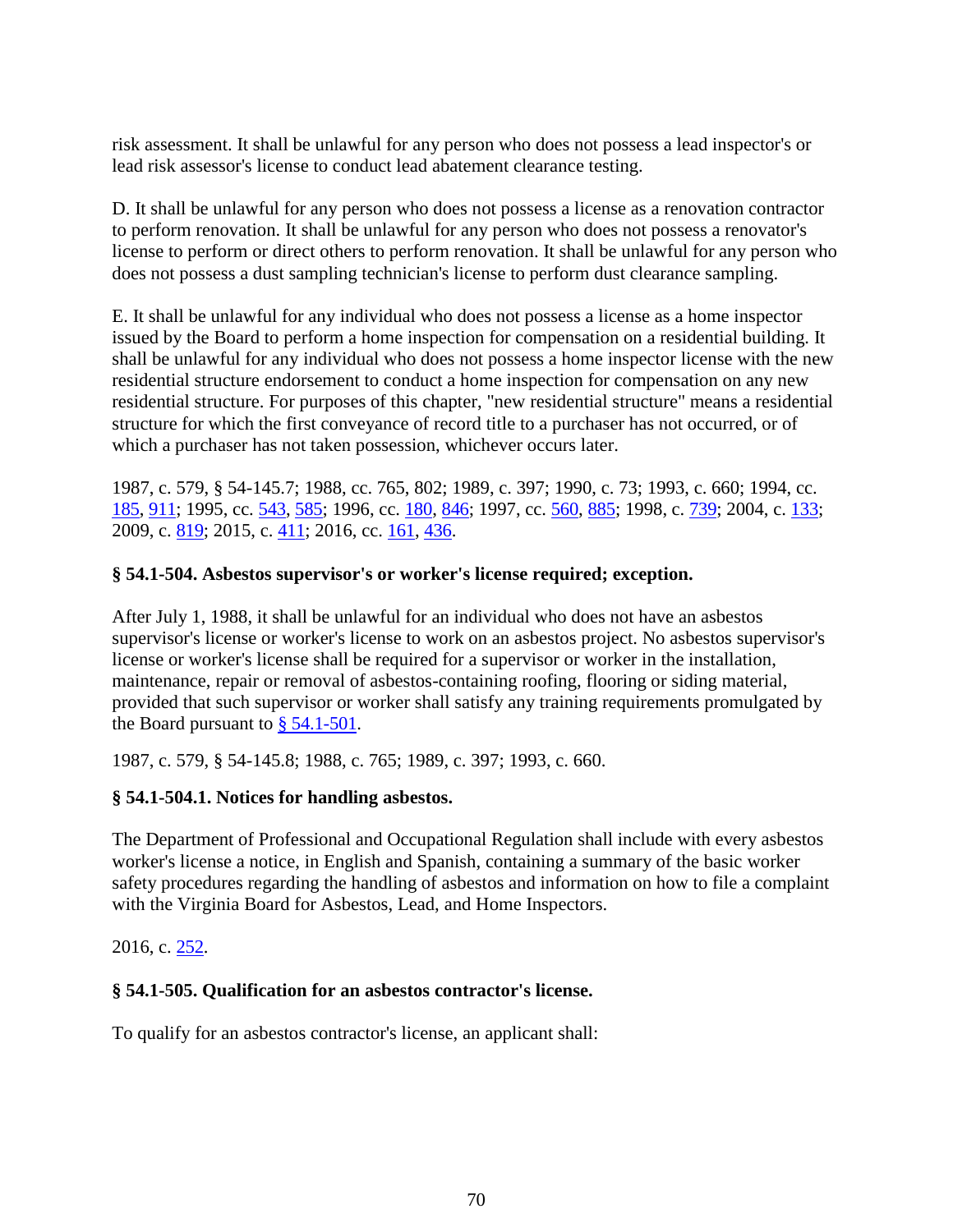1. Except as provided in  $\S$  [54.1-504,](http://law.lis.virginia.gov/vacode/54.1-504/) ensure that each of his employees or agents who will come into contact with asbestos or who will be responsible for an asbestos project is licensed as an asbestos supervisor or worker; and

2. Demonstrate to the satisfaction of the Board that the applicant and his employees or agents are familiar with and are capable of complying fully with all applicable requirements, procedures and standards of the United States Environmental Protection Agency, the United States Occupational Safety and Health Administration, the Department of Labor and Industry, and the State Air Pollution Control Board covering any part of an asbestos project.

1987, c. 579, § 54-145.9; 1988, cc. 765, 802; 1989, c. 397; 1993, c. 660; 1996, cc. [180,](http://lis.virginia.gov/cgi-bin/legp604.exe?961+ful+CHAP0180) [846.](http://lis.virginia.gov/cgi-bin/legp604.exe?961+ful+CHAP0846)

**§ 54.1-506. Repealed.** Repealed by Acts 1993, c. 660.

**§ 54.1-507. Repealed.** Repealed by Acts 1992, c. 477.

**§§ 54.1-508, 54.1-509. Repealed.** Repealed by Acts 1993, c. 660.

**§ 54.1-510. Repealed.** Repealed by Acts 1988, c. 802.

**§ 54.1-511. Repealed.** Repealed by Acts 1993, c. 660.

## **§ 54.1-512. Exemptions from licensure.**

A. In an emergency, the Board may, at its discretion, waive the requirement for asbestos contractor's, supervisor's and worker's licenses.

B. Any employer, and any employee of such employer, who conducts an asbestos project on premises owned or leased by such employer shall be exempt from licensure.

C. Notwithstanding the provisions of the Virginia Tort Claims Act (§ [8.01-195.1](http://law.lis.virginia.gov/vacode/8.01-195.1/) et seq.), neither the Commonwealth nor any agency or employee of the Commonwealth shall be subject to any liability as the result of a determination made by the Board hereunder.

D. Nothing in this chapter shall be construed as requiring the licensure of a contractor who contracts to undertake a project, a portion of which constitutes an asbestos or lead abatement project or renovation, if all of the asbestos or lead abatement work or renovation is subcontracted to a person licensed to perform such work in accordance with the provisions of this chapter.

E. This chapter shall not apply to any person who performs lead-based paint activities within residences which they own, unless the residence is occupied by a person or persons other than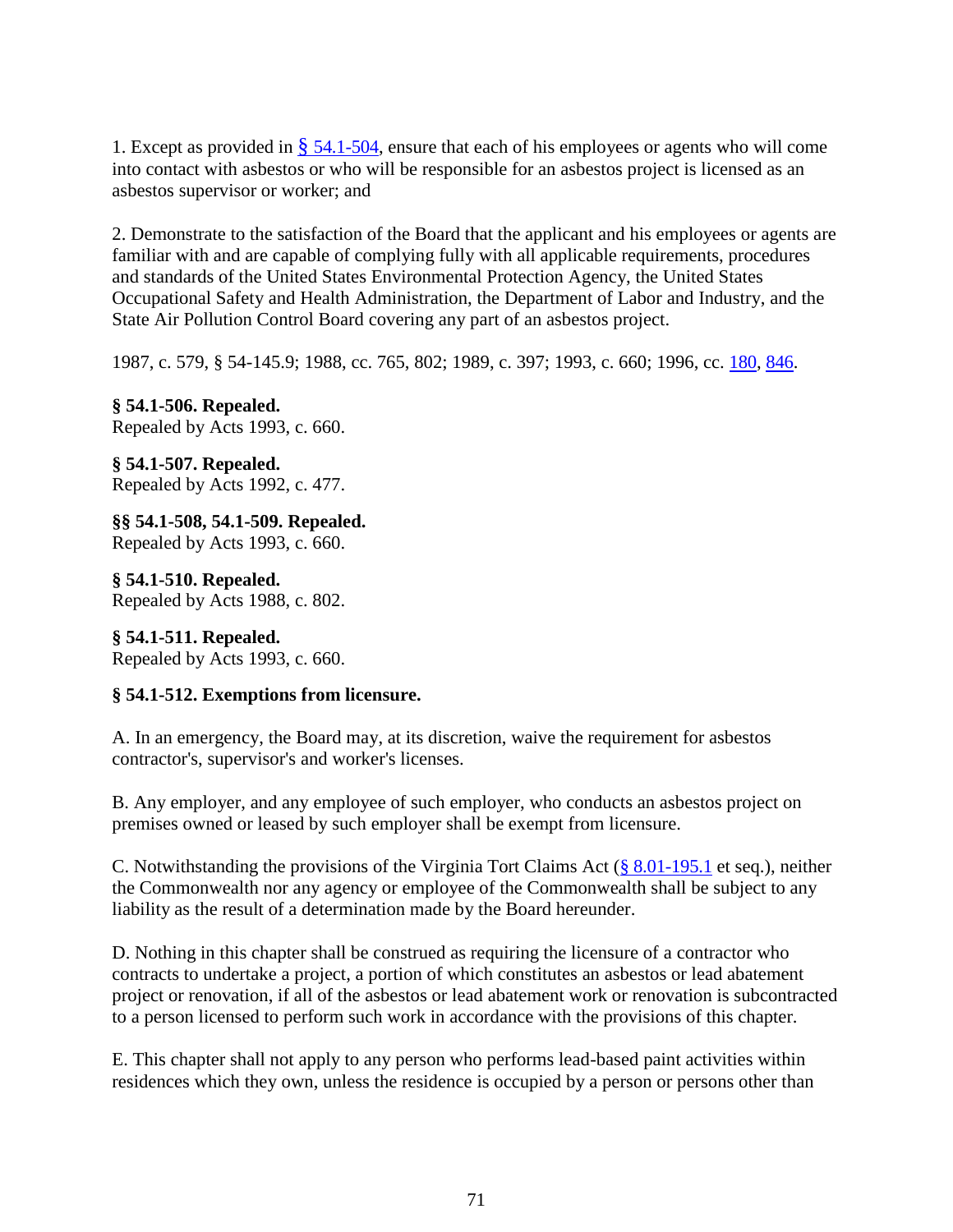the owner or the owner's immediate family while these activities are being conducted or a child is residing in the property and has been identified as having an elevated blood-lead level.

F. This chapter shall not apply to renovations of owner-occupied housing constructed before 1978, provided the person performing renovations obtains a statement signed by the owner providing that (i) no child under the age of six or pregnant woman resides in the structure, (ii) the residence is not a child-occupied facility, and (iii) the owner acknowledges that renovations may not include all of the lead-safe work practices contained in the EPA Lead Renovation, Repair, and Painting Program final rule.

G. This chapter shall not apply to any person who performs renovations on (i) housing constructed after January 1, 1978, (ii) housing for the elderly or persons with disabilities, unless a child under the age of six resides or is expected to reside in the structure, or (iii) a structure that does not have bedrooms.

1987, c. 579, § 54-145.10:6; 1988, cc. 765, 807; 1989, c. 397; 1993, c. 660; 1996, cc. [180,](http://lis.virginia.gov/cgi-bin/legp604.exe?961+ful+CHAP0180) [846;](http://lis.virginia.gov/cgi-bin/legp604.exe?961+ful+CHAP0846) 1998, c. [739;](http://lis.virginia.gov/cgi-bin/legp604.exe?981+ful+CHAP0739) 2009, c. [819.](http://lis.virginia.gov/cgi-bin/legp604.exe?091+ful+CHAP0819)

## **§ 54.1-513. Repealed.**

Repealed by Acts 1998, c. [739.](http://lis.virginia.gov/cgi-bin/legp604.exe?981+ful+CHAP0739)

## **§ 54.1-514. Award of contracts by state agencies and political subdivisions.**

A state agency or a political subdivision shall not award a contract in connection with an asbestos project to a person who does not hold an asbestos contractor's, inspector's, management planner's or project designer's license at the time the bid is submitted unless the general contractor to whom the contract is awarded will be contractually committed to have all asbestos related work performed by its own subcontractors who are appropriately licensed as asbestos contractors, inspectors, management planners or project designers pursuant to this chapter.

1987, c. 579, § 54-145.10:8; 1988, cc. 765, 802; 1989, c. 397; 1990, c. 105; 1996, cc. [180,](http://lis.virginia.gov/cgi-bin/legp604.exe?961+ful+CHAP0180) [846.](http://lis.virginia.gov/cgi-bin/legp604.exe?961+ful+CHAP0846)

## **§ 54.1-515. Employer discrimination; penalty.**

Any employer who discriminates against or otherwise penalizes an employee who complains to or cooperates with the Board or any other governmental agency in administering this chapter is subject to the penalties in  $\S$  [54.1-517.](http://law.lis.virginia.gov/vacode/54.1-517/)

1987, c. 579, § 54-145.10:9; 1988, c. 765; 1993, cc. 499, 660.

## **§ 54.1-516. Disciplinary actions.**

A. The Board may reprimand, fine, suspend or revoke (i) the license of a lead contractor, lead inspector, lead risk assessor, lead project designer, lead supervisor, lead worker, asbestos contractor, asbestos supervisor, asbestos inspector, asbestos analytical laboratory, asbestos management planner, asbestos project designer, asbestos project monitor, asbestos worker,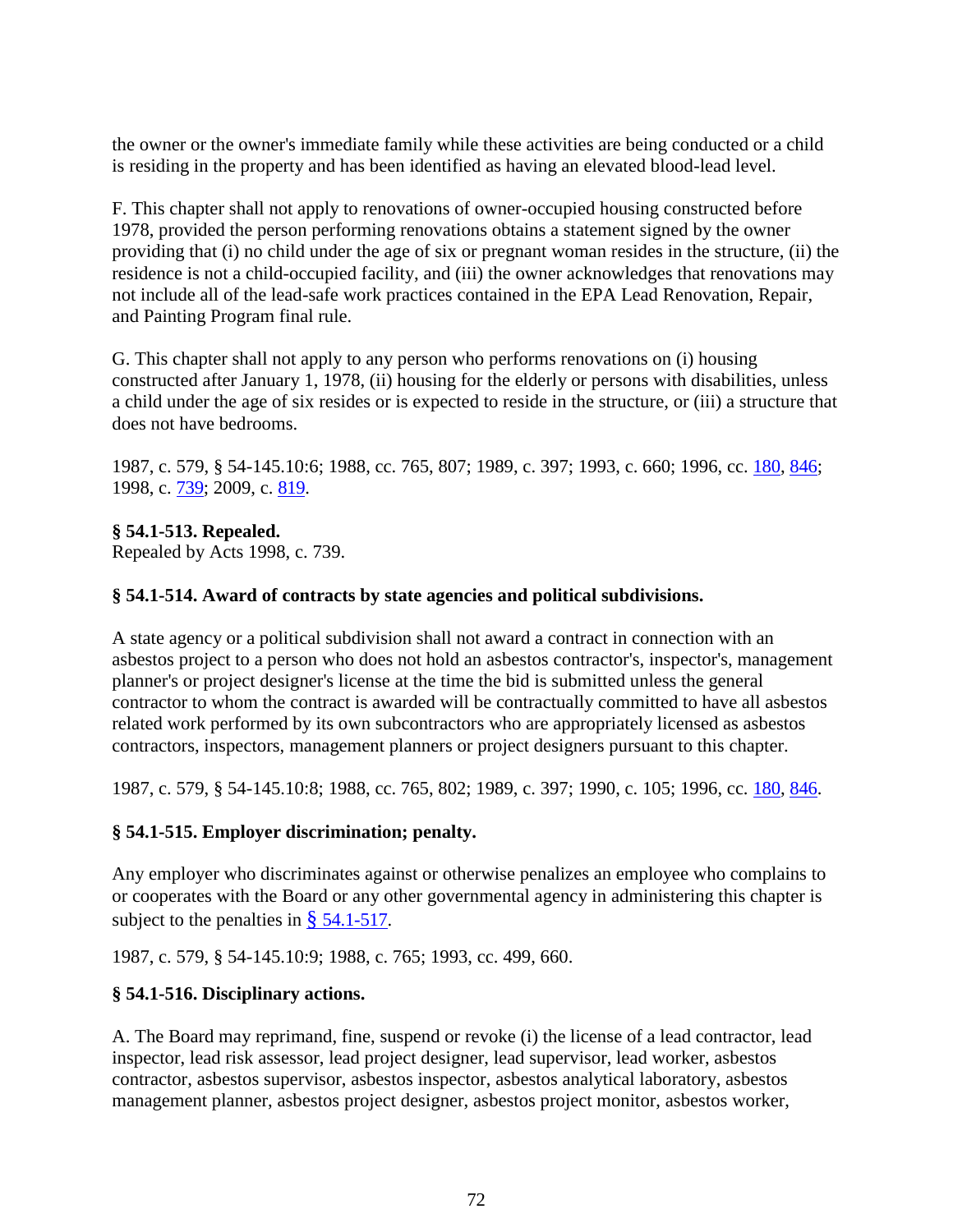renovator, dust sampling technician, renovation contractor, or home inspector or (ii) the approval of an accredited asbestos training program, accredited lead training program, accredited renovation training program, training manager or principal instructor, if the licensee or approved person or program:

1. Fraudulently or deceptively obtains or attempts to obtain a license or approval;

2. Fails at any time to meet the qualifications for a license or approval or to comply with the requirements of this chapter or any regulation adopted by the Board; or

3. Fails to meet any applicable federal or state standard when performing an asbestos project or service, performing lead-based paint activities, or performing renovations.

B. The Board may reprimand, fine, suspend or revoke the license of (i) any asbestos contractor who employs or permits an individual without an asbestos supervisor's or worker's license to work on an asbestos project, (ii) any lead contractor who employs or permits an individual without a lead supervisor's or lead worker's license to work on a lead abatement project, or (iii) any renovation contractor who employs or permits an individual without a renovator's license to perform or to direct others who perform renovations.

C. The Board may reprimand, fine, suspend or revoke the license of a home inspector.

1987, c. 579, § 54-145.10:10; 1988, cc. 765, 802; 1989, c. 397; 1990, c. 823; 1993, c. 660; 1994, cc. [185,](http://lis.virginia.gov/cgi-bin/legp604.exe?941+ful+CHAP0185) [911;](http://lis.virginia.gov/cgi-bin/legp604.exe?941+ful+CHAP0911) 1996, cc. [180,](http://lis.virginia.gov/cgi-bin/legp604.exe?961+ful+CHAP0180) [846;](http://lis.virginia.gov/cgi-bin/legp604.exe?961+ful+CHAP0846) 1997, c. [885;](http://lis.virginia.gov/cgi-bin/legp604.exe?971+ful+CHAP0885) 1998, c. [739;](http://lis.virginia.gov/cgi-bin/legp604.exe?981+ful+CHAP0739) 2001, c. [723;](http://lis.virginia.gov/cgi-bin/legp604.exe?011+ful+CHAP0723) 2009, cc. [358,](http://lis.virginia.gov/cgi-bin/legp604.exe?091+ful+CHAP0358) [819;](http://lis.virginia.gov/cgi-bin/legp604.exe?091+ful+CHAP0819) 2012, cc. [803,](http://lis.virginia.gov/cgi-bin/legp604.exe?121+ful+CHAP0803) [835;](http://lis.virginia.gov/cgi-bin/legp604.exe?121+ful+CHAP0835) 2016, cc. [161,](http://lis.virginia.gov/cgi-bin/legp604.exe?161+ful+CHAP0161) [436.](http://lis.virginia.gov/cgi-bin/legp604.exe?161+ful+CHAP0436)

## **§ 54.1-516.1. Summary suspension of licenses or approvals; allegations to be in writing.**

The Board may suspend the license or the approval of any (i) accredited training program, (ii) training manager or (iii) principal instructor of any person holding a license issued by it without a hearing simultaneously with the institution of proceedings for a hearing or an informal fact finding conference, if the relevant board finds that there is a substantial danger to the public health or safety that warrants this action. The Board may meet by telephone conference call when summarily suspending a license or the approval of an accredited training program, training manager or principal instructor if a good faith effort to assemble a quorum of the Board has failed and, in the judgment of a majority of the members of the Board, the continued practice by the licensee or approved individual or training program constitutes a substantial danger to the public health or safety. Institution of proceedings for a hearing or an informal fact finding conference shall be provided simultaneously with the summary suspension. Such hearing or conference shall be scheduled within a reasonable time of the date of the summary suspension. Allegations of violations of this section shall be made in accordance with § [54.1-307.1.](http://law.lis.virginia.gov/vacode/54.1-307.1/)

2004, c. [222.](http://lis.virginia.gov/cgi-bin/legp604.exe?041+ful+CHAP0222)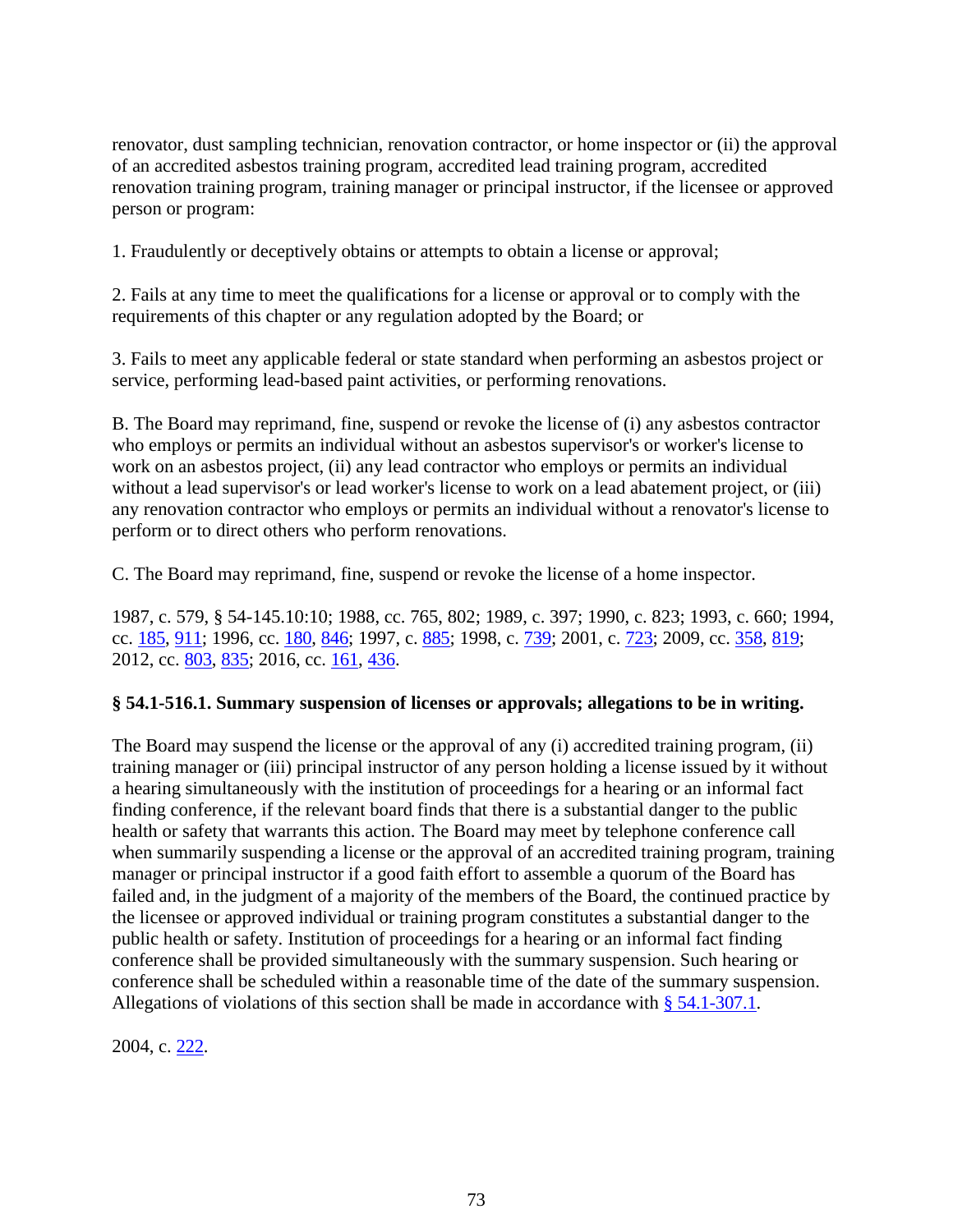#### **§ 54.1-517. Penalties for willful violations.**

Notwithstanding any other provision of law, any person who willfully violates any provision of this chapter or any regulation related to licensure or training adopted pursuant to this chapter shall be guilty of a Class 1 misdemeanor for the first two violations and a Class 6 felony for a third and each subsequent violation within a three-year period.

In addition, licensed asbestos contractors, asbestos supervisors, asbestos inspectors, asbestos management planners, asbestos project designers, asbestos project monitors, asbestos analytical laboratories and asbestos workers, lead contractors, lead inspectors, lead risk assessors, lead project designers, lead supervisors, lead workers, renovators, dust sampling technicians, renovation contractors, and accredited asbestos training programs, accredited lead training programs, accredited renovator training programs, training managers or principal instructors may be assessed a civil penalty by the Board of not more than \$1,000 for an initial violation and \$5,000 for each subsequent violation within a three-year period arising from a willful violation of standards established by the Environmental Protection Agency, Occupational Safety and Health Administration, Department of Labor and Industry, or the Divisions of Air Pollution Control and Waste Management of the Department of Environmental Quality in a three-year period.

1987, c. 579, § 54-145.10:11; 1988, cc. 765, 802; 1989, c. 397; 1990, c. 823; 1993, c. 660; 1994, cc. [185,](http://lis.virginia.gov/cgi-bin/legp604.exe?941+ful+CHAP0185) [911;](http://lis.virginia.gov/cgi-bin/legp604.exe?941+ful+CHAP0911) 1996, cc. [180,](http://lis.virginia.gov/cgi-bin/legp604.exe?961+ful+CHAP0180) [846;](http://lis.virginia.gov/cgi-bin/legp604.exe?961+ful+CHAP0846) 1997, c. [885;](http://lis.virginia.gov/cgi-bin/legp604.exe?971+ful+CHAP0885) 1998, c. [739;](http://lis.virginia.gov/cgi-bin/legp604.exe?981+ful+CHAP0739) 2009, c. [819.](http://lis.virginia.gov/cgi-bin/legp604.exe?091+ful+CHAP0819)

#### **Article 2 Home Inspectors**

## **§ 54.1-517.1 Repealed.**

Repealed by Acts cc. 161 and 436, cl. 2, effective July 1, 2017.

#### **§ 54.1-517.2. Requirements for licensure.**

A. The Board shall issue a license to practice as a home inspector in the Commonwealth to:

1. An individual who holds an unexpired certificate as a home inspector issued prior to June 30, 2017; or

- 2. An applicant who has successfully:
- a. Completed the educational requirements as required by the Board;
- b. Completed the experience requirements as required by the Board; and
- c. Passed the examination approved by the Board.